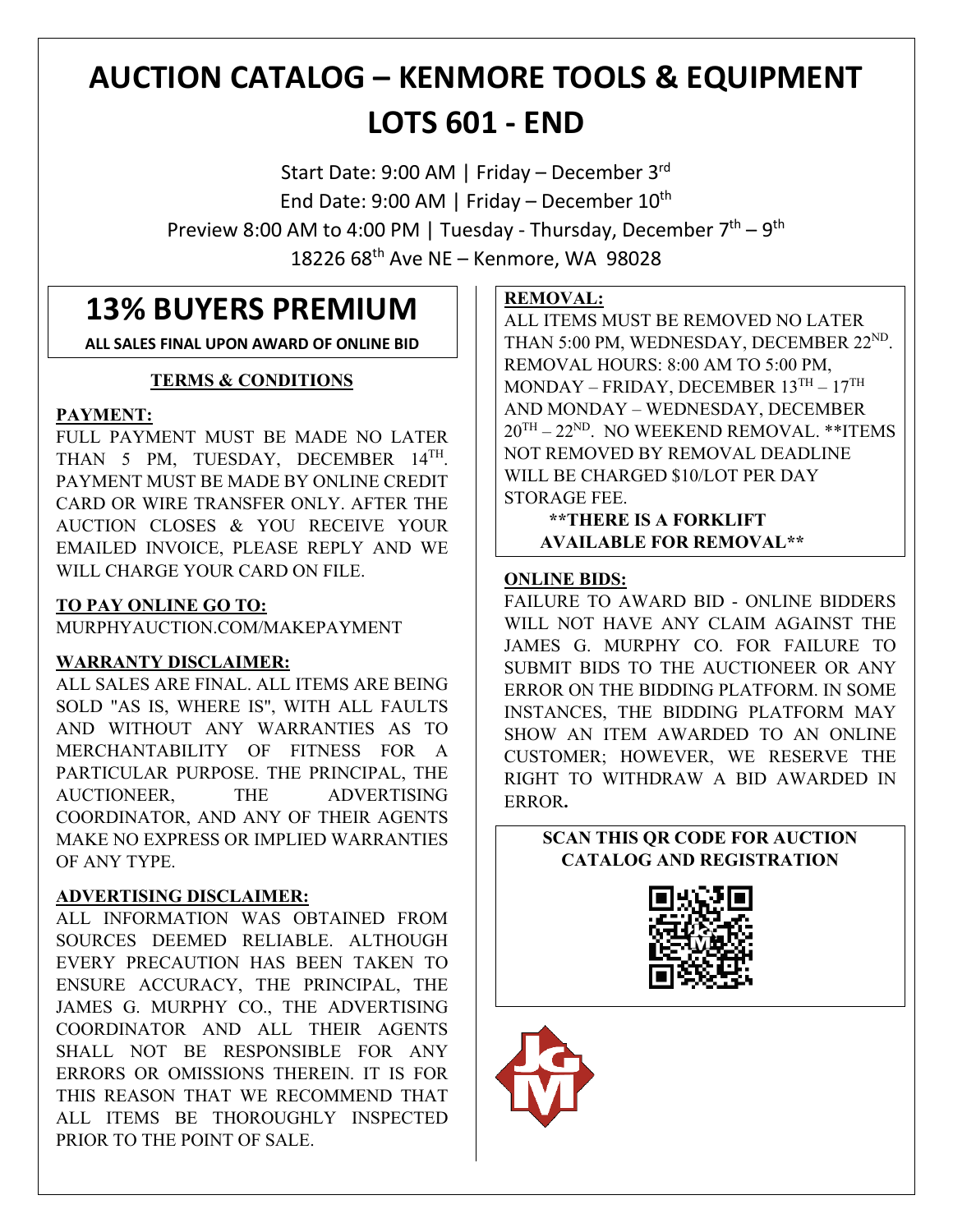

| LOT# |                                                                                                                              | LOT#                                                                                                                        |  |
|------|------------------------------------------------------------------------------------------------------------------------------|-----------------------------------------------------------------------------------------------------------------------------|--|
|      | 601 40'L X 8'W X 8'6"H SHIPPING CONTAINER<br><b>W/FRONT</b>                                                                  | 608 COMET                                                                                                                   |  |
|      | DOUBLE SWING END DOORS (END DOORS NEED<br>ADJUSTING, DIFFICULT TO CLOSE, NO REMOVAL<br>BEFORE WEDNESDAY, DECEMBER 22ND)      | LOT, 24'L X 8'W X 9'6" DUAL AXLE TOW BEHIND<br>HIGH CUBE SHIPPING CONTAINER W/CONTENTS,<br>8-14.5 MH TIRES (**NOT TITLED**) |  |
|      | 602 40'L X 8'W X 8'6"H SHIPPING CONTAINER<br><b>W/FRONT</b>                                                                  | 609 ACCU CUT                                                                                                                |  |
|      | DOUBLE SWING END DOORS & 6'3"W X 6' 7-1/2"H<br>REAR ROLL UP END DOOR (NO REMOVAL BEFORE<br>WEDNESDAY, DECEMBER 22ND)         | 16'L X 5'5-1/2"W ELECTRIC CARPET CUTTER ON<br>CASTERS, (2) LEESON 3/4 HP MOTORS, 115V, SINGLE<br><b>PHASE</b>               |  |
|      |                                                                                                                              | 610 MARS CO MUN 200                                                                                                         |  |
|      | 603 40'L X 8'W X 8'6"H SHIPPING CONTAINER<br><b>W/FRONT</b>                                                                  | 14'L X 3'3"W WATER METER TEST BENCH<br>W/TEXSTEAM ELECTRIC PUMP, 120V                                                       |  |
|      | DOUBLE SWING END DOORS & 7'3"W X 6'7-1/2"H<br>ROLL UP SIDE DOORS & FORK POCKETS (NO<br>REMOVAL BEFORE MONDAY, DECEMBER 20TH) | 611 20'7"L X 8'6"W FLATBED TRUCK BED                                                                                        |  |
|      | 604 24'L X 8'W X 8'6"H SHIPPING CONTAINER<br><b>W/DOUBLE</b>                                                                 | 612 11'L X 8'W FLATBED ROLL OFF SKID                                                                                        |  |
|      | SWING END DOORS (NO REMOVAL BEFORE<br>MONDAY, DECEMBER 20TH)                                                                 | 616 43'L X 5'W PILE DRIVER LEED W/1'6-1/2"W<br><b>PILE GATE</b>                                                             |  |
|      |                                                                                                                              | 617 5'L X 1'6"W PILE DRIVING HAMMER                                                                                         |  |
|      | 605 20'L X 8'W X 8'6"H SHIPPING CONTAINER<br><b>W/FORK</b>                                                                   | 618 22'1" X 3' HYDRAULIC HOOK & CHAIN ROLL                                                                                  |  |
|      | <b>POCKETS</b>                                                                                                               | OFF BOX<br>HOIST W/SPRING LOADER REAR DOGS (NEEDS<br><b>REPAIR)</b>                                                         |  |
|      | 606 20'L X 8'W X 8'6"H SHIPPING CONTAINER<br><b>W/DOUBLE</b>                                                                 | <b>619 OMAHA STANDARD EAGLE</b>                                                                                             |  |
|      | SWING END DOORS & FORK POCKETS                                                                                               | 10'L X 6'10"W STEEL DUMP TRUCK DUMP BOX<br><b>W/DROP GATE</b>                                                               |  |
|      | 607 20'L X 8'W X 8'6"H SHIPPING CONTAINER<br><b>W/DOUBLE</b>                                                                 | <b>SERIAL NUMBER: 6713</b>                                                                                                  |  |
|      | SWING END DOORS, 100"W X 89"H SIDE OPENING &<br><b>FORK POCKETS</b>                                                          |                                                                                                                             |  |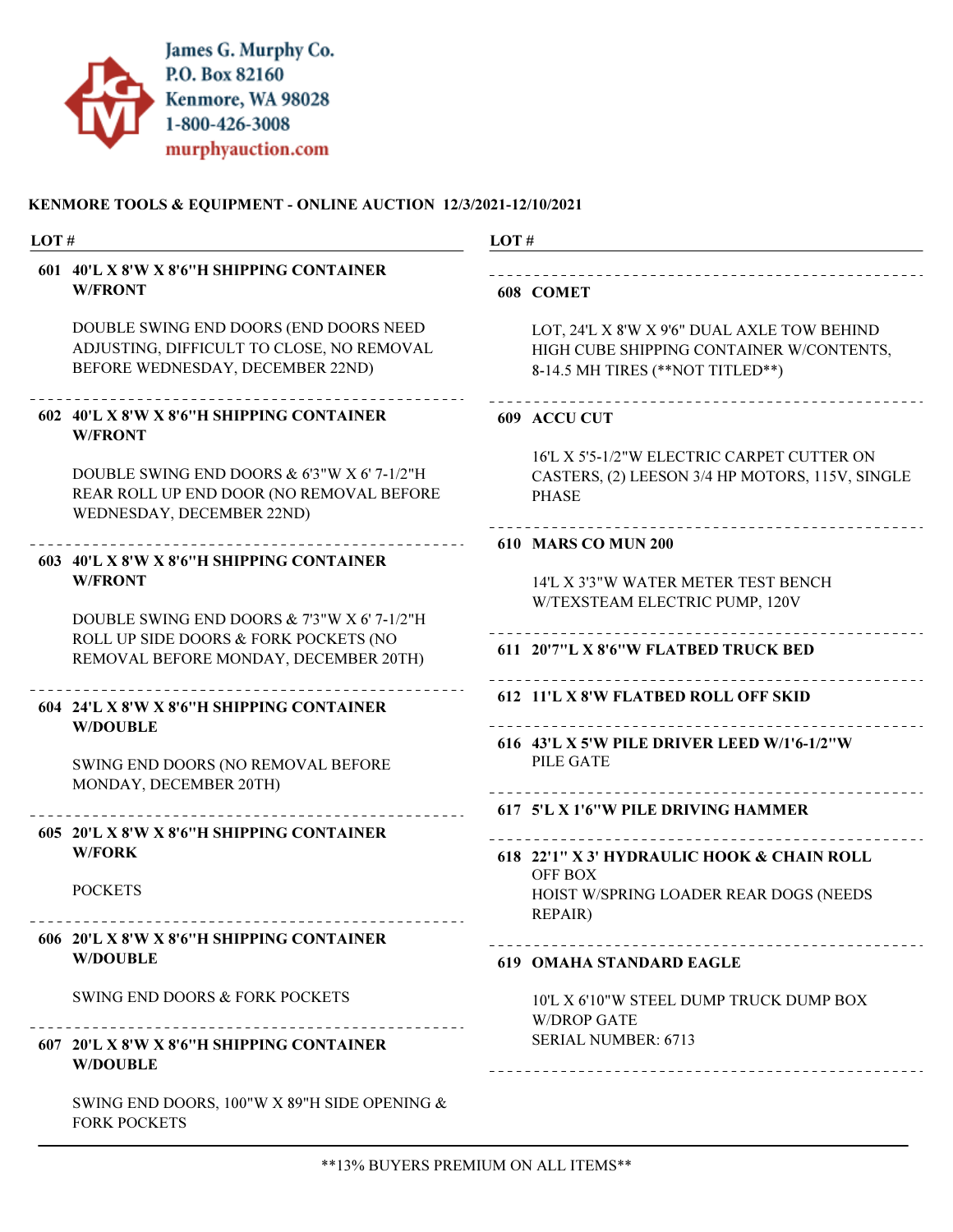| LOT# |                                                                            | LOT# |                                                                                                               |
|------|----------------------------------------------------------------------------|------|---------------------------------------------------------------------------------------------------------------|
|      | 620 10'L X 7'8"W STEEL DUMP TRUCK DUMP<br><b>BOX W/DROP</b><br><b>GATE</b> |      | <b>638 TMG INDUSTRIAL TMG-SG72</b><br>72" SKID STEER HYDRAULIC SKELETON GRAPPLE<br><b>ATTACHMENT (UNUSED)</b> |
|      | 621 14'6"L X 8'W STEEL DUMP TRUCK DUMP<br><b>BOX W/DROP</b><br><b>GATE</b> |      | 639 TMG INDUSTRIAL TMG-SG84                                                                                   |
|      | 622 15'L X 7'9"W ALUMINUM DUMP TRUCK DUMP<br><b>BOX W/DROP</b>             |      | 84" SKID STEER HYDRAULIC SKELETON GRAPPLE<br><b>ATTACHMENT (UNUSED)</b>                                       |
|      | <b>GATE</b>                                                                |      | <b>640 PALADIN LIGHT CONSTRUCTION TX-0080</b>                                                                 |
|      | <b>631 70" SKID STEER RAKE ATTACHMENT</b><br>(UNUSED)                      |      | <b>80" LOADER CLEANOUT BUCKET ATTACHMENT</b>                                                                  |
|      | 632 ROGUE                                                                  |      | <b>641 78" SKID STEER CLEANOUT BUCKET</b><br><b>ATTACHMENT</b>                                                |
|      | 6' SKID STEER SKELETON BUCKET ATTACHMENT                                   |      | (UNUSED)                                                                                                      |
|      | <b>633 75" SKID STEER SKELETON BUCKET</b><br><b>ATTACHMENT</b>             |      | <b>642 78" SKID STEER CLEANOUT BUCKET</b><br><b>ATTACHMENT</b>                                                |
|      | (UNUSED)                                                                   |      | (UNUSED)                                                                                                      |
|      | <b>634 TMG INDUSTRIAL TMG-SB72</b>                                         |      | <b>643 66" SKID STEER CLEANOUT BUCKET</b><br><b>ATTACHMENT</b>                                                |
|      | 72" SKID STEER SKELETON BUCKET ATTACHMENT<br>(UNUSED)                      |      | (UNUSED)                                                                                                      |
|      | <b>635 TMG INDUSTRIAL TMG-RG72</b>                                         |      | 644 72" SKID STEER HYDRAULIC DOZER BLADE<br><b>ATTACHMENT</b>                                                 |
|      | 72" SKID STEER HYDRAULIC ROOT RAKE<br><b>ATTACHMENT (UNUSED)</b>           |      | _______________________________<br><b>645 GROUSER 1300</b>                                                    |
|      | <b>636 75" SKID STEER HYDRAULIC SKELETON</b><br><b>GRAPPLE</b>             |      | 96" SKID STEER HYDRAULIC DOZER BLADE<br><b>ATTACHMENT</b>                                                     |
|      | <b>ATTACHMENT (UNUSED)</b>                                                 |      | <b>646 TMG INDUSTRIAL TMG-DB86</b>                                                                            |
|      | <b>637 75" SKID STEER HYDRAULIC SKELETON</b><br><b>GRAPPLE</b>             |      | <b>86" SKID STEER HYDRAULIC DOZER BLADE</b><br><b>ATTACHMENT (UNUSED)</b>                                     |
|      | <b>ATTACHMENT (UNUSED)</b>                                                 |      | 647 TMG INDUSTRIAL TMG-SRT72                                                                                  |
|      |                                                                            |      | 72" SKID STEER HYDRAULIC ROTARY TILLER<br><b>ATTACHMENT (UNUSED)</b>                                          |
|      |                                                                            |      |                                                                                                               |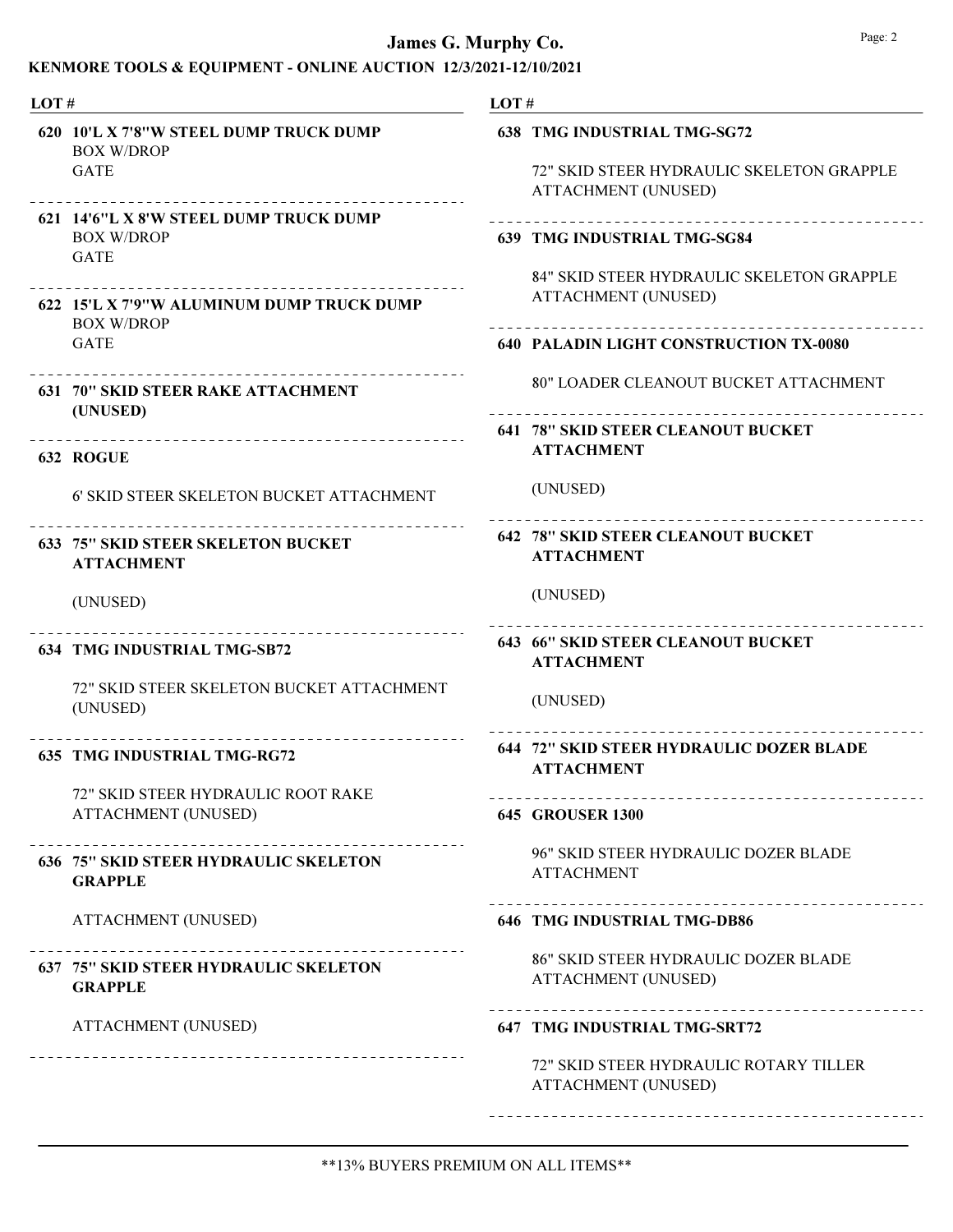| LOT# |                                                                              | LOT#                                                                       |
|------|------------------------------------------------------------------------------|----------------------------------------------------------------------------|
|      | <b>648 TMG INDUSTRIAL TMG-TFM60</b>                                          | 661 SKID STEER FRAME ATTACHMENT (UNUSED)                                   |
|      | <b>60" 3 PT PTO FLAIL MOWER ATTACHMENT</b><br>(UNUSED)                       | 662 SKID STEER FRAME ATTACHMENT (UNUSED)                                   |
|      | 649 TMG INDUSTRIAL TMG-SBG72                                                 | 663 SKID STEER FRAME ATTACHMENT (UNUSED)                                   |
|      | 72" SKID STEER ROUND BALE GRIPPER<br><b>ATTACHMENT (UNUSED)</b>              | <b>664 SKID STEER FRAME ATTACHMENT (UNUSED)</b>                            |
|      | <b>650 TMG INDUSTRIAL TMG-SCM61</b>                                          | <b>665 SKID STEER FRAME ATTACHMENT (UNUSED)</b>                            |
|      |                                                                              | <b>666 SKID STEER FRAME ATTACHMENT (UNUSED)</b>                            |
|      | <b>61" SKID STEER HYDRAULIC CONCRETE MIXER</b><br><b>ATTACHMENT (UNUSED)</b> | 667 SKID STEER FRAME ATTACHMENT (UNUSED)                                   |
|      | <b>651 72" SKID STEER SNOW PUSHER</b><br><b>ATTACHMENT (UNUSED)</b>          | <b>668 SKID STEER FRAME ATTACHMENT (UNUSED)</b>                            |
|      | <b>652 72" SKID STEER SNOW PUSHER</b>                                        | 669 SKID STEER FRAME ATTACHMENT (UNUSED)                                   |
|      | <b>ATTACHMENT (UNUSED)</b>                                                   | 670 SKID STEER FRAME ATTACHMENT (UNUSED)                                   |
|      | <b>653 96" SKID STEER SNOW PUSHER</b><br><b>W/REMOVABLE STEEL</b>            | 671 SKID STEER FRAME ATTACHMENT (UNUSED)                                   |
|      | <b>BLADE ATTACHMENT (UNUSED)</b>                                             | 672 40" SKID STEER TREE SPADE ATTACHMENT                                   |
|      | <b>654 96" SKID STEER SNOW PUSHER</b><br><b>W/REMOVABLE STEEL</b>            | (UNUSED)                                                                   |
|      | <b>BLADE ATTACHMENT (UNUSED)</b>                                             | 673 SKID STEER 2" HITCH RECEIVER<br><b>ATTACHMENT (UNUSED)</b>             |
|      | <b>655 96" SKID STEER SNOW PUSHER</b><br><b>W/REMOVABLE STEEL</b>            |                                                                            |
|      | <b>BLADE ATTACHMENT (UNUSED)</b>                                             | <b>674 SKID STEER FRAME W/GUARD ATTACHMENT</b><br>(UNUSED)                 |
|      | 656 SKID STEER FRAME ATTACHMENT (UNUSED)                                     | 675 SKID STEER FRAME W/GUARD ATTACHMENT<br>(UNUSED)                        |
|      | 657 SKID STEER FRAME ATTACHMENT (UNUSED)                                     |                                                                            |
|      | <b>658 SKID STEER FRAME ATTACHMENT (UNUSED)</b>                              | <b>680 STAR INDUSTRIES</b><br><b>SKID STEER HYDRAULIC AUGER POWER HEAD</b> |
|      | 659 SKID STEER FRAME ATTACHMENT (UNUSED)                                     | <b>ATTACHMENT</b>                                                          |
|      | <b>660 SKID STEER FRAME ATTACHMENT (UNUSED)</b>                              | <b>681 72" SLIP ON FORK EXTENSIONS ON THIS</b><br><b>PALLET</b>            |
|      |                                                                              | (UNUSED)                                                                   |
|      |                                                                              |                                                                            |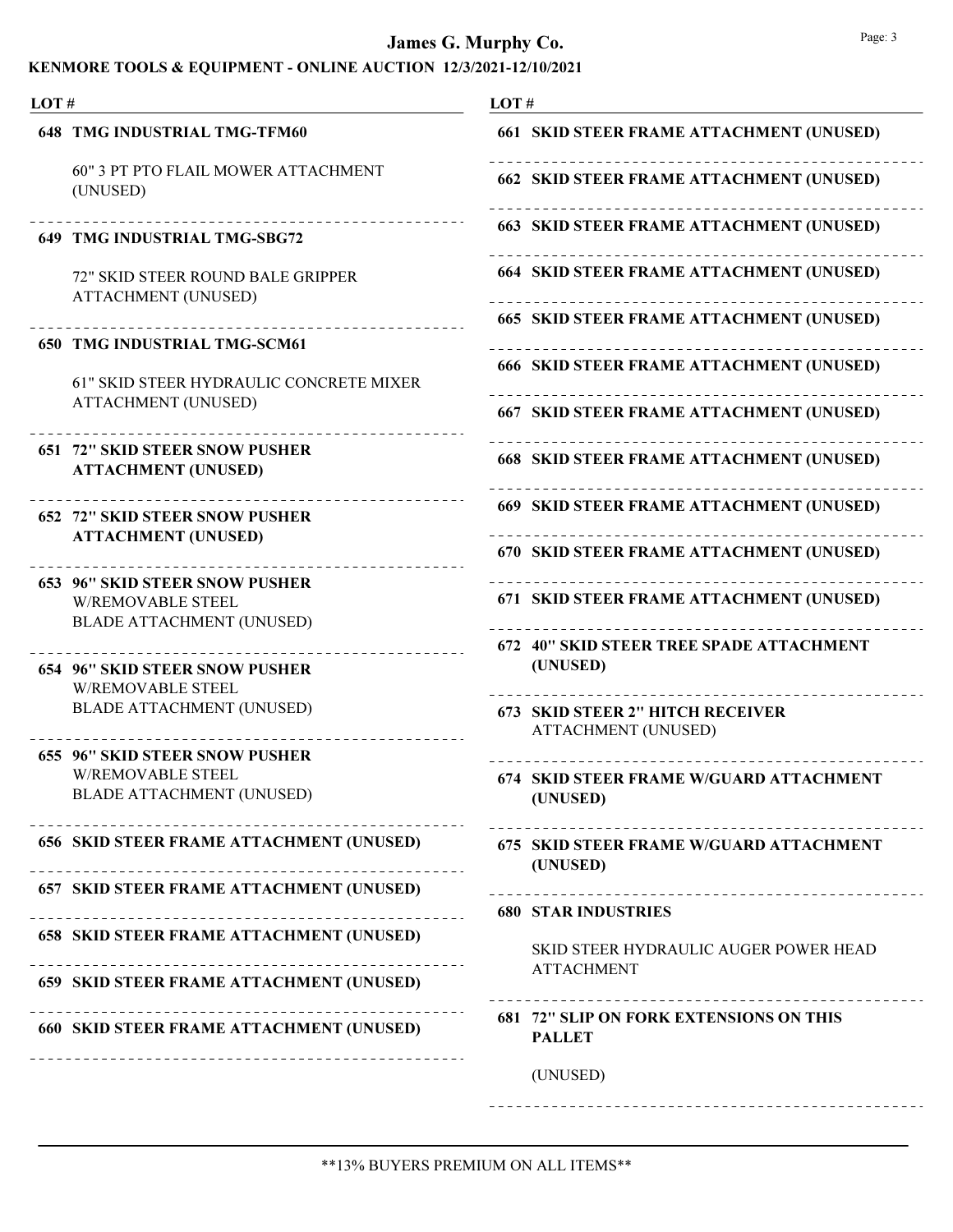| LOT# |                                                                                                                                                                        | LOT#                                                                                                                         |
|------|------------------------------------------------------------------------------------------------------------------------------------------------------------------------|------------------------------------------------------------------------------------------------------------------------------|
|      | <b>682 48" DOZER FORKS</b>                                                                                                                                             |                                                                                                                              |
|      | ______________________<br><b>683 42" FORKLIFT FORKS</b>                                                                                                                | 693 97-1/2"L X 67"W TOW BEHIND LIQUID<br><b>TRANSFER VESSEL</b><br>W/PUMP, HOSE & NOZZLE, PINTLE HITCH (**NOT                |
|      | <b>684 SKID STEER FORKLIFT MAST W/42" FORKS</b>                                                                                                                        | ROAD WORTHY, NOT TITLED** NO REMOVAL<br>BEFORE MONDAY, DECEMBER 20TH)                                                        |
|      | 685 48"L X 14"W AUGER ATTACHMENT (UNUSED)                                                                                                                              | <b>694 MOHAWK MANUFACTURING</b>                                                                                              |
|      | 686 66"L X 12"W AUGER ATTACHMENT (MUST<br>TAKE BIN)                                                                                                                    | APPROX 11'L X 77"W DUAL AXLE TRAILER<br>MOUNTED GAS CONCRETE MIXER W/HYDRAULIC<br>CONTROLS, HONDA GX340 ENGINE, PINTLE HITCH |
|      | <b>687 TMG INDUSTRIAL TMG-SAG12</b>                                                                                                                                    | (**NOT ROAD WORTHY, NOT TITLED** NO<br>REMOVAL BEFORE MONDAY, DECEMBER 20TH)                                                 |
|      | SKID STEER HYDRAULIC AUGER POWER HEAD<br>ATTACHMENT W/48"L X 12"W AUGER (UNUSED)                                                                                       | _____________________________<br>696 20" Q/C DIGGING BUCKET                                                                  |
|      | <b>688 TMG INDUSTRIAL TMG-WC42</b>                                                                                                                                     | 697 28" CLAMSHELL DIGGING BUCKET                                                                                             |
|      | 3 PT PTO WOOD CHIPPER ATTACHMENT W/PTO<br>DRIVE LINE SHAFT (UNUSED)                                                                                                    | 698 28" CLAMSHELL DIGGING BUCKET                                                                                             |
|      | 689 TMG INDUSTRIAL TMG-WC42                                                                                                                                            | 699 58" DIGGING BUCKET<br>_______________________________                                                                    |
|      | 3 PT PTO WOOD CHIPPER ATTACHMENT W/PTO<br>DRIVE LINE SHAFT (UNUSED)                                                                                                    | <b>700 ESCO</b>                                                                                                              |
|      |                                                                                                                                                                        | <b>40" DIGGING BUCKET</b>                                                                                                    |
|      | 690 69"L X 47"W X 37.5"H TOW BEHIND METAL<br><b>STORAGE</b>                                                                                                            | <b>701 CENTRAL FABRICATORS</b>                                                                                               |
|      | CONTAINER W/PICKING EYES (**NOT ROAD<br>WORTHY, NOT TITLED** NO REMOVAL BEFORE                                                                                         | <b>30" EXCAVATOR DIGGING BUCKET</b>                                                                                          |
|      | MONDAY, DECEMBER 20TH)                                                                                                                                                 | 702 44" EXCAVATOR DIGGING BUCKET                                                                                             |
|      | 691 60"L X 74"W X 41"H TOW BEHIND METAL<br><b>STORAGE</b>                                                                                                              | 703 ESCO                                                                                                                     |
|      | CONTAINER, PINTLE HITCH (**NOT ROAD WORTHY,                                                                                                                            | <b>28" EXCAVATOR DIGGING/RIPPER BUCKET</b><br>--------------------------------                                               |
|      | NOT TITLED** NO REMOVAL BEFORE MONDAY,<br>DECEMBER 20TH)                                                                                                               | 704 30" Q/C DIGGING BUCKET                                                                                                   |
|      | ----------------------------------<br>692 112"L X 81"W TOW BEHIND UTILITY<br><b>TRAILER</b>                                                                            | <b>705 ACCURATE FABRICATION LTD</b><br>18" Q/C DIGGING BUCKET (FITS HYUNDAI 140)                                             |
|      | W/ATTACHED 62"L X 72-1/2"W X 40"H METAL<br>STORAGE CONTAINER, PINTLE HITCH (**NOT ROAD<br>WORTHY, NOT TITLED** TRAILER SIDES ARE<br>DAMAGED, NO REMOVAL BEFORE MONDAY, | 706 FSM<br>60" Q/C CLEANOUT BUCKET (FITS HITACHI 200)                                                                        |
|      | DECEMBER 20TH)                                                                                                                                                         |                                                                                                                              |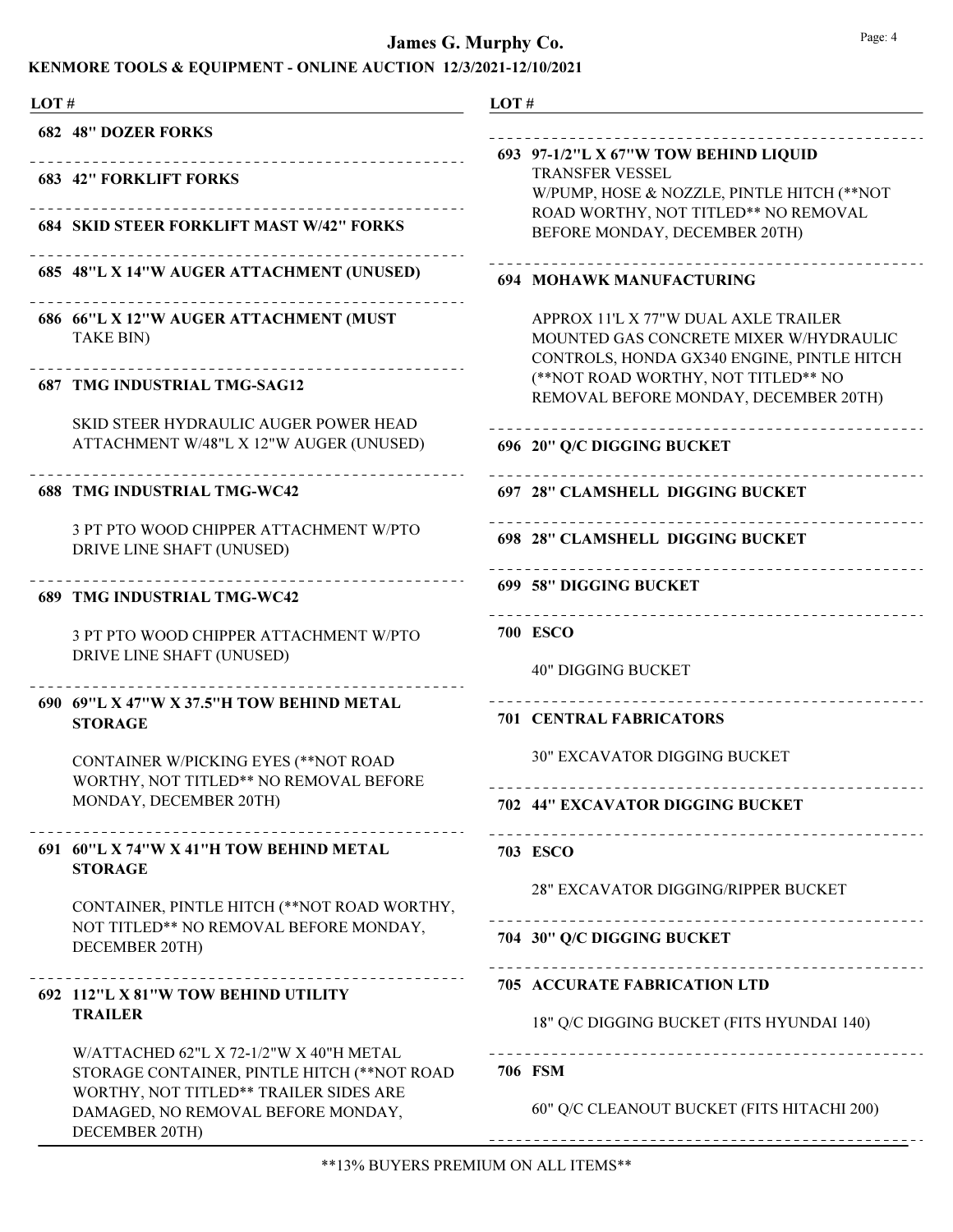| LOT# |                                                                                                       | LOT# |                                                                                                               |
|------|-------------------------------------------------------------------------------------------------------|------|---------------------------------------------------------------------------------------------------------------|
|      | 707 SEC                                                                                               |      |                                                                                                               |
|      | 80" Q/C CLEANOUT BUCKET (FITS HITACHI 200)                                                            |      | 721 3 PT ATTACHMENT<br>_______________________                                                                |
|      | 708 35" Q/C DIGGING BUCKET                                                                            |      | 722 24.5"L X 148"W X 54.5"H METAL<br><b>WORKBENCH W/WILTON</b><br>10" BENCHTOP GRINDER & 3.5" VISE ON CASTERS |
|      | ------------------<br>709 60" EXCAVATOR CLEANOUT BUCKET (FITS<br>LOT #54,                             |      | (NEEDS REPAIR)                                                                                                |
|      | <b>GRADALL WHEELED EXCAVATOR)</b>                                                                     |      | 723 LOT, (2) 24' & (3) 28' FIBERGLASS EXTENSION                                                               |
|      | 710 60" EXCAVATOR CLEANOUT BUCKET (FITS<br>LOT $#54$ ,                                                |      | <b>LADDERS ON THIS PALLET</b>                                                                                 |
|      | <b>GRADALL WHEELED EXCAVATOR)</b>                                                                     |      | 724 94" FORWARD EDGE OF 4-IN-1 BUCKET                                                                         |
|      | 711 30" EXCAVATOR DIGGING BUCKET (FITS<br>LOT #54,<br><b>GRADALL WHEELED EXCAVATOR)</b>               |      | 725 4 CUBIC YD CLAMSHELL MATERIAL<br><b>HANDLER BUCKET</b>                                                    |
|      |                                                                                                       |      | 726 TURFCO MFG INC SP-1530TM                                                                                  |
|      | 712 24" EXCAVATOR DIGGING BUCKET<br><b>W/CLEANOUT EDGE</b><br>(FITS LOT #54 GRADALL WHEELED EXCAVATOR |      | <b>HYDRAULIC CONVEYOR BROADCAST</b><br><b>SPREADER/TOP DRESSER</b>                                            |
|      | 713 24" DIGGING BUCKET                                                                                |      | _______________<br>727 SPEED ROLLER SR103HS                                                                   |
|      | 714 34" DIGGING BUCKET (FITS KOMATSU PC120)                                                           |      | PULL BEHIND PUTTING GREENS ROLLER W/HONDA<br><b>GX160 GAS ENGINE</b>                                          |
|      | 715 34" DIGGING BUCKET (FITS KOMATSU PC120)                                                           |      | <b>SERIAL NUMBER: SR1068</b>                                                                                  |
|      | <b>716 ACCURATE</b>                                                                                   |      | <b>728 JOHN DEERE 365</b>                                                                                     |
|      | 40" DIGGING BUCKET W/CLEANOUT EDGE (FITS                                                              |      | 3 PT PTO PULL BEHIND HYDRAULIC REEL MOWER                                                                     |
|      | KOMATSU PC 78)                                                                                        |      | 729 JOHN DEERE TC125                                                                                          |
|      | 717 36" Q/C CLEANOUT BUCKET<br>________________________                                               |      | PULL BEHIND HYDRAULIC BRUSH DEBRIS<br><b>COLLECTION SYSTEM</b>                                                |
|      | 718 11" TRENCHING BUCKET                                                                              |      |                                                                                                               |
|      | _______________________________<br>719 JOHN DEERE 450E                                                |      | 730 120"L X 80"W SKID MOUNTED DUMP TRUCK<br><b>SPRAYER</b>                                                    |
|      | DOZER TRACK CHAINS, SPROCKETS & POSITIONERS<br>ON THIS PALLET (FITS JOHN DEERE 450)                   |      | LIQUID TRANSFER TANK W/PICKING EYES (NO<br>REMOVAL BEFORE MONDAY, DECEMBER 20TH)                              |
|      | 720 LOT, DOZER TRACK ROLLER ASSEMBLIES &<br><b>COMPONENTS</b>                                         |      | 731 FLINK 11LMC5H.S4                                                                                          |
|      | ON THIS PALLET (FITS JOHN DEERE 450)                                                                  |      | TRUCK MOUNT HYDRAULIC CONVEYOR<br>BROADCAST SPREADER W/PICKING EYES (NO                                       |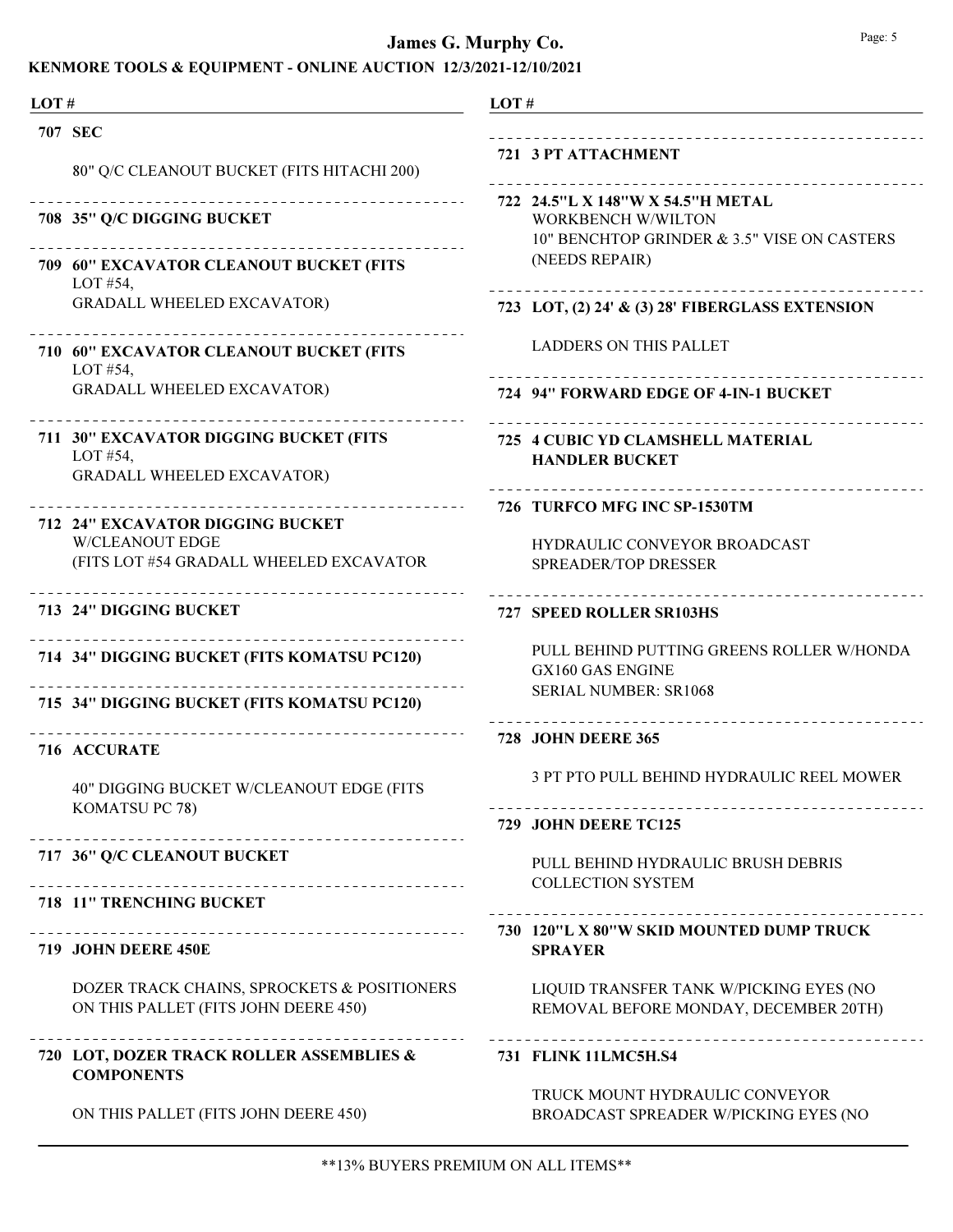## James G. Murphy Co. **Page: 6** Page: 6

### KENMORE TOOLS & EQUIPMENT - ONLINE AUCTION 12/3/2021-12/10/2021

| LOT# |                                                                                                                  | LOT# |                                                                       |
|------|------------------------------------------------------------------------------------------------------------------|------|-----------------------------------------------------------------------|
|      | REMOVAL BEFORE MONDAY, DECEMBER 20TH)                                                                            |      | 740 BRADCO AB96                                                       |
|      | <b>732 SWENSON SPREADER</b>                                                                                      |      | 96" SKID STEER HYDRAULIC ROTARY BROOM<br><b>ATTACHMENT</b>            |
|      | TRUCK MOUNT HYDRAULIC CONVEYOR<br>BROADCAST SPREADER W/PICKING EYES (NO<br>REMOVAL BEFORE MONDAY, DECEMBER 20TH) |      | ____________________<br>741 96" ROTARY BROOM                          |
|      | <b>733 SWENSON SPREADER</b>                                                                                      |      | <b>742 BOBCAT SWEEPER 60</b>                                          |
|      | TRUCK MOUNT HYDRAULIC CONVEYOR<br>BROADCAST SPREADER W/PICKING EYES (NO<br>REMOVAL BEFORE MONDAY, DECEMBER 20TH) |      | 60" SKID STEER HYDRAULIC ROTARY BROOM<br><b>ATTACHMENT</b>            |
|      |                                                                                                                  |      | <b>743 TMG INDUSTRIAL TMG-PS72</b>                                    |
|      | <b>734 SWENSON SPREADER</b>                                                                                      |      | 72" SKID STEER HYDRAULIC ROTARY BROOM<br><b>ATTACHMENT (UNUSED)</b>   |
|      | TRUCK MOUNT HYDRAULIC CONVEYOR<br>BROADCAST SPREADER W/PICKING EYES (NO<br>REMOVAL BEFORE MONDAY, DECEMBER 20TH) |      | <b>744 MOWER KING SSVR</b>                                            |
|      | 735 12' DOZER BLADE (NO REMOVAL BEFORE<br>MONDAY,                                                                |      | 73" SKID STEER HYDRAULIC VIBRATORY ROLLER<br><b>ATTACHMENT</b>        |
|      | DECEMBER 20TH)                                                                                                   |      | 745 73" SKID STEER HYDRAULIC VIBRATORY<br><b>ROLLER</b>               |
|      | 736 11' DOZER RAKE (NO REMOVAL BEFORE<br>MONDAY,                                                                 |      | <b>ATTACHMENT</b>                                                     |
|      | DECEMBER 20TH)                                                                                                   |      | <b>746 EXCAVATOR HYDRAULIC DEMOLITION</b><br><b>HAMMER ATTACHMENT</b> |
|      | 737 YOUNG                                                                                                        |      | 747 NPK CH6.E207.H7X                                                  |
|      | 10' DOZER RAKE (NO REMOVAL BEFORE MONDAY,<br>DECEMBER 20TH)                                                      |      | HYDRAULIC BREAKER ATTACHMENT<br><b>SERIAL NUMBER: MRN39147</b>        |
|      | 738 100" 3 PT PTO DRIVEN ROTARY MOWER<br><b>ATTACHMENT</b>                                                       |      | <b>748 HYDRAULIC BREAKER ATTACHMENT</b>                               |
|      | <b>W/PTO DRIVE LINE</b>                                                                                          |      | 749 TMG INDUSTRIAL TMG-HB90Q                                          |
|      | 739 MOWER KING SSRC                                                                                              |      | 6 TO 9-TON Q/C HYDRAULIC BREAKER<br><b>ATTACHMENT (UNUSED)</b>        |
|      | 72" SKID STEER HYDRAULIC ROTARY MOWER<br><b>ATTACHMENT</b>                                                       |      | <b>750 KENT 4F4</b>                                                   |
|      | ---------------------------------                                                                                |      | SKID STEER HYDRAULIC BREAKER ATTACHMENT<br><b>SERIAL NUMBER: 9865</b> |

\_\_\_\_\_\_\_\_\_\_\_\_\_\_\_\_\_\_\_\_\_

\_\_\_\_\_\_\_\_\_\_\_\_\_\_\_\_\_\_\_\_\_

\_\_\_\_\_\_\_\_\_\_\_\_\_\_\_\_\_\_\_\_\_

---------------------

----------------------

\_\_\_\_\_\_\_\_\_\_\_\_\_\_\_\_\_\_\_\_\_\_

\_\_\_\_\_\_\_\_\_\_\_\_\_\_\_\_\_\_\_\_\_\_\_

---------------------

\_\_\_\_\_\_\_\_\_\_\_\_\_\_\_\_\_\_\_\_\_

\_\_\_\_\_\_\_\_\_\_\_\_\_\_\_\_\_\_\_\_\_\_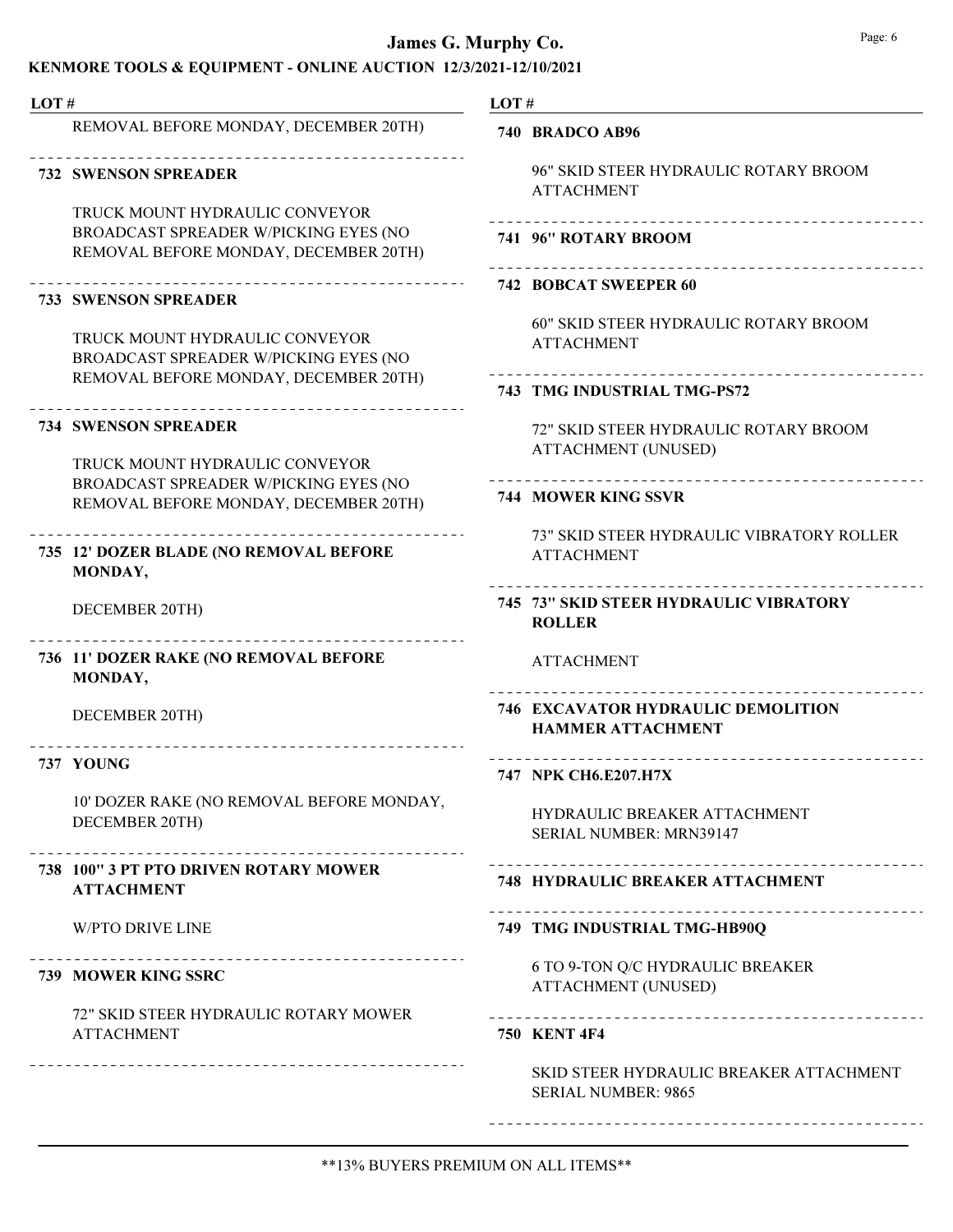| LOT# |                                                                                                            | LOT#                                                           |  |
|------|------------------------------------------------------------------------------------------------------------|----------------------------------------------------------------|--|
|      | 751 BOBCAT 2500                                                                                            | <b>761 ALLIED 500B</b>                                         |  |
|      | SKID STEER HYDRAULIC BREAKER ATTACHMENT                                                                    | 33"L X 13"W HYDRAULIC PLATE COMPACTOR<br><b>ATTACHMENT</b>     |  |
|      | 752 BOBCAT HB980                                                                                           | --------------------------------                               |  |
|      | SKID STEER HYDRAULIC BREAKER ATTACHMENT                                                                    | 762 32"L X 12"W HYDRAULIC PLATE<br><b>COMPACTOR ATTACHMENT</b> |  |
|      | 753 BOBCAT                                                                                                 | <b>763 STANLEY HS6000</b>                                      |  |
|      | SKID STEER HYDRAULIC BREAKER ATTACHMENT                                                                    | 30"L X 23"W HYDRAULIC PLATE COMPACTOR<br><b>ATTACHMENT</b>     |  |
|      | 754 BOBCAT                                                                                                 |                                                                |  |
|      | SKID STEER HYDRAULIC BREAKER ATTACHMENT                                                                    | 764 DESTEC                                                     |  |
|      | ---------------------------------                                                                          | <b>23"W EXCAVATOR THUMB</b>                                    |  |
|      | 755 BOBCAT                                                                                                 | ______________________<br><b>765 CUSTOM DRAG LINE BUCKET</b>   |  |
|      | SKID STEER HYDRAULIC BREAKER ATTACHMENT                                                                    |                                                                |  |
|      |                                                                                                            | <b>766 40"W PERFORATED DRAGLINE BUCKET</b>                     |  |
|      | 756 OLATHE MANUFACTURING INC 83 & 93                                                                       | W/CHAINS &<br><b>RIGGING</b>                                   |  |
|      | MODEL 83, 48" 3 PT PTO DRIVEN AERATOR                                                                      |                                                                |  |
|      | ATTACHMENT W/ATTACHED, MODEL 93 48" SEEDER                                                                 | 767 44"W DRAGLINE BUCKET W/CHAINS &<br><b>RIGGING</b>          |  |
|      | <b>757 JACOBSEN</b>                                                                                        | ----------------------------------                             |  |
|      | 3 PT PTO DRIVEN DEBRIS BLOWER ATTACHMENT<br><b>W/PTO DRIVELINE</b><br>------------------------------------ | <b>768 ESCO</b>                                                |  |
|      |                                                                                                            | <b>36"W DRAGLINE BUCKET</b>                                    |  |
|      | 758 HPC20                                                                                                  | 769 11' SNOW PLOW BLADE W/HYDRAULIC                            |  |
|      | 27"L X 16"W Q/C HYDRAULIC PLATE COMPACTOR                                                                  | <b>HITCH</b>                                                   |  |
|      | <b>ATTACHMENT</b>                                                                                          | 770 12' SNOW PLOW BLADE W/HYDRAULIC                            |  |
|      | 759 STANLEY HS6000                                                                                         | <b>HITCH</b>                                                   |  |
|      |                                                                                                            |                                                                |  |
|      | 31"L X 24"W HYDRAULIC PLATE COMPACTOR<br><b>ATTACHMENT</b>                                                 | 771 12' SNOW PLOW BLADE W/HYDRAULIC<br><b>HITCH</b>            |  |
|      |                                                                                                            |                                                                |  |
|      | <b>760 BTB TC51</b>                                                                                        | 772 AMERICAN SNO-PLOWS                                         |  |
|      | 28"L X 13"W Q/C HYDRAULIC PLATE COMPACTOR<br><b>ATTACHMENT</b>                                             | 12' SNOW PLOW BLADE W/HYDRAULIC HITCH                          |  |
|      |                                                                                                            | 773 12' SNOW PLOW BLADE W/HYDRAULIC<br><b>HITCH</b>            |  |
|      |                                                                                                            |                                                                |  |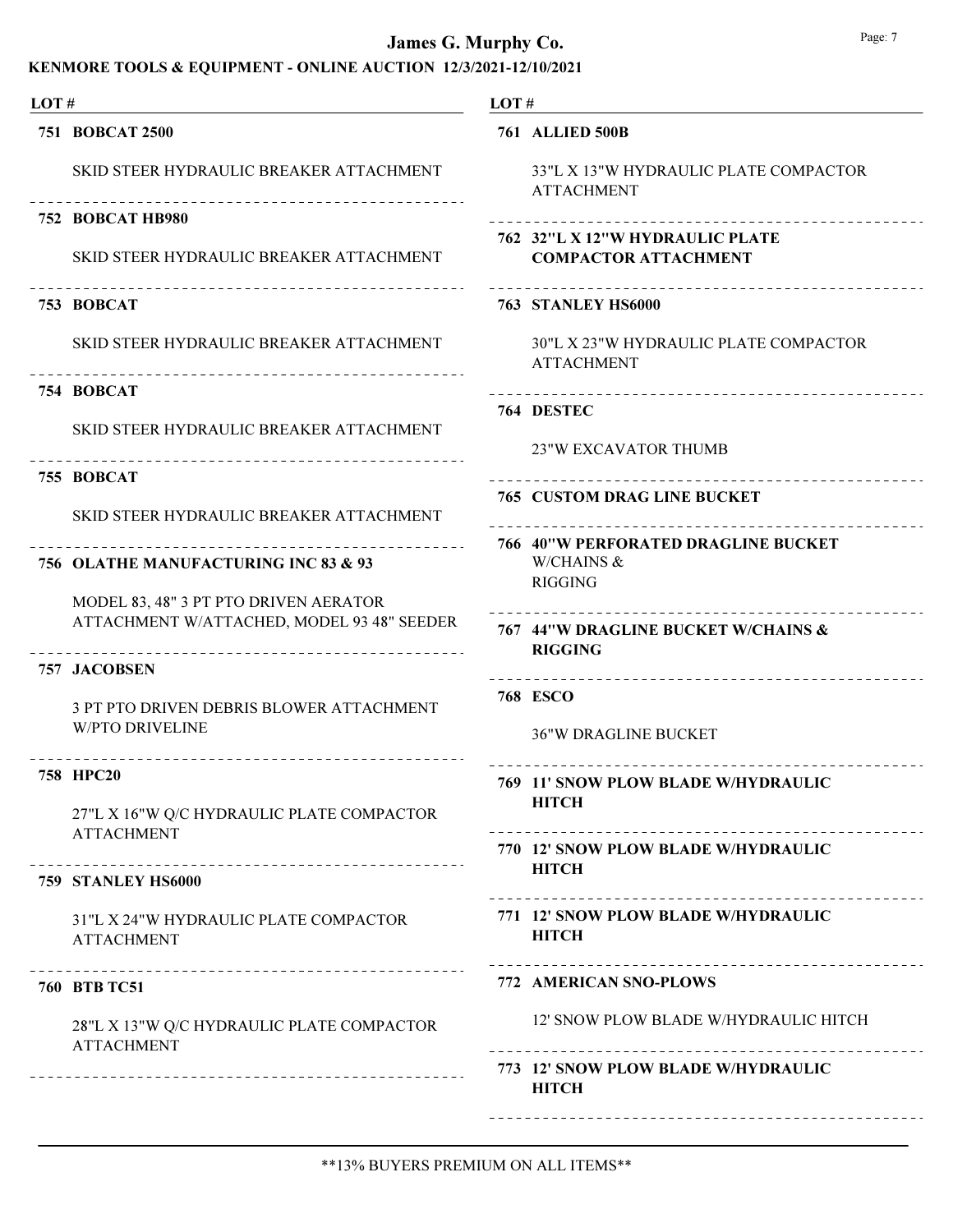| LOT# |                                                                                                         | LOT#                                                                 |
|------|---------------------------------------------------------------------------------------------------------|----------------------------------------------------------------------|
|      | 774 VALK MANUFACTURING CO RV-121-75                                                                     | 807 60"L X 60"W X 30"H ACORN TABLE W/STAND                           |
|      | 12' SNOW PLOW BLADE W/HYDRAULIC HITCH<br>SERIAL NUMBER: 11-143-9                                        | 808 60"L X 30"W X 30"H ACORN TABLE W/STAND                           |
|      | <b>775 SMART SHIELD THE BOSS</b>                                                                        | 809 60"L X 60"W X 4-1/2" ACORN TABLE TOP<br>(NO STAND)               |
|      | 8'6" SNOW PLOW BLADE W/HYDRAULIC HITCH &<br><b>LIGHTS</b>                                               | 810 60" X 60" X 4-1/2" ACORN TABLE TOP<br>(NO STAND)                 |
|      | 778 LAYTON                                                                                              | 811 60" X 60" X 5-1/2" ACORN TABLE TOP                               |
|      | 8'W PIGGY BACK ASPHALT PAVER                                                                            | (NO STAND)                                                           |
|      | 779 8'L X 8'W TRENCH BOX W/30" SPREADER                                                                 | 812 60" X 60" X 5" ACORN TABLE TOP (NO STAND)                        |
|      | 780 GAR-BRO MFG CO 454-R                                                                                | 813 LOT, (1) 48"L X 120"W X 36"H WORK<br><b>TABLE ON</b>             |
|      | 2 CUBIC YD CAP CONCRETE BUCKET                                                                          | CASTERS & (1) 34"L X 32-1/2"W X 37"H METAL<br><b>TABLE</b>           |
|      | 801 72"L X 239"W X 34-1/2"H METAL LAYOUT                                                                | 815 LOT, (1) 24"L X 92-1/2"W X 34"H WORK                             |
|      | TABLE W/1"<br>PLATE STEEL TABLE TOP                                                                     | <b>BENCH W/VISE</b><br>& (1) 35"L X 64"W X 37"H WORKBENCH W/VISE     |
|      | 802 46"L X 150"W X 29"H METAL LAYOUT                                                                    | 816 LOT, PALLET RACKING SHELVES, UPRIGHTS                            |
|      | TABLE W//1-1/2"<br>PLATE STEEL TABLE TOP                                                                | & CROSS<br><b>BRACES</b>                                             |
|      | 803 75"L X 143-1/2"W X 34"H METAL LAYOUT<br>TABLE W/1/2"<br>PLATE STEEL TABLE TOP                       | 817 6-TARGET DUELING SHOOTING TREE<br>(UNUSED)                       |
|      | ______________________<br>804 90"L X 201"W X 31"H METAL LAYOUT<br>TABLE W/1/2"<br>PLATE STEEL TABLE TOP | 818 6-TARGET DUELING SHOOTING TREE<br>(UNUSED)                       |
|      |                                                                                                         | 819 6-TARGET DUELING SHOOTING TREE                                   |
|      | 805 72"L X 121"W X 34"H METAL LAYOUT TABLE<br>W/2" PLATE                                                | (UNUSED)                                                             |
|      | <b>STEEL TABLE TOP</b>                                                                                  | 820 6-TARGET DUELING SHOOTING TREE<br>(UNUSED)                       |
|      | 806 66"L X 108"W X 31"H METAL LAYOUT TABLE<br>W/1" PLATE<br><b>STEEL TABLE TOP</b>                      | __________________________________<br>821 TMG INDUSTRIAL TMG-WB4804S |
|      |                                                                                                         | RUBBERWOOD TABLETOP & SS 48" 4-DRAWER<br>ROLLING WORKBENCH (UNUSED)  |
|      |                                                                                                         |                                                                      |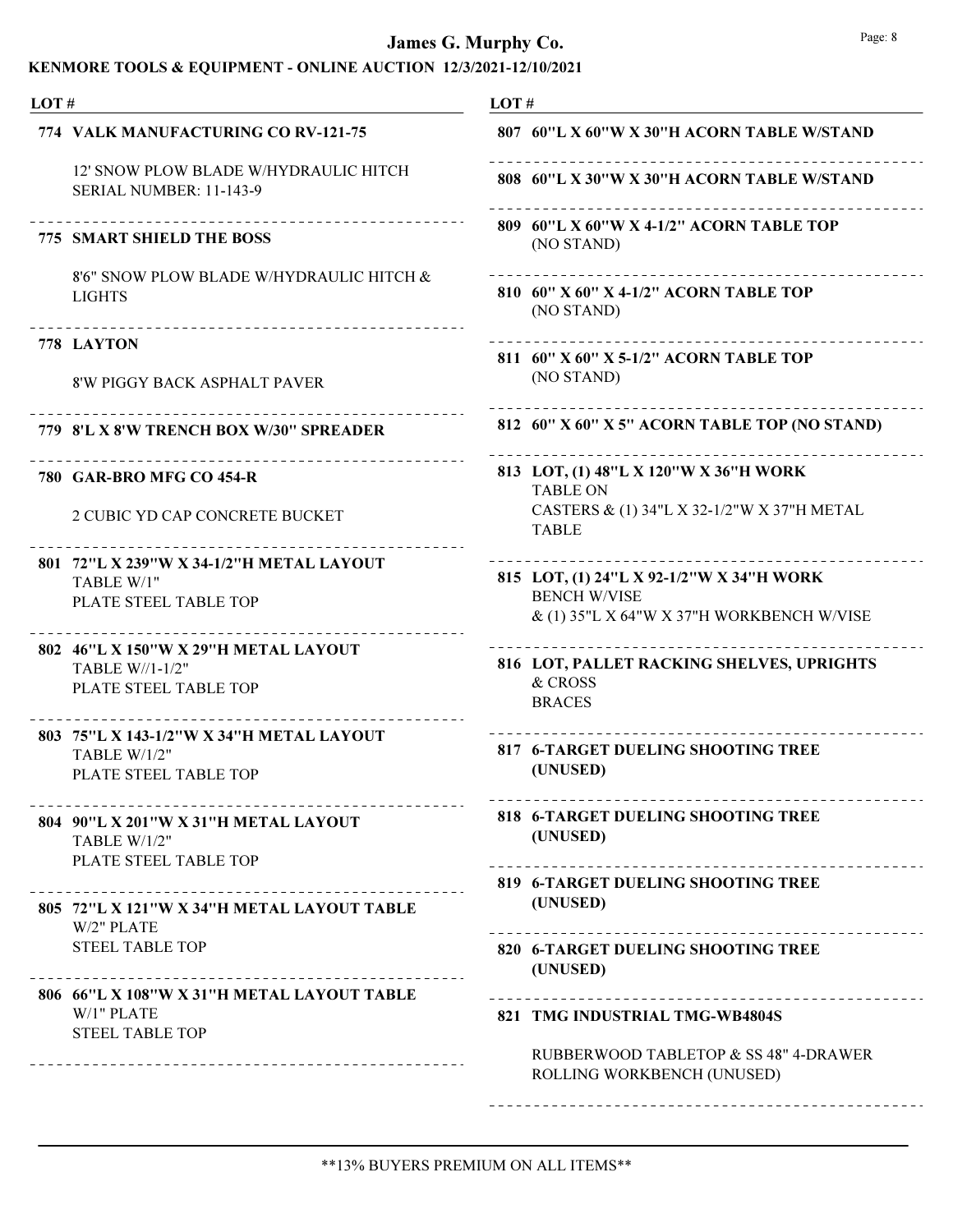## KENMORE TOOLS & EQUIPMENT - ONLINE AUCTION 12/3/2021-12/10/2021

| LOT# |                                                                      | LOT $#$ |                                                                             |
|------|----------------------------------------------------------------------|---------|-----------------------------------------------------------------------------|
|      | 822 TMG INDUSTRIAL TMG-WB7210S                                       |         | 836 TMG INDUSTRIAL TMG-ST2020C                                              |
|      | RUBBERWOOD TABLETOP & SS 72" 10-DRAWER<br>ROLLING WORKBENCH (UNUSED) |         | 20' X 20' CONTAINER ROOF SHELTER (UNUSED)                                   |
|      | 823 TMG INDUSTRIAL TMG-WB85S PRO SERIES                              |         | 837 TMG INDUSTRIAL TMG-ST3040C                                              |
|      | 85" SS WORKBENCH (UNUSED)                                            |         | 30' X 40' PEAK ROOF CONTAINER SHELTER<br>(UNUSED)                           |
|      | 824 TMG INDUSTRIAL TMG-WB9624S                                       |         | 838 TMG INDUSTRIAL TMG-GH3040                                               |
|      | RUBBERWOOD TABLETOP & SS 96" 24-DRAWER<br>ROLLING WORKBENCH (UNUSED) |         | 30' X 40' TUNNEL GREENHOUSE GROW TENT<br>(UNUSED)                           |
|      | 825 TMG INDUSTRIAL TMG-GCC09                                         |         | 839 TMG INDUSTRIAL TMG-GH1230                                               |
|      | 9-PC GARAGE CABINET COMBO W/WORKBENCH<br>(UNUSED)                    |         | 12' X 30' TUNNEL GREENHOUSE GROW TENT<br>(UNUSED)                           |
|      | 826 TMG INDUSTRIAL TMG-SC350                                         |         | 840 TMG INDUSTRIAL TMG-GH2030                                               |
|      | 35-DRAWER HEAVY DUTY TOOL CHEST (UNUSED)                             |         | 20' X 30' WALK-IN TUNNEL GREENHOUSE (UNUSED)                                |
|      | 827 30"L X 60"W X 32"H METAL TABLE                                   |         | 841 TMG INDUSTRIAL TMG-GH1260                                               |
|      | 828 30"L X 60"W X 32"H METAL TABLE<br>_ _ _ _ _ _ _ _ _ _ _ _ _ _    |         | 12' X 60' TUNNEL GREENHOUSE GROW TENT<br>(UNUSED)                           |
|      | 829 31"L X 90"W X 32"H METAL TABLE                                   |         | 842 TMG INDUSTRIAL TMG-GH1020R                                              |
|      | 830 31"L X 90"W X 32"H METAL TABLE                                   |         | 10' X 20' WALK-IN ROUND TUNNEL GREENHOUSE<br>(UNUSED)                       |
|      | 831 31"L X 90"W X 32"H METAL TABLE                                   |         |                                                                             |
|      | ________________<br>832 31"L X 90"W X 32"H METAL TABLE               |         | 843 TMG INDUSTRIAL TMG-GH1020R<br>10' X 20' WALK-IN ROUND TUNNEL GREENHOUSE |
|      | 833 31"L X 90"W X 32"H METAL TABLE                                   |         | (UNUSED)                                                                    |
|      | 834 31"L X 90"W X 32"H METAL TABLE                                   |         | 844 TMG INDUSTRIAL TMG-CP1220F                                              |
|      | 835 TMG INDUSTRIAL TMG-ST4080E                                       |         | 12' X 20' ALL STEEL CARPORT (UNUSED)                                        |
|      | 40' X 80' PEAK CEILING STORAGE SHELTER W/13'W X                      |         | 845 TMG INDUSTRIAL TMG-CP2030                                               |
|      | 16'H END DOOR OPENINGS (UNUSED)                                      |         | 20' X 30' ALL STEEL CARPORT (UNUSED)                                        |
|      |                                                                      |         |                                                                             |

\*\*13% BUYERS PREMIUM ON ALL ITEMS\*\*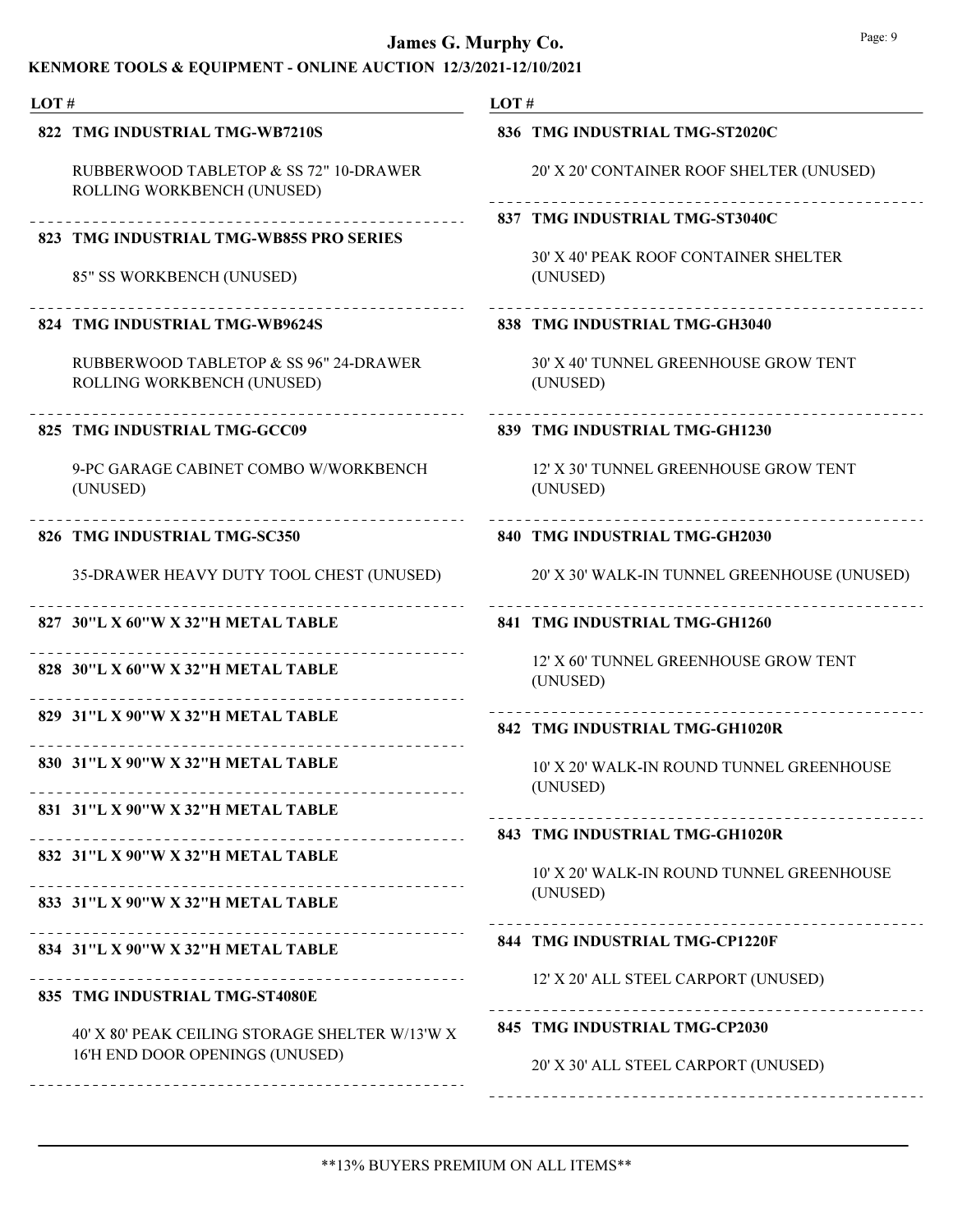| LOT $#$ |                                                                  | LOT# |                                                                                    |
|---------|------------------------------------------------------------------|------|------------------------------------------------------------------------------------|
|         | 846 TMG INDUSTRIAL TMG-MS2119                                    |      | 856 STIHL                                                                          |
|         | 21' X 19' DOUBLE GARAGE METAL SHED (UNUSED)                      |      | LOT, (2) FS240 & (1) FS250 WEED EATERS (CWE029,<br>CWE095 & CWE074) ON THIS PALLET |
|         | 847 TMG INDUSTRIAL TMG-PT2020F                                   |      |                                                                                    |
|         | 20' X 20' FULL ENCLOSED PARTY TENT (UNUSED)                      |      | 857 STIHL<br>LOT, (1) 026 CHAINSAW $\&$ (1) BG86 BLOWER (CCH124                    |
|         | 848 TMG INDUSTRIAL TMG-PT2040F                                   |      | & CLB034) ON THIS PALLET (NEEDS REPAIR)                                            |
|         | 20' X 40' FULL ENCLOSED PARTY TENT (UNUSED)                      |      | 858 CANYCOM BFP602                                                                 |
|         | 849 TMG INDUSTRIAL TMG-MS0810                                    |      | WALK BEHIND GAS RUBBER TRACK CARRIER<br>(NEEDS REPAIR)                             |
|         | 8' X 10' APEX METAL SHED (UNUSED)                                |      | 859 VESTIL HOP-LP                                                                  |
|         | 850 TMG INDUSTRIAL TMG-MS0810                                    |      | LOW-PROFILE PARTS HOPPER ON CASTERS                                                |
|         | 8' X 10' APEX METAL SHED (UNUSED)                                |      | 860 ACCU-TURN ACCU4401                                                             |
|         | 851 TMG INDUSTRIAL TMG-MS0608P                                   |      | TIRE CHANGER ON THIS PALLET                                                        |
|         | 6' X 8' METAL PENT SHED W/SKYLIGHT (UNUSED)                      |      | 861 TMG INDUSTRIAL TMG-TC24                                                        |
|         | 852 TMG INDUSTRIAL TMG-MS0608P                                   |      | 24" SEMI-AUTOMATIC TIRE CHANGER (UNUSED)                                           |
|         | 6' X 8' METAL PENT SHED W/SKYLIGHT (UNUSED)                      |      | 862 TMG INDUSTRIAL TMG-WB24                                                        |
|         | <b>853 CONSTRUCTION ELECTRICAL PRODUCTS</b><br>E226376           |      | HEAVY DUTY WHEEL BALANCER (UNUSED)                                                 |
|         | LOT, (17) 120V WIRED WORK LIGHTS ON THIS<br><b>PALLET</b>        |      | 863 TMG INDUSTRIAL TMG-TC28                                                        |
|         |                                                                  |      | TILT BACK TIRE CHANGER W/BEAD BLASTER                                              |
|         | 854 LOT, (2) HONDA & (1) ECHO WEED EATERS<br>(CWE035,            |      | <b>SYSTEM (UNUSED)</b>                                                             |
|         | <b>CWE028 &amp; CWE036) ON THIS PALLET</b>                       |      | 864 TMG INDUSTRIAL TMG-FS10                                                        |
|         | __________________________________<br><b>855 STIHL FS250</b>     |      | 10-TON PLATFORM SCALE (MISSING DIGITAL<br>DISPLAY, UNUSED)                         |
|         |                                                                  |      |                                                                                    |
|         | LOT, (3) WEED EATERS (CWE042, CWE047 & CWE062)<br>ON THIS PALLET |      | 865 TMG INDUSTRIAL TMG-1000PML                                                     |
|         |                                                                  |      | 1,000 LB PORTABLE MOTORCYCLE/ATV LIFT<br>(UNUSED)                                  |
|         |                                                                  |      |                                                                                    |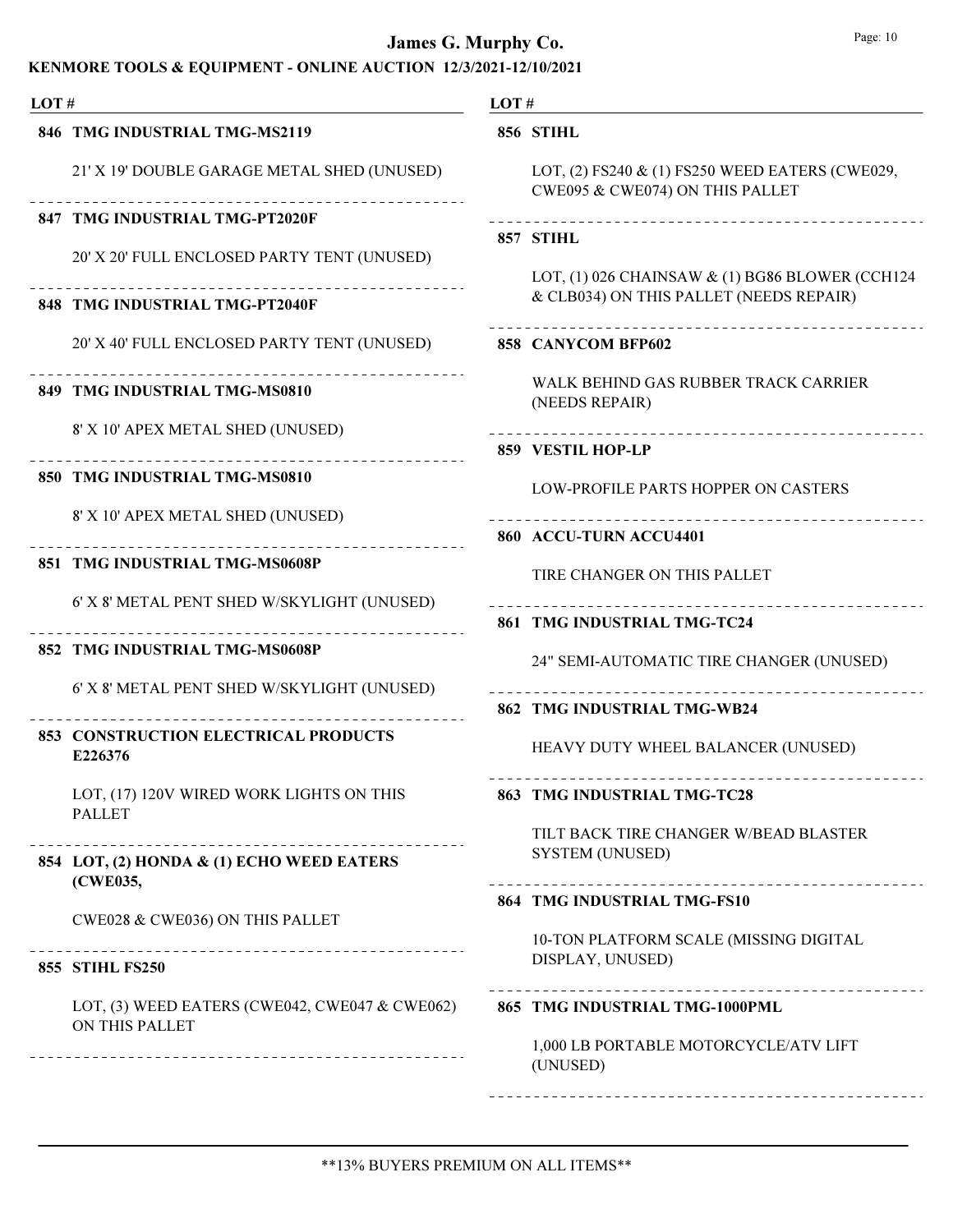## KENMORE TOOLS & EQUIPMENT - ONLINE AUCTION 12/3/2021-12/10/2021

| 866 TMG INDUSTRIAL TMG-PSM26                                                               | 875 KNAACK 139-MT                                                                                                         |
|--------------------------------------------------------------------------------------------|---------------------------------------------------------------------------------------------------------------------------|
| 26" CUTTING CAPACITY PORTABLE SAWMILL W/14<br>HP KOHLER GAS ENGINE (UNUSED)                | 30"L X 60"W X 68-1/2"H JOBMASTER CABINET ON<br><b>CASTERS</b>                                                             |
| 867 TMG INDUSTRIAL TMG-RS10                                                                | 876 24"L X 60"W X 67-1/2"H TOOLBOX ON<br><b>CASTERS</b>                                                                   |
| 10' X 7' HEAVY DUTY ADJUSTABLE ROCK SCREEN<br>(UNUSED)                                     | 877 24"L X 60"W X 66"H TOOLBOX ON CASTERS                                                                                 |
| 868 ELECTROSTATIC SPRAYER SYSTEMS GPS5K                                                    | 878 GREENLEE 4860/35057                                                                                                   |
| SPRAYER W/HONDA GX160 5.5 HP GAS ENGINE ON<br><b>WHEELED CART</b>                          | 30"L X 60"W X 48"H FLAT TOP BOX ON CASTERS                                                                                |
| <b>869 ELECTROSTATIC SPRAYER SYSTEMS</b>                                                   | 879 GREENLEE HD2448/06326                                                                                                 |
| SPRAYER W/BRIGGS & STRATTON, 5 HP GAS                                                      | 24"L X 48"W X 24"H STORAGE BOX<br>_________________________                                                               |
| <b>ENGINE (NEEDS REPAIR)</b>                                                               | 880 JOBOX 1-652990                                                                                                        |
| 870 MI-T-M CORPORATION 2504                                                                | 20"L X 36"W X 24-1/2"H STORAGE BOX                                                                                        |
| PRESSURE WASHER W/BRIGGS & STRATTON 9 HP<br>GAS ENGINE (NO HOSE, WAND OR TIPS, NEEDS       | 881 HONDA HRC2163HXA                                                                                                      |
| <b>REPAIR)</b>                                                                             | <b>LAWN MOWER</b>                                                                                                         |
| 871 MI-T-M CORPORATION 3004                                                                | 882 HONDA HRC2163HXA                                                                                                      |
| PRESSURE WASHER W/HONDA GX340 MAX 11 HP<br>GAS ENGINE (NO HOSE OR WAND)                    | <b>LAWN MOWER</b>                                                                                                         |
| 872 JOHN DEERE                                                                             | 883 HONDA HRC2163HXA                                                                                                      |
| LOT, (1) 12V PULL BEHIND CART MOUNTED 25-GAL<br>SPRAYER & (1) HONDA WH15X WATER PUMP W/GAS | <b>LAWN MOWER</b>                                                                                                         |
| <b>ENGINE</b><br>______________________________________                                    | 884 LOT, ASSORTED MOWER BAGGER PARTS ON<br>THIS PALLET                                                                    |
| 873 LOT, (1) 23"L X 56-1/2"W X 65"H                                                        | ------------------------------                                                                                            |
| <b>FLAMMABLES</b>                                                                          | 885 ARIENS EDGE 52                                                                                                        |
| CABINET & (1) 18-1/4"L X 43-1/2"W X 44"H<br>FLAMMABLES CABINET ON THIS PALLET              | 52" DECK, ZERO TURN RIDING MOWER<br>W/KAWASAKI FR651V 21.5 HP GAS ENGINE (NO KEY<br>OR BATTERY, ELECTRICAL PROBLEM, NEEDS |
| 874 KNAACK 139-MT                                                                          | REPAIR)                                                                                                                   |
| 30"L X 60"W X 68-1/2"H JOBMASTER CABINET ON<br><b>CASTERS</b>                              |                                                                                                                           |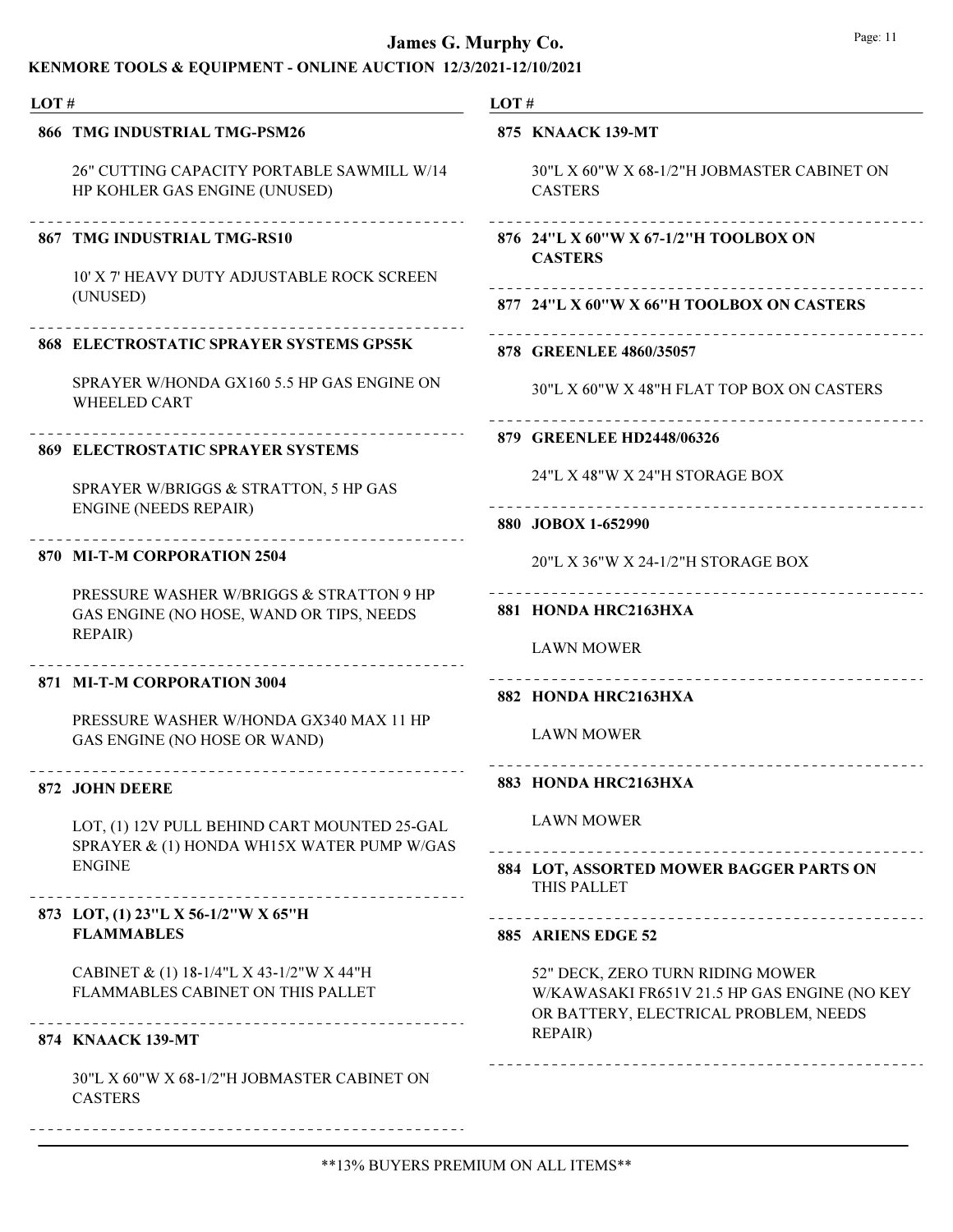| LOT# |                                                                                                               | LOT#                                                                           |
|------|---------------------------------------------------------------------------------------------------------------|--------------------------------------------------------------------------------|
|      | 886 HUSQVARNA YTH24V54                                                                                        | 895 TMG INDUSTRIAL TMG-GWC4                                                    |
|      | 54" DECK, RIDING MOWER W/BRIGGS & STRATTON<br>24 HP GAS ENGINE (NO KEY, DOES NOT RUN, NEEDS<br><b>REPAIR)</b> | 4" WOOD CHIPPER ON CASTERS W/7 HP KOHLER<br><b>GAS ENGINE (UNUSED)</b>         |
|      |                                                                                                               | 896 TMG INDUSTRIAL TMG-GWC4                                                    |
|      | <b>887 JACOBSEN COMMERCIAL 36</b><br><b>36" WALK BEHIND MOWER W/KAWASAKI FB460V</b><br>12.5 HP GAS ENGINE     | 4" WOOD CHIPPER ON CASTERS W/7 HP KOHLER<br><b>GAS ENGINE (UNUSED)</b>         |
|      | ------------------------------                                                                                | 897 COPELAND 3AH1-0200-TA0-100                                                 |
|      | 888 BILLY GOAT DL1801                                                                                         | 2 HP REFRIGERANT CONDENSER, 460V, 3 PHASE                                      |
|      | LOT, (2) DEBRIS LOADERS W/PIRANHA BLADES &<br>BRIGGS & STRATTON VANGUARD 18 HP GAS                            |                                                                                |
|      | <b>MOTOR ON THIS PALLET</b>                                                                                   | 898 LOT, (4) 20" DRUM FANS, 115V                                               |
|      | 889 THERM 5131B                                                                                               | 899 LOT, (3) ELECTRIC SAFETY SWITCHES ON<br>THIS PALLET                        |
|      | DAVIT FLOOR HOIST, 500 LB CAPACITY                                                                            | 900 LOT, (1) FEDERAL PACIFIC 25 KVA & (1)                                      |
|      | 890 LOT, (1) ORBIT DRILL PRESS, (1)<br><b>GREENLEE KNOCKOUT</b><br>PUNCH SET & (1) MILWAUKEE BANDSAW ON THIS  | <b>SQUARE D</b><br>COMPANY 15 KVA TRANSFORMERS, 120-240/480V<br>ON THIS PALLET |
|      | <b>PALLET</b>                                                                                                 | 901 TEMPEST TGB184                                                             |
|      | 891 LOT, (1) ARIENS TILLER, (1) COOPER EDGE<br>N' TRIM<br>EDGER, (1) WACKER WATER PUMP & (1) ELECTRIC         | LOT, (2) 18" DRUM FANS W/TECUMSEH 5 HP<br>MOTORS (MUST TAKE BIN)               |
|      | DRAIN CLEANER (NEEDS REPAIR)                                                                                  | 902 MASTER PRO PLUS                                                            |
|      | 892 DITCH WITCH 1030<br>WALK BEHIND TRENCHER W/HONDA GX340 11 HP                                              | PORTABLE KEROSENE/DIESEL FIRED ELECTRIC<br>SPACE HEATER, 120V                  |
|      | <b>GAS MOTOR (NEEDS REPAIR)</b>                                                                               | 903 MASTER BLP375AT                                                            |
|      | 893 JACOBSEN GREENS MOWER 22                                                                                  | 375,000 BTU PORTABLE PROPANE FIRED HEATER                                      |
|      | <b>WALK BEHIND REEL MOWER</b>                                                                                 | 904 FARLEY'S CHALLENGER II                                                     |
|      | . <u>_ _ _ _ _ _ _ _ _ _ _ _ _ _ _ _ _ _</u> _ _ _<br>894 TMG INDUSTRIAL TMG-GT19                             | KEROSENE/DIESEL FIRED HOT WATER PRESSURE                                       |
|      | 19" WALK BEHIND SELF-PROPELLED GAS<br>ROTOTILLER (UNUSED)                                                     | WASHER ON CASTERS, 120V (HOSE IS BROKEN, NO<br>TIPS OR WAND)                   |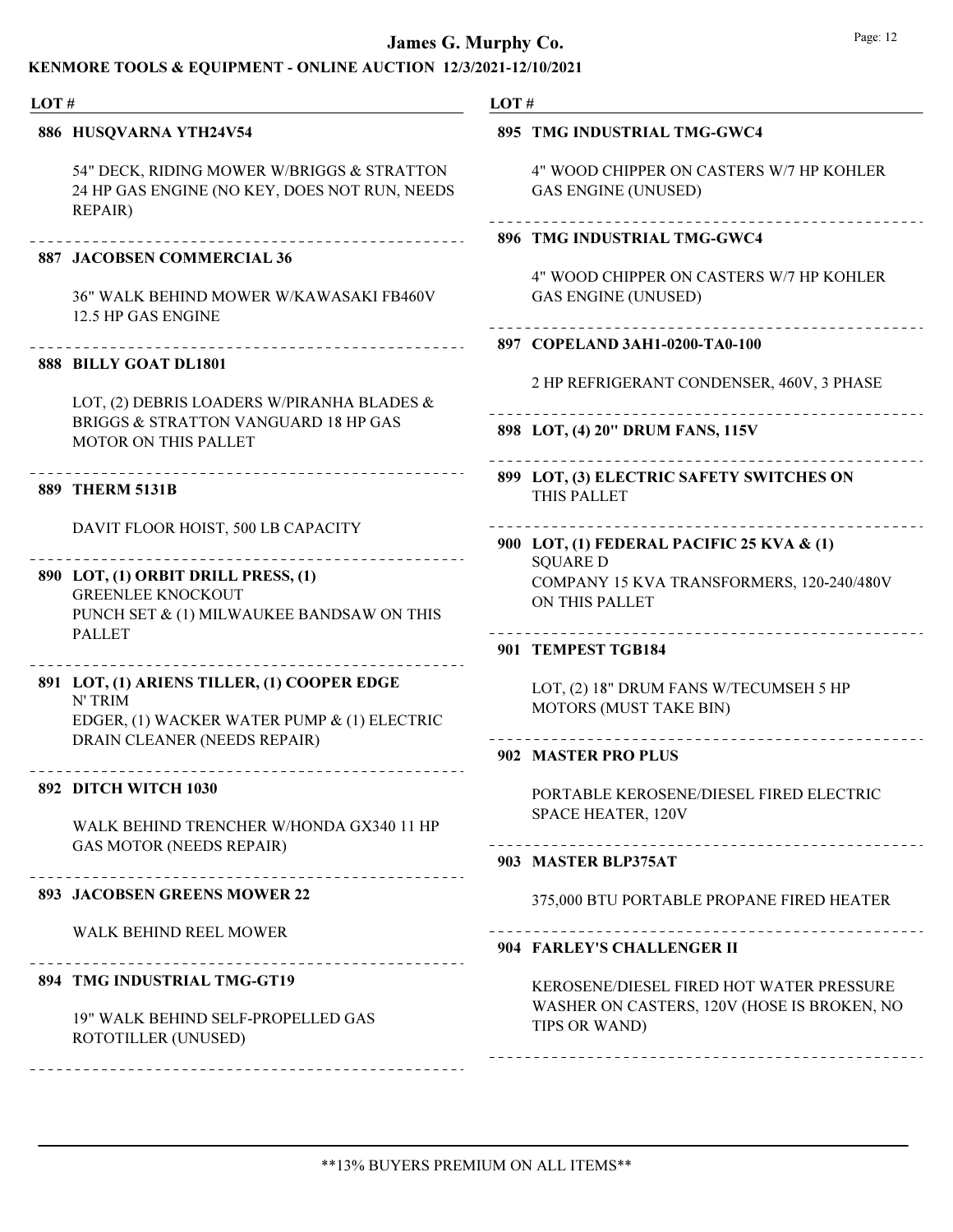| LOT# |                                                                                           | LOT#                                                                                        |  |  |
|------|-------------------------------------------------------------------------------------------|---------------------------------------------------------------------------------------------|--|--|
|      | 905 WACKER NEUSON HI400                                                                   | 916 TENNANT                                                                                 |  |  |
|      | 346,000 BTU PORTABLE DIESEL FIRED<br><b>CONSTRUCTION HEATER, 120V</b>                     | WALK BEHIND GAS FLOOR SWEEPER, HOUR METER<br>READS: 4,296 (MISSING PARTS, NEEDS REPAIR)     |  |  |
|      | 906 LOT, (2) MASTER 200,000 BTU PORTABLE                                                  | 917 ADVANCE 3800                                                                            |  |  |
|      | DIESEL/KEROSENE FIRED SPACE HEATERS & (1)<br>SURE FLAME 20" DRUM FAN, 120V ON THIS PALLET | <b>36V RIDE ON ELECTRIC FLOOR SCRUBBER</b><br>W/CHARGER, HOUR METER READS: 553              |  |  |
|      | 907 SURE FLAME FN20                                                                       | 918 RACINE TOOL & MACHINE CO                                                                |  |  |
|      | LOT, (4) 20" DRUM FANS, 115V ON THIS PALLET                                               | VINTAGE POWER HACK SAW, 220/440V, 3 PHASE                                                   |  |  |
|      | 908 SURE FLAME FN20                                                                       | 919 DELTA CONSOLIDATED INDUSTRIES                                                           |  |  |
|      | LOT, (4) 20" DRUM FANS, 115V ON THIS PALLET                                               | LOT, (1) 50-GAL GASOLINE TRANSFER TANK & (1)<br>105-GAL DIESEL TRANSFER TANK ON THIS PALLET |  |  |
|      | 909 SURE FLAME FN20                                                                       | 920 ACETAND & EQUIPMENT CO                                                                  |  |  |
|      | LOT, (4) 20" DRUM FANS, 115V ON THIS PALLET                                               |                                                                                             |  |  |
|      | 910 SURE FLAME FN20                                                                       | FUEL TRANSFER TANK W/MANUAL PUMP &<br>PICKING EYE ON THIS PALLET                            |  |  |
|      | LOT, (4) 20" DRUM FANS, 115V ON THIS PALLET                                               | 921 DELTA CONSOLIDATED INDUSTRIES                                                           |  |  |
|      | 911 SURE FLAME FN20                                                                       | <b>105-GAL FUEL TRANSFER TANK</b>                                                           |  |  |
|      | LOT, (4) 20" DRUM FANS, 115V ON THIS PALLET                                               | 922 TMG INDUSTRIAL TMG-DFT116                                                               |  |  |
|      | 912 SURE FLAME FN20                                                                       | 116-GAL DIESEL POLY FUEL TANK                                                               |  |  |
|      | LOT, (4) 20" DRUM FANS, 115V ON THIS PALLET 923 FUEL TRANSFER TANK                        |                                                                                             |  |  |
|      | 913 SURE FLAME FN20                                                                       | --------------------------------<br>924 WEATHERGUARD                                        |  |  |
|      | LOT, (4) 20" DRUM FANS, 115V ON THIS PALLET                                               | <b>FUEL TRANSFER TANK</b>                                                                   |  |  |
|      | ______________________________<br>914 SURE FLAME FN20                                     | ____________________________________<br>925 LUBE CUBE                                       |  |  |
|      | LOT, (4) 20" DRUM FANS, 115V ON THIS PALLET                                               | <b>FUEL TRANSFER TANK</b>                                                                   |  |  |
|      | 915 SURE FLAME FN20                                                                       | 926 5,500 LB CAP WALK BEHIND MANUAL<br><b>HYDRAULIC PALLET</b>                              |  |  |
|      | LOT, (4) 20" DRUM FANS, 115V ON THIS PALLET                                               | <b>JACK</b>                                                                                 |  |  |
|      |                                                                                           |                                                                                             |  |  |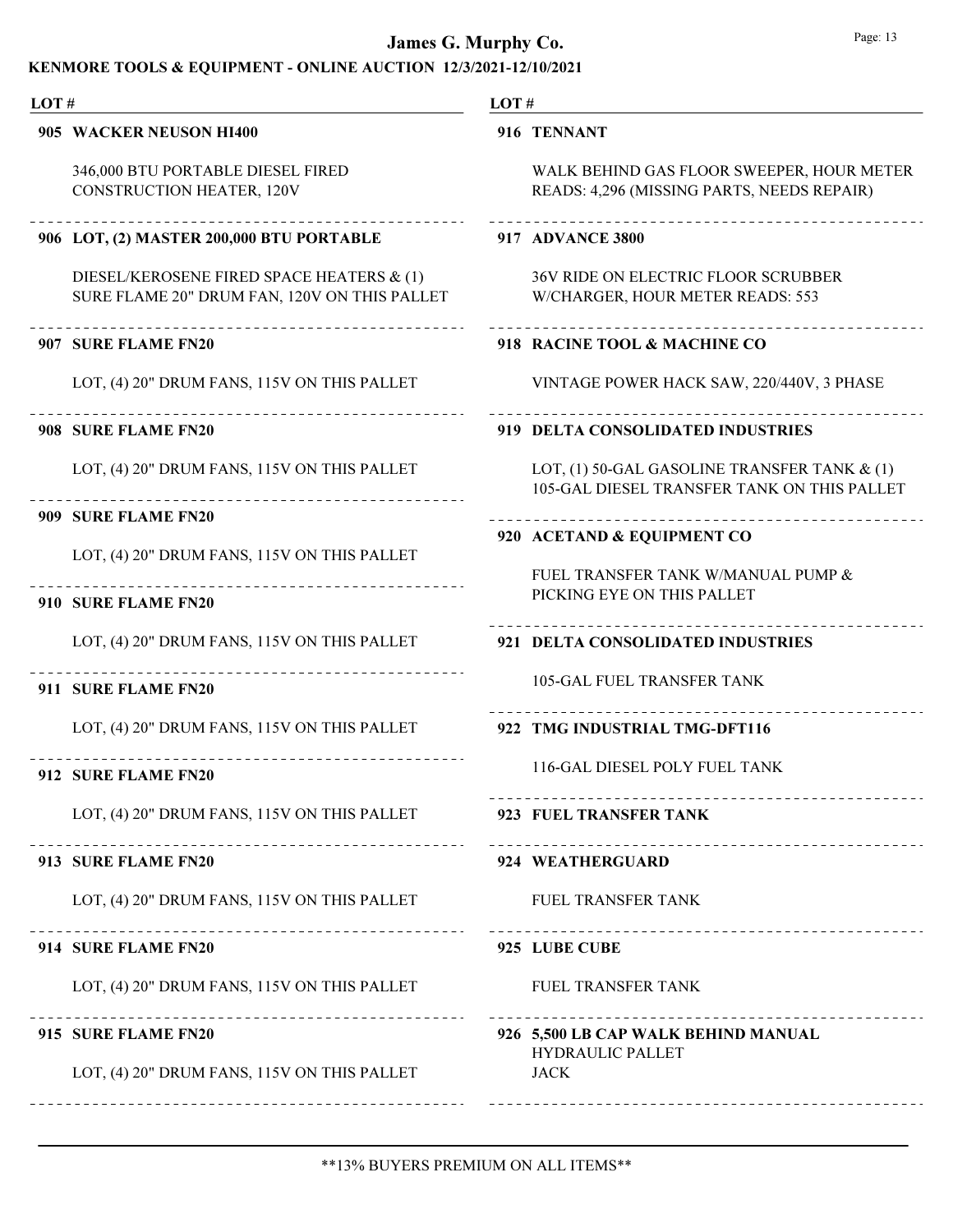| LOT# |                                                                               | LOT#                        |                                                                                                             |
|------|-------------------------------------------------------------------------------|-----------------------------|-------------------------------------------------------------------------------------------------------------|
|      | 927 5,500 LB CAP WALK BEHIND MANUAL<br><b>HYDRAULIC PALLET</b><br><b>JACK</b> | 937 LOT, (1) MI-T-M GAS AIR | COMPRESSOR/GENERATOR/WELDER & (1) BOMAG<br>WALK BEHIND GAS PLATE COMPACTOR ON THIS<br>PALLET (NEEDS REPAIR) |
|      | 928 TMG INDUSTRIAL TMG-PJ55                                                   |                             |                                                                                                             |
|      | 5,500 LB CAP WALK BEHIND MANUAL HYDRAULIC<br>PALLET JACK (UNUSED)             | 938 BOMAG BT65/4            | WALK BEHIND GAS JUMPING JACK                                                                                |
|      | 929 TMG INDUSTRIAL TMG-PJ55                                                   |                             |                                                                                                             |
|      | 5,500 LB CAP WALK BEHIND MANUAL HYDRAULIC<br>PALLET JACK (UNUSED)             | <b>BEHIND GAS</b>           | 939 LOT, (1) MIKASA MTX-60 & WACKER WALK<br><b>JUMPING JACKS (NEEDS REPAIR)</b>                             |
|      | 930 TMG INDUSTRIAL TMG-PJ55                                                   | <b>WACKER WM80</b>          | 940 LOT, (1) WACKER-NEUSON BS60-45 & (1)                                                                    |
|      | 5,500 LB CAP WALK BEHIND MANUAL HYDRAULIC<br>PALLET JACK (UNUSED)             |                             | WALK BEHIND GAS JUMPING JACKS ON THIS<br>PALLET (NEEDS REPAIR)                                              |
|      | 931 TMG INDUSTRIAL TMG-PJ55                                                   | 941 WACKER WM80             |                                                                                                             |
|      | 5,500 LB CAP WALK BEHIND MANUAL HYDRAULIC<br>PALLET JACK (UNUSED)             |                             | LOT, (2) WALK BEHIND GAS JUMPING JACKS ON<br>THIS PALLET (NEEDS REPAIR)                                     |
|      | 932 TMG INDUSTRIAL TMG-PJ55                                                   | <b>BEHIND GAS</b>           | 942 LOT, (1) WACKER-NEUSON WM80 WALK                                                                        |
|      | 5,500 LB CAP WALK BEHIND MANUAL HYDRAULIC<br>PALLET JACK (UNUSED)             | (NEEDS REPAIR)              | JUMPING JACK & (1) WACKER BS600 WALK BEHIND<br>GAS JUMPING JACK ENGINE ON THIS PALLET                       |
|      | 933 TMG INDUSTRIAL TMG-PJ55                                                   |                             |                                                                                                             |
|      | 5,500 LB CAP WALK BEHIND MANUAL HYDRAULIC                                     | 943 STANLEY VPV90           |                                                                                                             |
|      | PALLET JACK (UNUSED)                                                          |                             | WALK BEHIND HYDRAULIC PLATE COMPACTOR                                                                       |
|      | 934 WACKER WP1550AW                                                           | 944 STANLEY VPV90           |                                                                                                             |
|      | PLATE COMPACTOR W/5.5 HP HONDA GX160<br><b>ENGINE ON THIS PALLET</b>          |                             | WALK BEHIND HYDRAULIC PLATE COMPACTOR                                                                       |
|      |                                                                               |                             | 945 TMG INDUSTRIAL TMG-PC90                                                                                 |
|      | 935 SMITH & LOVELESS INC W0365TTDS8650BPW                                     |                             | WALK BEHIND HEAVY DUTY GAS PLATE                                                                            |
|      | 75 HP ELECTRIC MOTOR, 230/460V, 3 PHASE ON THIS<br><b>PALLET</b>              | (UNUSED)                    | COMPACTOR W/6.5 HP LONCIN G200E ENGINE                                                                      |
|      | 936 KUBOTA ZT740                                                              |                             | 946 TMG INDUSTRIAL TMG-PC90                                                                                 |
|      | 25 HP GAS ENGINE ON THIS PALLET                                               |                             | WALK BEHIND HEAVY DUTY GAS PLATE<br>COMPACTOR W/6.5 HP LONCIN G200E ENGINE                                  |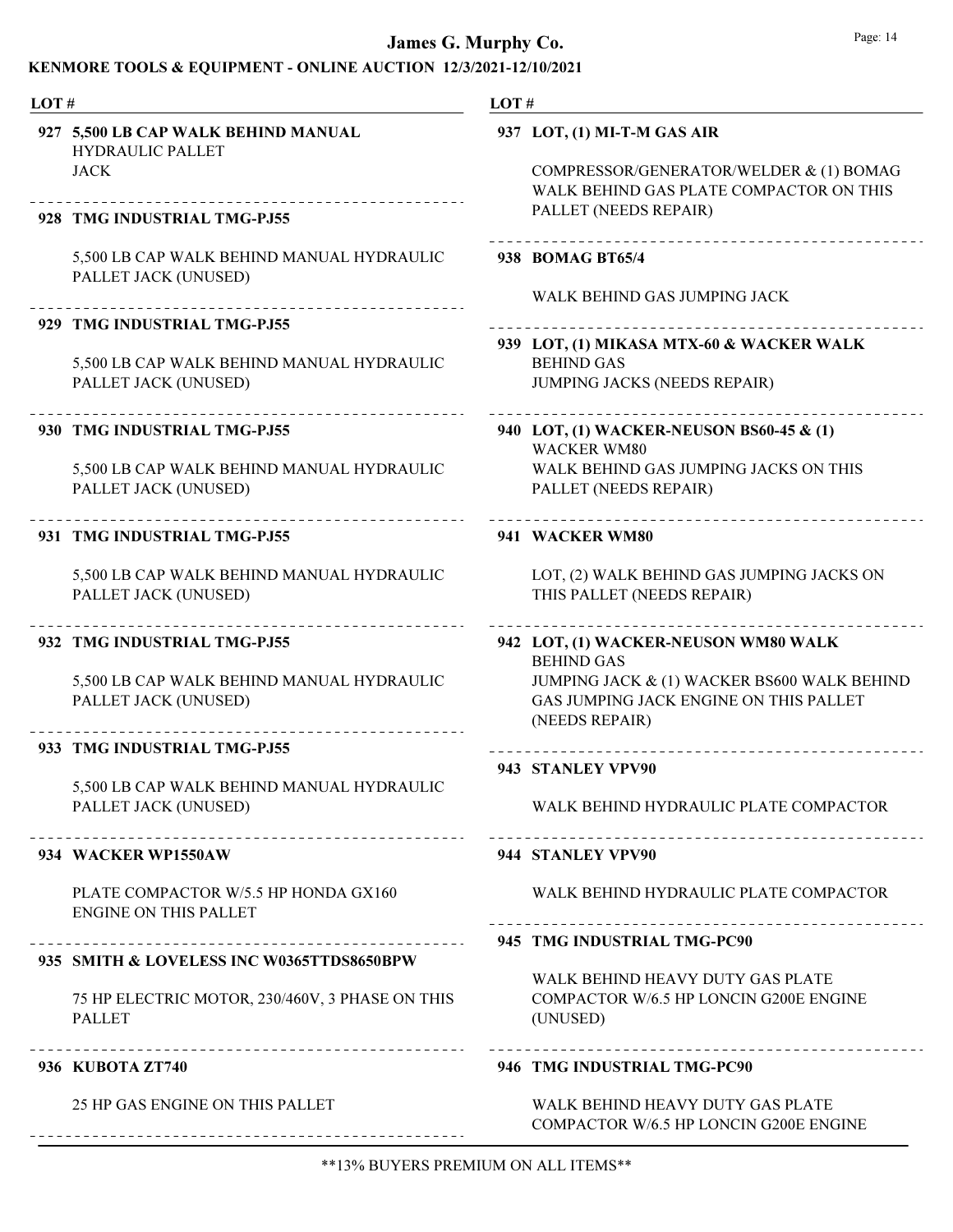| LOT# |                                                                                                                            | LOT#                                                                                                                                                            |  |
|------|----------------------------------------------------------------------------------------------------------------------------|-----------------------------------------------------------------------------------------------------------------------------------------------------------------|--|
|      | (UNUSED)<br>_______________________________                                                                                | 956 LOT, VARIOUS SIZE & MESSAGE METAL<br><b>TRAFFIC SAFETY</b>                                                                                                  |  |
|      | 947 TARGET PAC IV                                                                                                          | HAZARD SIGNS ON THIS PALLET                                                                                                                                     |  |
|      | 20" WALK BEHIND GAS CONCRETE SAW W/HONDA<br>GX390 ENGINE & (1) 120V BATTERY CHARGER                                        | 957 LOT, (8) ROLLS OF ASSORTED TEMPORARY<br><b>CONSTRUCTION</b>                                                                                                 |  |
|      | 948 HUSQVARNA FS400LV                                                                                                      | FENCING (BIN NOT INCLUDED)                                                                                                                                      |  |
|      | 20" WALK BEHIND GAS CONCRETE SAW W/HONDA<br>GX190 ENGINE ON THIS PALLET (WATER STORAGE<br><b>CONTAINER IS BROKEN)</b>      | 958 LOT, ASSORTED BARRICADES &<br><b>TEMPORARY CONSTRUCTION</b>                                                                                                 |  |
|      | 949 3-1/2 CU FT PORTABLE ELECTRIC CEMENT                                                                                   | FENCING (BIN NOT INCLUDED)                                                                                                                                      |  |
|      | <b>MIXER ON</b><br>CASTERS, 120V                                                                                           | 959 LOT, ASSORTED CONSTRUCTION/ROAD<br><b>WORK</b><br><b>SIGN STANDS</b>                                                                                        |  |
|      | __________________________________<br>950 IMER WORKMAN II 250                                                              | ON THIS PALLET                                                                                                                                                  |  |
|      | 9 CU FT TRAILER MOUNTED GAS<br>MORTAR/STUCCO/GROUT & CONCRETE<br>MULTIMIXER W/5.5 HP HONDA ENGINE (NEEDS<br><b>REPAIR)</b> | -----------------<br>960 LOT, TRAFFIC SAFETY BARRELS & BASES<br><b>ON THIS</b><br><b>PALLET</b>                                                                 |  |
|      | ____________________________________<br>951 STONE                                                                          | 961 TMG INDUSTRIAL TMG-TC29                                                                                                                                     |  |
|      | TRAILER MOUNTED GAS CONCRETE MIXER<br><b>W/HONDA ENGINE</b>                                                                | LOT, (252) 29" HEAVY DUTY REFLECTIVE TRAFFIC<br><b>CONES (UNUSED)</b>                                                                                           |  |
|      | 952 LOT, ASSORTED CONSTRUCTION & ROAD<br><b>WORK SAFETY</b><br>HAZARD SIGNS ON THIS PALLET                                 | 962 LOT, ASSORTED PLASTIC SADDLE VENT<br><b>COMPONENTS ON</b><br>THIS PALLET                                                                                    |  |
|      |                                                                                                                            | . _ _ _ _ _ _ _ _ _ _ _ _ _ _ _ _<br>963 SMITH EG-1Z                                                                                                            |  |
|      | 953 LOT, ASSORTED 4' X 4' WOOD TRAFFIC<br><b>SAFETY HAZARD</b><br><b>SIGNS ON THIS PALLET</b>                              | GAS PUMP ON THIS PALLET (NEEDS REPAIR,<br>PALLET NOT INCLUDED)                                                                                                  |  |
|      | 954 LOT, ASSORTED 4' X 4' WOOD TRAFFIC<br><b>SAFETY HAZARD</b><br><b>SIGNS ON THIS PALLET</b>                              | _______________________________<br>964 LOT, ASSORTED EAGLE STACKER SHELF<br><b>COMPONENTS &amp;</b><br>(1) SEARS CRAFTSMEN DRILL PRESS ON THIS<br><b>PALLET</b> |  |
|      | 955 LOT, VARIOUS SIZE & MESSAGE WOOD<br><b>TRAFFIC SAFETY</b><br>HAZARD SIGNS ON THIS PALLET                               | 965 LOT, (11) ROLLS OF 12 GA GALVANIZED<br><b>WIRE FENCING</b><br>ON THIS PALLET                                                                                |  |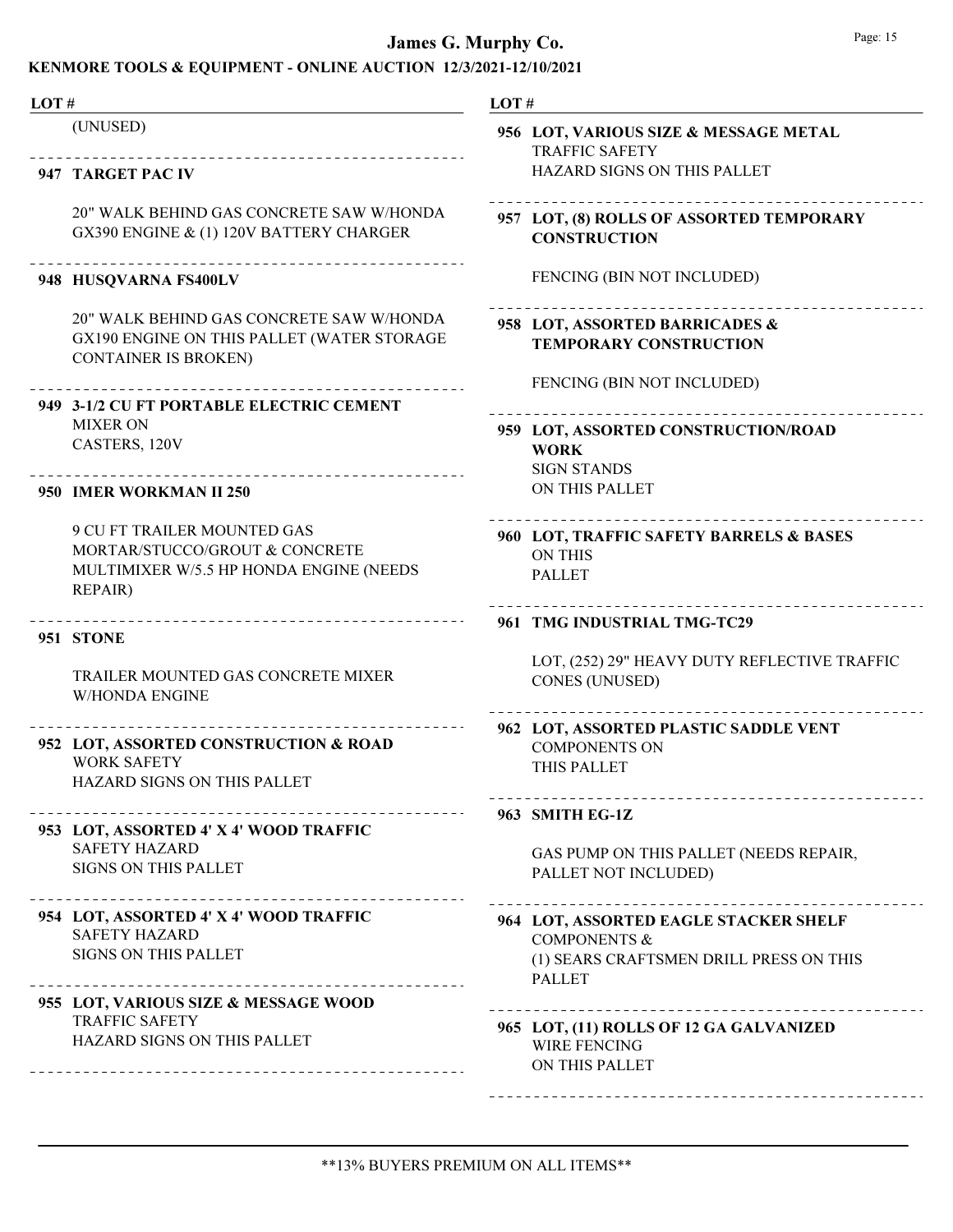| LOT # |                                                                                                                                            | LOT#                                                                                                                                                |
|-------|--------------------------------------------------------------------------------------------------------------------------------------------|-----------------------------------------------------------------------------------------------------------------------------------------------------|
|       | 966 HIJACKER                                                                                                                               | 1007 LOT, 1/4" X 2" ID METAL PIPE AT<br><b>APPROX 21'</b>                                                                                           |
|       | DOUBLE PIVOT 5TH WHEEL TRAILER HITCH ON<br>THIS PALLET                                                                                     | LENGTHS (NO REMOVAL BEFORE MONDAY,<br>DECEMBER 20TH)                                                                                                |
|       | 967 LOT, (3) PNEUMATIC RIVET BUSTERS, (1)<br><b>PNEUMATIC</b>                                                                              | 1008 LOT, 1/4" X 2" ID METAL PIPE AT<br><b>APPROX 21'</b><br>LENGTHS (NO REMOVAL BEFORE MONDAY,                                                     |
|       | JACKHAMMER & (1) 55-GAL FUEL BARREL INSERT<br>HAND CRANK PUMP ON THIS PALLET                                                               | DECEMBER 20TH)                                                                                                                                      |
|       | 968 LOT, (6) PARTIAL ROLLS OF BARBED WIRE<br><b>ON THIS</b><br><b>PALLET</b>                                                               | 1009 LOT, ASSORTED RECLAIMED METAL PIPE &<br><b>I-BEAMS AT</b><br>VARIOUS LENGTHS TO APPROX 21' (NO REMOVAL<br>BEFORE MONDAY, DECEMBER 20TH)        |
|       | 1001 LOT, (10) ASSORTED 1/4" & 1/2" METAL<br>PIPE AT<br>VARIOUS LENGTHS FROM APPROX 14' - 19' (NO<br>REMOVAL BEFORE MONDAY, DECEMBER 20TH) | 1010 LOT, ASSORTED METAL PIPE, SQUARE<br><b>TUBING</b><br>& FLAT<br>BAR REMNANTS AT VARIOUS DIAMETERS,<br>THICKNESS & LENGTHS TO APPROX 20' & (2)   |
|       | 1002 LOT, (5) ASSORTED 18" & 23-3/4" ID<br><b>CORRUGATED</b>                                                                               | EXTENSION LADDERS ON METAL A-FRAME STAND<br>(NO REMOVAL BEFORE MONDAY, DECEMBER 20TH)                                                               |
|       | PLASTIC PIPE AT VARIOUS LENGTHS FROM APPROX<br>7' TO 19' (NO REMOVAL BEFORE MONDAY,<br>DECEMBER 20TH)                                      | 1011 LOT, ASSORTED METAL PIPE, ROUND STOCK,<br><b>BAR STOCK</b><br>& I-BEAM REMNANTS AT VARIOUS DIAMETERS,<br>THICHNESS & LENGTHS TO APPROX 24' (NO |
|       | 1003 (1) APPROX 47-1/4" ID CORRUGATED &<br><b>RIVETED METAL</b>                                                                            | REMOVAL BEFORE MONDAY, DECEMBER 20TH)                                                                                                               |
|       | PIPE AT APPROX 20' LENGTH (NO REMOVAL<br>BEFORE MONDAY, DECEMBER 20TH)                                                                     | 1012 LOT, ASSORTED GALVANIZED METAL<br><b>GUARD</b><br><b>RAIL CROSS</b>                                                                            |
|       | 1004 LOT, 7" OD CORRUGATED PLASTIC<br><b>DRAINAGE</b><br>PIPE AT                                                                           | SUPPORTS AT VARIOUS LENGTHS TO APPROX 14'<br>(NO REMOVAL BEFORE MONDAY, DECEMBER 20TH)                                                              |
|       | VARIOUS LENGTHS (NO REMOVAL BEFORE<br>MONDAY, DECEMBER 20TH)                                                                               | 1013 LOT, 9" X 12" RECLAIMED BRIDGE TIES AT<br><b>APPROX 10'</b><br>LENGTHS (NO REMOVAL BEFORE MONDAY,                                              |
|       | 1005 LOT, ASSORTED PARTIAL ROLLS OF<br><b>CHAINLINK FENCING</b>                                                                            | DECEMBER 20TH)                                                                                                                                      |
|       | ON THIS PALLET (NO REMOVAL BEFORE MONDAY,<br>DECEMBER 20TH)                                                                                | 1014 LOT, 9" X 12" RECLAIMED BRIDGE TIES AT<br><b>APPROX 10'</b><br>LENGTHS (NO REMOVAL BEFORE MONDAY,                                              |
|       | 1006 LOT, (2) 1/4" X 50"L X 98"W METAL<br><b>SHEETS (NO</b>                                                                                | DECEMBER 20TH)                                                                                                                                      |
|       | REMOVAL BEFORE MONDAY, DECEMBER 20TH)                                                                                                      |                                                                                                                                                     |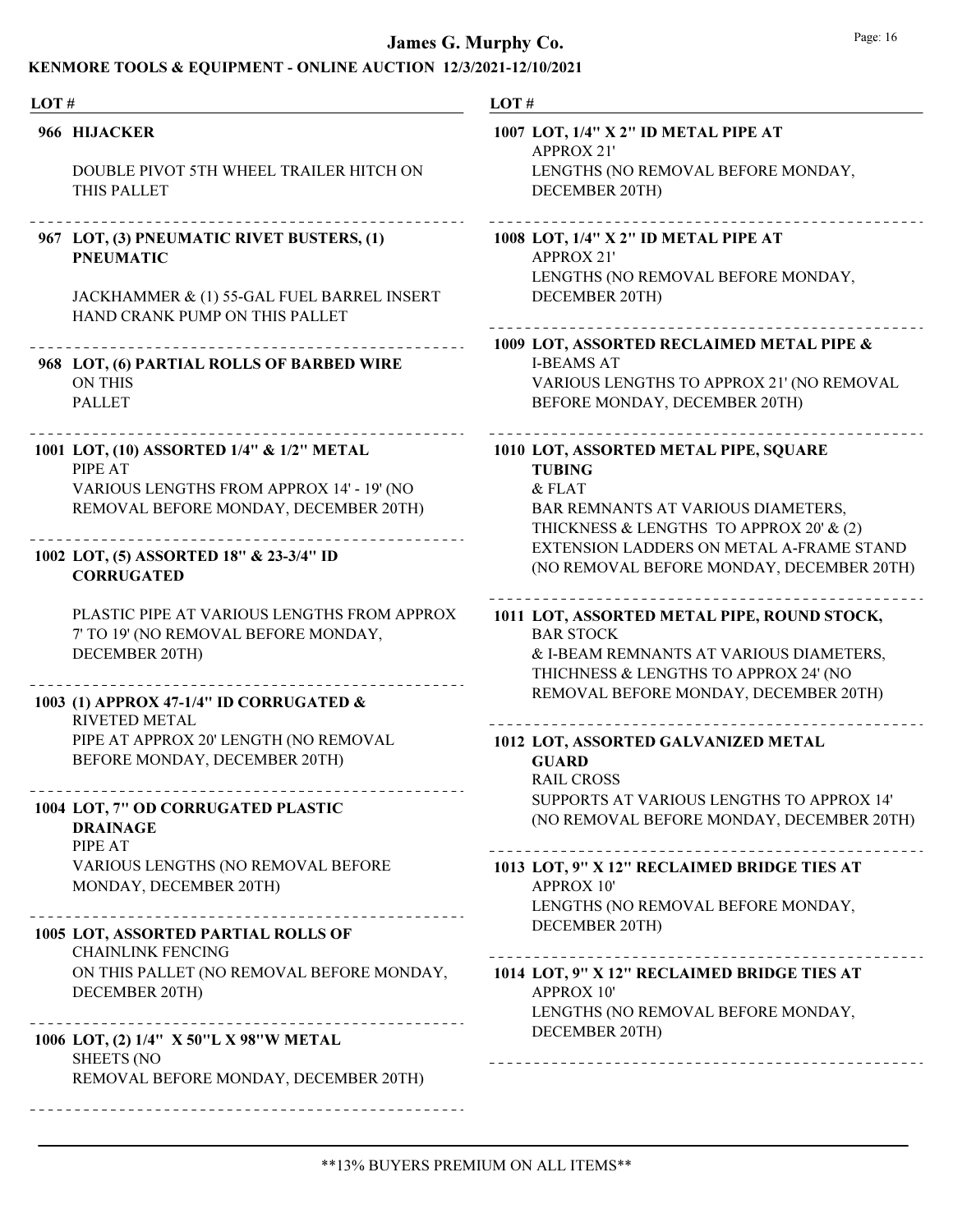## KENMORE TOOLS & EQUIPMENT - ONLINE AUCTION 12/3/2021-12/10/2021

| LOT#                                                                                                                                                                    | LOT#                                                                                                                                                                      |  |  |
|-------------------------------------------------------------------------------------------------------------------------------------------------------------------------|---------------------------------------------------------------------------------------------------------------------------------------------------------------------------|--|--|
| 1015 LOT, 9" X 12" RECLAIMED BRIDGE TIES AT<br><b>APPROX 10'</b><br>LENGTHS (NO REMOVAL BEFORE MONDAY,<br>DECEMBER 20TH)<br>1016 LOT, 9" X 12" RECLAIMED BRIDGE TIES AT | 1025 LOT, ASSORTED METAL SUPPORT<br><b>BRACKETS,</b><br><b>DECK POST</b><br>SLEEVES & CONTRACTORS SUPPLIES ON THIS<br>PALLET (NO REMOVAL BEFORE MONDAY,<br>DECEMBER 20TH) |  |  |
| <b>APPROX 10'</b><br>LENGTHS (NO REMOVAL BEFORE MONDAY,<br>DECEMBER 20TH)                                                                                               | 1026 LOT, 6" X 8" RECLAIMED GUARD RAIL POSTS<br><b>AT APPROX</b><br>6' LENGTHS (NO REMOVAL BEFORE MONDAY,<br>DECEMBER 20TH)                                               |  |  |
| 1017 LOT, 9" X 12" RECLAIMED BRIDGE TIES AT<br><b>APPROX 10'</b>                                                                                                        |                                                                                                                                                                           |  |  |
| LENGTHS (NO REMOVAL BEFORE MONDAY,<br>DECEMBER 20TH)                                                                                                                    | 1027 LOT, 6" X 8" RECLAIMED GUARD RAIL POSTS<br><b>AT APPROX</b><br>6' LENGTHS (NO REMOVAL BEFORE MONDAY,                                                                 |  |  |
| 1018 LOT, 1/4" X 48"W GYPSUM BOARDS AT<br><b>VARIOUS LENGTHS</b>                                                                                                        | DECEMBER 20TH)                                                                                                                                                            |  |  |
| TO APPROX 10' (DAMAGED, NO REMOVAL BEFORE<br>MONDAY, DECEMBER 20TH)                                                                                                     | 1028 LOT, 3" X 6" FIR LUMBER AT APPROX 20'<br><b>LENGTHS (NO</b><br>REMOVAL BEFORE MONDAY, DECEMBER 20TH)                                                                 |  |  |
| 1019 LOT, 1/2" X 48" OSB PANELS AT VARIOUS                                                                                                                              |                                                                                                                                                                           |  |  |
| <b>LENGTHS TO</b><br>APPROX 10' LENGTHS (NO REMOVAL BEFORE<br>MONDAY, DECEMBER 20TH)                                                                                    | 1029 LOT, 2" X 4" & 2" X 6" TREATED &<br><b>UNTREATED FIR</b><br>LUMBER AT VARIOUS LENGTHS TO APPROX 18' (NO<br>REMOVAL BEFORE MONDAY, DECEMBER 20TH)                     |  |  |
| 1020 LOT, 1/2" X 48" OSB PANELS AT VARIOUS<br><b>LENGTHS TO</b><br>APPROX 10' LENGTHS (NO REMOVAL BEFORE<br>MONDAY, DECEMBER 20TH)                                      | 1030 LOT, ASSORTED DIMENSION PRIMED<br><b>LUMBER</b><br><b>AT VARIOUS</b><br>LENGTHS TO APPROX 20' (NO REMOVAL BEFORE                                                     |  |  |
| 1021 LOT, 5/8" X 48"L X 120"W GYPSUM<br><b>BOARDS</b> (NO                                                                                                               | MONDAY, DECEMBER 20TH)                                                                                                                                                    |  |  |
| REMOVAL BEFORE MONDAY, DECEMBER 20TH)                                                                                                                                   | ----------------------------------<br>1031 LOT, ASSORTED DIMENSION PRIMED<br><b>LUMBER</b>                                                                                |  |  |
| 1022 LOT, 5/8" X 48" X 96" GYPSUM BOARDS<br>(NO REMOVAL<br>BEFORE MONDAY, DECEMBER 20TH)                                                                                | <b>AT VARIOUS</b><br>LENGTHS TO APPROX 20' (NO REMOVAL BEFORE<br>MONDAY, DECEMBER 20TH)                                                                                   |  |  |
| 1023 LOT, 5/8" X 48" X 96" GYPSUM BOARDS<br>(NO REMOVAL                                                                                                                 | 1032 LOT, ASSORTED FLOOR JOISTS & GLULAM<br><b>BEAMS AT</b>                                                                                                               |  |  |
| BEFORE MONDAY, DECEMBER 20TH)                                                                                                                                           | VARIOUS LENGTHS TO APPROX 24' (NO REMOVAL<br>BEFORE MONDAY, DECEMBER 20TH)                                                                                                |  |  |
| 1024 LOT, ASSORTED RECLAIMED DRYWALL<br><b>EDGE PROTECTORS</b>                                                                                                          | 1033 LOT, ASSORTED FLOOR JOISTS & GLULAM<br><b>BEAMS AT</b>                                                                                                               |  |  |
| AT VARIOUS LENGTHS TO APPROX 11' (NO<br>REMOVAL BEFORE MONDAY, DECEMBER 20TH)                                                                                           | VARIOUS LENGTHS TO APPROX 24' (NO REMOVAL<br>BEFORE MONDAY, DECEMBER 20TH)                                                                                                |  |  |
| -----------------------------------                                                                                                                                     |                                                                                                                                                                           |  |  |

 $\perp$   $\perp$   $\perp$ 

 $- - -$ 

 $\omega = \omega$ 

 $\frac{1}{2}$ 

 $= -1$ 

 $\frac{1}{2}$ 

 $- - -$ 

 $\frac{1}{2}$  =  $\frac{1}{2}$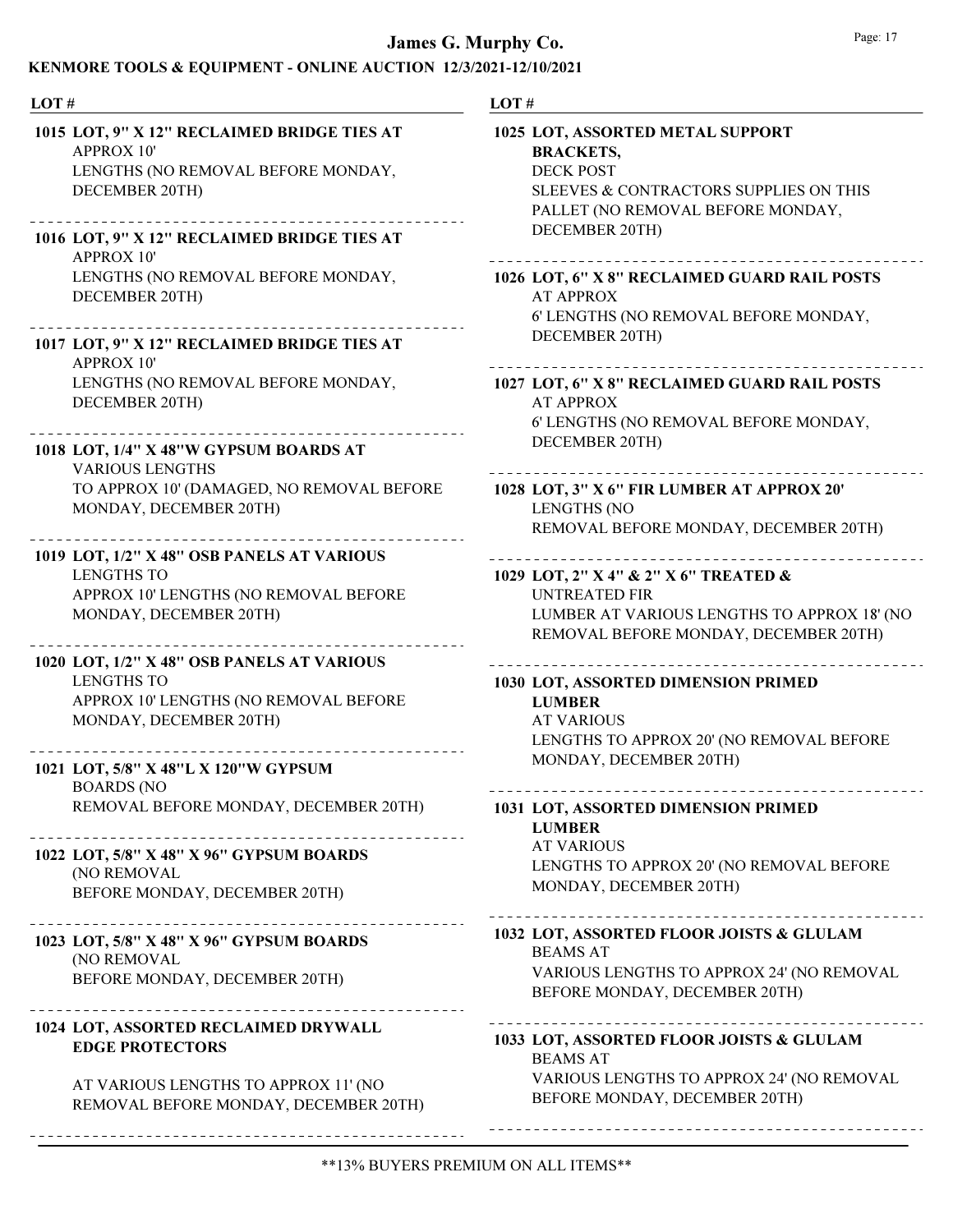| LOT#                     |                                                                                                                  | LOT# |                                                                           |
|--------------------------|------------------------------------------------------------------------------------------------------------------|------|---------------------------------------------------------------------------|
| <b>VARIOUS</b>           | 1034 LOT, ASSORTED 12"W FLOOR JOISTS AT                                                                          |      | 1043 LOT, 2" X 4" F<br>$-12'$<br><b>LENGTHS</b>                           |
|                          | LENGTHS TO APPROX 26' (NO REMOVAL BEFORE<br>MONDAY, DECEMBER 20TH)                                               |      | 1044 LOT, 2" X 10"<br>$-12'$                                              |
| $\mathbf{Q}$             | 1035 LOT, ASSORTED GLULAM BEAMS AT APPROX                                                                        |      | <b>LENGTHS</b>                                                            |
| TO 12'                   | LENGTHS (NO REMOVAL BEFORE MONDAY,<br>DECEMBER 20TH)                                                             |      | 1045 LOT, 2" X 12"<br>$-12'$<br><b>LENGTHS</b>                            |
| <b>JOIST AT</b>          | 1036 LOT, ASSORTED GLULAM BEAMS & FLOOR<br>APPROX 8' TO 22' LENGTHS (NO REMOVAL BEFORE<br>MONDAY, DECEMBER 20TH) |      | 1046 LOT, 4" X 6" F<br>$-12'$<br><b>LENGTHS</b>                           |
| <b>JOISTS AT</b>         | 1037 LOT, ASSORTED GLULAM BEAMS & FLOOR<br>APPROX 12' TO 20' LENGTHS (NO REMOVAL BEFORE                          |      | 1047 LOT, 2" X 6" F<br>$-16'$<br><b>LENGTHS</b><br>---------------        |
| 11'<br>TO 23'            | MONDAY, DECEMBER 20TH)<br>1038 LOT, ASSORTED GLULAM BEAMS AT APPROX                                              |      | 1048 LOT, 2" X 6" F<br>$-20'$<br><b>LENGTHS (NO</b><br><b>DECEMBER 20</b> |
|                          | LENGTHS (NO REMOVAL BEFORE MONDAY,<br>DECEMBER 20TH)                                                             |      | . <u>.</u> .<br>1049 LOT, 2" X 8" F<br>$-20'$<br><b>LENGTHS (NO</b>       |
| <b>1039 TREX</b>         |                                                                                                                  |      | <b>DECEMBER 20</b>                                                        |
|                          | LOT, ASSORTED COMPOSITE DECKING AT APPROX<br>12' TO 23' LENGTHS (NO REMOVAL BEFORE<br>MONDAY, DECEMBER 20TH)     |      | 1050 LOT, 2" X 6" F<br>- 10'<br>LENGTHS (NO<br><b>DECEMBER 20</b>         |
| <b>1040 TREX</b>         |                                                                                                                  |      |                                                                           |
|                          | LOT, ASSORTED COMPOSITE DECKING AT APPROX<br>16' TO 20' LENGTHS (NO REMOVAL BEFORE<br>MONDAY, DECEMBER 20TH)     |      | 1051 LOT, 2" X 6" F<br>$-10'$<br>LENGTHS (NO<br><b>DECEMBER 20</b>        |
| $-12'$<br><b>LENGTHS</b> | 1041 LOT, 2" X 6" FIR LUMBER AT APPROX 2'                                                                        |      | . <u>.</u> .<br>1052 LOT, 2" X 6" F<br>$-10'$<br><b>LENGTHS</b>           |
| $-12'$<br><b>LENGTHS</b> | 1042 LOT, 2" X 6" FIR LUMBER AT APPROX 8"                                                                        |      | -----------------                                                         |

| 1043 LOT, 2" X 4" FIR LUMBER AT APPROX 8'<br>- 12'<br><b>LENGTHS</b>                                         |
|--------------------------------------------------------------------------------------------------------------|
| 1044 LOT, 2" X 10" FIR LUMBER AT APPROX 6'<br>$-12'$<br><b>LENGTHS</b>                                       |
| 1045 LOT, 2" X 12" FIR LUMBER AT APPROX 8'<br>$-12'$<br><b>LENGTHS</b>                                       |
| 1046 LOT, 4" X 6" FIR LUMBER AT APPROX 10'<br>$-12'$<br><b>LENGTHS</b>                                       |
| 1047 LOT, 2" X 6" FIR LUMBER AT APPROX 13'<br>$-16'$<br><b>LENGTHS</b>                                       |
| 1048 LOT, 2" X 6" FIR LUMBER AT APPROX 14"<br>$-20'$<br>LENGTHS (NO REMOVAL BEFORE MONDAY,<br>DECEMBER 20TH) |
| 1049 LOT, 2" X 8" FIR LUMBER AT APPROX 13'<br>$-20'$<br>LENGTHS (NO REMOVAL BEFORE MONDAY,<br>DECEMBER 20TH) |
| 1050 LOT, 2" X 6" FIR LUMBER AT APPROX 8"<br>- 10'<br>LENGTHS (NO REMOVAL BEFORE MONDAY,<br>DECEMBER 20TH)   |
| 1051 LOT, 2" X 6" FIR LUMBER AT APPROX 8"<br>$-10'$<br>LENGTHS (NO REMOVAL BEFORE MONDAY,<br>DECEMBER 20TH)  |
| 1052 LOT, 2" X 6" FIR LUMBER AT APPROX 8"<br>$-10'$<br><b>LENGTHS</b>                                        |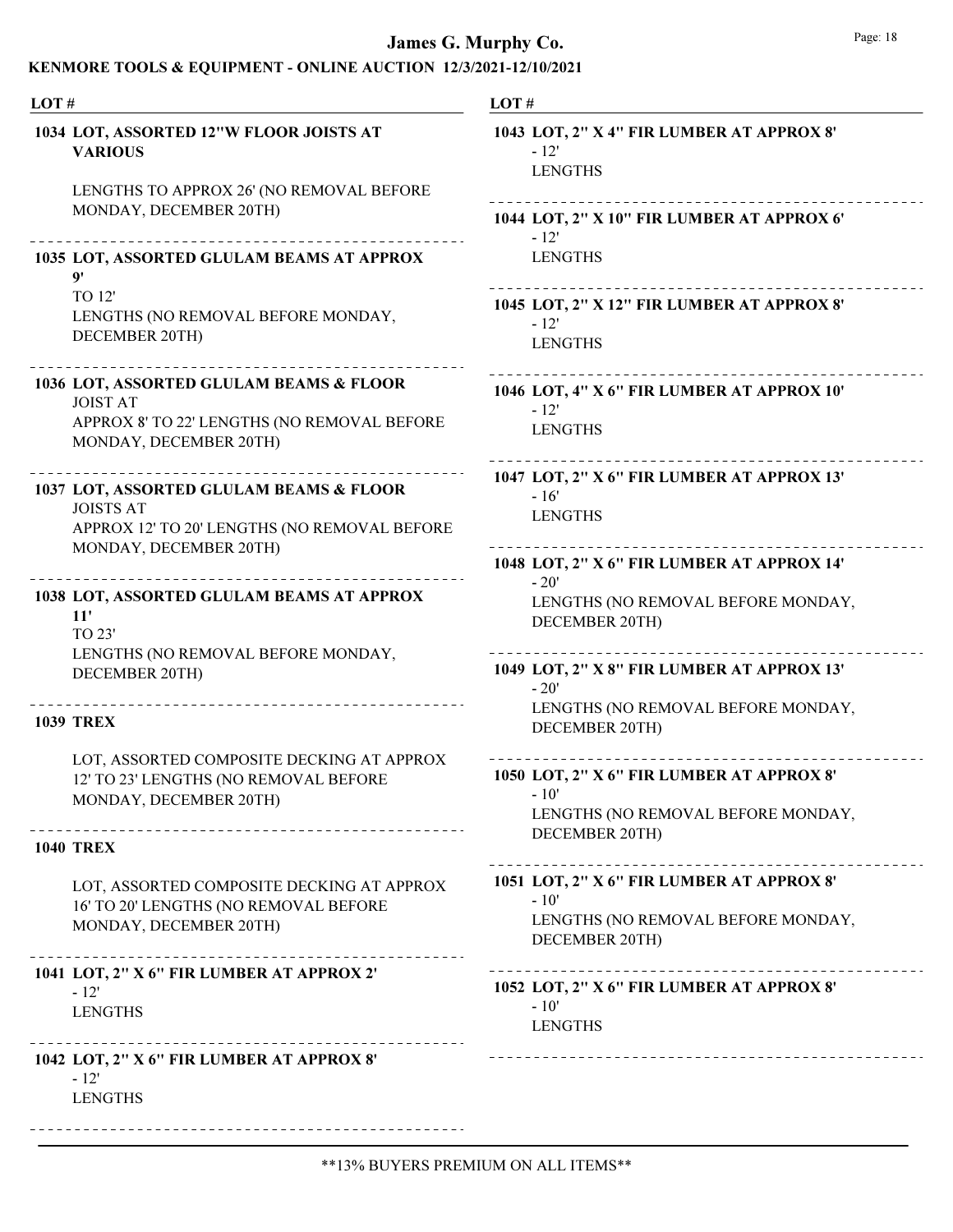| LOT#                                                                                      | LOT#                                                                                               |  |
|-------------------------------------------------------------------------------------------|----------------------------------------------------------------------------------------------------|--|
| 1053 LOT, 2" X 4" CEDAR LUMBER AT APPROX 2"                                               | 1064 3 YEAR LIVE EDGE MAPLE SLAB AT APPROX                                                         |  |
| <b>LENGTHS ON</b>                                                                         | 13' LENGTH,                                                                                        |  |
| THIS PALLET                                                                               | LARGE END 37", SMALL END 32"                                                                       |  |
| 1054 LOT, 2" X 4" CEDAR LUMBER AT APPROX 2'                                               | 1065 3 YEAR LIVE EDGE MAPLE SLAB AT APPROX                                                         |  |
| <b>LENGTHS ON</b>                                                                         | 13' LENGTH,                                                                                        |  |
| THIS PALLET                                                                               | LARGE END 39", SMALL END 32"                                                                       |  |
| 1055 LOT, 2" X 4" CEDAR LUMBER AT APPROX 2"                                               | 1066 3 YEAR LIVE EDGE MAPLE SLAB AT APPROX                                                         |  |
| <b>LENGTHS ON</b>                                                                         | 13' LENGTH,                                                                                        |  |
| THIS PALLET                                                                               | LARGE END 37", SMALL END 32"                                                                       |  |
| 1056 LOT, 2" X 4" CEDAR LUMBER & 2" X 8" FIR                                              | 1067 3 YEAR LIVE EDGE SEQUOIA SLAB AT                                                              |  |
| <b>LUMBER AT</b>                                                                          | <b>APPROX 15'</b>                                                                                  |  |
| APPROX 2' LENGTHS ON THIS PALLET                                                          | LENGTH, LARGE END 37", SMALL END 23"                                                               |  |
| 1057 LOT, 12" X 12" CEDAR LUMBER AT APPROX 1'                                             | 1068 3 YEAR LIVE EDGE SEQUOIA SLAB AT                                                              |  |
| $-2'$                                                                                     | <b>APPROX 15'</b>                                                                                  |  |
| <b>LENGTHS ON THIS PALLET</b>                                                             | LENGTH, LARGE END 38", SMALL END 27"                                                               |  |
| 1058 LOT, 12" X 12" CEDAR LUMBER AT APPROX 1'                                             | 1069 3 YEAR LIVE EDGE SEQUOIA SLAB AT                                                              |  |
| $-23'$                                                                                    | <b>APPROX 13'</b>                                                                                  |  |
| LENGTHS ON THIS PALLET                                                                    | LENGTH, LARGE END 45", SMALL END 21"                                                               |  |
| 1059 LOT, 12" X 12" CEDAR LUMBER AT APPROX 1'                                             | 1070 3 YEAR LIVE EDGE SEQUOIA SLAB AT                                                              |  |
| $-3'$                                                                                     | <b>APPROX 14'</b>                                                                                  |  |
| LENGTHS ON THIS PALLET                                                                    | LENGTH, LARGE END 33", SMALL END 25"                                                               |  |
| 1060 3 YEAR LIVE EDGE SEQUOIA SLAB AT                                                     | 1071 3 YEAR LIVE EDGE SEQUOIA SLAB AT                                                              |  |
| <b>APPROX</b>                                                                             | <b>APPROX 13'</b>                                                                                  |  |
| 9' LENGTH                                                                                 | LENGTH, LARGE END 37", SMALL END 26"                                                               |  |
| , LARGE END 40", SMALL END 16"                                                            |                                                                                                    |  |
| 1061 3 YEAR LIVE EDGE MAPLE SLAB AT APPROX<br>13' LENGTH,<br>LARGE END 36", SMALL END 24" | 1072 3 YEAR LIVE EDGE SEQUOIA SLAB AT<br><b>APPROX 15'</b><br>LENGTH, LARGE END 37", SMALL END 28" |  |
|                                                                                           | 1073 3 YEAR LIVE EDGE SEQUOIA SLAB AT                                                              |  |
| 1062 3 YEAR LIVE EDGE MAPLE SLAB AT APPROX                                                | <b>APPROX 14'</b>                                                                                  |  |
| 13' LENGTH,                                                                               | LENGTH, LARGE END 46", SMALL END 29"                                                               |  |
| LARGE END 36", SMALL END 28"                                                              |                                                                                                    |  |
|                                                                                           | 1074 3 YEAR LIVE EDGE SEQUOIA SLAB AT                                                              |  |
| 1063 3 YEAR LIVE EDGE MAPLE SLAB AT APPROX                                                | <b>APPROX 14'</b>                                                                                  |  |
| 13' LENGTH,                                                                               | LENGTH, LARGE END 42", SMALL END 29"                                                               |  |
| LARGE END 36", SMALL END 31"                                                              |                                                                                                    |  |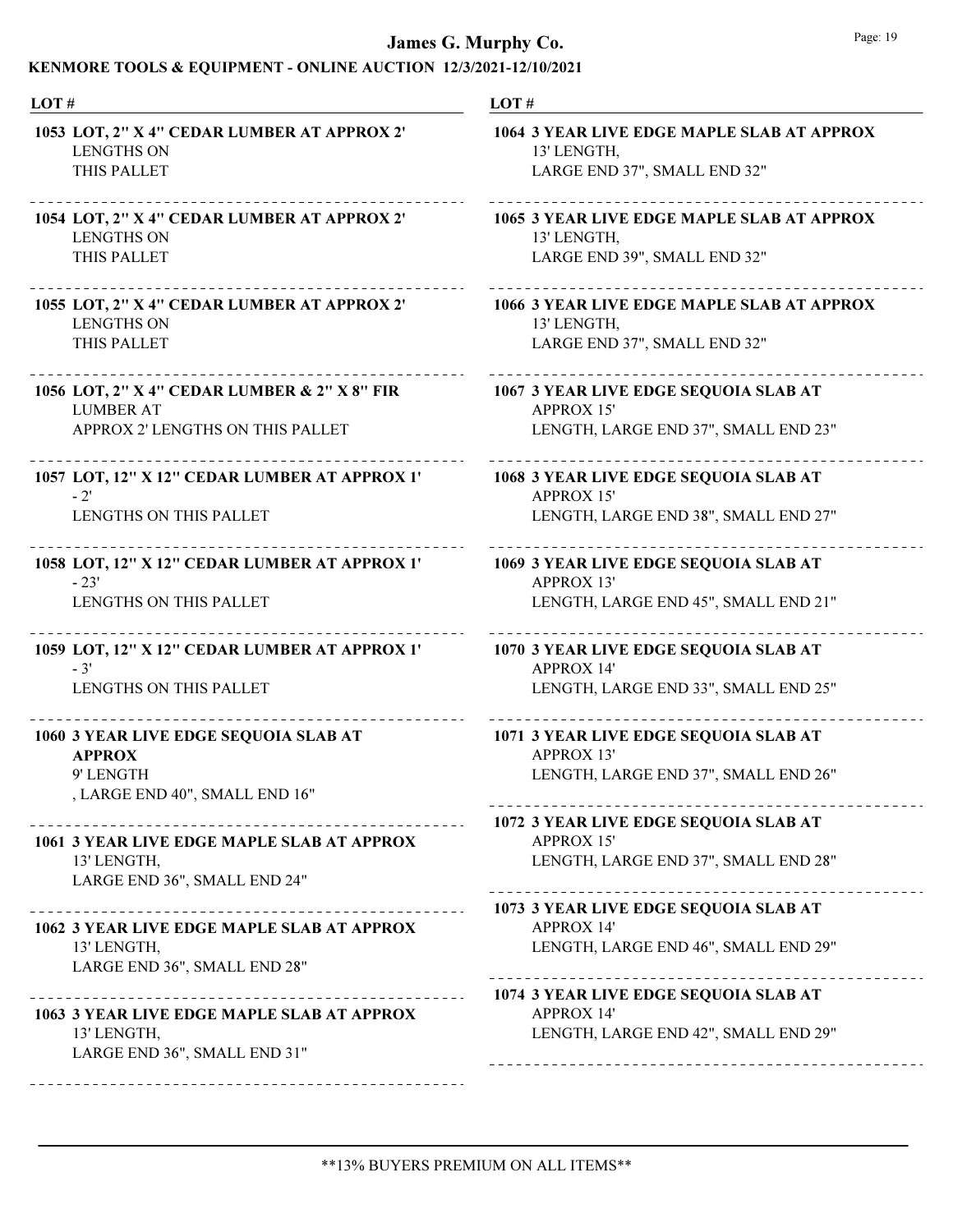| LOT#                                        | LOT#                                                                                                                                |  |  |
|---------------------------------------------|-------------------------------------------------------------------------------------------------------------------------------------|--|--|
| 1075 3 YEAR LIVE EDGE SEQUOIA SLAB AT       | 1086 3 YEAR LIVE EDGE SEQUOIA SLAB AT                                                                                               |  |  |
| <b>APPROX 14'</b>                           | <b>APPROX 7'</b>                                                                                                                    |  |  |
| LENGTH, LARGE END 47", SMALL END 34"        | LENGTH, LARGE END 28", SMALL END 23"                                                                                                |  |  |
| 1076 3 YEAR LIVE EDGE SEQUOIA SLAB AT       | 1087 3 YEAR LIVE EDGE SEQUOIA SLAB AT                                                                                               |  |  |
| <b>APPROX 15'</b>                           | <b>APPROX 7'</b>                                                                                                                    |  |  |
| LENGTH, LARGE END 41", SMALL END 17"        | LENGTH, LARGE END 21", SMALL END 19"                                                                                                |  |  |
| 1077 3 YEAR LIVE EDGE SEQUOIA SLAB AT       | 1088 3 YEAR LIVE EDGE SQUOIA SLAB AT APPROX                                                                                         |  |  |
| <b>APPROX 13'</b>                           | 7' LENGTH,                                                                                                                          |  |  |
| LENGTH, LARGE END 48", SMALL END 37"        | LARGE END 27", SMALL END 21"                                                                                                        |  |  |
| 1078 LIVE EDGE DEODORA CEDAR SLAB AT        | 1089 3 YEAR LIVE EDGE MAPLE SLAB AT APPROX                                                                                          |  |  |
| <b>APPROX 14'</b>                           | 7' LENGTH,                                                                                                                          |  |  |
| LENGTH, LARGE END 55", SMALL END 28"        | LARGE END 54", SMALL END 32"                                                                                                        |  |  |
| 1079 LIVE EDGE DEODORA CEDAR SLAB AT        | 1090 3 YEAR LIVE EDGE MAPLE SLAB AT APPROX                                                                                          |  |  |
| <b>APPROX 15'</b>                           | 6' LENGTH,                                                                                                                          |  |  |
| LENGTH, LARGE END 54", SMALL END 22"        | LARGE END 57", SMALL END 35"                                                                                                        |  |  |
| <b>1080 LIVE EDGE DEODORA CEDAR SLAB AT</b> | 1091 3 YEAR LIVE EDGE MAPLE SLAB AT APPROX                                                                                          |  |  |
| <b>APPROX 15'</b>                           | 6' LENGTH,                                                                                                                          |  |  |
| LENGTH, LARGE END 55", SMALL END 28"        | LARGE END 59", SMALL END 36"                                                                                                        |  |  |
| 1081 3 YEAR LIVE EDGE SYCAMORE SLAB AT      | 1092 3 YEAR LIVE EDGE MAPLE SLAB AT APPROX                                                                                          |  |  |
| <b>APPROX 8'</b>                            | 7' LENGTH,                                                                                                                          |  |  |
| LENGTH, LARGE END 34", SMALL END 22"        | LARGE END 47", SMALL END 38"                                                                                                        |  |  |
| 1082 3 YEAR LIVE EDGE MAPLE SLAB AT APPROX  | 1093 3 YEAR LIVE EDGE MAPLE SLAB AT APPROX                                                                                          |  |  |
| 7' LENGTH,                                  | 7' LENGTH,                                                                                                                          |  |  |
| LARGE END 42", SMALL END 20"                | LARGE END 58", SMALL END 38"                                                                                                        |  |  |
| 7' LENGTH,<br>LARGE END 40", SMALL END 22"  | 1083 3 YEAR LIVE EDGE MAPLE SLAB AT APPROX 1094 3 YEAR LIVE EDGE MAPLE SLAB AT APPROX<br>7' LENGTH,<br>LARGE END 59", SMALL END 35" |  |  |
| 1084 3 YEAR LIVE EDGE MAPLE SLAB AT APPROX  | 1095 3 YEAR LIVE EDGE MAPLE SLAB AT APPROX                                                                                          |  |  |
| 7' LENGTH,                                  | 8' LENGTH,                                                                                                                          |  |  |
| LARGE END 37", SMALL END 22"                | LARGE END 55", SMALL END 36"                                                                                                        |  |  |
| 1085 3 YEAR LIVE EDGE MAPLE SLAB AT APPROX  | 1096 3 YEAR LIVE EDGE MAPLE SLAB AT APPROX                                                                                          |  |  |
| 7' LENGTH,                                  | 8' LENGTH,                                                                                                                          |  |  |
| LARGE END 35", SMALL END 22"                | LARGE END 31", SMALL END 31"                                                                                                        |  |  |
| -------------------------------------       |                                                                                                                                     |  |  |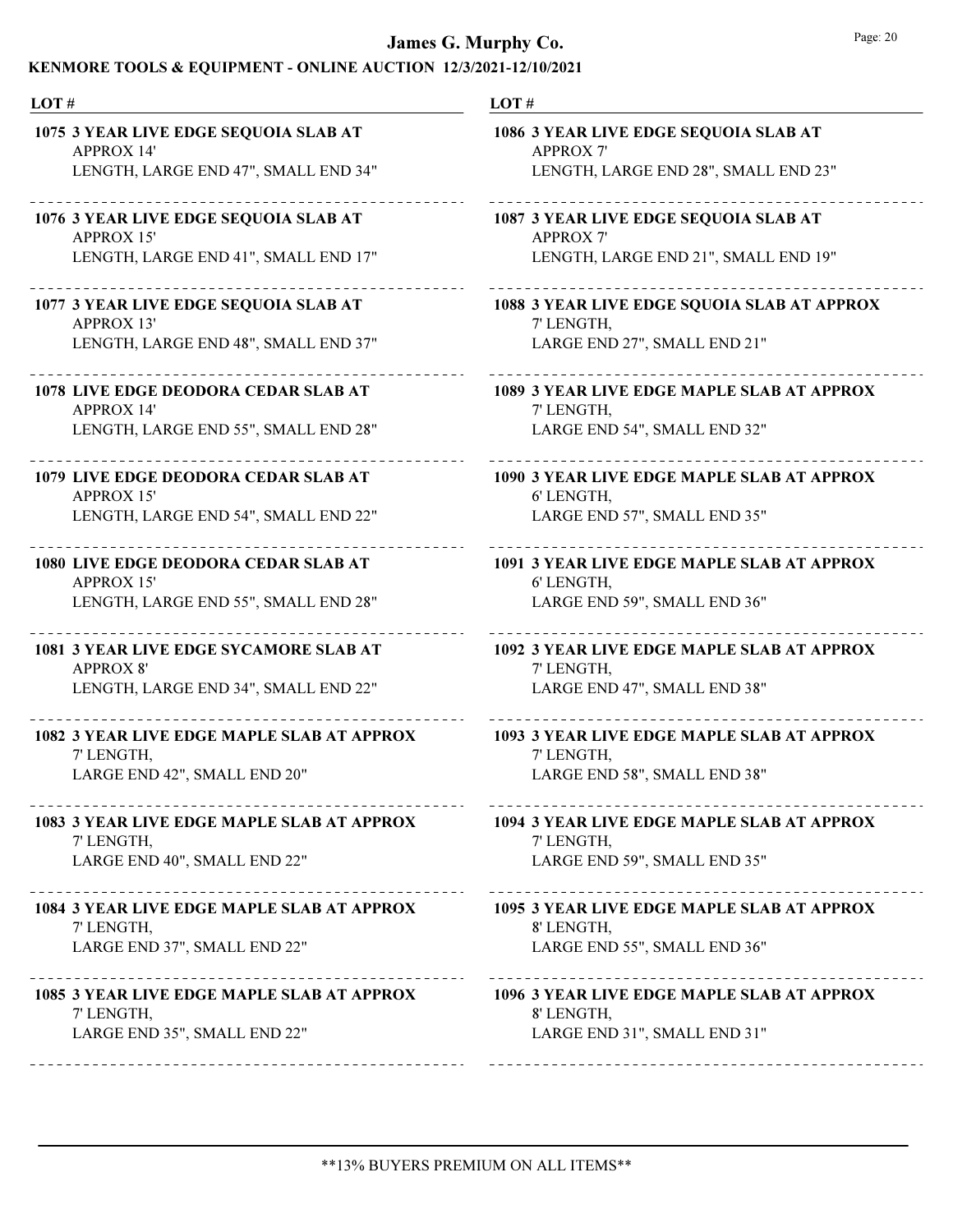### KENMORE TOOLS & EQUIPMENT - ONLINE AUCTION 12/3/2021-12/10/2021

| LOT#                                                                                               | LOT#                                                                                             |  |
|----------------------------------------------------------------------------------------------------|--------------------------------------------------------------------------------------------------|--|
| 1097 3 YEAR LIVE EDGE MAPLE SLAB AT APPROX<br>8' LENGTH,                                           | 1102F3 YEAR LIVE EDGE SEQUOIA SLAB AT<br><b>APPROX 12'</b>                                       |  |
| LARGE END 30", SMALL END 29"                                                                       | LENGTH, LARGE END 22", SMALL END 16"                                                             |  |
| 1098 3 YEAR LIVE EDGE MAPLE SLAB AT APPROX<br>8' LENGTH,                                           | 1102 3 YEAR LIVE EDGE SEQUOIA SLAB AT<br>$G$ APPROX 12'                                          |  |
| LARGE END 32", SMALL END 31"                                                                       | LENGTH, LARGE END 23", SMALL END 16"                                                             |  |
| 1099 3 YEAR LIVE EDGE MAPLE SLAB AT APPROX<br>8' LENGTH,                                           | 1103 4" THICK APPROX 77" DIA LIVE EDGE<br><b>ROUND CUT</b>                                       |  |
| LARGE END 40", SMALL END 25"                                                                       | <b>SEQUOIA</b>                                                                                   |  |
| 1100 3 YEAR LIVE EDGE WHITE OAK SLAB AT<br><b>APPROX 12'</b>                                       | 1104 4" THICK APPROX 68" DIA LIVE EDGE<br><b>ROUND CUT</b>                                       |  |
| LENGTH, LARGE END 33", SMALL END 31"                                                               | <b>SEQUOIA</b>                                                                                   |  |
| 1101 3 YEAR LIVE EDGE WHITE OAK SLAB AT<br>A APPROX, 12'                                           | __________________________________<br>1105 4" THICK APPROX 65" DIA LIVE EDGE<br><b>ROUND CUT</b> |  |
| LENGTH, LARGE END 47", SMALL END 36"                                                               | <b>SEQUOIA</b>                                                                                   |  |
| <b>1101B3 YEAR LIVE EDGE WHITE OAK SLAB AT</b><br><b>APPROX 12'</b>                                | 1111 LOT, 4" PVC PIPE AT APPROX 20' LENGTHS                                                      |  |
| LENGTH, LARGE END 52", SMALL END 39"                                                               | 1112 LOT, 4" PVC PIPE AT APPROX 20' LENGTHS                                                      |  |
| 1102 3 YEAR LIVE EDGE SEQUOIA SLAB AT<br>A APPROX 12'                                              | 1113 20' HYDRAULIC CRANE ARM                                                                     |  |
| LENGTH, LARGE END 23", SMALL END 14"                                                               | 1114 ALTEC INDUSTRIES INC AT-37-SCS                                                              |  |
| 1102B3 YEAR LIVE EDGE SEQUOIA SLAB AT<br><b>APPROX 12'</b><br>LENGTH, LARGE END 29", SMALL END 19" | ARTICULATING HYDRAULIC TELESCOPING BOLT<br>ON BOOM TRUCK CRANE                                   |  |
|                                                                                                    | <b>1115 NEXGEN BAILING SYSTEMS STEALTH</b>                                                       |  |
| 1102 3 YEAR LIVE EDGE SEQUOIA SLAB AT<br>$C$ APPROX 12'                                            | 20'8"L X 6'11"W ELECTRIC/HYDRAULIC COMPACTOR                                                     |  |
| LENGTH, LARGE END 30", SMALL END 20"                                                               | W/BALDOR INDUSTRIAL MOTOR, 208-230/460V, 3<br><b>PHASE</b>                                       |  |
| 1102 3 YEAR LIVE EDGE SEQUOIA SLAB AT<br>D APPROX 12'                                              | SERIAL NUMBER: 165266                                                                            |  |
| LENGTH, LARGE END 22", SMALL END 17"                                                               | <b>1149 COOPER DISCOVERER</b>                                                                    |  |
| 1102E3 YEAR LIVE EDGE SEQUOIA SLAB AT<br><b>APPROX 12'</b>                                         | LOT, (6) 235/80R17 DUALLY SNOW TIRES                                                             |  |
| LENGTH, LARGE END 22", SMALL END 17"                                                               | <b>1150 BARRETO 1320</b>                                                                         |  |
|                                                                                                    | 21"W WALK BEHIND HYDRAULIC ROTOTILLER<br>W/HONDA GX390 GAS ENGINE                                |  |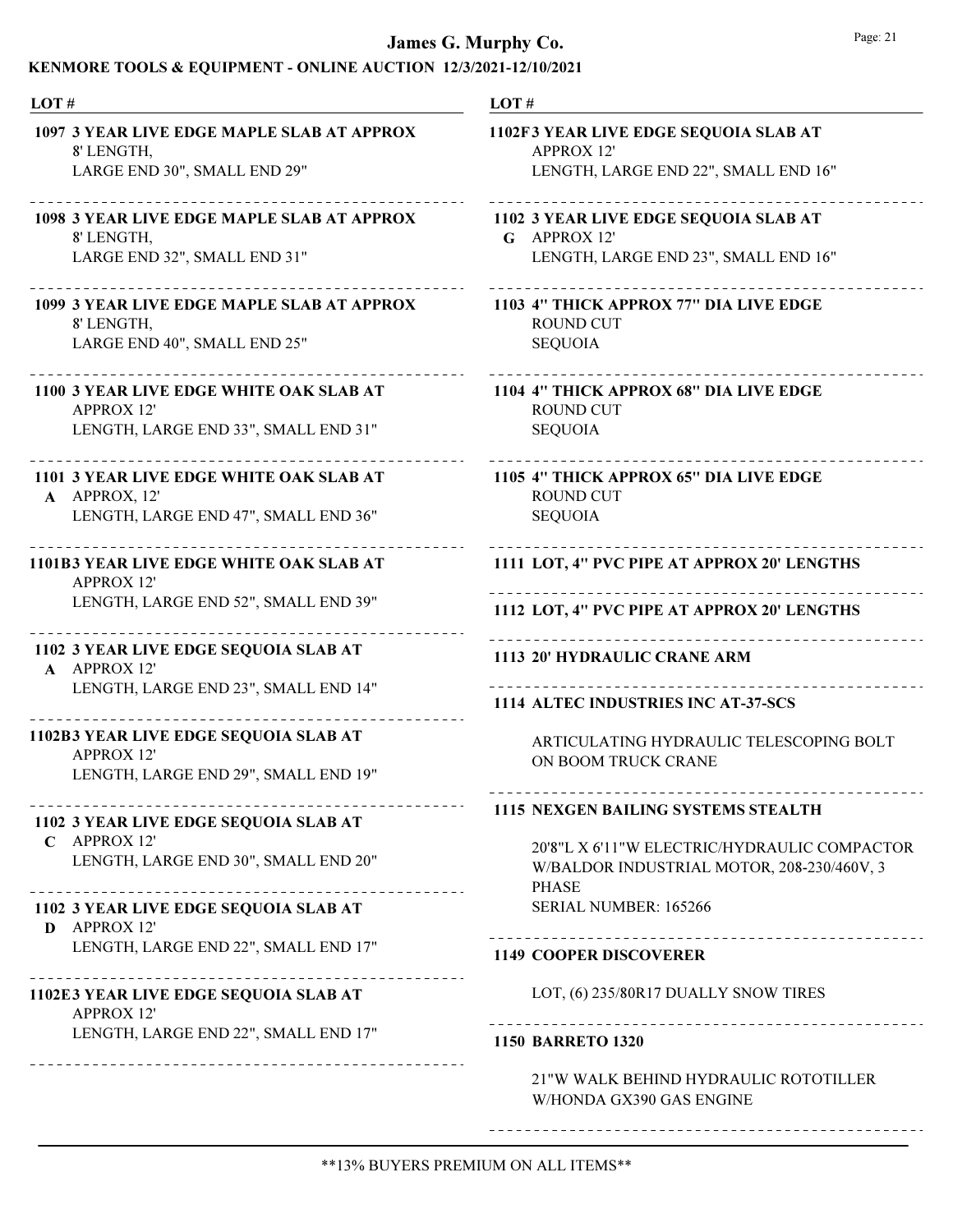### KENMORE TOOLS & EQUIPMENT - ONLINE AUCTION 12/3/2021-12/10/2021

#### LOT #

#### 1151 FIRESTONE TURF & FIELD

LOT, (2) MOUNTED & (1) UNMOUNTED 21.5L-16.1 TIRES ON THIS PALLET

#### 1152 BRIDGESTONE M844

LOT, (4) 385/65R22.5 MOUNTED TIRES ON THIS PALLET

## 1153 LOT, (6) MOUNTED SKID STEER TIRES

Ne

#### 1154 FEDERAL HIMALAYA SUV SNOW

LOT, (4) P265/65R17 116TXL STUDDED TIRES ON THIS PALLET (FITS 2001 JEEP TJ)

1155 TONG YONG

LOT, (4) 14.00-24/10.0 MOUNTED SOLID TIRES

## 1156 LOT, (2) MOUNTED & (4) UNMOUNTED ASSORTED

FORKLIFT TIRES

#### 1157 CONTINENTAL HTC

LOT, (2) 425/65R22.5 MOUNTED TIRES ON THIS PALLET

#### 1158 GOODYEAR WORKHORSE

LOT, (4) LT235/85R16 EXTRA GRIP RADIAL TIRES ON THIS PALLET

## THIS PALLET 1159 LOT, (6) ASSORTED MOUNTED TIRES ON

#### 1160 GOODYEAR WORKHORSE

LOT, (4) LT235/85R16 EXTRA GRIP RADIAL TIRES ON THIS PALLET

--------------------------------------

#### LOT #

ASSORTED TIRES ON THIS PALLET 1161 LOT, (2) MOUNTED & (2) UNMOUNTED

#### 1162 MUTUAL MATERIALS

LOT, 9-1/2"L X 5"W X 2-3/8"H UNI-STONE RUBY RED PAVERS ON THIS PALLET (360 PCS/PALLET)

## 1163 MUTUAL MATERIALS

LOT, 9-1/2"L X 5"W X 2-3/8"H UNI-STONE RUBY RED PAVERS ON THIS PALLET (360 PCS/PALLET)

#### 1164 MUTUAL MATERIALS

LOT, 9-1/2"L X 5"W X 2-3/8"H UNI-STONE RUBY RED PAVERS ON THIS PALLET (360 PCS/PALLET)

#### 1165 MUTUAL MATERIALS

LOT, 9-1/2"L X 5"W X 2-3/8"H UNI-STONE RUBY RED PAVERS ON THIS PALLET (360 PCS/PALLET)

#### 1166 MUTUAL MATERIALS

LOT, 9-1/2"L X 5"W X 2-3/8"H UNI-STONE RUBY RED PAVERS ON THIS PALLET (360 PCS/PALLET)

#### 1167 MUTUAL MATERIALS

LOT, 9-1/2"L X 5"W X 2-3/8"H UNI-STONE RUBY RED PAVERS ON THIS PALLET (360 PCS/PALLET)

#### 1168 MUTUAL MATERIALS

LOT, 9-1/2"L X 5"W X 2-3/8"H UNI-STONE RUBY RED PAVERS ON THIS PALLET (360 PCS/PALLET)

#### 1169 MUTUAL MATERIALS

LOT, 9-1/2"L X 5"W X 2-3/8"H UNI-STONE RUBY RED PAVERS ON THIS PALLET (360 PCS/PALLET)

## 1170 MUTUAL MATERIALS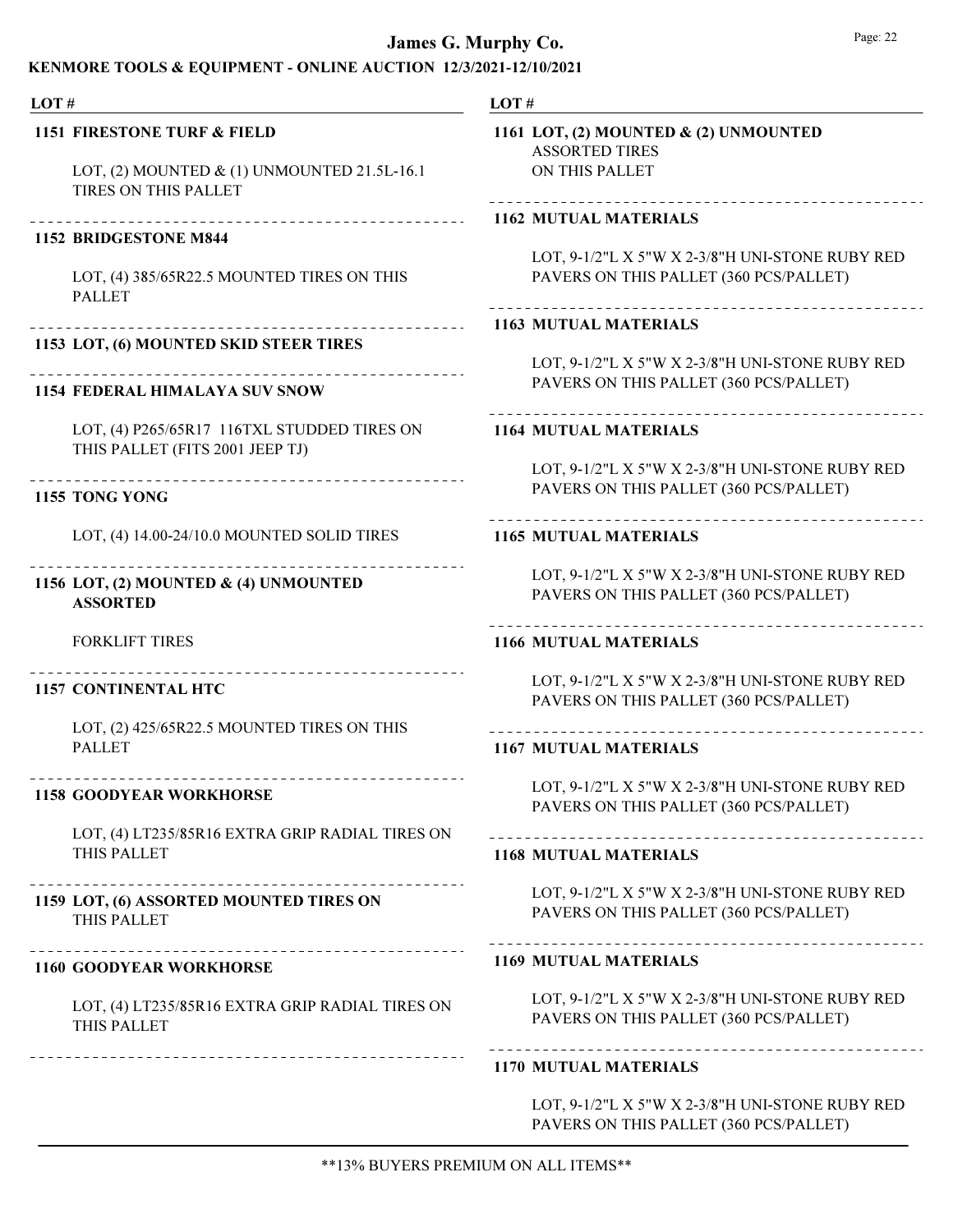### KENMORE TOOLS & EQUIPMENT - ONLINE AUCTION 12/3/2021-12/10/2021

LOT #

### 1171 MUTUAL MATERIALS

LOT, 9-1/2"L X 5"W X 2-3/8"H UNI-STONE RUBY RED PAVERS ON THIS PALLET (360 PCS/PALLET)

### 1172 MUTUAL MATERIALS

\_\_\_\_\_\_\_\_\_\_\_\_\_\_\_\_\_\_\_\_\_\_

LOT, 9-1/2"L X 5"W X 2-3/8"H UNI-STONE RUBY RED PAVERS ON THIS PALLET (360 PCS/PALLET)

### 1173 MUTUAL MATERIALS

LOT, 9-1/2"L X 5"W X 2-3/8"H UNI-STONE RUBY RED PAVERS ON THIS PALLET (360 PCS/PALLET)

#### 1174 MUTUAL MATERIALS

LOT, 9-1/2"L X 5"W X 2-3/8"H UNI-STONE RUBY RED PAVERS ON THIS PALLET (360 PCS/PALLET)

#### 1175 MUTUAL MATERIALS

LOT, 9-1/2"L X 5"W X 2-3/8"H UNI-STONE RUBY RED PAVERS ON THIS PALLET (360 PCS/PALLET)

### 1176 MUTUAL MATERIALS

---------------------

LOT, 9-1/2"L X 5"W X 2-3/8"H UNI-STONE RUBY RED PAVERS ON THIS PALLET (360 PCS/PALLET)

#### 1177 MUTUAL MATERIALS

LOT, 9-1/2"L X 5"W X 2-3/8"H UNI-STONE RUBY RED PAVERS ON THIS PALLET (360 PCS/PALLET)

### 1178 MUTUAL MATERIALS

LOT, 9-1/2"L X 5"W X 2-3/8"H UNI-STONE RUBY RED PAVERS ON THIS PALLET (360 PCS/PALLET)

#### 1179 MUTUAL MATERIALS

LOT, 9-1/2"L X 5"W X 2-3/8"H UNI-STONE RUBY RED PAVERS ON THIS PALLET (360 PCS/PALLET)

LOT #

#### 1180 MUTUAL MATERIALS

LOT, 9-1/2"L X 5"W X 2-3/8"H UNI-STONE RUBY RED PAVERS ON THIS PALLET (360 PCS/PALLET)

#### 1181 MUTUAL MATERIALS

LOT, 9-1/2"L X 5"W X 2-3/8"H UNI-STONE RUBY RED PAVERS ON THIS PALLET (360 PCS/PALLET)

#### 1182 MUTUAL MATERIALS

LOT, 9-1/2"L X 5"W X 2-3/8"H UNI-STONE RUBY RED PAVERS ON THIS PALLET (360 PCS/PALLET)

#### 1183 MUTUAL MATERIALS

LOT, 9-1/2"L X 5"W X 2-3/8"H UNI-STONE RUBY RED PAVERS ON THIS PALLET (360 PCS/PALLET)

## 1184 MUTUAL MATERIALS

LOT, 9-1/2"L X 5"W X 2-3/8"H UNI-STONE RUBY RED PAVERS ON THIS PALLET (360 PCS/PALLET)

#### 1185 MUTUAL MATERIALS

LOT, 9-1/2"L X 5"W X 2-3/8"H UNI-STONE RUBY RED PAVERS ON THIS PALLET (360 PCS/PALLET)

#### 1186 MUTUAL MATERIALS

LOT, 9-1/2"L X 5"W X 2-3/8"H UNI-STONE RUBY RED PAVERS ON THIS PALLET (360 PCS/PALLET)

#### 1187 MUTUAL MATERIALS

LOT, 9-1/2"L X 5"W X 2-3/8"H UNI-STONE RUBY RED PAVERS ON THIS PALLET (360 PCS/PALLET)

## \_\_\_\_\_\_\_\_\_\_\_\_\_\_\_\_\_\_\_\_\_\_\_\_\_\_\_\_\_\_\_\_

#### 1188 MUTUAL MATERIALS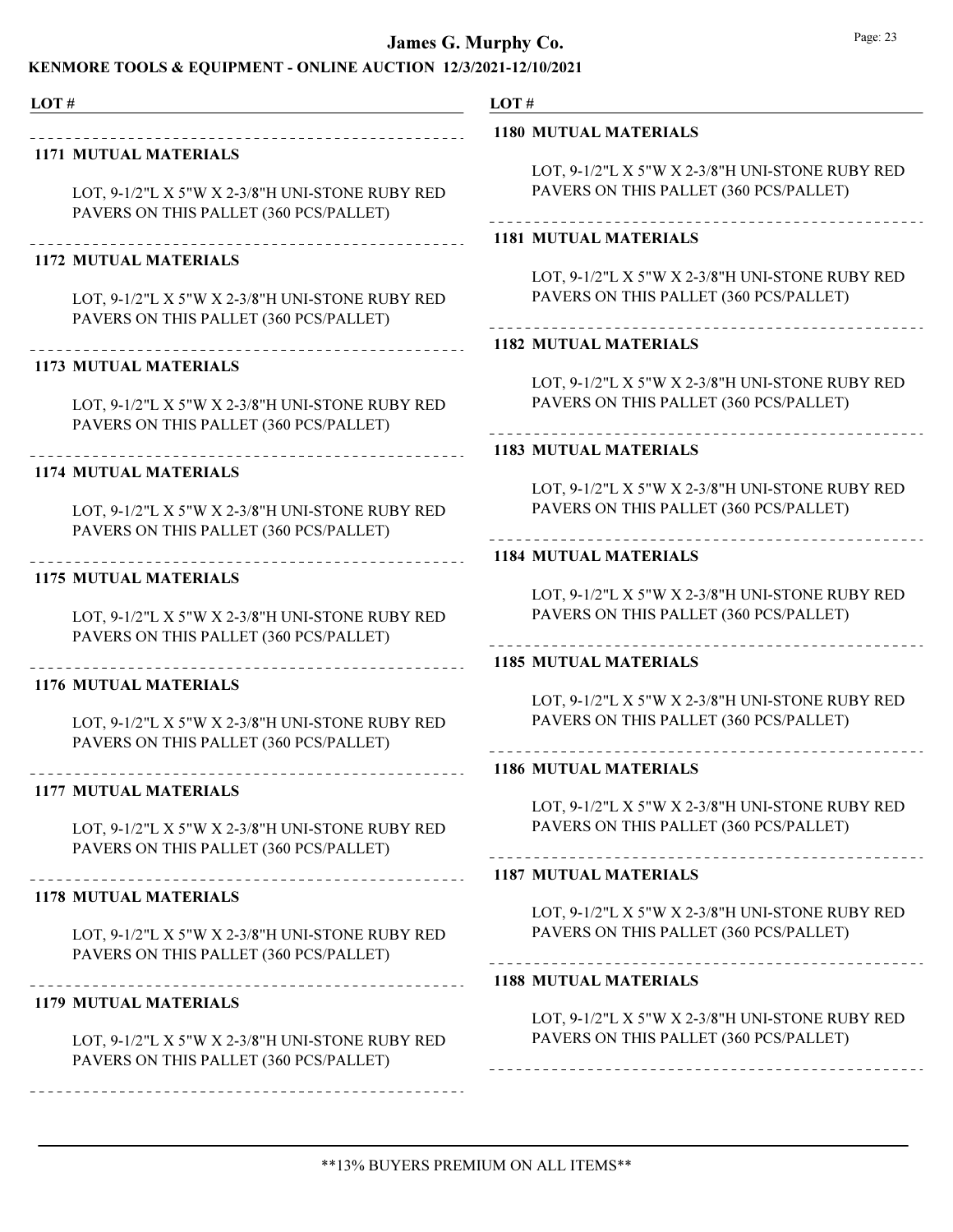### KENMORE TOOLS & EQUIPMENT - ONLINE AUCTION 12/3/2021-12/10/2021

#### LOT #

#### 1189 MUTUAL MATERIALS

LOT, 9-1/2"L X 5"W X 2-3/8"H UNI-STONE RUBY RED PAVERS ON THIS PALLET (360 PCS/PALLET)

#### 1190 MUTUAL MATERIALS

LOT, 9-1/2"L X 5"W X 2-3/8"H UNI-STONE RUBY RED PAVERS ON THIS PALLET (360 PCS/PALLET)

#### 1191 MUTUAL MATERIALS

LOT, 9-1/2"L X 5"W X 2-3/8"H UNI-STONE RUBY RED PAVERS ON THIS PALLET (360 PCS/PALLET)

#### 1192 MUTUAL MATERIALS

LOT, 9-1/2"L X 5"W X 2-3/8"H UNI-STONE RUBY RED PAVERS ON THIS PALLET (360 PCS/PALLET)

#### 1193 MUTUAL MATERIALS

LOT, 9-1/2"L X 5"W X 2-3/8"H UNI-STONE RUBY RED PAVERS ON THIS PALLET (360 PCS/PALLET)

#### 1194 MUTUAL MATERIALS

LOT, 9-1/2"L X 5"W X 2-3/8"H UNI-STONE RUBY RED PAVERS ON THIS PALLET (360 PCS/PALLET)

### 1195 MUTUAL MATERIALS

LOT, 9-1/2"L X 5"W X 2-3/8"H UNI-STONE RUBY RED PAVERS ON THIS PALLET (360 PCS/PALLET)

#### 1196 MUTUAL MATERIALS

LOT, 9-1/2"L X 5"W X 2-3/8"H UNI-STONE RUBY RED PAVERS ON THIS PALLET (360 PCS/PALLET)

#### 1197 MUTUAL MATERIALS

----------------------------

LOT, 9-1/2"L X 5"W X 2-3/8"H UNI-STONE RUBY RED PAVERS ON THIS PALLET (360 PCS/PALLET)

#### LOT #

#### 1198 MUTUAL MATERIALS

LOT, 9-1/2"L X 5"W X 2-3/8"H UNI-STONE RUBY RED PAVERS ON THIS PALLET (360 PCS/PALLET)

## 1199 MUTUAL MATERIALS

LOT, 9-1/2"L X 5"W X 2-3/8"H UNI-STONE RUBY RED PAVERS ON THIS PALLET (360 PCS/PALLET)

## 1200 MUTUAL MATERIALS

LOT, 9-1/2"L X 5"W X 2-3/8"H UNI-STONE RUBY RED PAVERS ON THIS PALLET (360 PCS/PALLET)

#### 1201 MUTUAL MATERIALS

LOT, 9-1/2"L X 5"W X 2-3/8"H UNI-STONE RUBY RED PAVERS ON THIS PALLET (360 PCS/PALLET)

## 1202 MUTUAL MATERIALS

LOT, 9-1/2"L X 5"W X 2-3/8"H UNI-STONE RUBY RED PAVERS ON THIS PALLET (360 PCS/PALLET)

## 1203 MUTUAL MATERIALS

LOT, 9-1/2"L X 5"W X 2-3/8"H UNI-STONE RUBY RED PAVERS ON THIS PALLET (360 PCS/PALLET)

#### 1204 MUTUAL MATERIALS

LOT, 9-1/2"L X 5"W X 2-3/8"H UNI-STONE RUBY RED PAVERS ON THIS PALLET (360 PCS/PALLET)

#### 1205 MUTUAL MATERIALS

LOT, 9-1/2"L X 5"W X 2-3/8"H UNI-STONE RUBY RED PAVERS ON THIS PALLET (360 PCS/PALLET)

#### 1206 MUTUAL MATERIALS

\_\_\_\_\_\_\_\_\_\_\_\_\_\_\_\_\_\_\_\_\_\_\_\_\_\_\_\_\_\_\_\_\_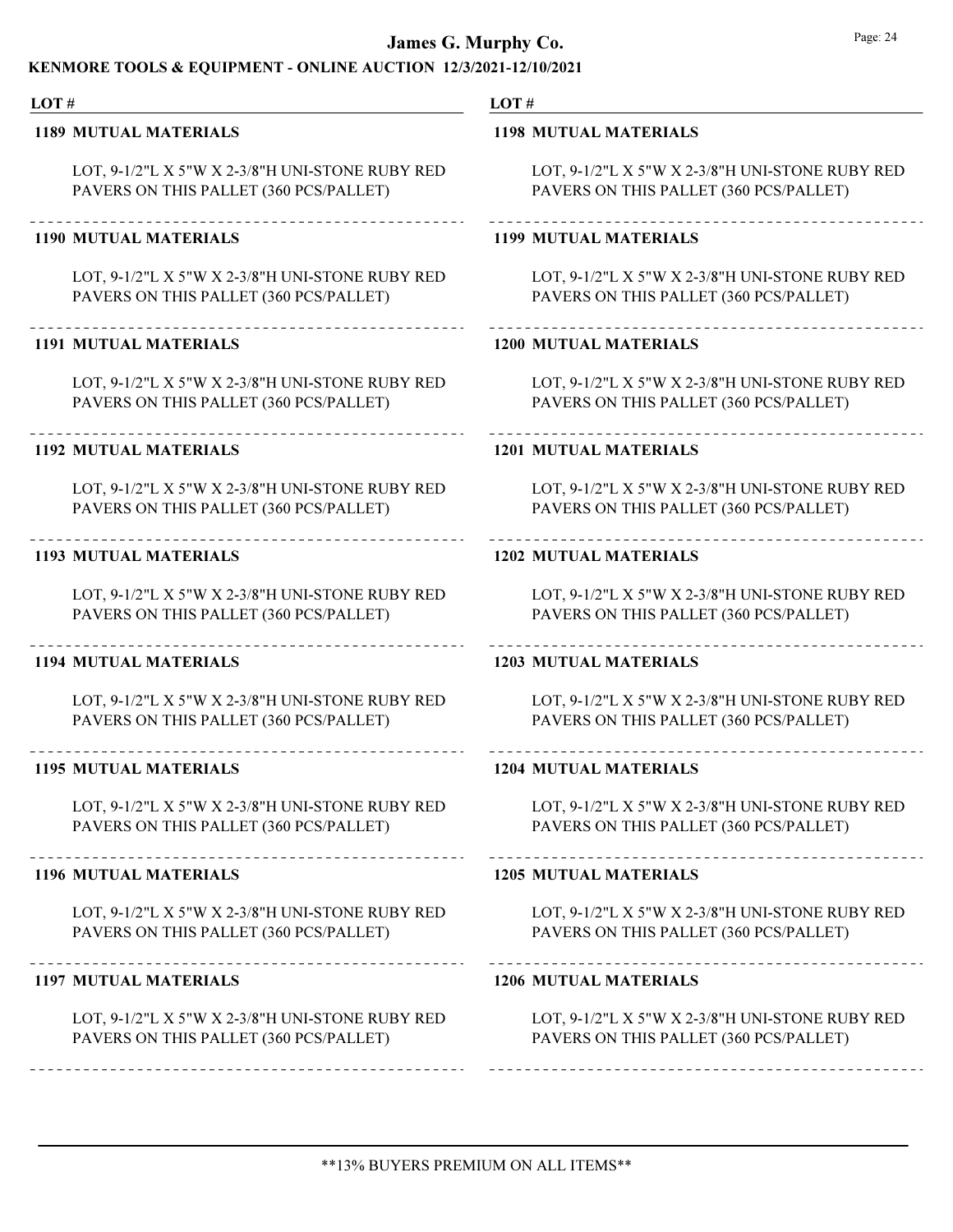### KENMORE TOOLS & EQUIPMENT - ONLINE AUCTION 12/3/2021-12/10/2021

#### LOT #

#### 1207 MUTUAL MATERIALS

LOT, 9-1/2"L X 5"W X 2-3/8"H UNI-STONE RUBY RED PAVERS ON THIS PALLET (360 PCS/PALLET)

#### 1208 MUTUAL MATERIALS

LOT, 9-1/2"L X 5"W X 2-3/8"H UNI-STONE RUBY RED PAVERS ON THIS PALLET (360 PCS/PALLET)

#### 1209 MUTUAL MATERIALS

LOT, 9-1/2"L X 5"W X 2-3/8"H UNI-STONE RUBY RED PAVERS ON THIS PALLET (360 PCS/PALLET)

#### 1210 MUTUAL MATERIALS

LOT, 9-1/2"L X 5"W X 2-3/8"H UNI-STONE RUBY RED PAVERS ON THIS PALLET (360 PCS/PALLET)

#### 1211 MUTUAL MATERIALS

LOT, 9-1/2"L X 5"W X 2-3/8"H UNI-STONE RUBY RED PAVERS ON THIS PALLET (360 PCS/PALLET)

#### 1212 MUTUAL MATERIALS

LOT, 9-1/2"L X 5"W X 2-3/8"H UNI-STONE RUBY RED PAVERS ON THIS PALLET (360 PCS/PALLET)

### 1213 MUTUAL MATERIALS

LOT, 9-1/2"L X 5"W X 2-3/8"H UNI-STONE RUBY RED PAVERS ON THIS PALLET (360 PCS/PALLET)

#### 1214 MUTUAL MATERIALS

LOT, 9-1/2"L X 5"W X 2-3/8"H UNI-STONE RUBY RED PAVERS ON THIS PALLET (360 PCS/PALLET)

#### 1215 MUTUAL MATERIALS

-----------------------------

LOT, 9-1/2"L X 5"W X 2-3/8"H UNI-STONE RUBY RED PAVERS ON THIS PALLET (360 PCS/PALLET)

#### LOT #

#### 1216 MUTUAL MATERIALS

LOT, 9-1/2"L X 5"W X 2-3/8"H UNI-STONE RUBY RED PAVERS ON THIS PALLET (360 PCS/PALLET)

## 1217 MUTUAL MATERIALS

LOT, 9-1/2"L X 5"W X 2-3/8"H UNI-STONE RUBY RED PAVERS ON THIS PALLET (360 PCS/PALLET)

## 1218 MUTUAL MATERIALS

LOT, 9-1/2"L X 5"W X 2-3/8"H UNI-STONE RUBY RED PAVERS ON THIS PALLET (360 PCS/PALLET)

#### 1219 MUTUAL MATERIALS

LOT, 9-1/2"L X 5"W X 2-3/8"H UNI-STONE RUBY RED PAVERS ON THIS PALLET (360 PCS/PALLET)

## 1220 MUTUAL MATERIALS

LOT, 9-1/2"L X 5"W X 2-3/8"H UNI-STONE RUBY RED PAVERS ON THIS PALLET (360 PCS/PALLET)

## 1221 MUTUAL MATERIALS

LOT, 9-1/2"L X 5"W X 2-3/8"H UNI-STONE RUBY RED PAVERS ON THIS PALLET (360 PCS/PALLET)

#### 1222 MUTUAL MATERIALS

LOT, 9-1/2"L X 5"W X 2-3/8"H UNI-STONE RUBY RED PAVERS ON THIS PALLET (360 PCS/PALLET)

#### 1223 MUTUAL MATERIALS

LOT, 9-1/2"L X 5"W X 2-3/8"H UNI-STONE RUBY RED PAVERS ON THIS PALLET (360 PCS/PALLET)

#### 1224 MUTUAL MATERIALS

\_\_\_\_\_\_\_\_\_\_\_\_\_\_\_\_\_\_\_\_\_\_\_\_\_\_\_\_\_\_\_\_\_\_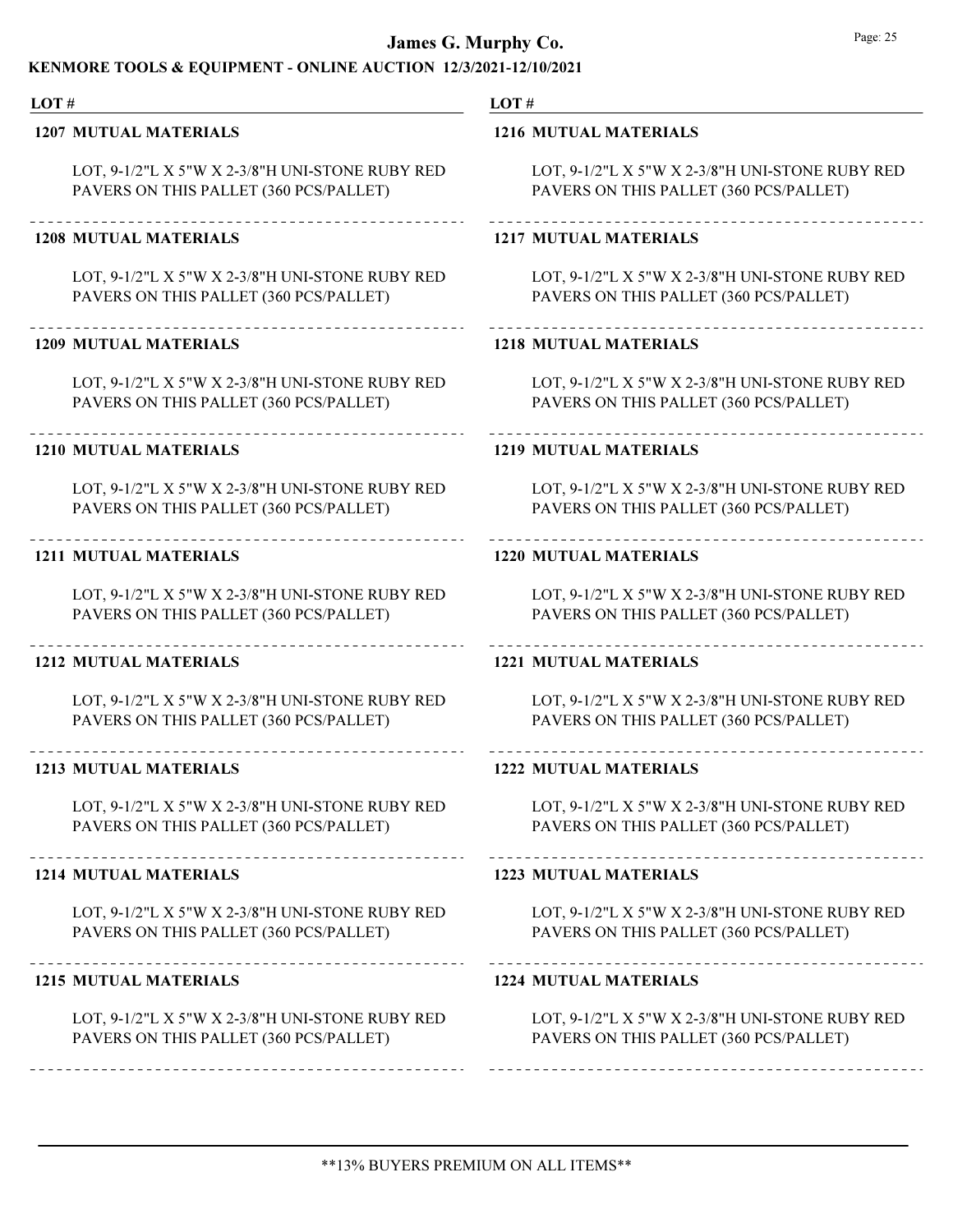### KENMORE TOOLS & EQUIPMENT - ONLINE AUCTION 12/3/2021-12/10/2021

#### LOT #

#### 1225 MUTUAL MATERIALS

LOT, 9-1/2"L X 5"W X 2-3/8"H UNI-STONE RUBY RED PAVERS ON THIS PALLET (360 PCS/PALLET)

#### 1226 MUTUAL MATERIALS

LOT, 9-1/2"L X 5"W X 2-3/8"H UNI-STONE RUBY RED PAVERS ON THIS PALLET (360 PCS/PALLET)

#### 1227 MUTUAL MATERIALS

LOT, 9-1/2"L X 5"W X 2-3/8"H UNI-STONE RUBY RED PAVERS ON THIS PALLET (360 PCS/PALLET)

#### 1228 MUTUAL MATERIALS

LOT, 9-1/2"L X 5"W X 2-3/8"H UNI-STONE RUBY RED PAVERS ON THIS PALLET (360 PCS/PALLET)

#### 1229 MUTUAL MATERIALS

LOT, 9-1/2"L X 5"W X 2-3/8"H UNI-STONE RUBY RED PAVERS ON THIS PALLET (360 PCS/PALLET)

#### 1230 MUTUAL MATERIALS

LOT, 9-1/2"L X 5"W X 2-3/8"H UNI-STONE RUBY RED PAVERS ON THIS PALLET (360 PCS/PALLET)

### 1231 MUTUAL MATERIALS

LOT, 9-1/2"L X 5"W X 2-3/8"H UNI-STONE RUBY RED PAVERS ON THIS PALLET (360 PCS/PALLET)

#### 1232 MUTUAL MATERIALS

LOT, 9-1/2"L X 5"W X 2-3/8"H UNI-STONE RUBY RED PAVERS ON THIS PALLET (360 PCS/PALLET)

#### 1233 MUTUAL MATERIALS

LOT, 9-1/2"L X 5"W X 2-3/8"H UNI-STONE RUBY RED PAVERS ON THIS PALLET (360 PCS/PALLET)

#### LOT #

#### 1234 MUTUAL MATERIALS

LOT, 9-1/2"L X 5"W X 2-3/8"H UNI-STONE RUBY RED PAVERS ON THIS PALLET (360 PCS/PALLET)

### 1235 MUTUAL MATERIALS

LOT, 9-1/2"L X 5"W X 2-3/8"H UNI-STONE RUBY RED PAVERS ON THIS PALLET (360 PCS/PALLET)

## 1236 MUTUAL MATERIALS

LOT, 9-1/2"L X 5"W X 2-3/8"H UNI-STONE RUBY RED PAVERS ON THIS PALLET (360 PCS/PALLET)

#### 1237 MUTUAL MATERIALS

LOT, 9-1/2"L X 5"W X 2-3/8"H UNI-STONE RUBY RED PAVERS ON THIS PALLET (360 PCS/PALLET)

## 1238 MUTUAL MATERIALS

LOT, 9-1/2"L X 5"W X 2-3/8"H UNI-STONE RUBY RED PAVERS ON THIS PALLET (360 PCS/PALLET)

### 1239 MUTUAL MATERIALS

LOT, 9-1/2"L X 5"W X 2-3/8"H UNI-STONE RUBY RED PAVERS ON THIS PALLET (360 PCS/PALLET)

#### 1240 MUTUAL MATERIALS

LOT, 9-1/2"L X 5"W X 2-3/8"H UNI-STONE RUBY RED PAVERS ON THIS PALLET (360 PCS/PALLET)

#### 1241 MUTUAL MATERIALS

LOT, 9-1/2"L X 5"W X 2-3/8"H UNI-STONE RUBY RED PAVERS ON THIS PALLET (360 PCS/PALLET)

#### 1242 MUTUAL MATERIALS

\_\_\_\_\_\_\_\_\_\_\_\_\_\_\_\_\_\_\_\_\_\_\_\_\_\_\_\_\_\_\_\_\_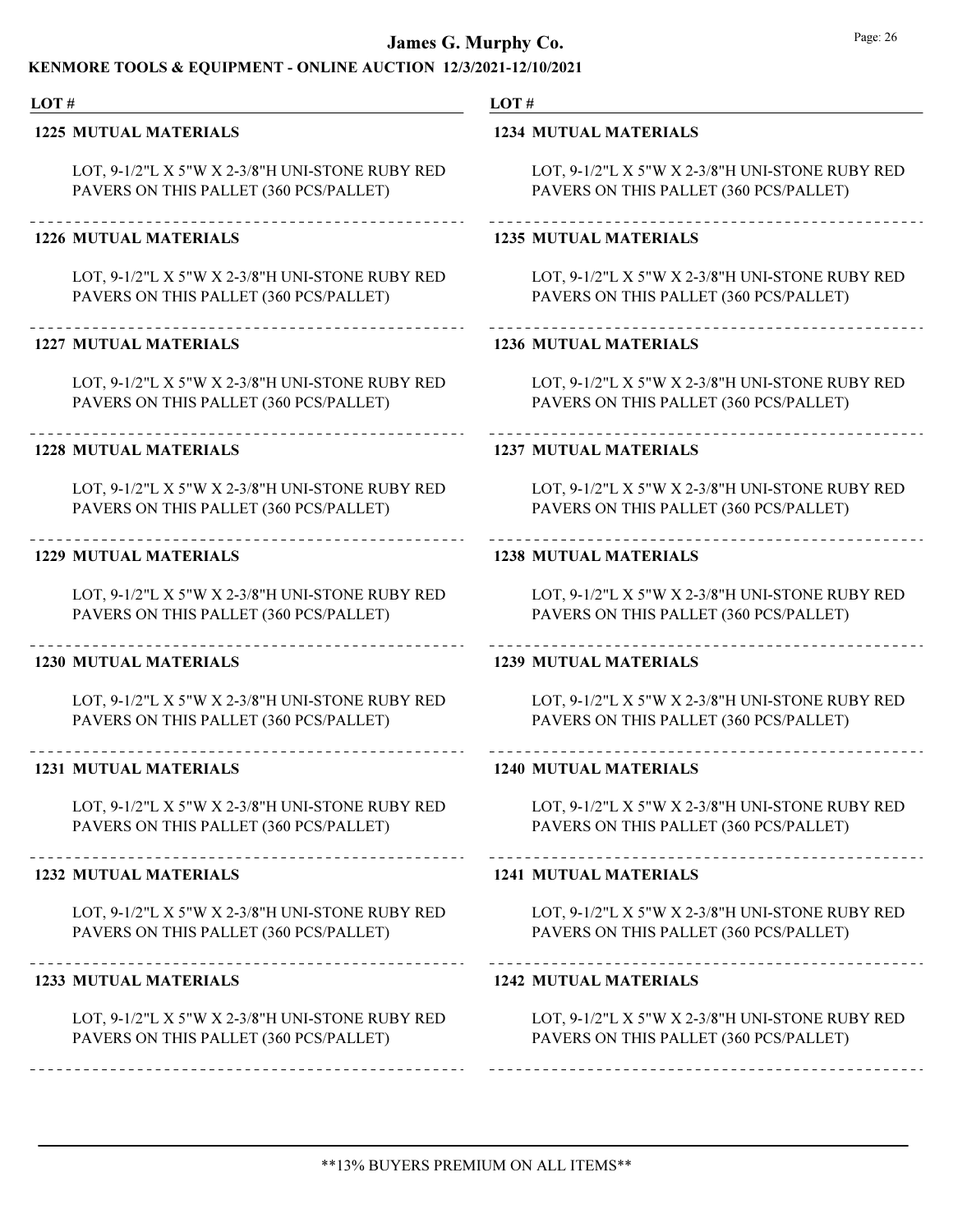| LOT#                                                               |  |
|--------------------------------------------------------------------|--|
| <b>1253 GOODYEAR UNISTEEL</b>                                      |  |
| LOT, (2) 17.5R25 MOUNTED EQUIPMENT TIRES ON<br>THIS PALLET         |  |
| <b>1254 CEAT GRIP MASTER GRADER</b>                                |  |
| LOT, (2) 14.00-24 TG G-2 MOUNTED EQUIPMENT<br>TIRES ON THIS PALLET |  |
| <b>1255 FIRESTONE</b>                                              |  |
| LOT, (2) 14.00-24 MOUNTED TIRES ON THIS PALLET                     |  |
| <b>1256 FIRESTONE ALL TRACTION UTILITY</b>                         |  |
| 21L-28 MOUNTED TIRE ON THIS PALLET                                 |  |
| 1257 BRIDGESTONE R250<br>---------                                 |  |
| LOT, (4) 12R22.5 MOUNTED TIRES ON THIS PALLET<br>(UNUSED)          |  |
| 1258 LOT, (3) ASSORTED MOUNTED TIRES ON<br>THIS PALLET             |  |
| 1259 LOT, (3) ASSORTED 12R22.5 MOUNTED TIRES<br><b>ON THIS</b>     |  |
| <b>PALLET</b>                                                      |  |
| 1260 LOT, (4) 385/65R22.5 MOUNTED TIRES ON<br>THIS PALLET          |  |
| 1261 PRO TECH                                                      |  |
| 6'W ALUMINUM HEADACHE RACK W/LIGHT BAR                             |  |
| 1262 6'L X 20"W X 20"H TOOL STORAGE BOX                            |  |
| 1263 6'L X 20"W X 20"H TOOL STORAGE BOX                            |  |
| 1264 6'L X 20"W X 20"H TOOL STORAGE BOX                            |  |
| 1265 6'L X 20"W X 20"H TOOL STORAGE BOX                            |  |
|                                                                    |  |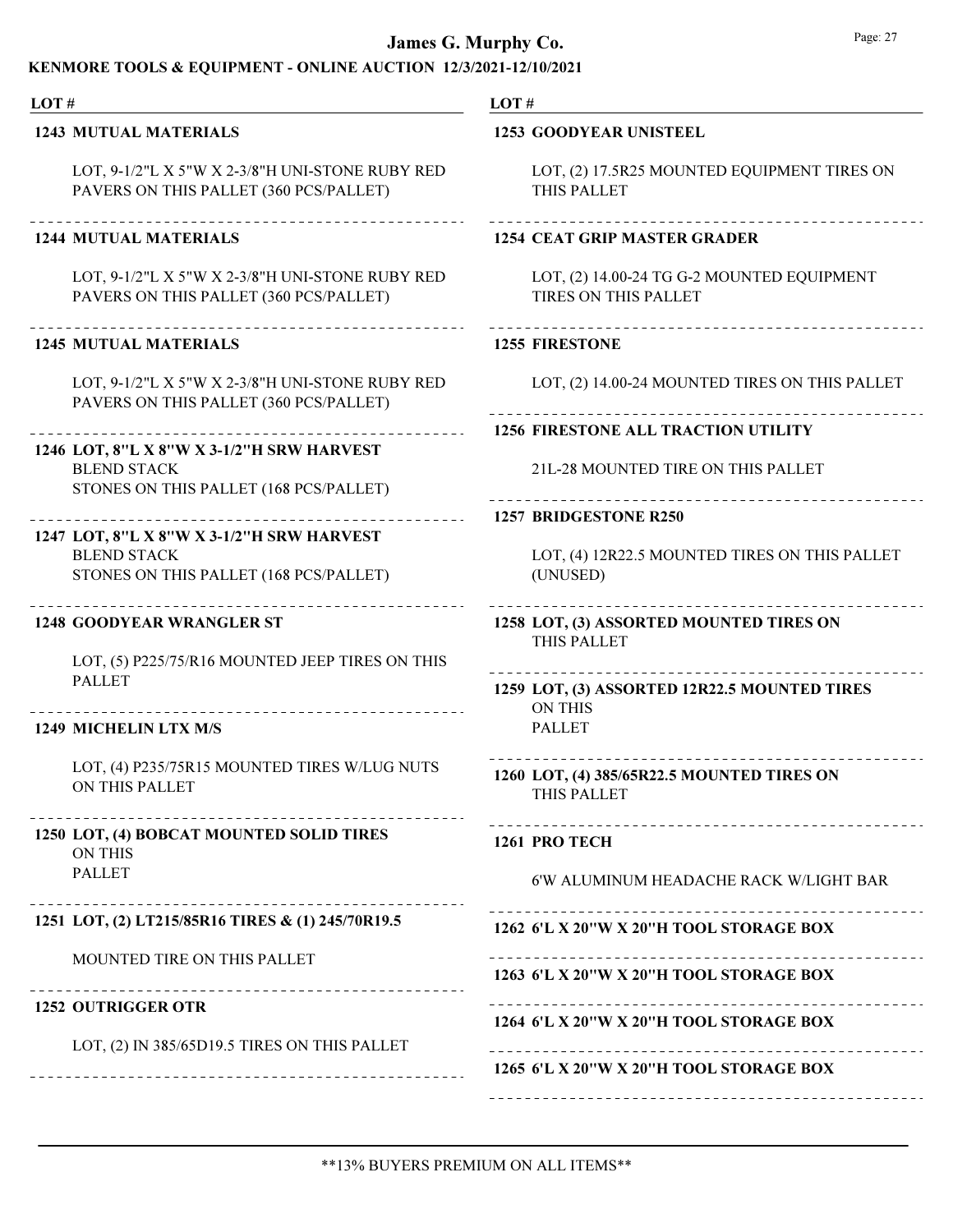| LOT#                                                                       | LOT#                                                                                       |  |  |
|----------------------------------------------------------------------------|--------------------------------------------------------------------------------------------|--|--|
| <b>1266 WEATHER GUARD 550-5-02</b>                                         | 1277 RIDEWELL CORP RSS 236-12V                                                             |  |  |
| TOOLBOX (NO KEY)                                                           | 22,000 LB DROP AXLE ON THIS PALLET                                                         |  |  |
| _______________________________<br><b>1267 WEATHER GUARD 121-0-01</b>      | <b>1278 WALTCO 595RS</b>                                                                   |  |  |
| 72"W ALUMINUM DIAMOND PLATE CROSSBOX (NO<br>KEYS)                          | 89"W LIFTGATE, 1,600 LB CAP                                                                |  |  |
|                                                                            | <b>1279 ALTRO</b>                                                                          |  |  |
| <b>1268 JOBOX</b>                                                          | LOT, (2) ROLLS OF RUBBER FLOORING ON THIS                                                  |  |  |
| 58"W ALUMINUM DIAMOND PLATE INNERSIDE<br>TRUCK BOX (DAMAGED, STUCK CLOSED) | <b>PALLET</b>                                                                              |  |  |
| ____________________                                                       | 1280 SM-CYCLO PA022914                                                                     |  |  |
| 1269 WEATHER GUARD 127-0-02                                                | 10 HP GEAR DRIVE W/BALDOR ELECTRIC MOTOR,                                                  |  |  |
| 72"W ALUMINUM DIAMOND PLATE CROSSBOX                                       | STEARNS 50 LB/FT TORQUE BRAKE & ABB TYPE 4X<br>ENCLOSURE, 230/460V, 3 PHASE ON THIS PALLET |  |  |
| <b>1270 RICON S-SERIES</b>                                                 | (UNUSED)                                                                                   |  |  |
| ELECTRO/HYDRAULIC VEHICLE WHEELCHAIR &<br><b>STANDEE LIFT</b>              | 1281 80" SS TOOL STORAGE BOX & 3"<br><b>CORRUGATED DRAIN</b><br>PIPE ON THIS PALLET        |  |  |
| ----------------------------<br><b>1271 FORD SUPER DUTY</b>                | ____________________________                                                               |  |  |
| 8' TRUCK BED W/BUMPER                                                      | 1282 64"L X 4"W PNEUMATIC MOLE                                                             |  |  |
| ____________________________________<br>1272 PRO TECH                      | 1283 53"L X 3"W PNEUMATIC MOLE                                                             |  |  |
| 70"W ALUMINUM DIAMOND PLATE CROSSBOX (NO                                   | 1284 50-1/2"L X 3"W PNEUMATIC MOLE                                                         |  |  |
| KEYS)                                                                      | 1285 54-1/2"L X 3"W PNEUMATIC MOLE                                                         |  |  |
| 1273 70"W ALUMINUM DIAMOND PLATE<br><b>CROSSBOX W/KEYS</b>                 | <b>1286 ROLL-RITE</b>                                                                      |  |  |
|                                                                            | 7'W TRAILER TUNNEL COVER                                                                   |  |  |
| 1274 LOT, (7) ASSORTED VEHICLE TOOL STORAGE<br><b>BOXES ON</b>             |                                                                                            |  |  |
| THIS PALLET                                                                | 1287 ROLL-RITE                                                                             |  |  |
| 1275 LOT, (7) ASSORTED VEHICLE TOOL STORAGE                                | 7'W TRAILER TUNNEL COVER                                                                   |  |  |
| <b>BOXES ON</b><br>THIS PALLET                                             | 1288 ROLL-RITE                                                                             |  |  |
| - - - - - - - - - <sup>-</sup>                                             | <b>7'W TRAILER TUNNEL COVER</b>                                                            |  |  |
| <b>1276 MANUAL BOLT ON VEHICLE WHEELCHAIR</b><br><b>LOADING RAMP</b>       |                                                                                            |  |  |
|                                                                            |                                                                                            |  |  |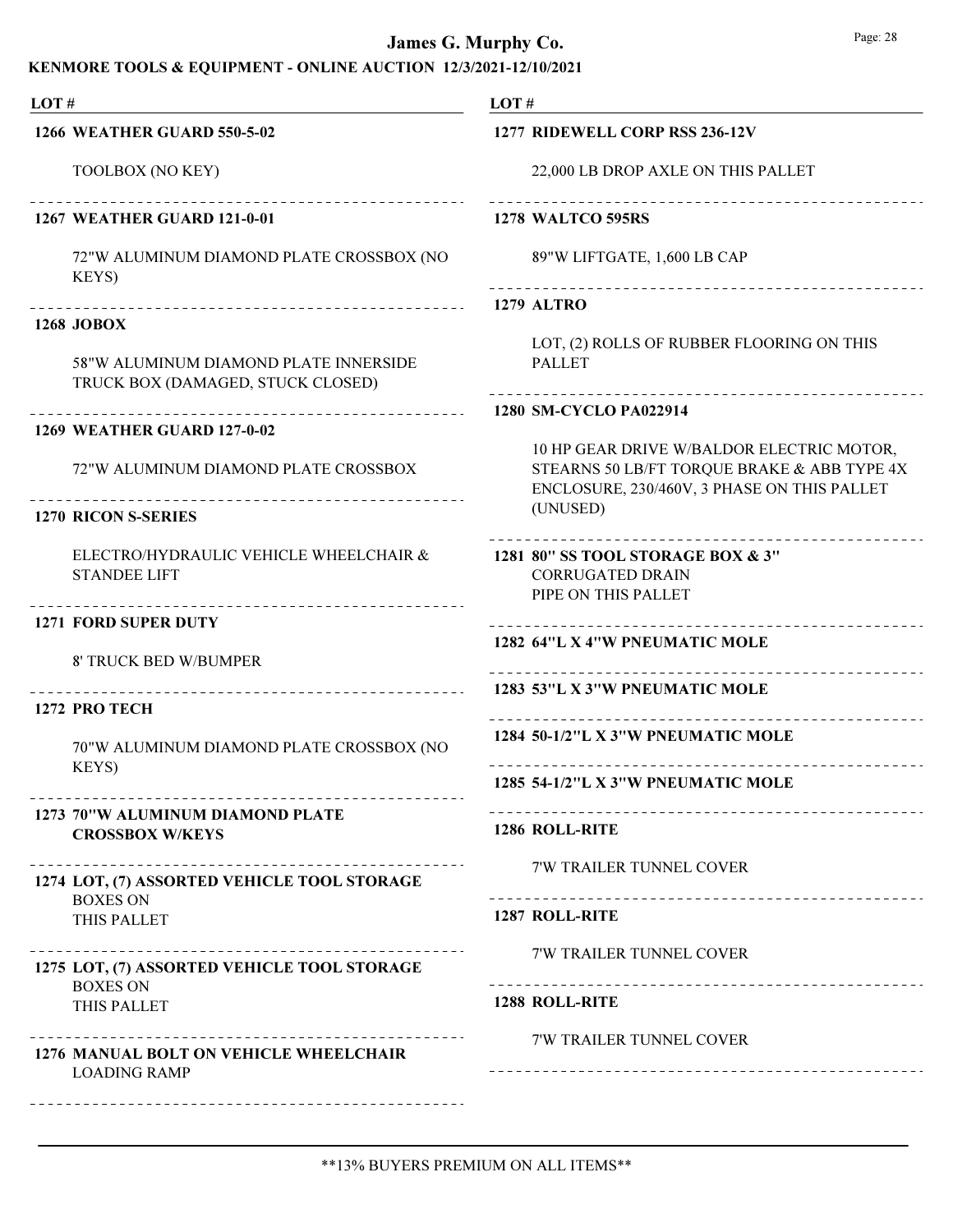#### KENMORE TOOLS & EQUIPMENT - ONLINE AUCTION 12/3/2021-12/10/2021

LOT #

### 1289 VOGELSANG X-RIPPER

WASTE WATER GRINER W/NORD DRIVE SYSTEMS ELECTRIC MOTOR, 230/460V, 3 PHASE (UNUSED) SERIAL NUMBER: 13-02375

## 1290 20' DECORATIVE WROUGHT IRON GATE, (1)

LEFT & 10'

(1) 10' RIGHT SECTION (UNUSED)

## 1291 TMG INDUSTRIAL TMG-MG20

20' DECORATIVE WROUGHT IRON GATE W/(1) 10' LEFT & (1) 10' RIGHT SECTION (UNUSED)

### 1292 91" DUMP TRUCK DROP GATE

Ne

## 1293 PACIFIC OZONE TECH SGA21

PORTABLE ELECTRIC OZONE GAS GENERATOR ON CART W/CASTERS, 115V

### LOT, ASSORTED DEWALT 18V CORDLESS 1294

TOOLS & POWER

ASSORTED SHOVELS & HAND TOOLS ON THIS PALLET (1 18V BATTERY, NO CHARGER)

## 1295 JOHNSON 25R73A

25 SEA HORSE 4-STROKE OUTBOARD BOAT MOTOR ON THIS PALLET

## 1296 FIRE KING

LOT, (2) FIREPROOF FILE CABINETS ON THIS PALLET (ONLY 1 KEY)

## 1297 LOT, (5) HDX 27-GAL PLASTIC STORAGE TOTES

CONTAINING STEDGUARD REUSABLE HOT/COLD PACKS & LUMBAR SUPPORT BACK BRACES ON THIS PALLET (UNUSED)

------------------------------

#### LOT #

### 1298 LOT, (5) HDX 27-GAL PLASTIC STORAGE TOTES

CONTAINING STEDGUARD LUMBAR SUPPORT BACK BRACES ON THIS PALLET (UNUSED)

#### 1299 STEDGUARD

LOT, LUMBAR SUPPORT BACK BRACES (BIN NOT INCLUDED, UNUSED)

#### 1300 STEDGUARD

LOT, LUMBAR SUPPORT BACK BRACES (BIN NOT INCLUDED, UNUSED)

#### 1301 SPIDER ST-17

PNEUMATIC MAN BASKET WINCH DRUM HOIST

## 1302 BETTER ENGINEERING

INDUSTRIAL PARTS WASHER W/GUSHER 145TCZ 2 HP MOTOR, 115/230V, SINGLE PHASE SERIAL NUMBER: SC-3141

#### 

& FILTER ON STAND, 480V, 3 PHASE 1303 LIQUIDS POWER CONTROL BOX W/STATIC MIXER

### 

& FILTER ON STAND, 480V, 3 PHASE 1304 LIQUIDS POWER CONTROL BOX W/STATIC MIXER

#### 

LIGHT STAND, 120V & (1) RIDGID WET/DRY SHOP VAC, 115V ON THIS PALLET 1305 LOT, (1) PORTABLE ADJUSTABLE HEIGHT

### 1306 LOT, APPROX (12) LED STREET LIGHT

ASSEMBLIES ON THIS PALLET (LED LIGHT SECTION ONLY)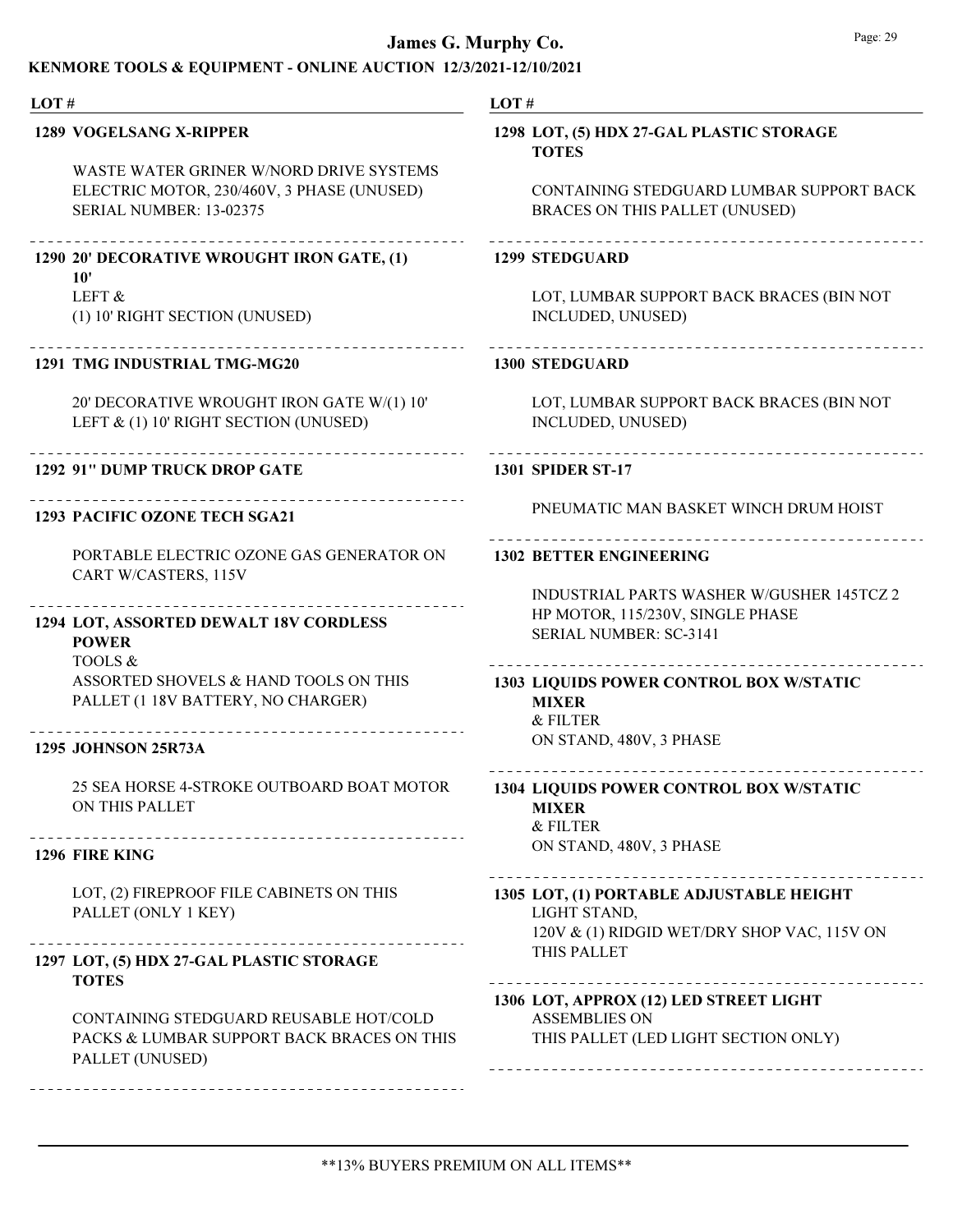| LOT#                                                                                                            | LOT#                                                                                                                                                                       |
|-----------------------------------------------------------------------------------------------------------------|----------------------------------------------------------------------------------------------------------------------------------------------------------------------------|
| 1307 LOT, (5) WOBBLE LIGHTS, 120V ON THIS<br><b>PALLET</b><br>1308 LOT, (3) STIHL HANDHELD GAS HOT SAWS<br>&(2) | 1317 LOT, (1) 10 HP HAZARDOUS LOCATION<br>ELECTRIC MOTOR,<br>480V, 3 PHASE, (1) 5 HP SEVERE DUTY ELECTRIC<br>MOTOR, 230/460V, 3 PHASE & (1) GEAR REDUCER ON<br>THIS PALLET |
| ASSORTED PORTABLE GAS TRASH PUMPS ON THIS<br>PALLET (NEEDS REPAIR)                                              | 1318 LOT, (3) 12" GATE VALVES ON THIS PALLET                                                                                                                               |
| 1309 LOT, (1) 40,000 BTU PROPANE SPACE<br>HEATER, (1)                                                           | 1319 WATSON/MARLOW PD100                                                                                                                                                   |
| HOSE REEL & STAND & (1) GAS WALK BEHIND<br>PLATE COMPACTOR ON THIS PALLET (PLATE                                | <b>BOLT ON PULSATION DAMPENER</b><br>___________________________                                                                                                           |
| <b>COMPACTOR NEEDS REPAIR)</b>                                                                                  | <b>1320 BREDEL 25</b>                                                                                                                                                      |
| 1310 LOT, (3) ASSORTED GAS & ELECTRIC SUMP<br>& TRASH<br>PUMPS ON THIS PALLET                                   | LOT, (2) ELECTRIC HOSE PUMPS W/BALDOR 2 HP<br>MOTORS, 208-230/460V, 3 PHASE                                                                                                |
| <b>1311 PREDATOR</b>                                                                                            | 1321 LOT, ASSORTED VALVES & 3/4" WIRE ROPE<br><b>ON THIS</b><br><b>PALLET</b>                                                                                              |
| 3" PORTABLE GAS TRASH PUMP (NEEDS REPAIR)                                                                       |                                                                                                                                                                            |
| 1312 LOT, ASSORTED CONTRACTORS TOOLS ON<br>THIS PALLET<br>(CONDITION UNKNOWN)                                   | 1322 LOT, ASSORTED PIPE FITTINGS, VALVES &<br><b>FLANGES ON</b><br>THIS PALLET                                                                                             |
| ______________<br><b>1313 MERCURY BIGFOOT 60</b>                                                                | 1323 LOT, ASSORTED VALVES, FLANGES &<br><b>CONTRACTORS</b>                                                                                                                 |
| 60 HP 4-STROKE OUTBOARD BOAT MOTOR                                                                              | <b>SUPPLIES ON THIS PALLET</b>                                                                                                                                             |
| 1314 LOT, (5) ASSORTED ELECTRIC MOTORS<br>(UNUSED, MUST<br>TAKE BIN)                                            | 1324 LOT, ASSORTED ALUMINUM & STEEL PIPE &<br><b>COMPONENTS</b>                                                                                                            |
|                                                                                                                 | ON THIS PALLET                                                                                                                                                             |
| 1315 LOT, (3) ASSORTED WHEELHOUSE BOAT<br><b>CHAIRS (MUST</b><br>TAKE BIN)                                      | ____________________________<br>1325 LOT, ASSORTED PIPE ELBOWS,<br><b>COMPONENTS &amp;</b>                                                                                 |
| 1316 NORD DRIVE SYSTEMS 9032.1AZ-901.P/4                                                                        | CONTRACTORS SUPPLIES ON THIS PALLET                                                                                                                                        |
| LOT, (4) EURODRIVE SPEED REDUCERS & ELECTRIC<br>INVERTER DUTY MOTOR UNITS, 230/460V (MUST<br>TAKE BIN)          | 1326 LOT, ASSORTED PUMPS, VALVES & PIPE<br><b>FITTINGS ON</b><br>THIS PALLET                                                                                               |
|                                                                                                                 |                                                                                                                                                                            |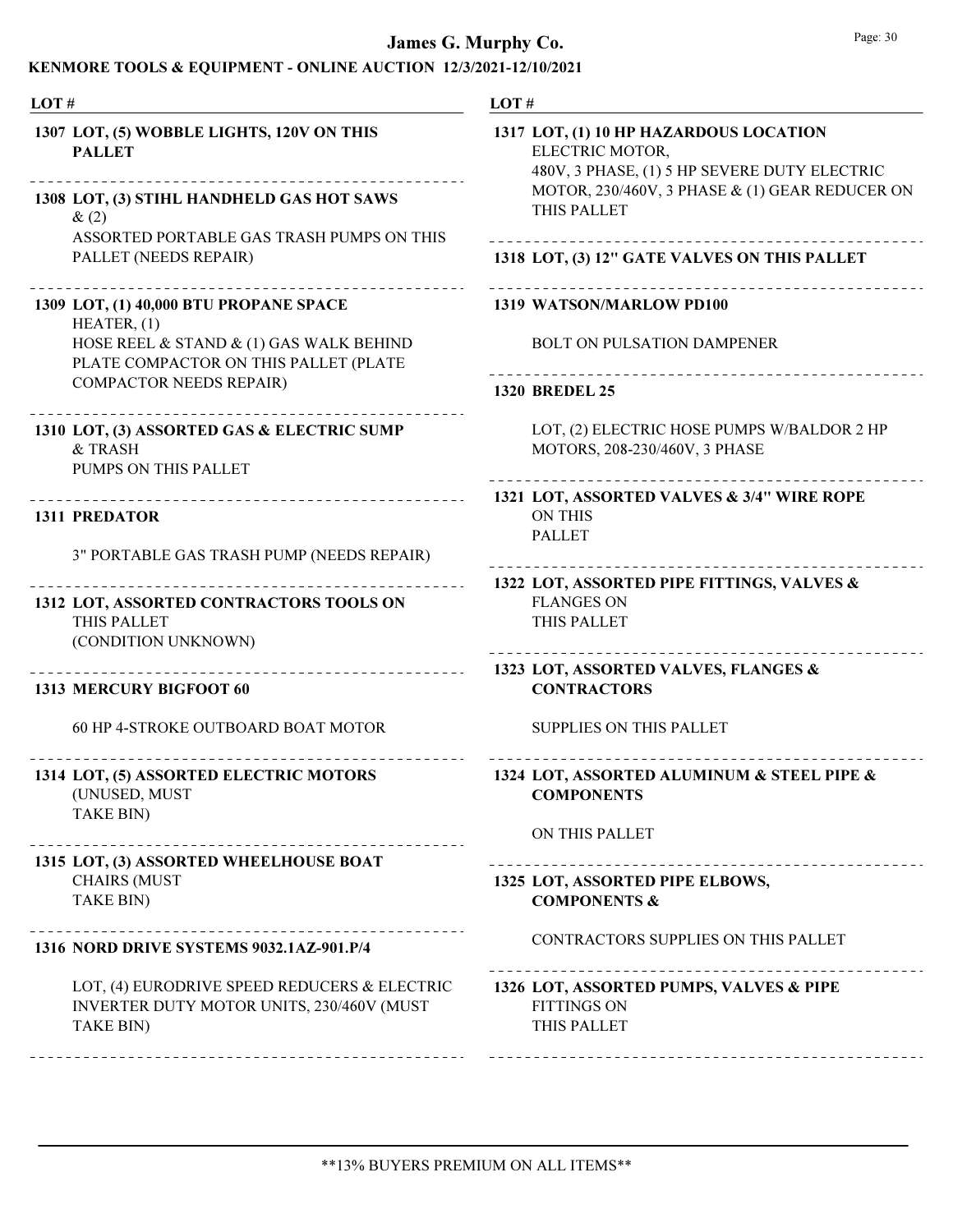| LOT#                                                                                                              | LOT#                                                                                                        |
|-------------------------------------------------------------------------------------------------------------------|-------------------------------------------------------------------------------------------------------------|
| 1327 LOT, ASSORTED VALVES, FLANGES & PIPE<br><b>FITTINGS ON</b><br>THIS PALLET<br>_______________________________ | 1337 LOT, (3) KROHNE OPTIFLUX 2000<br><b>ELECTROMAGNETIC</b><br>FLOW SENSORS & (3) ASSORTED PIPE COMPONENTS |
| 1328 LOT, ASSORTED PIPE FLANGES & MOUNTING<br><b>HARDWARE ON</b>                                                  | (MUST TAKE BIN)                                                                                             |
| THIS PALLET                                                                                                       | 1338 LOT, ASSORTED POLY FILM ROLLS ON THIS<br><b>PALLET</b>                                                 |
| 1329 LOT, ASSORTED PIPE COMPONENTS & STEEL<br><b>GRATES ON</b><br>THIS PALLET                                     | 1339 LOT, ASSORTED POLY FILM ROLLS ON THIS<br><b>PALLET</b>                                                 |
| 1330 LOT, ASSORTED PIPE & COMPONENTS<br><b>W/COLLAPSIBLE</b>                                                      | <b>1340 BUSCH</b>                                                                                           |
| <b>METAL BIN</b>                                                                                                  | VACUUM PUMP W/BALDOR ELECTRIC MOTOR,<br>230/460V ON THIS PALLET                                             |
| _______________________<br>1331 LOT, ASSORTED PIPE COMPONENTS & SS<br><b>FLANGES</b>                              | <b>1341 TECO WESTINGHOUSE AEHH8N</b>                                                                        |
| W/COLLAPSIBLE METAL BIN                                                                                           | 15 KW HAZARDOUS LOCATION ELECTRIC<br>INVERTER DUTY MOTOR, 230/460V, 3 PHASE<br>(UNUSED)                     |
| 1332 LOT, ASSORTED CONTRACTORS SUPPLIES &<br><b>EQUIPMENT</b>                                                     | ______________________________<br><b>1342 STAINLESS STEEL AGITATOR</b>                                      |
| (MUST TAKE BIN)<br>.                                                                                              | 1343 LOT, ASSORTED 3/4" SHE BOLTS & CAT<br><b>HEADS (MUST</b>                                               |
| 1333 LOT, ASSORTED SUBMERSIBLE PUMPS &<br><b>PUMP</b>                                                             | TAKE CONTAINER)                                                                                             |
| <b>ATTACHMENTS ON THIS PALLET</b>                                                                                 | 1344 LOT, ASSORTED CASTERS & (2) COTTERMAN<br>450<br>LB CAP,                                                |
| 1334 LOT, (1) ELECTRIC VACUUM PUMP,<br>208-220/460V, 3                                                            | 2 STEP STOOLS (MUST TAKE BIN)                                                                               |
| PHASE & ASSORTED CONTRACTORS TOOLS &<br>SUPPLIES (MUST TAKE BOX)                                                  | 1345 LOT, (1) HARDWARE CABINET & (5) CABINET<br><b>BASES ON</b><br>THIS PALLET                              |
| 1335 LOT, ASSORTED PUMP HOUSINGS &                                                                                |                                                                                                             |
| <b>COMPONENTS (MUST</b><br>TAKE BIN, NEEDS REPAIR)                                                                | 1346 LOT, ASSORTED TRASH PUMP & WATER<br><b>HOSES</b><br><b>ON THIS</b>                                     |
| 1336 LOT, DUAL DIAPHRAGM PUMP W/3 HP<br><b>ELECTRIC INVERTER</b>                                                  | <b>PALLET</b>                                                                                               |
| DUTY MOTOR & ELECTRICAL COMPONENT<br>HOUSINGS, 230/460V (MUST TAKE BIN)                                           | 1347 5" METAL DUCTING                                                                                       |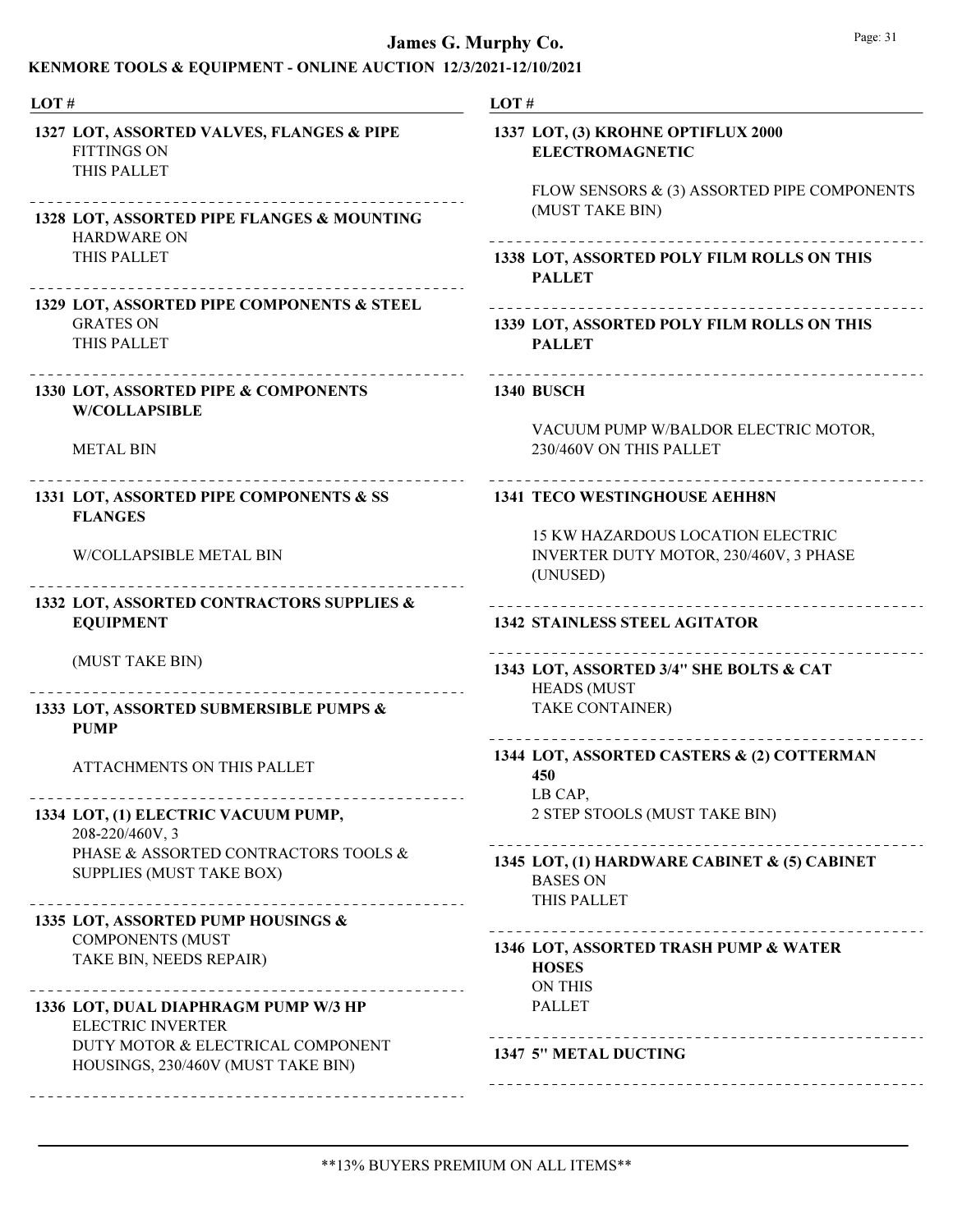### James G. Murp

#### KENMORE TOOLS & EQUIPMENT - ONLINE AUCTION 12/3/2021-

LOT #

IN THIS

PALLET

1352 KAR

COUPLERS ON THIS PALLET

ON THIS PALLET

STORAGE BOXES

ON THIS PALLET

PALLET

CAGE

STORAGE SAFETY

**SHELVES** 

W/HANDLES ON THIS PALLET

1354 LOT, ASSORTED WOOD DOORS

1355 LOT, ASSORTED STORAGE BOXES &

1356 LOT, ASSORTED MDF CABINETS ON THIS

1357 8'L X 4'W COMPRESSED GAS CYLINDER

1358 ENGINE GENERATOR SYSTEMS 15CD348

1353 LOT, (10) ASSORTED SIZED METAL TOOL

**HOSES** 

BIN (BIN NOT INCLUDED)

1348 LOT, ASSORTED TRASH PUMP & FABRIC

1349 LOT, ASSORTED 6" TRASH PUMP HOSES &

1350 LOT, ASSORTED PIPE COMPONENTS ON THIS

1351 4'L X 3'W BIN ON CASTERS (NEEDS REPAIR)

Ne

LOT, (10) METAL HARDWARE STORAGE CABINETS

| ırphy Co. | Page: 32                                                                                                                                                       |
|-----------|----------------------------------------------------------------------------------------------------------------------------------------------------------------|
|           | 21-12/10/2021                                                                                                                                                  |
| LOT#      | <b>1359 MARATHON ELECTRIC 440FDR801</b>                                                                                                                        |
|           | SKID MOUNTED 100 KW GENERATOR W/DETROIT<br>DIESEL ENGINE, 220V (CONDITION UNKNOWN)                                                                             |
|           | <b>1360 KATO 250SU9E</b>                                                                                                                                       |
|           | SKID MOUNTED 250 KW W/ALLIS CHALMERS 25000<br>TURBO DIESEL ENGINE, 139/240-227/480, HOUR<br>METER READS: 68 (CONDITION UNKNOWN)<br><b>SERIAL NUMBER: 70860</b> |
|           | 1361 ALLIS CHALMERS 1100                                                                                                                                       |
|           | SKID MOUNTED 6 CYL TURBO DIESEL GENERATOR<br>(CONDITION UNKNOWN)                                                                                               |
|           | ----------------------------<br>1362 KOHLER 100R02271                                                                                                          |
|           | SKID MOUNTED 100 KW GENERATOR W/CUMMINS<br>6BT-5.9L TURBO DIESEL ENGINE, HOUR METER<br>READS: 1,254 (CONDITION UNKNOWN)<br><b>SERIAL NUMBER: 232724</b>        |
|           | 1363 DELCO AC 3E-5396                                                                                                                                          |
|           | SKID MOUNTED 20 KW GENERATOR W/DETROIT<br>5154335 2 CYL DIESEL ENGINE (CONDITION<br>UNKNOWN)                                                                   |
|           | <b>1364 KATO</b>                                                                                                                                               |
|           | <b>SKID MOUNTED 100 KW GENERATOR</b><br>W/CATERPILLAR D330 4 CYL DIESEL ENGINE<br><b>SERIAL NUMBER: 65783</b>                                                  |
|           | 1365 ONAN 106440                                                                                                                                               |
|           | SKID MOUNTED 7.5 KW GEN SET W/CUMMINS GAS<br>ENGINE & FUEL TANK (NEEDS REPAIR)                                                                                 |
|           | 1366 ONAN 7.5HDKAT41934M                                                                                                                                       |
|           |                                                                                                                                                                |

7.5 KW GENERATOR W/CUMMINS 3 CYL DIESEL ENGINE, 120V, SINGLE PHASE, HOUR METER READS: 1,360 (CONDITION UNKNOWN)

CHALMERS 6138LT 6 CYL TURBO DIESEL ENGINE, 277/480V, HOUR METER READS: 1,823 (NEEDS REPAIR) SERIAL NUMBER: 5401

SKID MOUNTED 150 KW GENERATOR W/ALLIS

## \*\*13% BUYERS PREMIUM ON ALL ITEMS\*\*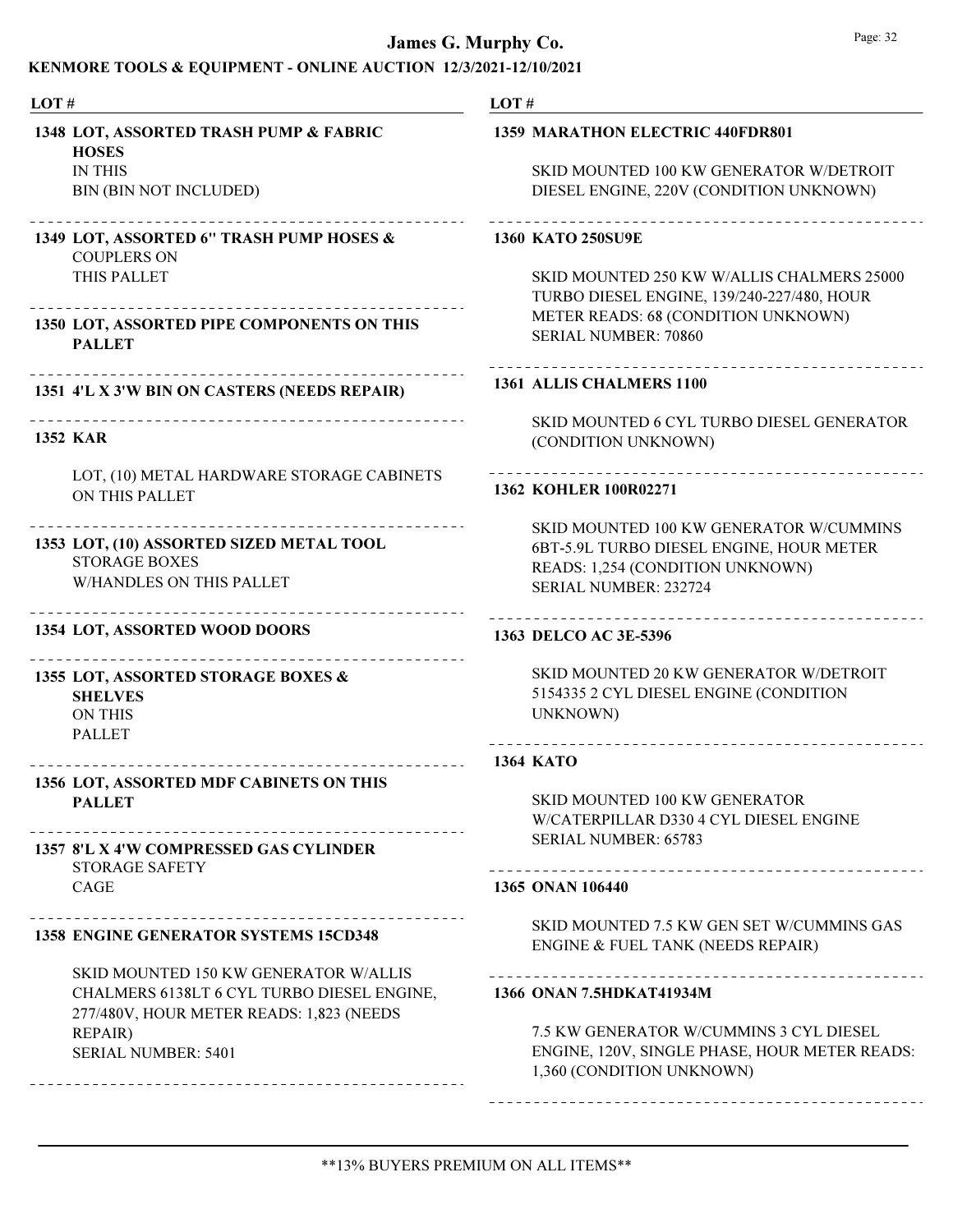### KENMORE TOOLS & EQUIPMENT - ONLINE AUCTION 12/3/2021-12/10/2021

#### LOT # LOT # 1367 SKID MOUNTED 80 KW STANDBY GEN SET 1375 74" X 24" SCREEN ON THIS PALLET W/CUMMINS 6 Ne CYL DIESEL ENGINE, 120/240V, 3 PHASE, HOUR 1376 51" X 48" SS CAP METER READS: 393 (CONDITION UNKNOWN) Ne SERIAL NUMBER: A900291193 1377 LOT, ASSORTED CONTRACTORS SUPPLIES -------------------------------Ne 1368 LANDA VNG4-20021B/R 1378 LOT, DECANTER (2 CRATES, (1) 30" X 80" &  $(1)$  24" 350,000 BTU NG STATIONARY STEAM CLEANER/HOT X 108", MUST TAKE CRATES) WATER PRESSURE WASHER, 230V, 3 PHASE, HOUR METER READS: 2,750 (NO HOSE OR WAND) 1379 RAVENWOOD PACKAGING LTD NOBAC 500 1369 KOHLER VG4D LABELER, 120V W/ZODIAC HS ICE THERMAL TRANSFER PRINTER 15 KW SKID MOUNTED 4 CYL LP GAS GENERATOR, 120/240V, SINGLE PHASE, HOUR METER READS: 543 (NEEDS REPAIR) 1380 36"L X 26"W X 79"H PRESSURE TANK SERIAL NUMBER: 5301041 1381 SINGLE TANK 2-PADDLE MIXER 1370 LIMA Ne 1382 STR PACK AQ-7M 100 KW SKID MOUNTED STANDBY GENERATOR W/ALLIS CHALMERS 6 CYL DIESEL ENGINE, AUTOMATIC STRAPPING MACHINE, 220V, 3 PHASE 277/480V, 3 PHASE (NEEDS REPAIR, MISSING PARTS) 1383 CONTROL DYNAMICS INC AT-37-SCS 1371 HONDA 64"L X 48"W CHIP BRIQUETTER ON CASTERS, 480V, 3 LOT, (3) EG3500 & (1) EG5000 PORTABLE GAS PHASE GENERATORS, 120/240V ON THIS PALLET 1384 FOMA CO FGM80-320F 1372 LOT, (3) HONDA EB3000 & (1) BRIGGS & **STRATTON** 38"L X 90"W SS INJECTOR, 480V, 3 PHASE PORTABLE GAS GENERATORS, 120/240V ON THIS 1385 10' SCREW PRESS ON CASTERS PALLET (NEEDS REPAIR) 1386 24"L X 112"W MAP MACHINE 1373 LOT, (1) HONDA EM5000SX, (1) HONDA EG3500  $&(1)$ BRIGGS & STRATTON PORTABLE GAS GENERATORS 1387 PRIMA 110 ON THIS PALLET (FOR PARTS ONLY, NEEDS REPAIR) 32"L X 120"W CONFORM MACHINE 1374 HONDA EM3800SX 1388 KOCH EQUIPMENT LLC 1500L PORTABLE GAS GENERATOR, 120/240V ON THIS PALLET (NEEDS REPAIR) 38"L X 140"W MAP MACHINE, 220V

\*\*13% BUYERS PREMIUM ON ALL ITEMS\*\*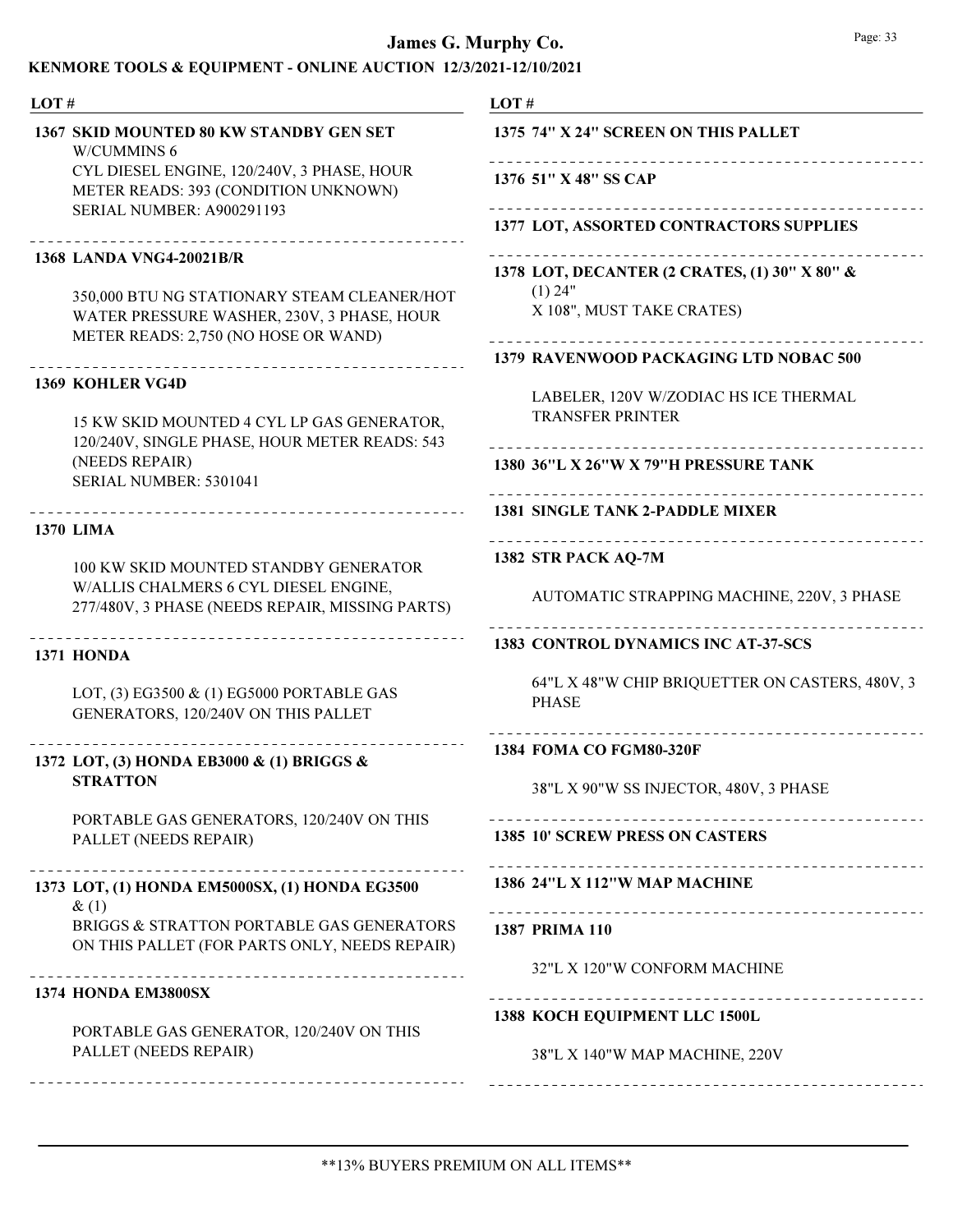### KENMORE TOOLS & EQUIPMENT - ONLINE AUCTION 12/3/2021-12/10/2021

LOT #

#### 1389 KOCH EQUIPMENT LLC

38"L X 140"W MAP MACHINE, 400V

#### 1390 CONTAINMENT SOLUTIONS FRSW500

57"L X 95"W X 89"H 500 GAL CAP USED OIL CONTAINMENT STORAGE SYSTEMS (6,600 LB)

#### 1401 CUES INC

LOT, PIPELINE INSPECTION CAMERA SYSTEM & ASSORTED COMPONENTS (CONDITION AND IF SYSTEM IS COMPLETE IS UNKNOWN)

#### 1402 CRAFTSMAN 113225930

ELECTRIC BELT & DISC SANDER ON CART W/CASTERS, 120V

#### 1403 MAYFRAN INT

LOT, 24"W ELECTRIC CHIP CONVEYOR & COMPONENTS ON STAND W/CASTERS, 220-240/460V (NEEDS REPAIR)

#### 1404 WARDCRAFT SHLPN600-T3-U2

6" ELECTRIC CHIP CONVEYOR ON STAND W/CASTERS, 1/2 HP GENERAL ELECTRIC MOTOR, 208-230/460V, 3 PHASE (NEEDS REPAIR)

#### 1405 AIR AMERICA

60-GAL BELT DRIVEN ELECTRIC AIR COMPRESSOR W/6 HP GENERAL ELECTRIC MOTOR, 208/230V, SINGLE PHASE

#### 

#### 1406 CRAFTSMAN 101.28990

LOT, BELT DRIVEN METAL TURNING LATHE W/(1) 4", (1) 6" & (1) 8" CHUCKS & ASSORTED COMPONENTS, 3 HP PHASE-A-MATIC MOTOR, 208/230V, 3 PHASE (POWER CORD NEEDS REPAIR) SERIAL NUMBER: 108908

#### LOT #

#### 1407 ENCO 100-1525

2 SPD VERTICAL MILLING MACHINE W/8" X 36" TABLE, ENCO PLATINUM PLUS 2-AXIS DIGITAL READOUT & KURT D675 PRECISION MACHINISTS VISE, 220V, 3 PHASE SERIAL NUMBER: 470981

#### 1408 PREDATOR

4,000 W PORTABLE GAS GENERATOR, 120/240V & ASSORTED DIRT BIKE MUFFLERS & COMPONENTS ON THIS PALLET (GENERATOR NEEDS REPAIR)

#### 1411 WEATHER GUARD

LOT, MODEL 8868-3 WIRE SPOOL RACKS & MODEL 8893-3 13-1/2" FREON TANK HOLDERS ON THIS PALLET

#### 1412 WEATHER GUARD

LOT, MODEL 86701 & 86702 DRIVER & PASSENGER SIDE STABILIZERS FOR DODGE VEHICLES & VARIOUS OTHER VEHICLE COMPONENT INSTALLATION KITS ON THIS PALLET

#### 1413 WEATHER GUARD

LOT, ASSORTED VEHICLE COMPONENT INSTALLATION KITS ON THIS PALLET

## LOT, ASSORTED DOORS, DOOR FRAMES & 1414 **COMPONENTS**

#### (MUST TAKE BOX)

LOT, (12) ASSORTED DOORS (MUST TAKE 1415 CONTAINER)

#### 1416 LOT, (12) ASSORTED DOORS (MUST TAKE CONTAINER)

LOT, (12) ASSORTED DOORS (MUST TAKE 1417 CONTAINER)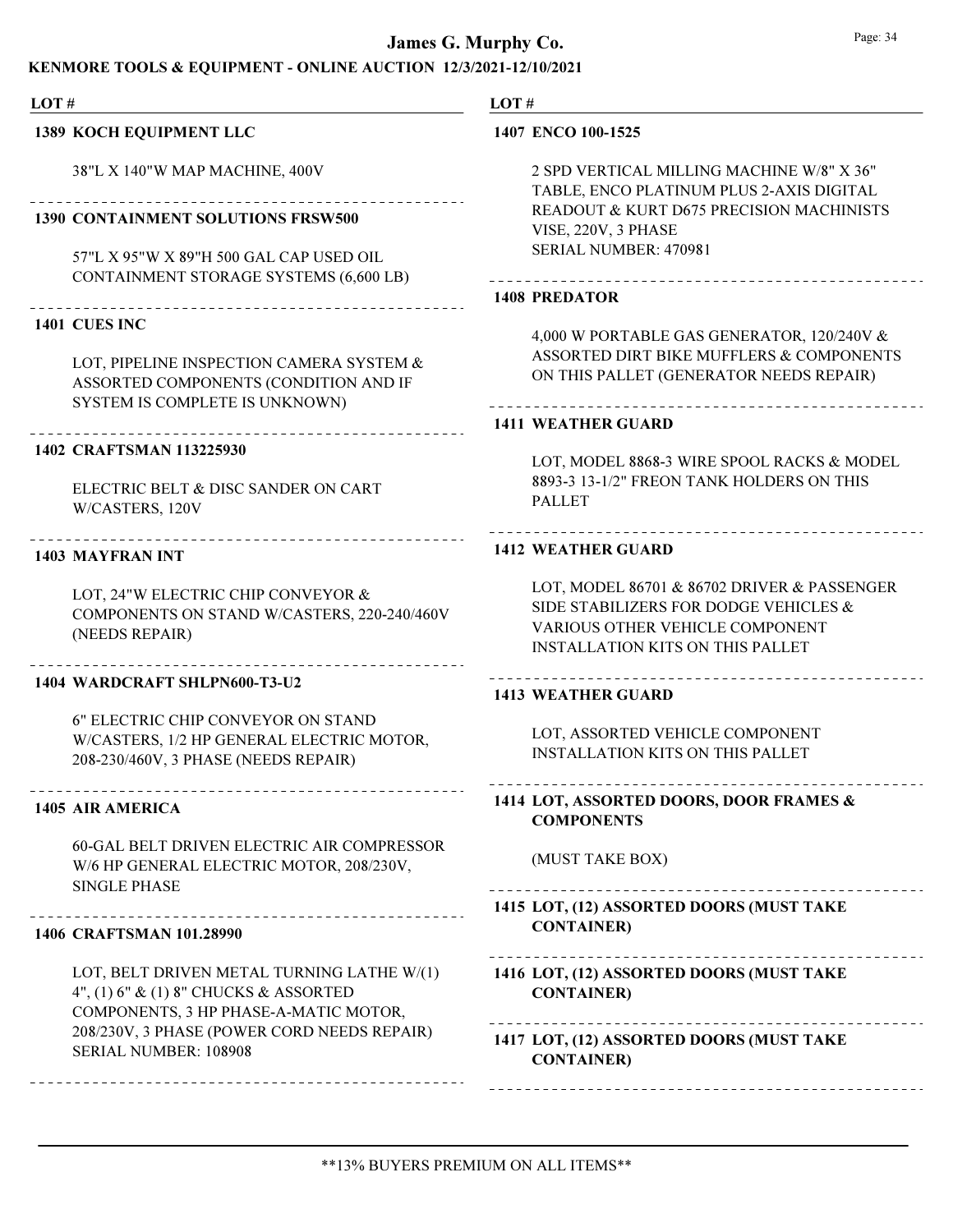### KENMORE TOOLS & EQUIPMENT - ONLINE AUCTION 12/3/2021-12/10/2021

| LOT#                                                                                                                                                                                                  | LOT#                                                                                                                                            |
|-------------------------------------------------------------------------------------------------------------------------------------------------------------------------------------------------------|-------------------------------------------------------------------------------------------------------------------------------------------------|
| 1418 LOT, ASSORTED DOORS & DOOR FRAME                                                                                                                                                                 | <b>1429 CRAFTSMAN</b>                                                                                                                           |
| <b>COMPONENTS (MUST</b>                                                                                                                                                                               | 40-1/2"W X 19-1/2"H 9-DRAWER METAL TOOLBOX                                                                                                      |
| TAKE CONTAINER)                                                                                                                                                                                       | W/KEY                                                                                                                                           |
| 1419 LOT, (12) ASSORTED DOORS (MUST TAKE                                                                                                                                                              |                                                                                                                                                 |
| <b>CONTAINER)</b>                                                                                                                                                                                     | 1430 ENERPAC U4 Z CLASS                                                                                                                         |
| 1420 LOT, (12) ASSORTED DOORS (MUST TAKE                                                                                                                                                              | PORTABLE ELECTRIC HYDRAULIC PUMP                                                                                                                |
| <b>CONTAINER)</b>                                                                                                                                                                                     | <b>W/REMOTE PENDANT</b>                                                                                                                         |
|                                                                                                                                                                                                       | <b>1431 ENERPAC PA133</b>                                                                                                                       |
| 1421 LOT, (12) ASSORTED DOORS (MUST TAKE                                                                                                                                                              | AIR HYDRAULIC FOOT PUMP & (3) LOW HEIGHT                                                                                                        |
| <b>CONTAINER)</b>                                                                                                                                                                                     | <b>HYDRAULIC CYLINDERS</b>                                                                                                                      |
| 1422 LOT, ASSORTED DOOR FRAMES &<br><b>COMPONENTS</b><br>(MUST TAKE<br><b>CONTAINER)</b><br>__________________________                                                                                | 1432 KURT MFG CO D60<br>6" PRECISION MACHINISTS VISE                                                                                            |
| 1423 LOT, ASSORTED CONTRACTORS SUPPLIES<br>ON<br>THIS PALLET                                                                                                                                          | 1433 KURT MFG CO D60<br><b>6" PRECISION MACHINISTS VISE</b>                                                                                     |
| <b>1424 US GENERAL 66474</b>                                                                                                                                                                          | <b>1434 KURT MFG CO D60</b>                                                                                                                     |
| 42" H, 2-DRAWER TOOL STORAGE CABINET W/KEY                                                                                                                                                            | <b>6" PRECISION MACHINISTS VISE</b>                                                                                                             |
| 1425 LOT, (1) PLASTIC & (1) METAL HANDHELD<br><b>TOOLBOX</b>                                                                                                                                          | 1435 ULTIMATE SOLUTION TOOLS GG3500                                                                                                             |
| <b>W/CONTENTS</b>                                                                                                                                                                                     | PORTABLE 3,500 W GAS GENERATOR W/6.5 HP<br>ENGINE, 120V                                                                                         |
| 1426 LOT, METAL TOOLBOXES W/CONTENTS &                                                                                                                                                                | 1436 LOT, ASSORTED PNEUMATIC TOOLS,                                                                                                             |
| <b>KEY</b>                                                                                                                                                                                            | <b>GAUGES &amp;</b>                                                                                                                             |
| <b>1427 WATERLOO PROFESSIONAL</b>                                                                                                                                                                     | CONSUMABLES ON THIS PALLET (PALLET NOT                                                                                                          |
| LOT, 41"W X 34"H 15-DRAWER ROLLING METAL                                                                                                                                                              | INCLUDED)                                                                                                                                       |
| TOOLBOX ON CASTERS W/CONTENTS & KEY<br>________________________________<br><b>1428 CRAFTSMAN</b><br>LOT, 41"W X 41"H 2-PART, 16-DRAWER ROLLING<br>METAL TOOLBOX ON CASTERS W/CONTENTS &<br><b>KEY</b> | 1437 LOT, SNAP ON, CRAFTSMAN, PROTO &<br><b>OTHER ASSORTED</b><br>BRANDS RATCHETS, SOCKETS & EXTENSIONS ON<br>THIS PALLET (PALLET NOT INCLUDED) |
|                                                                                                                                                                                                       | 1438 LOT, SNAP ON, CRAFTSMAN, PROTO &<br><b>OTHER ASSORTED</b><br>BRANDS RATCHETS, SOCKETS & EXTENSIONS ON<br>THIS PALLET (PALLET NOT INCLUDED) |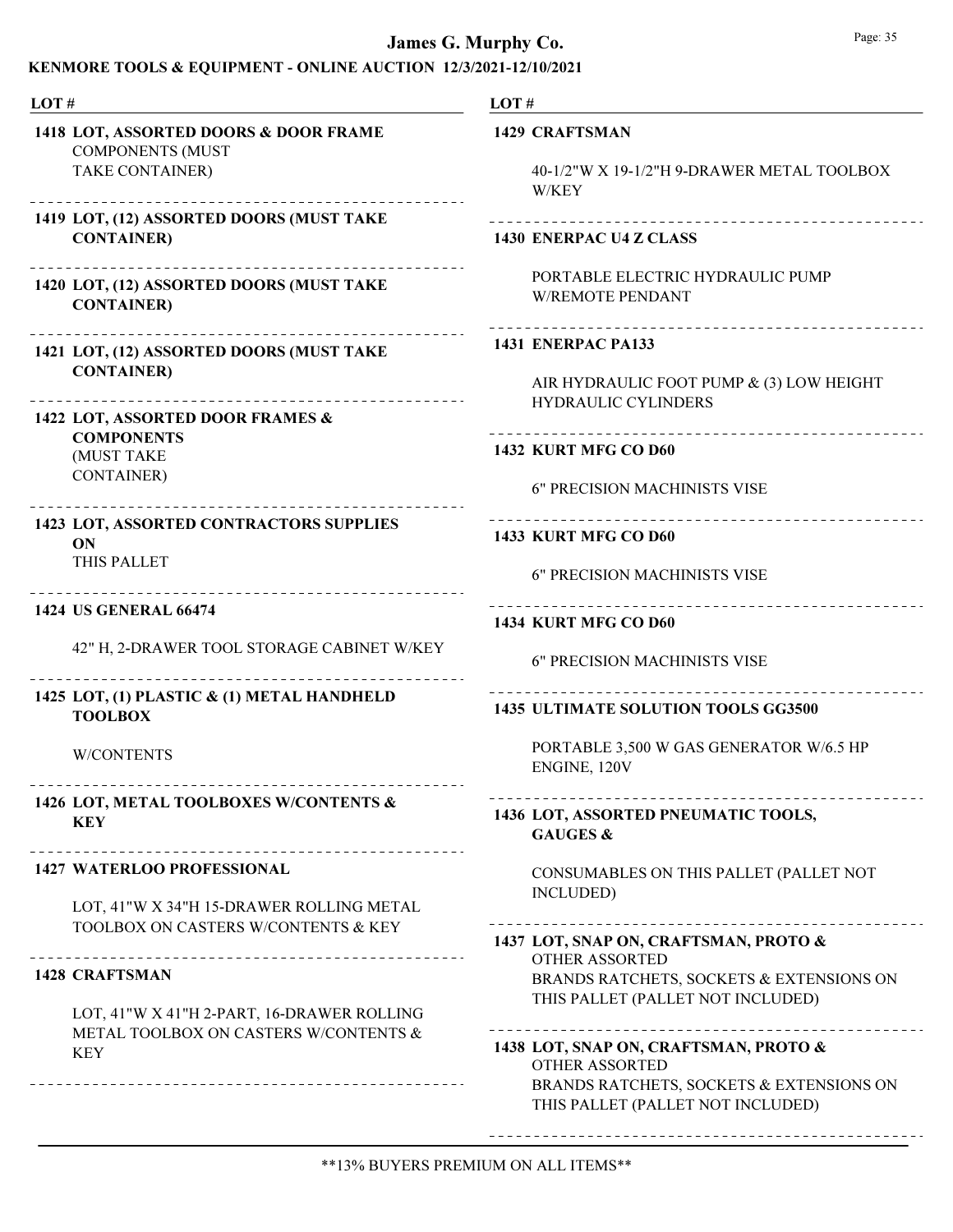## KENMORE TOOLS & EQUIPMENT - ONLINE AUCTION 12/3/2021-12/10/2021

| LOT#                                                                                                      | LOT#                                                               |
|-----------------------------------------------------------------------------------------------------------|--------------------------------------------------------------------|
| 1439 LOT, ASSORTED WRENCHES ON THIS<br><b>PALLET</b><br>(PALLET NOT                                       | <b>1452 PROTO</b><br>10-150 FT/LBS TORQUE WRENCH                   |
| INCLUDED)                                                                                                 | 1453 CUMMINS INDUSTRIAL WCT38-5530                                 |
| 1440 LOT, ASSORTED HEAVY DUTY PLUMBING<br><b>WRENCHES</b>                                                 | 960 INCH/LBS TORQUE WRENCH                                         |
| 1441 LOT, ASSORTED LETTER & NUMBER<br>PUNCHES, EXTRACTOR                                                  | <b>1454 SNAP ON TQR 600B</b>                                       |
| SETS, DRIVE PIN PUNCHES & VARIOUS OTHER<br>TOOL SETS ON THIS PALLET (PALLET NOT                           | <b>600 LB/FT TORQUE WRENCH</b>                                     |
| INCLUDED)<br>_____________________                                                                        | 1455 SWEENEY                                                       |
| 1442 LOT, ECLIPSE INDUSTRIAL ASSORTED SIZE<br><b>MILL BITS</b>                                            | LOT, 3,200 LB/FT TORQUE MULTIPLIER & (1) MODEL<br>53 TORQUE WRENCH |
| ----------------------------------<br>1443 LOT, ASSORTED MILL BITS                                        | 1456 LOT, (1) STARRETT COMBINATION SQUARE,<br>LEVEL &              |
| 1444 LOT, ASSORTED MILL BITS & COMPONENTS                                                                 | MAGNETIC BASE INDICATOR HOLDER & (1)<br>MITUTOYO HEIGHT GAUGE      |
| 1445 LOT, ASSORTED DRILL BIT INDEXES &<br><b>DRILL BITS</b>                                               | <b>1457 STARRETT</b>                                               |
| 1446 LOT, DRILL BIT STORAGE CABINET &<br><b>ASSORTED SIZE</b><br><b>DRILL BITS</b><br>------------------- | LOT, (2) SOLID ROD INSIDE MICROMETER SETS                          |
|                                                                                                           | 1458 LOT, (2) MITUTOYO & (2) PEACOCK DIAL<br><b>INDICATORS</b>     |
| 1447 LOT, THREAD TAP STORAGE CABINET &<br><b>ASSORTED SIZE</b>                                            | 1459 LOT, (1) KANON, (1) FOWLER DIAL CALIPER                       |
| <b>THREAD TAPS</b>                                                                                        | $\&(1)$<br>MITUTOYO DIGITAL CALIPER                                |
| 1448 LOT, ASSORTED INTERNAL & EXTERNAL<br><b>THREAD TAPS</b>                                              | 1460 LOT, ASSORTED STARRETT, MITUTOYO &<br><b>NSK</b>              |
| 1449 LOT, (1) UTICA & (1) PROTO TORQUE<br><b>WRENCHES</b>                                                 | <b>MICROMETERS</b>                                                 |
| 1450 LOT, (1) PENNECRAFT, (1) PROTO & (1)                                                                 | <b>1461 DRILL DOCTOR 750 PROFESSIONAL</b>                          |
| <b>JOLINE</b>                                                                                             | ELECTRIC DRILL BIT SHARPENER, 120V                                 |
| <b>TORQUE WRENCHES</b>                                                                                    | 1462 SHIMPO DT-207B                                                |
| <b>1451 PROTO</b>                                                                                         | LOT, (3) HANDHELD DIGITAL TACHOMETER                               |
| 30-150 FT/LBS TORQUE WRENCH                                                                               |                                                                    |
|                                                                                                           |                                                                    |

\*\*13% BUYERS PREMIUM ON ALL ITEMS\*\*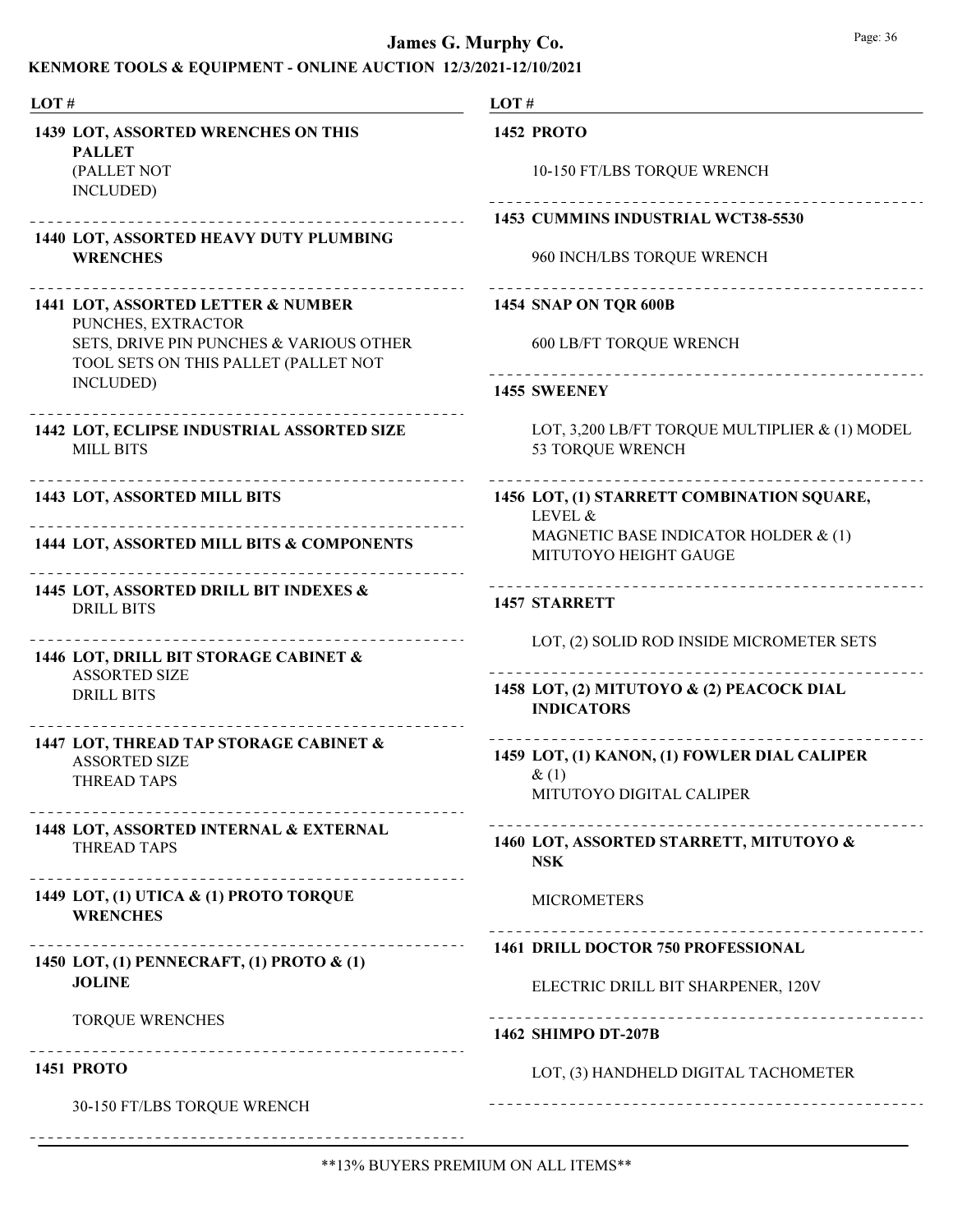| 1463 LOT, (1) MAC TOOLS DIESEL COMPRESSION<br><b>TESTER SET</b><br>& (2) KIENE MODEL K-100 CYLINDER PRESSURE<br><b>INDICATORS</b><br><b>1464 FLUKE</b><br>LOT, (1) MODEL 88 AUTOMOTIVE MULTIMETER &<br>(1) MODEL 27 MULTIMETER<br>1465 SNAP ON N8727 | <b>1475 HONDA EM5000SX</b><br>5 KVA PORTABLE GAS GENERATOR, 120/240V (NO<br><b>BATTERY</b> )<br>1476 LOT, (2) PENTAIR SUBMERSIBLE GRINDER<br>PUMP &<br>COMPONENTS, 208V & (2) ELECTRIC MOTORS,<br>380/420V, 3 PHASE ON THIS PALLET (2 ELECTRIC<br>MOTORS CONDITION UNKNOWN) |
|------------------------------------------------------------------------------------------------------------------------------------------------------------------------------------------------------------------------------------------------------|-----------------------------------------------------------------------------------------------------------------------------------------------------------------------------------------------------------------------------------------------------------------------------|
|                                                                                                                                                                                                                                                      |                                                                                                                                                                                                                                                                             |
|                                                                                                                                                                                                                                                      |                                                                                                                                                                                                                                                                             |
|                                                                                                                                                                                                                                                      |                                                                                                                                                                                                                                                                             |
|                                                                                                                                                                                                                                                      |                                                                                                                                                                                                                                                                             |
|                                                                                                                                                                                                                                                      | 1477 TMG INDUSTRIAL TMG-100TWP                                                                                                                                                                                                                                              |
| DIGITAL ELECTRIC PRESSURE TESTER, 120V                                                                                                                                                                                                               | 4" SEMI-TRASH WATER PUMP W/7.5 HP GAS ENGINE                                                                                                                                                                                                                                |
| 1466 SNAP ON EECS304C                                                                                                                                                                                                                                | (UNUSED)                                                                                                                                                                                                                                                                    |
| BATTERY STARTING & CHARGING SYSTEM<br><b>ANALYZER</b>                                                                                                                                                                                                | 1478 TMG INDUSTRIAL TMG-100TWP                                                                                                                                                                                                                                              |
| 1467 MIDTRONICS MCR-101-HD                                                                                                                                                                                                                           | 4" SEMI-TRASH WATER PUMP W/7.5 HP GAS ENGINE<br>(UNUSED)                                                                                                                                                                                                                    |
| ADVANCED BATTERY CONDUCTANCE &<br>ELECTRICAL SYSTEM ANALYZER                                                                                                                                                                                         | <b>1479 TMG INDUSTRIAL TMG-80TWP</b>                                                                                                                                                                                                                                        |
| <b>1468 BW TECHNOLOTIES</b>                                                                                                                                                                                                                          | 3" SEMI-TRASH WATER PUMP W/7 HP GAS ENGINE<br>(UNUSED)                                                                                                                                                                                                                      |
| LOT, (1) MAX XTII GAS DETECTOR KIT & (2) GAS<br>ALERT MICRO CLIP XL GAS DETECTORS                                                                                                                                                                    | <b>1480 TMG INDUSTRIAL TMG-80TWP</b>                                                                                                                                                                                                                                        |
| <b>1471 TMG INDUSTRIAL KP12000E</b>                                                                                                                                                                                                                  | 3" SEMI-TRASH WATER PUMP W/7 HP GAS ENGINE<br>(UNUSED)                                                                                                                                                                                                                      |
| 12,000 W PORTABLE GAS GENERATOR, 120/240V<br>(UNUSED)                                                                                                                                                                                                | -----------------------------------<br>1481 LOT, (1) 3" WATER PUMP W/HONDA GX160<br><b>GAS ENGINE,</b><br>(1) SENSUS FLOW METER $\&$ (2) HOSES ON THIS                                                                                                                      |
| 1472 TMG INDUSTRIAL KP12000E                                                                                                                                                                                                                         | <b>PALLET</b>                                                                                                                                                                                                                                                               |
| 12,000 W PORTABLE GAS GENERATOR, 120/240V<br>(UNUSED)                                                                                                                                                                                                | <b>1482 STANLEY HP-1 COMPACT</b>                                                                                                                                                                                                                                            |
| <b>1473 HONDA EB11000</b>                                                                                                                                                                                                                            | <b>HYDRAULIC PUMP W/BRIGGS &amp; STRATTON</b><br>VANGUARD 18 HP GAS MOTOR                                                                                                                                                                                                   |
| 10.5 KVA PORTABLE GAS GENERATOR, 120/240V,                                                                                                                                                                                                           | 1483 COLEMAN HP3500                                                                                                                                                                                                                                                         |
| HOUR METER READS: 2,901<br>--------------------------------<br><b>1474 HONDA TB6500X</b>                                                                                                                                                             | 3,750 SURGE/3,000 RUNNING WATT PORTABLE GAS<br>GENERATOR, 5.5 HP HONDA GX160 ENGINE,                                                                                                                                                                                        |
| 6.5 KVA PORTABLE GAS GENERATOR, 120/240V                                                                                                                                                                                                             | 120/240V                                                                                                                                                                                                                                                                    |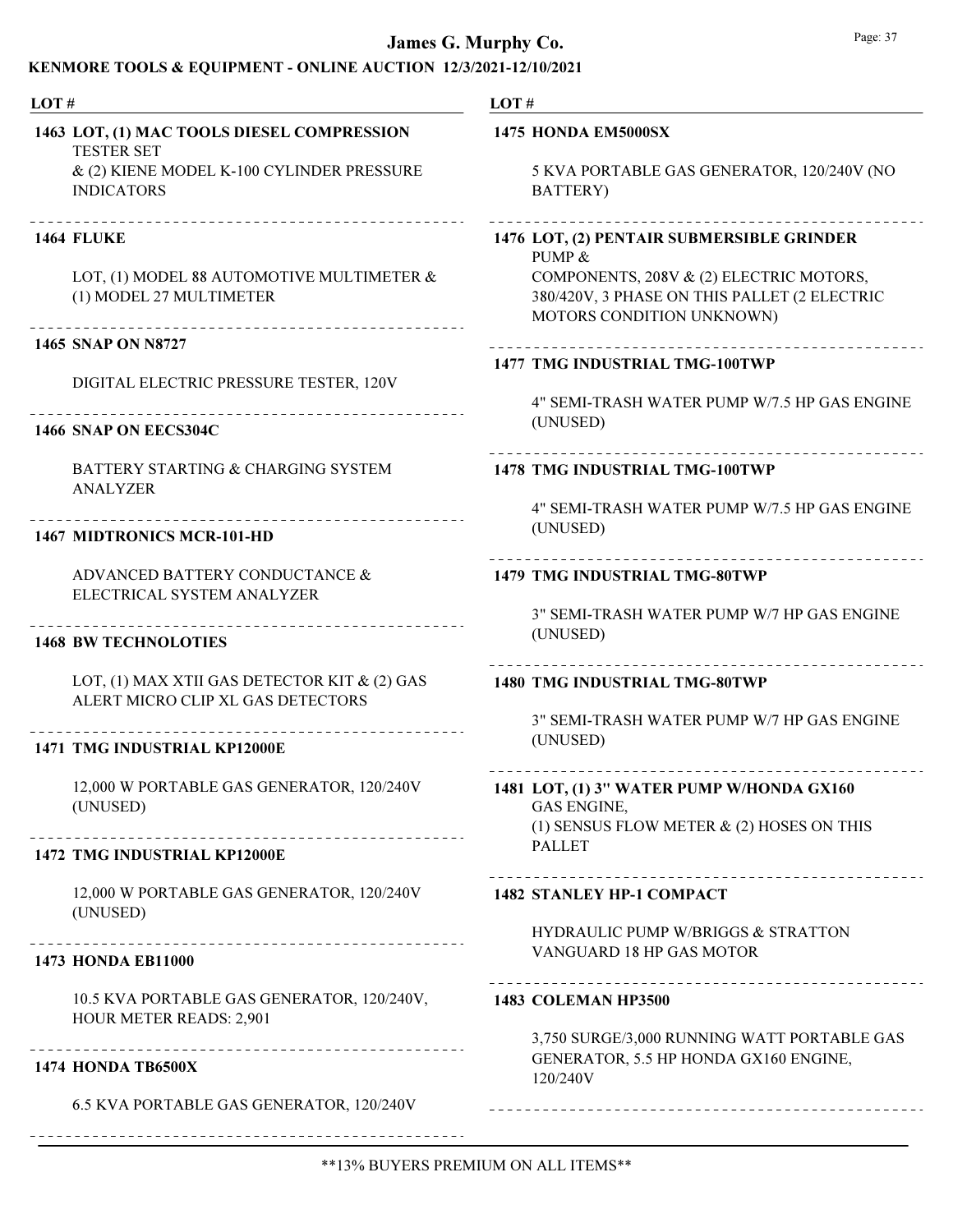## KENMORE TOOLS & EQUIPMENT - ONLINE AUCTION 12/3/2021-12/10/2021

| LOT#                                                              | LOT#                                          |
|-------------------------------------------------------------------|-----------------------------------------------|
| 1484 TMG INDUSTRIAL TMG-GAC40                                     | <b>1494 HILTI GX 120-ME</b>                   |
| 40-GAL 2-STAGE AIR COMPRESSOR W/LONCIN                            | GAS ACTUATED FULLY AUTOMATIC FASTENING        |
| 302CC GAS ENGINE (UNUSED)                                         | <b>NAIL GUN W/CASE</b>                        |
| _______________________                                           |                                               |
| <b>1485 HOBART CHAMPION 16</b>                                    | <b>1495 HILTI GX 120-ME</b>                   |
| 8,000W WELDER/GENERATOR W/ONAN 16XSL GAS                          | <b>GAS ACTUATED FULLY AUTOMATIC FASTENING</b> |
| <b>ENGINE</b>                                                     | <b>NAIL GUN W/CASE</b>                        |
| 1486 LINCOLN IDEALARC R35-600                                     | 1496 HILTI DSC                                |
| <b>600A ARC WELDER ON CASTERS W/MILLER</b>                        | <b>FOAM DISPENSER W/CASE</b>                  |
| MILLERMATIC 10 WIRE FEEDER, 230/460V, 3 PHASE                     |                                               |
|                                                                   | 1497 HILTI DSC                                |
| <b>1487 THERMAL DYNAMICS PAKMASTER 100XLP</b>                     | <b>FOAM DISPENSER W/CASE</b>                  |
| PLASMA CUTTER W/CART                                              |                                               |
|                                                                   | ------------------ 1498 HILTI DX460           |
| <b>1488 HYPERTHERM POWERMAX 1100</b>                              | POWDER ACTUATED FULLY AUTOMATIC               |
| PLASMA CUTTING SYSTEM, 112V W/CART                                | <b>FASTENING TOOL W/CASE</b>                  |
| __________________________<br><b>1489 HYPERTHERM POWERMAX 900</b> | <b>1499 HILTI DX350</b>                       |
| PLASMA CUTTING SYSTEM, 102V                                       | LOT, (3) FULLY AUTOMATIC POWDER ACTUATED      |
|                                                                   | <b>FASTENING TOOLS</b>                        |
| <b>1490 KIMBERLY CLARK PROFESSIONAL</b>                           |                                               |
| <b>JACKSON AUTO DARKENING &amp; FRESH AIR</b>                     | <b>1500 HILTI DX351</b>                       |
| BREATHER SYSTEM WELDING HELMET W/(2)                              | FULLY AUTOMATIC POWDER ACTUATED               |
| AIRMAT BATTERIES, CHARGER & CARRY BAG                             | <b>FASTENING TOOL W/CASE</b>                  |
| ----------<br><b>1491 LOT, ASSORTED WELDING SUPPLIES ON</b>       | <b>1501 HILTI DX351</b>                       |
| THIS PALLET                                                       | FULLY AUTOMATIC POWDER ACTUATED               |
| .<br><b>1492 TMG INDUSTRIAL TMG-GIA08</b>                         | <b>FASTENING TOOL W/CASE</b>                  |
| 8" GAS POWERED ICE AUGER (UNUSED)                                 | <b>1502 HILTI DX351</b>                       |
|                                                                   | FULLY AUTOMATIC POWDER ACTUATED               |
| 1493 TMG TMG-0020                                                 | <b>FASTENING TOOL W/CASE</b>                  |
| 20-GAL UPRIGHT OIL LIFT DRAIN (UNUSED)                            |                                               |
|                                                                   | <b>1503 HILTI DX351</b>                       |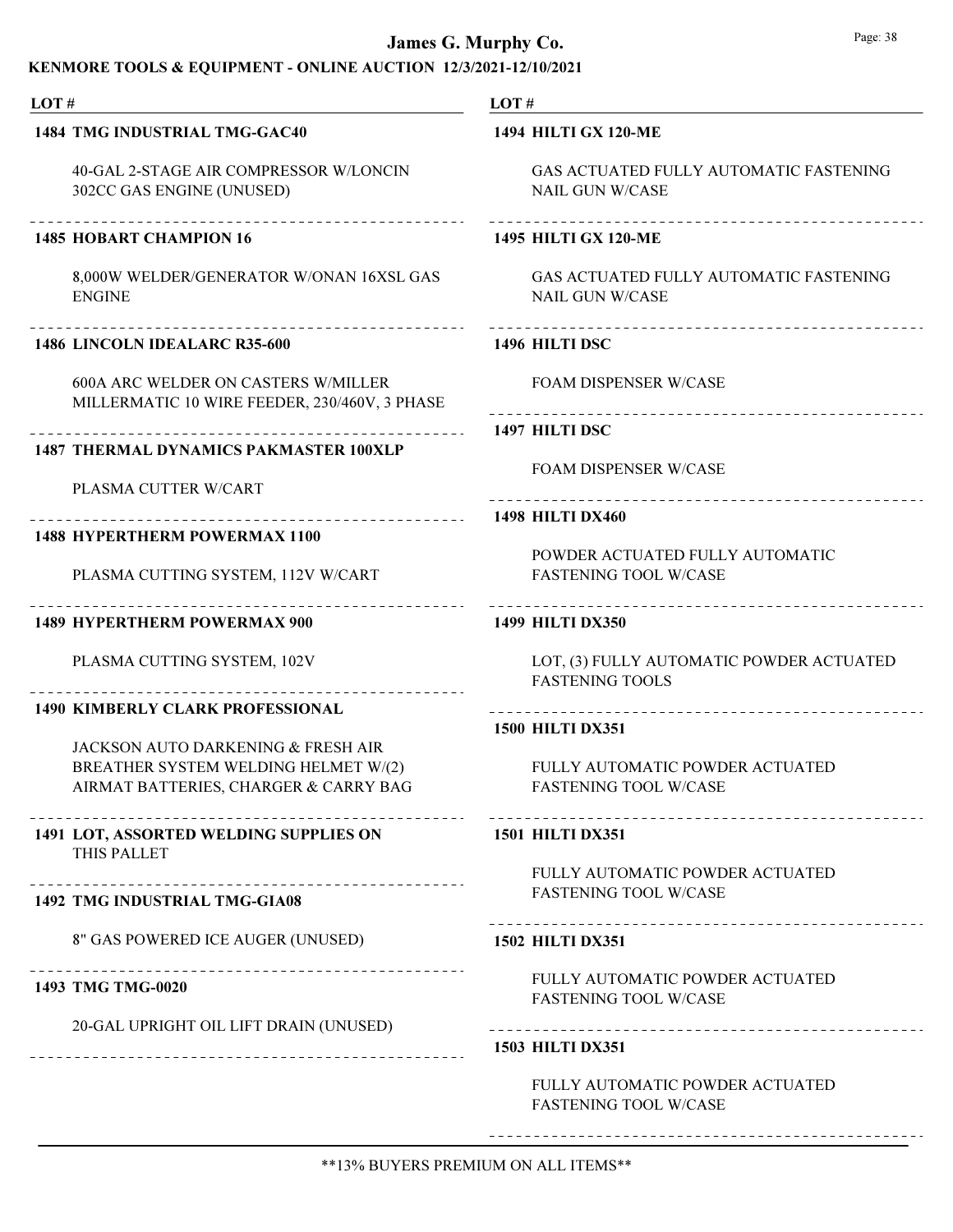## KENMORE TOOLS & EQUIPMENT - ONLINE AUCTION 12/3/2021-12/10/2021

| LOT#                                                               | LOT#                                                                                                                 |
|--------------------------------------------------------------------|----------------------------------------------------------------------------------------------------------------------|
| <b>1504 HILTI DX351</b>                                            | 1514 SKIL HT4221-10                                                                                                  |
| FULLY AUTOMATIC POWDER ACTUATED<br><b>FASTENING TOOL W/CASE</b>    | 40V BRUSHLESS 24" HEDGE TRIMMER                                                                                      |
| <b>1505 HILTI DX351</b>                                            | 1515 RYOBI RY40640                                                                                                   |
| FULLY AUTOMATIC POWDER ACTUATED<br><b>FASTENING TOOL W/CASE</b>    | 40V CORDLESS HANDHELD HEDGE TRIMMER<br><b>W/BATTERY &amp; CHARGER</b>                                                |
| <b>1506 HILTI DX351</b>                                            | 1516 CRAFTSMAN CMEHT150                                                                                              |
|                                                                    | 17" ELECTRIC HANDHELD HEDGE TRIMMER, 120V                                                                            |
| FULLY AUTOMATIC POWDER ACTUATED<br><b>FASTENING TOOL W/CASE</b>    | 1517 BLACK & DECKER LHT2220                                                                                          |
| .<br><b>1507 HILTI DX351</b><br>FULLY AUTOMATIC POWDER ACTUATED    | 20V CORDLESS 22" HANDHELD HEDGE TRIMMER<br><b>W/BATTERY &amp; CHARGER</b>                                            |
| <b>FASTENING TOOL W/CASE</b>                                       | .<br>1518 BLACK & DECKER ST7700                                                                                      |
| <b>1508 HILTI DX351</b>                                            | 13" ELECTRIC HANDHELD STRAIGHT SHAFT STRING<br>TRIMMER, 120V                                                         |
| FULLY AUTOMATIC POWDER ACTUATED<br><b>FASTENING TOOL W/CASE</b>    | ------------------------------------<br>1519 BLACK & DECKER LST201                                                   |
| <b>1509 HILTI</b>                                                  | 20V CORDLESS 10" STRING TRIMMER/EDGER W/(2)<br><b>BATTERIES &amp; CHARGER</b>                                        |
| LOT, ASSORTED HILTI DX351 SADDLES                                  |                                                                                                                      |
| __________________________<br>1510 MAKITA XMU04ZX                  | 1520 BLACK & DECKER LST201                                                                                           |
| 18V LXT GRASS SHEAR W/8" HEDGE TRIMMER<br><b>BLADE (TOOL ONLY)</b> | 20V CORDLESS 10" STRING TRIMMER/EDGER W/(2)<br><b>BATTERIES &amp; CHARGER</b>                                        |
| 1511 MAKITA XMU04ZX                                                | 1521 LOT, (1) BLACK & DECKER BV3600<br>ELECTRIC HANDHELD                                                             |
| 18V LXT GRASS SHEAR W/8" HEDGE TRIMMER<br><b>BLADE</b> (TOOL ONLY) | BLOWER/VACUUM/MULCHER, 120V & (1) KOBALT<br>KST2540-06 40V CORDLESS STRING TRIMMER (NO<br><b>BATTERY OR CHARGER)</b> |
| _______________________<br><b>1512 CRAFTSMAN CMCCS610D1</b>        | 1522 TORO 51850                                                                                                      |
| 20V 10" CORDLESS CHAINSAW W/BATTERY &<br><b>CHARGER</b>            | 60V CORDLESS 16" BAR CHAINSAW W/BATTERY &<br><b>CHARGER</b>                                                          |
| 1513 SKIL HT4221-10                                                | <b>1523 CRAFTSMAN CMEW020</b>                                                                                        |
| 40V BRUSHLESS 24" HEDGE TRIMMER                                    | 6" VARIABLE SPEED JOINTER, 120V                                                                                      |
|                                                                    |                                                                                                                      |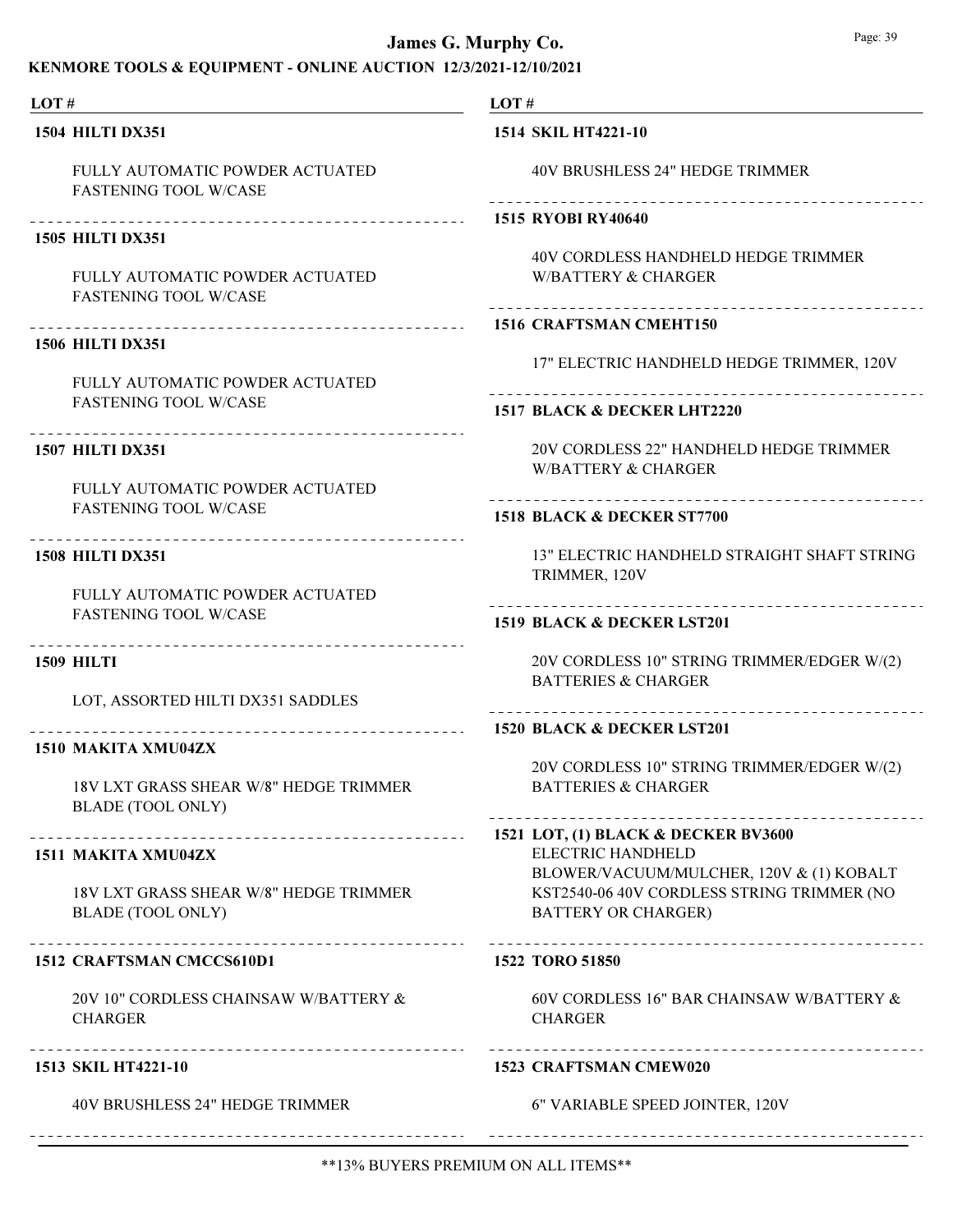| LOT $#$                                                                                                                                                                                                                                                                                                                                                                                                                                                                                                               | LOT $#$                                                                   |
|-----------------------------------------------------------------------------------------------------------------------------------------------------------------------------------------------------------------------------------------------------------------------------------------------------------------------------------------------------------------------------------------------------------------------------------------------------------------------------------------------------------------------|---------------------------------------------------------------------------|
| 1524 CRAFTSMAN CMEW020                                                                                                                                                                                                                                                                                                                                                                                                                                                                                                | 1534 DEWALT DCF601F2                                                      |
| 6" VARIABLE SPEED JOINTER, 120V<br>---------------------------------                                                                                                                                                                                                                                                                                                                                                                                                                                                  | 12V CORDLESS 1/4" SCREWDRIVER KIT W/(2)<br><b>BATTERIES &amp; CHARGER</b> |
| <b>1525 BOSCH RA1171</b>                                                                                                                                                                                                                                                                                                                                                                                                                                                                                              | ------------------------                                                  |
| 25" X 15-1/2" BENCHTOP ROUTER TABLE, 120V                                                                                                                                                                                                                                                                                                                                                                                                                                                                             | 1535 DEWALT DCF801F2                                                      |
| -----------------------------------<br><b>1526 SKIL RAS900</b>                                                                                                                                                                                                                                                                                                                                                                                                                                                        | 12V CORDLESS 1/4" IMPACT KIT W/(2) BATTERIES &<br><b>CHARGER</b>          |
| ROUTER TABLE, 125V                                                                                                                                                                                                                                                                                                                                                                                                                                                                                                    | _________________________________<br>1536 CRAFTSMAN CMC0721B              |
| $\begin{array}{cccccccccccccc} \multicolumn{2}{c}{} & \multicolumn{2}{c}{} & \multicolumn{2}{c}{} & \multicolumn{2}{c}{} & \multicolumn{2}{c}{} & \multicolumn{2}{c}{} & \multicolumn{2}{c}{} & \multicolumn{2}{c}{} & \multicolumn{2}{c}{} & \multicolumn{2}{c}{} & \multicolumn{2}{c}{} & \multicolumn{2}{c}{} & \multicolumn{2}{c}{} & \multicolumn{2}{c}{} & \multicolumn{2}{c}{} & \multicolumn{2}{c}{} & \multicolumn{2}{c}{} & \multicolumn{2}{c}{} & \multicolumn{2}{c}{} & \$<br><b>1527 DEWALT DWE575SB</b> | 20V CORDLESS 1/2" HAMMER DRILL (TOOL ONLY)                                |
| 7-1/4" LIGHTWEIGHT HANDHELD CIRCULAR SAW,<br>120V                                                                                                                                                                                                                                                                                                                                                                                                                                                                     | 1537 CRAFTSMAN CMC0710C1                                                  |
|                                                                                                                                                                                                                                                                                                                                                                                                                                                                                                                       | 20V CORDLESS 1/2" DRILL DRIVER KIT W/BATTERY                              |
| 1528 SKIL CR5413-1A                                                                                                                                                                                                                                                                                                                                                                                                                                                                                                   | & CHARGER                                                                 |
| 20V CORDLESS 6-1/2" HANDHELD CIRCULAR SAW<br>KIT W/BATTERY & CHARGER                                                                                                                                                                                                                                                                                                                                                                                                                                                  | 1538 CRAFTSMAN CMC0700C1                                                  |
|                                                                                                                                                                                                                                                                                                                                                                                                                                                                                                                       | 20V CORDLESS 1/2" DRILL DRIVER KIT W/BATTERY<br>& CHARGER                 |
| <b>1529 DEWALT DWE43116</b>                                                                                                                                                                                                                                                                                                                                                                                                                                                                                           | ______________________                                                    |
| 4-1/2"/6" HIGH PERFORMANCE GRINDER W/TRIGGER<br><b>GRIP, 120V</b>                                                                                                                                                                                                                                                                                                                                                                                                                                                     | 1539 CRAFTSMAN CMC0711C2                                                  |
| ----------------                                                                                                                                                                                                                                                                                                                                                                                                                                                                                                      | 20V CORDLESS 1/2" HAMMER DRILL KIT                                        |
| <b>1530 DEWALT DWE43116</b>                                                                                                                                                                                                                                                                                                                                                                                                                                                                                           | <b>W/BATTERY &amp; CHARGER</b>                                            |
| 4-1/2"/6" HIGH PERFORMANCE GRINDER W/TRIGGER<br><b>GRIP, 120V</b>                                                                                                                                                                                                                                                                                                                                                                                                                                                     | 1540 CRAFTSMAN CMC0711C2                                                  |
|                                                                                                                                                                                                                                                                                                                                                                                                                                                                                                                       | 20V CORDLESS 1/2" HAMMER DRILL KIT<br><b>W/BATTERY &amp; CHARGER</b>      |
| 1531 PORTER CABLE PCC7618                                                                                                                                                                                                                                                                                                                                                                                                                                                                                             |                                                                           |
| 20V CORDLESS CUT-OFF TOOL/GRINDER (TOOL<br>ONLY)                                                                                                                                                                                                                                                                                                                                                                                                                                                                      | 1541 SKIL DL529002                                                        |
|                                                                                                                                                                                                                                                                                                                                                                                                                                                                                                                       | 12V CORDLESS 1/2" DRILL DRIVER KIT W/BATTERY<br>& CHARGER                 |
| 1532 CRAFTSMAN CMEBL7000                                                                                                                                                                                                                                                                                                                                                                                                                                                                                              |                                                                           |
| HANDHELD ELECTRIC BLOWER/VACUUM<br>MULCHER, 120V                                                                                                                                                                                                                                                                                                                                                                                                                                                                      | 1542 SKIL DL529002                                                        |
|                                                                                                                                                                                                                                                                                                                                                                                                                                                                                                                       | 12V CORDLESS 1/2" DRILL DRIVER KIT W/BATTERY<br>& CHARGER                 |
| 1533 FLEX FX1151-2A                                                                                                                                                                                                                                                                                                                                                                                                                                                                                                   |                                                                           |
| 24V CORDLESS 1/2" 2 SPD DRILL DRIVER KIT<br><b>W/BATTERY &amp; CHARGER</b>                                                                                                                                                                                                                                                                                                                                                                                                                                            | 1543 DEWALT DW235G                                                        |
|                                                                                                                                                                                                                                                                                                                                                                                                                                                                                                                       | 1/2" DRILL, 120V                                                          |
|                                                                                                                                                                                                                                                                                                                                                                                                                                                                                                                       |                                                                           |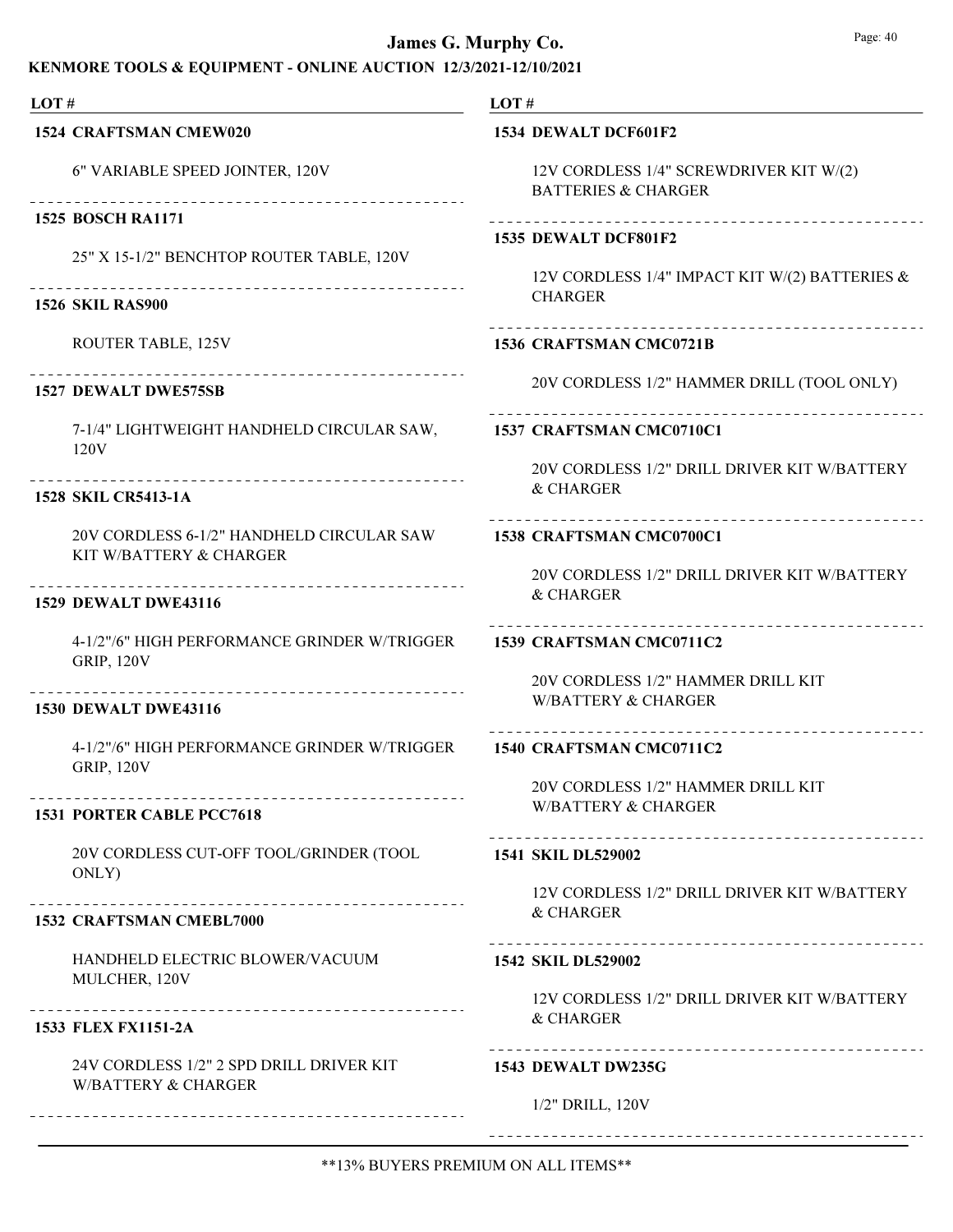| LOT#                                                                                                           | LOT#                                                                                                       |
|----------------------------------------------------------------------------------------------------------------|------------------------------------------------------------------------------------------------------------|
| 1544 DEWALT DWD210G                                                                                            | <b>1554 MILWAUKEE 6852-20</b>                                                                              |
| 1/2" DRILL, 120V                                                                                               | 18 GA HANDHELD METAL SHEAR, 120V                                                                           |
| ____________________________<br><b>1545 CRAFTSMAN CMED741</b>                                                  | 1555 CRAFTSMAN CMEW300                                                                                     |
| 1/2" HAMMER DRILL, 120V                                                                                        | HAND PLANER KIT, 120V                                                                                      |
| _____________________________<br><b>1546 DEWALT D25263K</b>                                                    | .<br>1556 DEWALT DWMT70773                                                                                 |
| 1-1/8" SDS PLUS ROTARY HAMMER KIT, 120V                                                                        | PNEUMATIC 1/2" IMPACT WRENCH                                                                               |
| <b>1547 DEWALT D25263K</b>                                                                                     | 1557 HUSKY 1003 097 316                                                                                    |
| 1-1/8" SDS PLUS ROTARY HAMMER KIT, 120V                                                                        | 80 FT/LB PNEUMATIC 3/8" REACTIONLESS RATCHET                                                               |
| <b>1548 SKIL RS5884-1A</b>                                                                                     | 1558 HUSKY 1003 097 316                                                                                    |
| 20V CORDLESS RECIPROCATING SAW KIT<br><b>W/BATTERY &amp; CHARGER</b>                                           | 80 FT/LB PNEUMATIC 3/8" REACTIONLESS RATCHET                                                               |
| ------------------------------------                                                                           | 1559 KOBALT SGY-AIR228                                                                                     |
| 1549 SKIL 9206-02<br>VARIABLE SPEED RECIPROCATING SAW, 120V                                                    | 750 FT/LB TORQUE PNEUMATIC 1/2" IMPACT<br><b>WRENCH</b>                                                    |
| 1550 CRAFTSMAN CMCS350B                                                                                        | -----------------------<br>1560 KOBALT SGY-AIR236                                                          |
| 20V CORDLESS RECIPROCATING SAW (TOOL ONLY)<br>__________________________________                               | 1,000 LB FT/LB TORQUE PNEUMATIC 1/2" IMPACT<br><b>WRENCH</b>                                               |
| 1551 MAKITA XRJ01Z                                                                                             | ____________________________<br>1561 KREG KPHJ720PRO                                                       |
| 18V LXT COMPACT RECIPROCATING SAW (TOOL<br>ONLY)                                                               | POCKET HOLE JIG                                                                                            |
| 1552 PASLODE IM200LI2                                                                                          | <b>1562 GREENWORKS GPW1804CK</b>                                                                           |
| 7.4V 18 GA CORDLESS LI-ION BRAD NAILER<br><b>W/BATTERY &amp; CHARGER</b>                                       | 1,800 PSI PORTABLE ELECTRIC PRESSURE WASHER<br><b>KIT, 120V</b>                                            |
| ______________________<br>1553 CRAFTSMAN CMCN616C1                                                             | 1563 LOT, ASSORTED TOOLS TO INCLUDE: (1)<br>SKIL 12V                                                       |
| 20V CORDLESS 16 GA STRAIGHT NAILER KIT<br><b>W/BATTERY &amp; CHARGER</b><br>---------------------------------- | CORDLESS MULTI-TOOL, (1) PITTSBURGH A/C<br>MANIFOLD GAUGE SET & (1) ZOELLER<br>SUBMERSIBLE SUMP PUMP, 120V |
|                                                                                                                |                                                                                                            |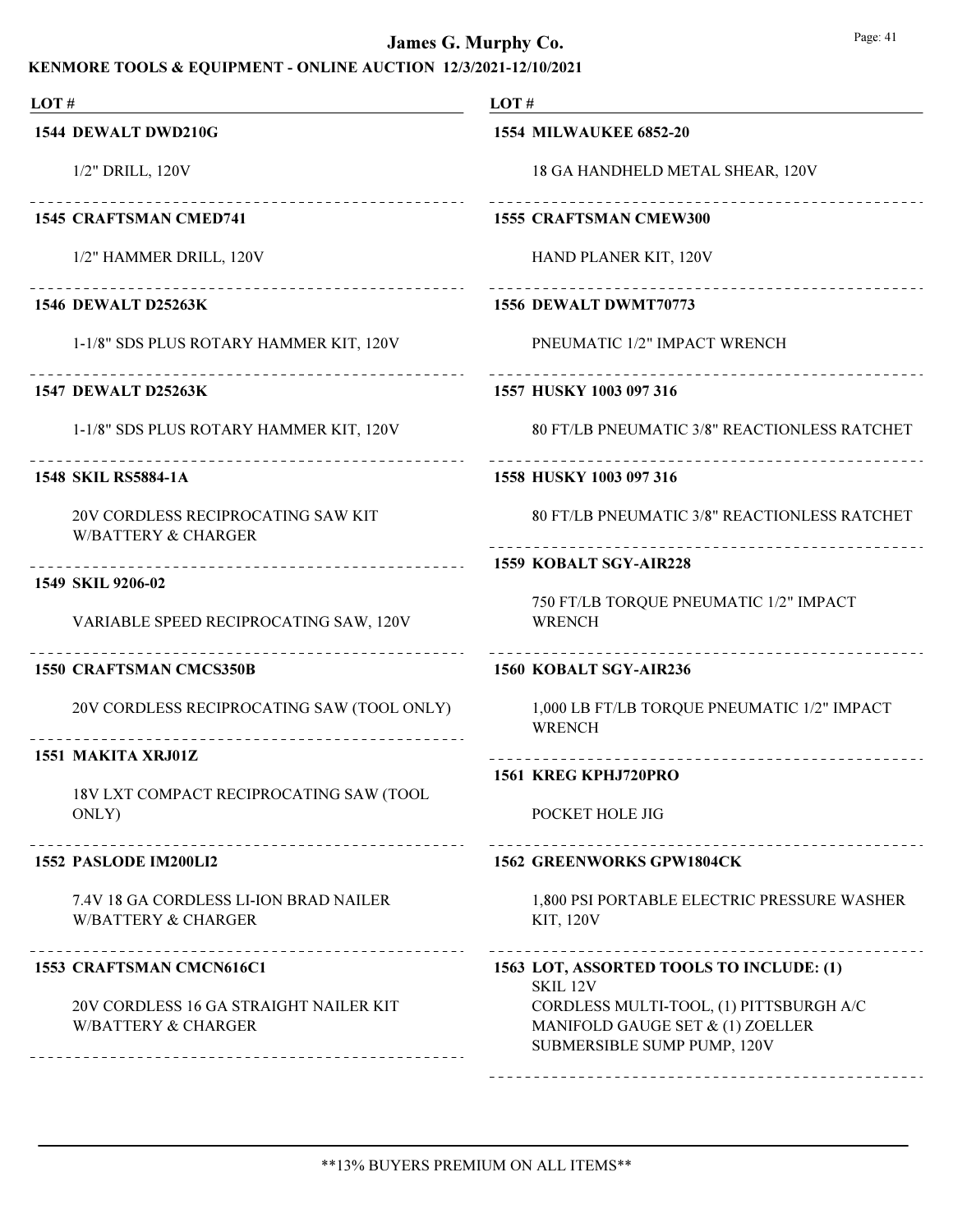| LOT#                                                                                                                                                                              | LOT#                                                                                                                                                                           |
|-----------------------------------------------------------------------------------------------------------------------------------------------------------------------------------|--------------------------------------------------------------------------------------------------------------------------------------------------------------------------------|
| 1564 LOT, ASSORTED TOOLS TO INCLUDE: (1)<br>WPG SUCTION<br>CUP GRIP, (1) PORTER CALBE 20V CORDLESS<br>IMPACT DRIVER KIT W/BATTERY & CHARGER & (1)<br>WHEELER REX RATCHET DUMP KIT | 1573 LOT, (1) KOBALT RECIPROCATING SAW, (1)<br>RYOBI 6"<br>BUFFER & (1) BOSCH HANDHELD JIGSAW, 120V<br>1574 LOT, (1) PNEUMATIC & (3) ASSORTED<br><b>HANDHELD POWER</b>         |
| 1565 LOT, ASSORTED TOOLS TO INCLUDE: (1)<br><b>SEARS</b>                                                                                                                          | TOOLS, 120V                                                                                                                                                                    |
| CRAFTSMAN INDUSTRIAL RECIPROCATING SAW,<br>120V, (1) BAUET HANDHELD BANDSAW, 120V &<br>MULTI LADDER DYNAMIC HINGE                                                                 | 1575 LOT, (1) BOSTITCH PNEUMATIC FINISH<br>STAPLER, (1)<br>RIDGID PALM SANDER & (1) CRAFTSMAN ROTARY<br><b>CUTTING TOOL, 120V</b>                                              |
| 1566 LOT, (1) RIDGID HANDHELD MULTI-TOOL,<br>(1) WAGNER<br>ELECTRIC PAINT SPRAYER & (1) C.M.T. ELECTRIC                                                                           | 1576 LOT, (3) ASSORTED HANDHELD POWER<br>TOOLS, 120V                                                                                                                           |
| PIPE CLEANER, 120V<br>1567 LOT, (1) MAKITA 18V CORDLESS LXT<br><b>INFLATOR (TOOL</b><br>ONLY), & QLT MARSHALLTOWN ECONOMY KNEE<br>KICKER CARPET STRETCHER                         | 1577 LOT, (1) PITTSBURGH LASER LEVEL<br>W/TRIPOD, (1)<br>CAMPBELL HAUSFELD PNEUMATIC FINISH NAILER<br>& (1) PORTABLE WORK LIGHT W/EXTENSION CORD<br>& REEL, 120V               |
| 1568 LOT, (1) POWER PROBE CIRCUIT TESTER,<br><b>POWER BUILT</b><br>3,000 LB SCISSOR JACK & (1) DIE HARD 6V/12V<br><b>BATTERY CHARGER/MAINTAINER</b>                               | 1578 LOT, (1) ALTON LASER LEVEL W/TRIPOD,<br>$(1)$ DEWALT<br>4-1/2" ANGLE GRINDER, (1) CENTRAL PNEUMATIC<br>FINISH NAILER & (1) SOLAR PATHFINDER SOLAR<br><b>SITE ANALYZER</b> |
| 1569 PENNINGTON 600                                                                                                                                                               | <b>1579 STIHL</b>                                                                                                                                                              |
| AQUAGARDEN INPOND 5-IN-1 FOUNTAIN W/LED<br>LIGHTS, 120V                                                                                                                           | LOT, HANDHELD GAS HOT SAW CORE & PARTS ON<br>THIS PALLET (BROKEN/INCOMPLETE, NEEDS<br><b>REPAIR)</b>                                                                           |
| 1570 PENNINGTON 600                                                                                                                                                               |                                                                                                                                                                                |
| AQUAGARDEN INPOND 5-IN-1 FOUNTAIN W/LED<br>LIGHTS, 120V                                                                                                                           | 1580 LOT, (1) DEWALT ABRASIVE CHOP SAW,<br>$(1)$ RYOBI<br>SCROLL SAW & (1) RETRACTABLE AIR HOSE REEL<br>W/AIR HOSE ON THIS PALLET (PALLET NOT                                  |
| 1571 LOT, (1) ROTOZIP HANDHELD SPIRAL SAW,<br>$(1)$ DEWALT                                                                                                                        | INCLUDED)<br>------------------------------------                                                                                                                              |
| PALM GRIP SANDER, 120V & (1) GRIP RITE<br>PNEUMATIC FINISH NAILER                                                                                                                 | 1581 MAKITA                                                                                                                                                                    |
| 1572 LOT, (1) BOSCH PALM SANDER, (1) RYOBI<br>1/2" HAMMER<br>DRILL, 120V & (1) MILWAUKEE 12V CORDLESS                                                                             | LOT, (3) 16-5/16" HANDHELD CIRCULAR SAW, 115V<br>ON THIS PALLET (PALLET NOT INCLUDED)                                                                                          |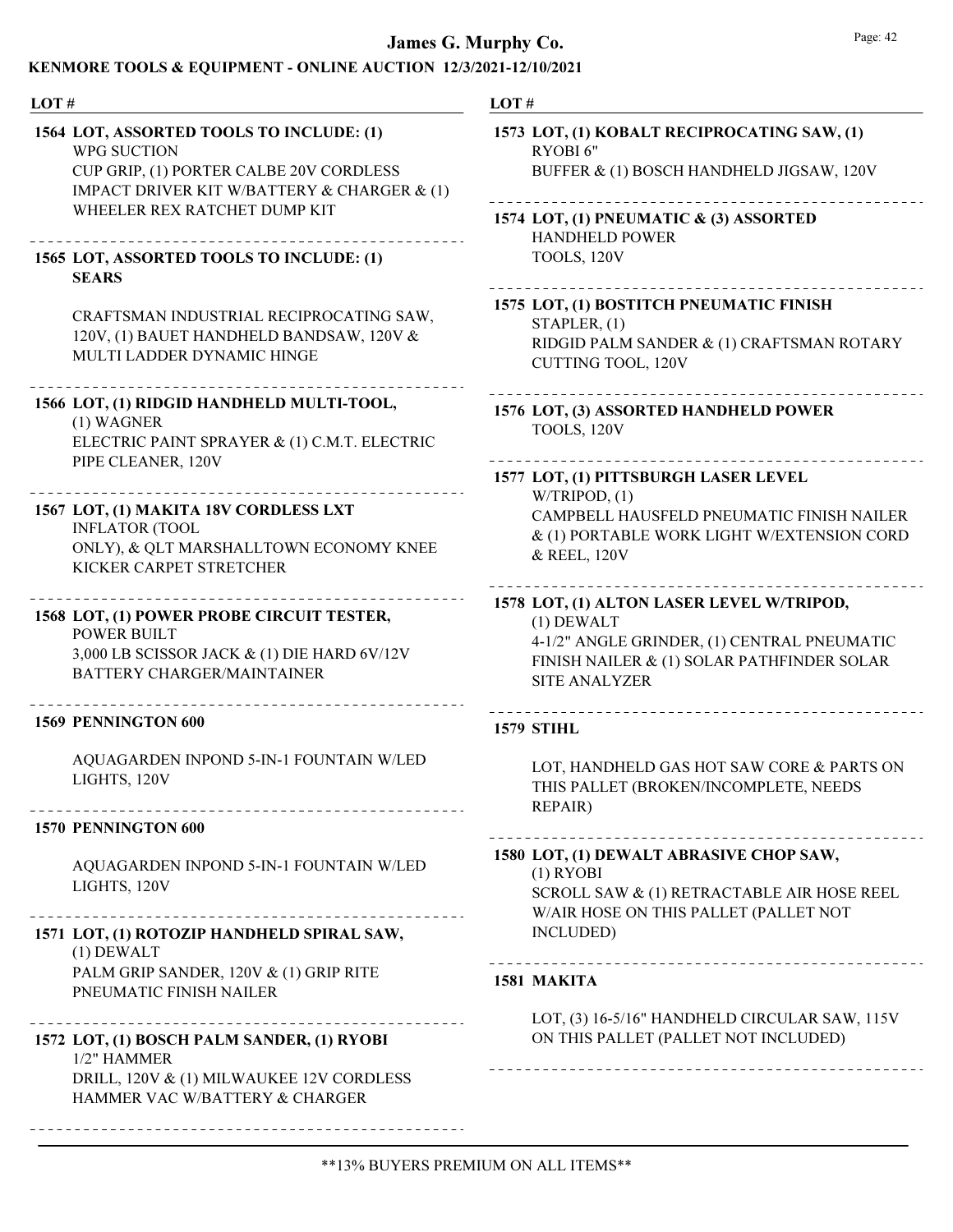## KENMORE TOOLS & EQUIPMENT - ONLINE AUCTION 12/3/2021-12/10/2021

| LOT#                                                                                                                     | LOT#                                                                                   |
|--------------------------------------------------------------------------------------------------------------------------|----------------------------------------------------------------------------------------|
| 1582 LOT, (2) ASSORTED ABRASIVE CUT-OFF SAWS<br><b>ON THIS</b><br>PALLET (PALLET NOT INCLUDED)                           | 1592 LOT, ASSORTED HANDHELD POWER TOOLS<br>ON<br>THIS PALLET                           |
| 1583 TASK FORCE JT2501W2                                                                                                 | <b>1593 MILWAUKEE</b>                                                                  |
| 10" PORTABLE TABLE SAW ON STAND W/CASTERS,<br>120V                                                                       | HANDHELD DEEP CUT BANDSAW, 120V                                                        |
| ____________________________________<br><b>1584 DEWALT IQ360</b>                                                         | 1594 LOT, ASSORTED ROTARY LASER LEVELS &<br><b>RECEIVER</b>                            |
| 14" CIRCULAR SAW W/DUST COLLECTION SYSTEM<br><b>BASE, 120V</b>                                                           | 1595 LOT, ASSORTED CORDLESS POWER TOOLS &<br><b>BATTERY</b>                            |
| ______________________________________<br>1585 DEWALT                                                                    | CHARGERS ON THIS PALLET (NO BATTERIES)                                                 |
| 12" MITER SAW, 120V                                                                                                      | 1596 10" DIAMETER 36"L DIAMOND TIP<br><b>CONCRETE</b>                                  |
| <b>1586 TITAN 440I</b>                                                                                                   | <b>CORING BIT</b>                                                                      |
| ELECTRIC AIRLESS PAINT SPRAYER W/HOSE (NO<br>GUN)                                                                        | 1597 LOT, ASSORTED CONTRACTORS TOOLS ON<br>THIS PALLET                                 |
| _________________________________<br>1587 GRACO 695<br>PORTABLE ELECTRIC AIRLESS PAINT SPRAYER,<br>120V (NO HOSE OR GUN) | 1598 LOT, ASSORTED CONTRACTORS TOOLS &<br><b>SUPPLIES (BIN</b><br><b>NOT INCLUDED)</b> |
| <b>1588 TMG INDUSTRIAL TMG-DFP10</b>                                                                                     | 1599 HEIN-WERNER AUTOMOTIVE HW93652                                                    |
| DIESEL FUEL TRANSFER PUMP W/49' HOSE REEL<br>(UNUSED)                                                                    | 3-TON MANUAL HYDRAULIC SERVICE JACK                                                    |
|                                                                                                                          | 1600 ELECTRIC HYDRAULIC PUMP & HOSE, 115V                                              |
| <b>1589 SURE FLAME FN20</b>                                                                                              | <b>1601 BOSCH</b>                                                                      |
| LOT, (2) 20" DIRECT DRIVE DRUM FAN, 120V                                                                                 | 1-1/8" BRUTE BREAKER HAMMER W/HAND TRUCK,                                              |
| 1590 LOT, ASSORTED CONTRACTORS TOOLS &<br><b>SUPPLIES ON</b>                                                             | 120V                                                                                   |
| THIS PALLET                                                                                                              | <b>1602 HILTI TE3000-AVR</b>                                                           |
| 1591 LOT, ASSORTED MANUAL & ELECTRIC<br><b>CHAIN</b>                                                                     | LOT, 1-1/8" BREAKER HAMMER W/BITS & CART,<br>120V                                      |
| <b>HOISTS ON</b><br>THIS PALLET (PALLET NOT INCLUDED)                                                                    | <b>1603 GREENLEE</b>                                                                   |
|                                                                                                                          | HYDRAULIC HAND PUMP & SLUG BUSTER PUNCH<br><b>SET</b>                                  |

\*\*13% BUYERS PREMIUM ON ALL ITEMS\*\*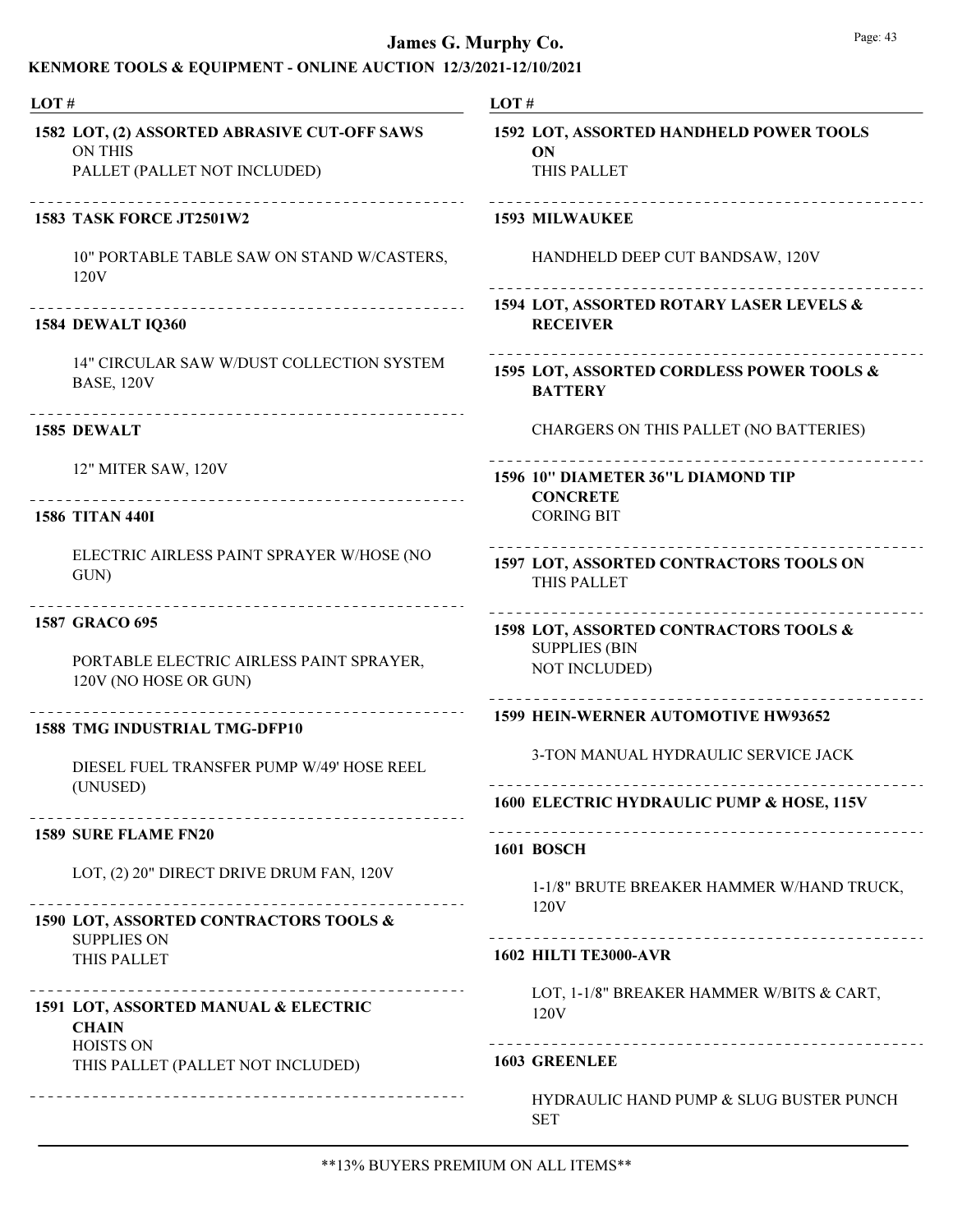| LOT# |                                                                                                              | LOT#                                                         |
|------|--------------------------------------------------------------------------------------------------------------|--------------------------------------------------------------|
|      |                                                                                                              | <b>1613 DAYTON 2YU81</b>                                     |
|      | 1604 LOT, ASSORTED HYDRAULIC HAND PUMPS &<br><b>KNOCKOUT</b>                                                 | UNIT HEATER, 480V, 3 PHASE                                   |
|      | PUNCH SETS ON THIS PALLET (SOME SETS ARE<br><b>INCOMPLETE</b> )                                              | <b>1614 DAYTON 2YU81</b>                                     |
|      | 1605 LOT, (2) SHOP VACS, 120V ON THIS<br>PALLET (NO                                                          | UNIT HEATER, 480V, 3 PHASE                                   |
|      | HOSES, PALLET NOT INCLUDED)                                                                                  | <b>1615 DAYTON 2YU81</b><br>UNIT HEATER, 480V, 3 PHASE       |
|      | 1606 DAYTON                                                                                                  |                                                              |
|      | LOT, (2) SHOP VACS, 120V ON THIS PALLET (1 IS<br>MISSING HOSE, PALLET NOT INCLUDED)                          | 1616 LOT, ASSORTED CONTRACTORS SUPPLIES<br>ON<br>THIS PALLET |
|      | <b>1607 MILWAUKEE</b>                                                                                        | 1617 LOT, ASSORTED ELECTRICAL COMPONENTS<br><b>ON THIS</b>   |
|      | LOT, (1) MODEL 8960-20 8-GAL DUST EXTRACTOR<br>VACUUM, 120V & (2) POWER TOOL DUST                            | <b>PALLET</b><br>_____________________________               |
|      | EXTRACTION ATTACHMENTS ON THIS PALLET<br>(PALLET NOT INCLUDED)                                               | 1618 RKI GX-2003                                             |
|      | 1608 ACI MT-020050                                                                                           | LOT, GAS DETECTION SENSOR W/CHARGER &<br><b>DOCKING PORT</b> |
|      | 1/2 TON ELECTRIC CHAIN HOIST W/REMOTE<br>PENDANT, 460V ON THIS PALLET (PALLET NOT<br>INCLUDED)               | 1619 CST/BERGER                                              |
|      |                                                                                                              | SURVEYORS TRIPOD EQUIPMENT STAND                             |
|      | 1609 LOT, ASSORTED CONTRACTORS SUPPLIES<br>ON                                                                | 1620 WEG 007180S1CCD215T                                     |
|      | THIS PALLET                                                                                                  | 7.5 HP ELECTRIC MOTOR, 208-230V, SINGLE PHASE                |
|      | 1610 LOT, ASSORTED CONTRACTORS SUPPLIES<br>ON<br>THIS PALLET                                                 | 1621 WEG 007180S1CCD215T                                     |
|      | _____________________________________                                                                        | 7.5 HP ELECTRIC MOTOR, 208-230V, SINGLE PHASE                |
|      | 1611 WILLIAMS                                                                                                | 1622 LOT, ASSORTED ELECTRIC MOTORS ON THIS                   |
|      | LOT, (3) TOP-VENT GRAVITY WALL FURNACES ON                                                                   | <b>PALLET</b>                                                |
|      | THIS PALLET (NEEDS REPAIR)                                                                                   | (PALLET NOT INCLUDED)                                        |
|      | 1612 DAYTON 6KWP0                                                                                            | 1623 LOT, (4) ASSORTED WINDOW A/C UNITS, 115V                |
|      | 3/4 HP 16" DIA DIRECT DRIVE AXIAL SUPPLY<br>VENTILATOR, 208-230/460V ONT HIS PALLET<br>(PALLET NOT INCLUDED) | <b>ON THIS</b><br>PALLET (PALLET NOT INCLUDED)               |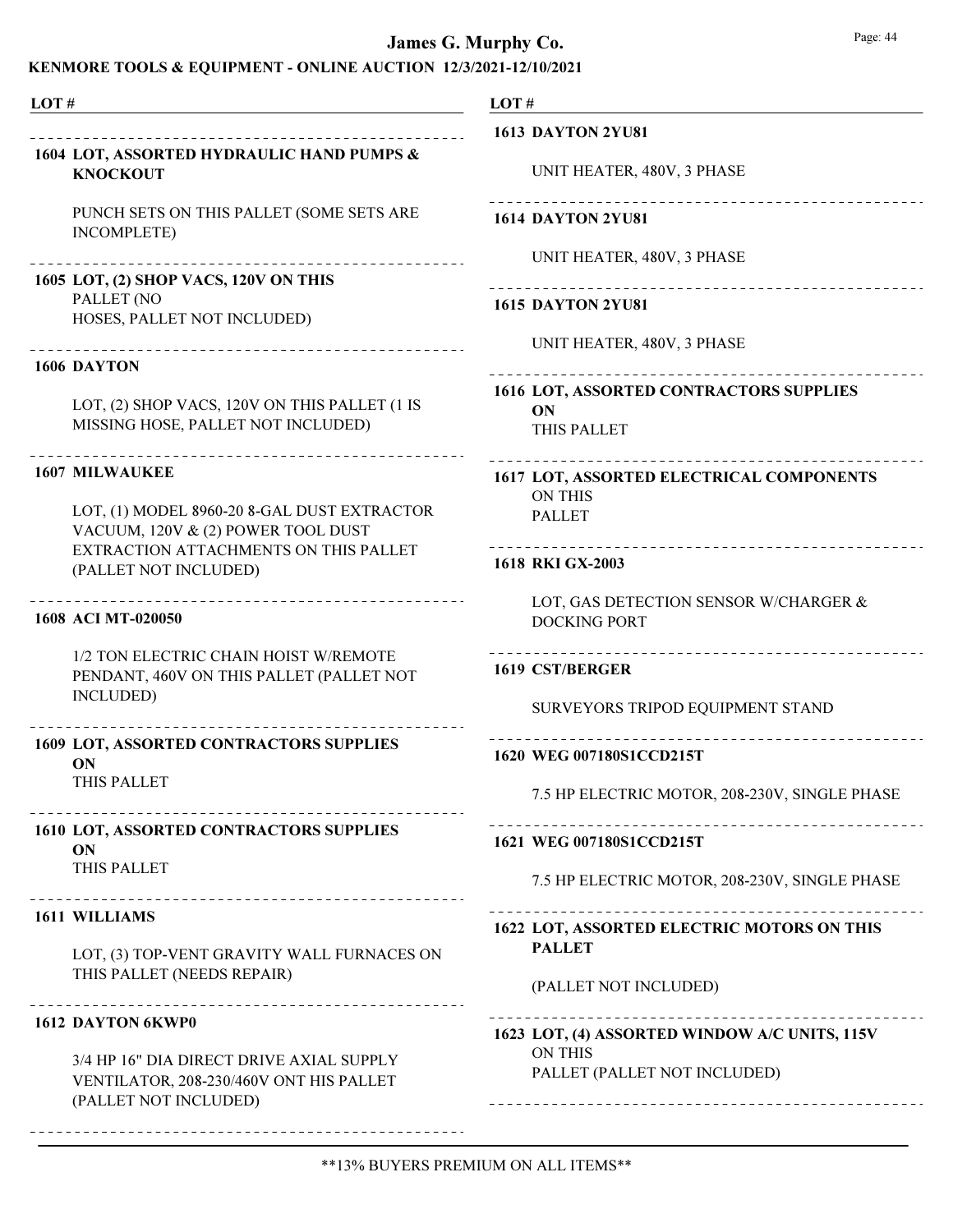## KENMORE TOOLS & EQUIPMENT - ONLINE AUCTION 12/3/2021-12/10/2021

| LOT#                                                                                                                                                                                                                                           | LOT#                                                                                                                                          |
|------------------------------------------------------------------------------------------------------------------------------------------------------------------------------------------------------------------------------------------------|-----------------------------------------------------------------------------------------------------------------------------------------------|
| 1631 LOT, (1) 2-1/2" X 8" X 12' & (1) 2" X 7"<br>X <sub>12</sub><br>ALUMINUM ALLOY WIDE BAR STOCK<br>(MEASUREMENTS ARE APPROXIMATE)                                                                                                            | 1640 LOT, 3/4" TO 5-1/8" ALUMINUM FLAT &<br><b>SQUARE STOCK</b><br>AT VARIOUS DIMENSIONS AND LENGTHS FROM<br>APPROXIMATELY 5-1/2" TO 48" LONG |
| 1632 LOT, (1) $1-1/2$ " X 8" X 74-3/4", (1)<br>$1 - 1/2" X$<br>$4-1/2$ " X 12', (1) $1-1/2$ " X 4" X 10', (1) $1-1/2$ " X 2" X 12', (1)<br>1-1/2" X 1-1/2" X 92-1/4", (1) 1-1/4" X 4-1/2" X 12' & (1)<br>1-1/4" X 6" X 114-3/8" ALUMINUM STOCK | 1641 4" X 28" X 28-1/2" ALUMINUM BLOCK<br><b>W/PREDRILLED</b><br><b>HOLES</b>                                                                 |
| 1633 LOT, (1) 3" X 4" X 12' & (2) 2" X 3-1/2"<br>X <sub>12</sub>                                                                                                                                                                               | 1642 2-1/2" X 30-1/4" X 34-5/16 ALUMINUM BLOCK                                                                                                |
| <b>ALUMINUM STOCK</b>                                                                                                                                                                                                                          | 1643 1-5/8" X 24-13/16 X 34-1/4" ALUMINUM BLOCK                                                                                               |
| 1634 LOT, (7) PIECES OF ALUMINUM STOCK FROM                                                                                                                                                                                                    | 1651 MAKITA                                                                                                                                   |
| $3/16''$ X<br>3/4" TO 1-1/4" X 2-1/4" AT APPROX LENGTHS FROM 6'<br>TO 12'                                                                                                                                                                      | LOT, (2) 18V CORDLESS HANDHELD BANDSAWS<br>W/5" CUTTING CAP (NO BATTERIES OR CHARGERS)                                                        |
| 1635 LOT, (1) 2" X 20-1/4" X 49", (1) 1-1/2" X                                                                                                                                                                                                 | 1652 MAKITA                                                                                                                                   |
| 7" X<br>56-7/8", (1) 1-1/2" X 16-1/2" X 19-3/4", (1) 1-3/4" X<br>25-5/16" X 32-13/16, (1) 1-1/8" X 30-5/16 & (1) 2" X                                                                                                                          | LOT, (2) 18V CORDLESS HANDHELD BANDSAWS<br>W/5" CUTTING CAP (NO BATTERIES OR CHARGERS)                                                        |
| 15-13/16 X 21-1/2" ALUMINUM STOCK (ALL SIZES<br><b>ARE APPROX)</b>                                                                                                                                                                             | 1653 MAKITA                                                                                                                                   |
| 1636 LOT, (10) PIECES OF 1" ALUMINUM STOCK<br><b>AT VARIOUS</b>                                                                                                                                                                                | LOT, (2) 18V CORDLESS HANDHELD BANDSAWS<br>W/5" CUTTING CAP (NO BATTERIES OR CHARGERS)                                                        |
| DIMENSIONS & LENGTHS RANGING FROM APPROX<br>1" X 5" X 12-5/8" TO 1" X 26-9/16 X 48-5/8"                                                                                                                                                        | 1654 MAKITA                                                                                                                                   |
| 1637 LOT, 1/2" ALUMINUM STOCK AT VARIOUS<br><b>DIMENSIONS &amp;</b>                                                                                                                                                                            | LOT, (2) 18V CORDLESS HANDHELD BANDSAWS<br>W/5" CUTTING CAP (NO BATTERIES OR CHARGERS)                                                        |
| LENGTHS RANGING FROM APPROX 1/2" X 6-3/4" X<br>23" TO 1/2" X 27-9/16" X 48-9/16                                                                                                                                                                | 1655 MAKITA                                                                                                                                   |
| 1638 LOT, 3/4" ALUMINUM BAR STOCK AT<br><b>VARIOUS</b>                                                                                                                                                                                         | LOT, (2) 18V CORDLESS HANDHELD BANDSAWS<br>W/5" CUTTING CAP (NO BATTERIES OR CHARGERS)                                                        |
| DIMENSIONS & LENGTHS RANGING FROM APPROX<br>3/4" X 7" X 24-3/16" TO 3/4" X 21-5/8" X 34-1/2"                                                                                                                                                   | 1656 MAKITA<br>LOT, (2) 18V CORDLESS HANDHELD BANDSAWS                                                                                        |
| 1639 LOT, 3/8" TO 1/2" ALUMINUM BAR STOCK<br><b>AT VARIOUS</b>                                                                                                                                                                                 | W/5" CUTTING CAP (NO BATTERIES OR CHARGERS)                                                                                                   |
| DIMENSIONS & LENGTHS FROM APPROXIMATELY                                                                                                                                                                                                        |                                                                                                                                               |

\*\*13% BUYERS PREMIUM ON ALL ITEMS\*\*

3/8" X 2" X 20-13/16 TO 1/2" X 2" X 42-1/4"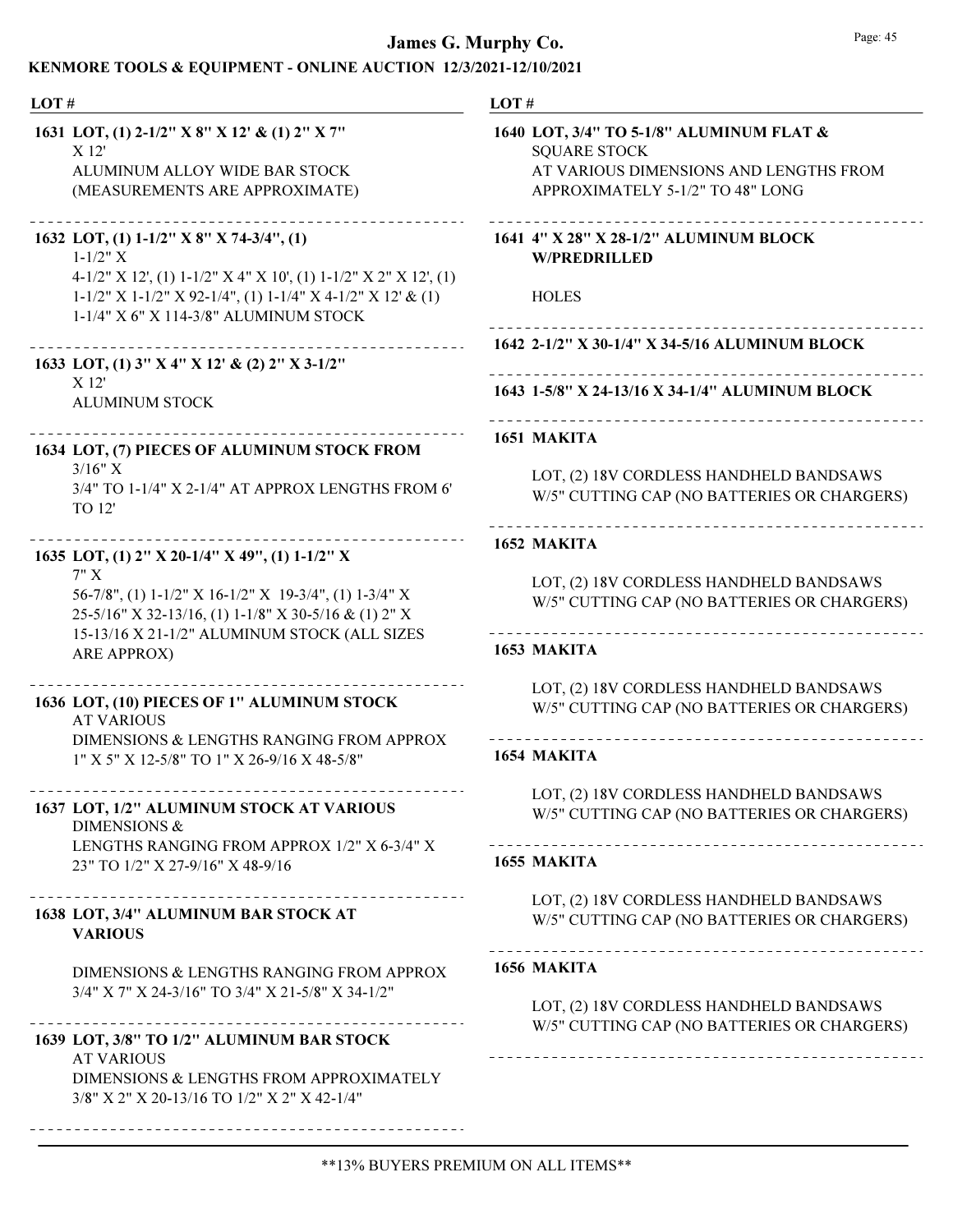### KENMORE TOOLS & EQUIPMENT - ONLINE AUCTION 12/3/2021-12/10/2021

#### LOT #

#### 1657 MAKITA

LOT, (4) 18V CORDLESS HANDHELD BANDSAWS W/5" CUTTING CAP (NO BATTERIES OR CHARGERS)

#### 1658 MAKITA

LOT, (4) 18V CORDLESS HANDHELD BANDSAWS W/5" CUTTING CAP (NO BATTERIES OR CHARGERS)

### 

### 1659 MAKITA

LOT, (4) 18V CORDLESS HANDHELD BANDSAWS W/5" CUTTING CAP (NO BATTERIES OR CHARGERS)

#### 1660 MAKITA

LOT, (4) 18V CORDLESS HANDHELD BANDSAWS W/5" CUTTING CAP (NO BATTERIES OR CHARGERS)

#### 1661 MAKITA

LOT, (4) 18V CORDLESS HANDHELD BANDSAWS W/5" CUTTING CAP (NO BATTERIES OR CHARGERS)

### 1662 MAKITA

LOT, (4) 18V CORDLESS HANDHELD BANDSAWS W/5" CUTTING CAP (NO BATTERIES OR CHARGERS)

#### 1663 MAKITA

LOT, (4) 18V CORDLESS HANDHELD BANDSAWS W/5" CUTTING CAP (NO BATTERIES OR CHARGERS)

#### 1664 MAKITA

LOT, (4) 18V CORDLESS HANDHELD BANDSAWS W/5" CUTTING CAP (NO BATTERIES OR CHARGERS)

#### 1665 MAKITA

LOT, (4) 18V CORDLESS HANDHELD BANDSAWS W/5" CUTTING CAP (NO BATTERIES OR CHARGERS)

#### LOT #

#### 1666 MAKITA

LOT, (4) 18V CORDLESS HANDHELD BANDSAWS W/5" CUTTING CAP (NO BATTERIES OR CHARGERS)

#### 1667 MAKITA

LOT, (4) 18V CORDLESS HANDHELD BANDSAWS W/5" CUTTING CAP (NO BATTERIES OR CHARGERS)

#### 1668 MAKITA

LOT, (4) 18V CORDLESS HANDHELD BANDSAWS W/5" CUTTING CAP (NO BATTERIES OR CHARGERS)

#### 1669 MAKITA

LOT, (4) 18V CORDLESS HANDHELD BANDSAWS W/5" CUTTING CAP (NO BATTERIES OR CHARGERS)

## 1670 MAKITA

LOT, (4) 18V CORDLESS HANDHELD BANDSAWS W/5" CUTTING CAP (NO BATTERIES OR CHARGERS)

## 

### 1671 MAKITA

LOT, (4) 18V CORDLESS HANDHELD BANDSAWS W/5" CUTTING CAP (NO BATTERIES OR CHARGERS)

#### 1672 MAKITA

LOT, (2) 18V CORDLESS HANDHELD BANDSAWS W/2-1/2" CUTTING CAP (NO BATTERIES OR CHARGERS)

#### 1673 MAKITA

LOT, (2) 18V CORDLESS HANDHELD BANDSAWS W/2-1/2" CUTTING CAP (NO BATTERIES OR CHARGERS)

## 1674 MAKITA

LOT, (2) 18V CORDLESS HANDHELD BANDSAWS W/2-1/2" CUTTING CAP (NO BATTERIES OR CHARGERS)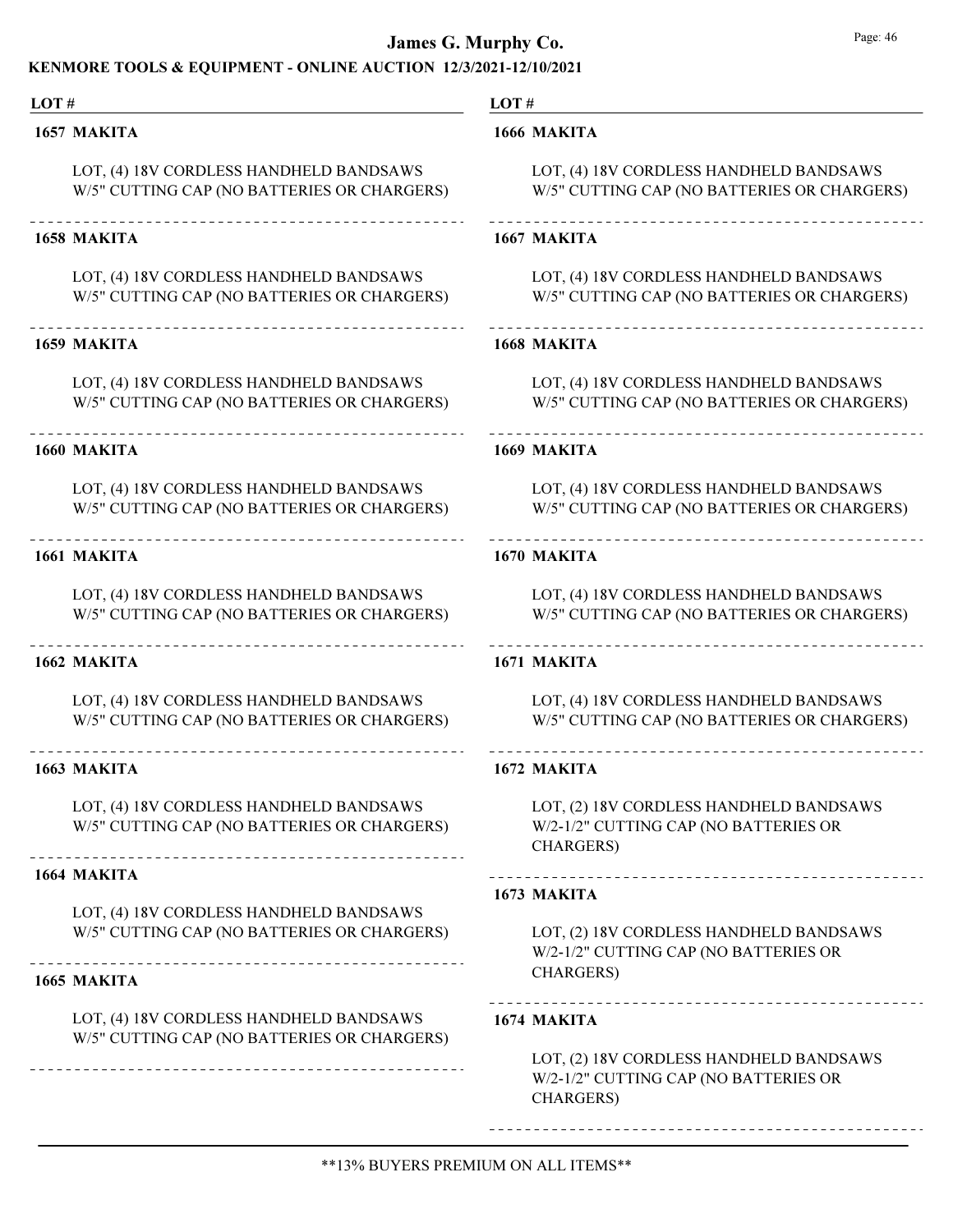### KENMORE TOOLS & EQUIPMENT - ONLINE AUCTION 12/3/2021-12/10/2021

#### LOT #

#### 1675 MAKITA

LOT, (2) 18V CORDLESS HANDHELD BANDSAWS W/2-1/2" CUTTING CAP (NO BATTERIES OR CHARGERS)

#### 1676 MAKITA

LOT, (2) 18V CORDLESS HANDHELD BANDSAWS W/2-1/2" CUTTING CAP (NO BATTERIES OR CHARGERS)

#### 1677 MAKITA

LOT, (2) 18V CORDLESS HANDHELD BANDSAWS W/2-1/2" CUTTING CAP (NO BATTERIES OR CHARGERS)

### 1678 MAKITA

LOT, (2) 18V CORDLESS HANDHELD BANDSAWS W/2-1/2" CUTTING CAP (NO BATTERIES OR CHARGERS)

#### 1679 MAKITA

LOT, (2) 18V CORDLESS HANDHELD BANDSAWS W/2-1/2" CUTTING CAP (NO BATTERIES OR CHARGERS)

#### 1680 MAKITA

LOT, (5) 18V CORDLESS HANDHELD BANDSAWS W/2-1/2" CUTTING CAP (NO BATTERIES OR CHARGERS)

#### 1681 MAKITA

LOT, (5) 18V CORDLESS HANDHELD BANDSAWS W/2-1/2" CUTTING CAP (NO BATTERIES OR CHARGERS)

#### 1682 MAKITA

LOT, (5) 18V CORDLESS HANDHELD BANDSAWS W/2-1/2" CUTTING CAP (NO BATTERIES OR CHARGERS)

#### LOT #

#### 1683 MAKITA

LOT, (5) 18V CORDLESS HANDHELD BANDSAWS W/2-1/2" CUTTING CAP (NO BATTERIES OR CHARGERS)

#### 1684 MAKITA

LOT, (5) 18V CORDLESS HANDHELD BANDSAWS W/2-1/2" CUTTING CAP (NO BATTERIES OR CHARGERS)

#### 1685 MAKITA

LOT, (5) 18V CORDLESS HANDHELD BANDSAWS W/2-1/2" CUTTING CAP (NO BATTERIES OR CHARGERS)

#### 1686 MAKITA

LOT, (5) 18V CORDLESS HANDHELD BANDSAWS W/2-1/2" CUTTING CAP (NO BATTERIES OR CHARGERS)

#### 1687 MAKITA

LOT, (5) 18V CORDLESS HANDHELD BANDSAWS W/2-1/2" CUTTING CAP (NO BATTERIES OR CHARGERS)

#### 1688 MAKITA

LOT, (5) 18V CORDLESS HANDHELD BANDSAWS W/2-1/2" CUTTING CAP (NO BATTERIES OR CHARGERS)

#### 1689 MAKITA

LOT, (5) 18V CORDLESS HANDHELD BANDSAWS W/2-1/2" CUTTING CAP (NO BATTERIES OR CHARGERS)

#### 1690 MAKITA

LOT, (5) 18V CORDLESS HANDHELD BANDSAWS W/2-1/2" CUTTING CAP (NO BATTERIES OR CHARGERS)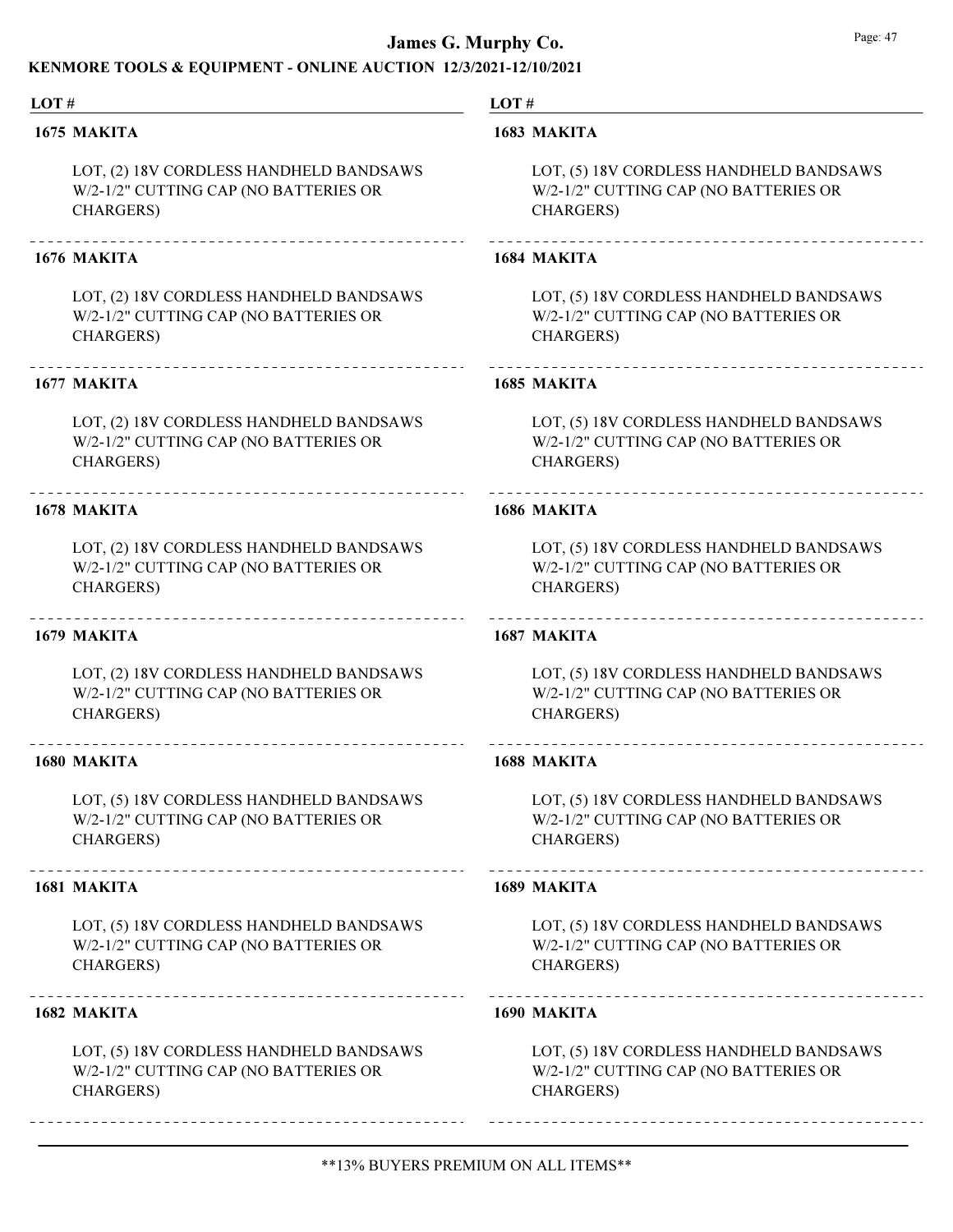### KENMORE TOOLS & EQUIPMENT - ONLINE AUCTION 12/3/2021-12/10/2021

#### LOT #

#### 1691 MAKITA

LOT, (5) 18V CORDLESS HANDHELD BANDSAWS W/2-1/2" CUTTING CAP (NO BATTERIES OR CHARGERS)

#### 1692 MAKITA

LOT, (5) 18V CORDLESS HANDHELD BANDSAWS W/2-1/2" CUTTING CAP (NO BATTERIES OR CHARGERS)

#### 1693 MAKITA

LOT, (5) 18V CORDLESS HANDHELD BANDSAWS W/2-1/2" CUTTING CAP (NO BATTERIES OR CHARGERS)

#### 1694 MAKITA

LOT, (5) 18V CORDLESS HANDHELD BANDSAWS W/2-1/2" CUTTING CAP (NO BATTERIES OR CHARGERS)

### 1695 MAKITA

LOT, (5) 18V CORDLESS HANDHELD BANDSAWS W/2-1/2" CUTTING CAP (NO BATTERIES OR CHARGERS)

#### 1696 MAKITA

LOT, (5) 18V CORDLESS HANDHELD BANDSAWS W/2-1/2" CUTTING CAP (NO BATTERIES OR CHARGERS)

#### 1697 MAKITA

LOT, (5) 18V CORDLESS HANDHELD BANDSAWS W/2-1/2" CUTTING CAP (NO BATTERIES OR CHARGERS)

#### 1698 MAKITA

LOT, (5) 18V CORDLESS HANDHELD BANDSAWS W/2-1/2" CUTTING CAP (NO BATTERIES OR CHARGERS)

#### LOT #

#### 1699 MAKITA

LOT, (5) 18V CORDLESS HANDHELD BANDSAWS W/2-1/2" CUTTING CAP (NO BATTERIES OR CHARGERS)

#### 1700 MAKITA

LOT, (5) 18V CORDLESS HANDHELD BANDSAWS W/2-1/2" CUTTING CAP (NO BATTERIES OR CHARGERS)

#### 1701 MAKITA

LOT, (5) 18V CORDLESS HANDHELD BANDSAWS W/2-1/2" CUTTING CAP (NO BATTERIES OR CHARGERS)

#### 1702 MAKITA

LOT, (5) 18V CORDLESS HANDHELD BANDSAWS W/2-1/2" CUTTING CAP (NO BATTERIES OR CHARGERS)

#### 1703 MAKITA

LOT, (5) 18V CORDLESS HANDHELD BANDSAWS W/2-1/2" CUTTING CAP (NO BATTERIES OR CHARGERS)

#### 1704 MAKITA

LOT, (5) 18V CORDLESS HANDHELD BANDSAWS W/2-1/2" CUTTING CAP (NO BATTERIES OR CHARGERS)

#### 1705 MAKITA

LOT, (5) 18V CORDLESS HANDHELD BANDSAWS W/2-1/2" CUTTING CAP (NO BATTERIES OR CHARGERS)

#### 1706 MAKITA

LOT, (6) 18V CORDLESS HANDHELD BANDSAWS W/2-1/2" CUTTING CAP (NO BATTERIES OR CHARGERS)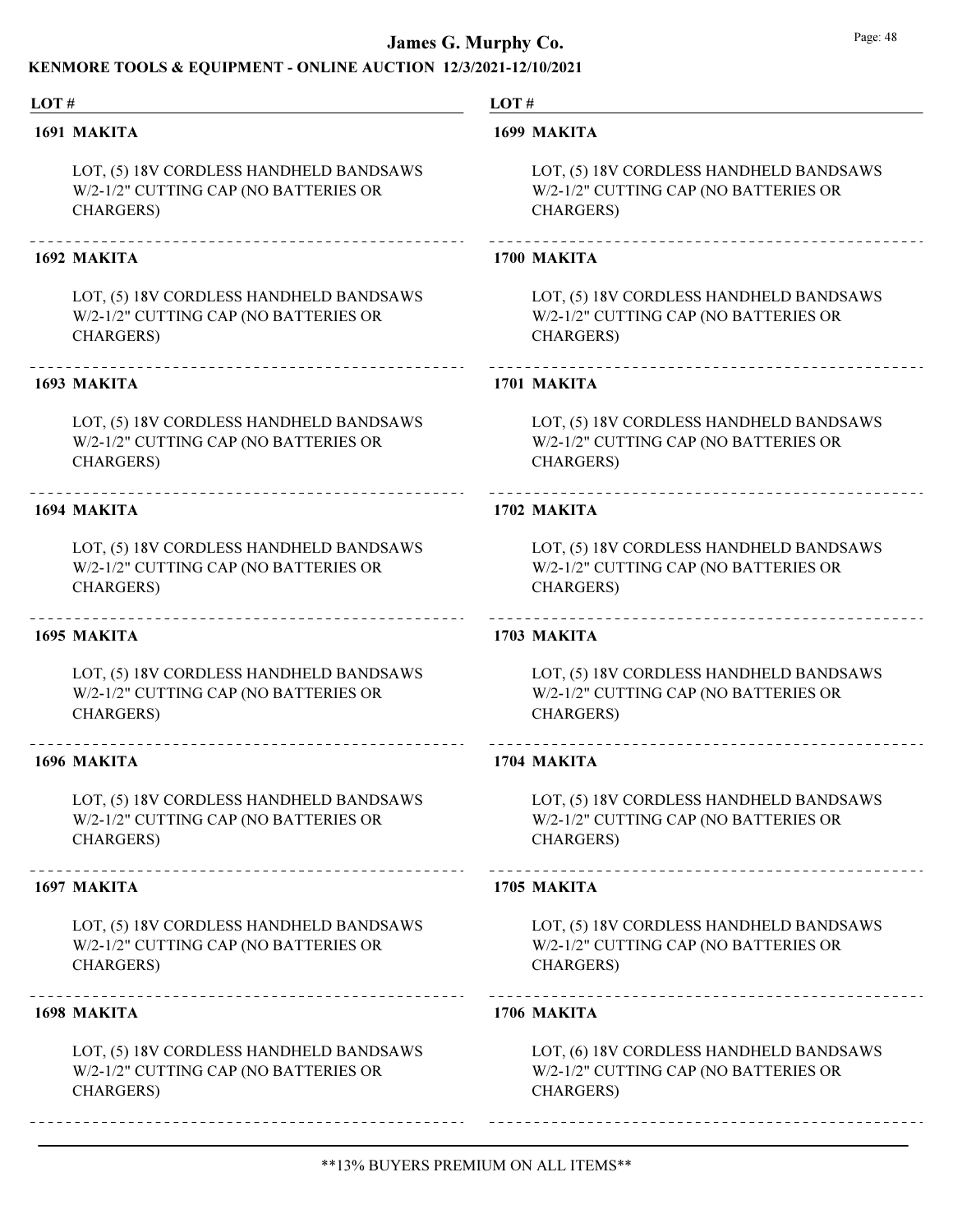### KENMORE TOOLS & EQUIPMENT - ONLINE AUCTION 12/3/2021-12/10/2021

#### LOT #

#### 1707 MAKITA

LOT, (2) 18V CORDLESS HANDHELD RECIPROCATING SAWS (NO BATTERIES OR CHARGERS)

#### 1708 MAKITA

LOT, (2) 18V CORDLESS HANDHELD RECIPROCATING SAWS (NO BATTERIES OR CHARGERS)

#### 1709 MAKITA

LOT, (2) 18V CORDLESS HANDHELD RECIPROCATING SAWS (NO BATTERIES OR CHARGERS)

#### 1710 MAKITA

LOT, (2) 18V CORDLESS HANDHELD RECIPROCATING SAWS (NO BATTERIES OR CHARGERS)

### 1711 MAKITA

LOT, (2) 18V CORDLESS HANDHELD RECIPROCATING SAWS (NO BATTERIES OR CHARGERS)

#### 1712 MAKITA

LOT, (2) 18V CORDLESS HANDHELD RECIPROCATING SAWS (NO BATTERIES OR CHARGERS)

#### 1713 MAKITA

LOT, (2) 18V CORDLESS HANDHELD RECIPROCATING SAWS (NO BATTERIES OR CHARGERS)

#### 1714 MAKITA

LOT, (2) 18V CORDLESS HANDHELD RECIPROCATING SAWS (NO BATTERIES OR CHARGERS)

LOT #

#### 1715 MAKITA

LOT, (2) 18V CORDLESS HANDHELD RECIPROCATING SAWS (NO BATTERIES OR CHARGERS)

#### 1716 MAKITA

LOT, (2) 18V CORDLESS HANDHELD RECIPROCATING SAWS (NO BATTERIES OR CHARGERS)

#### 1717 MAKITA

LOT, (2) 18V CORDLESS HANDHELD RECIPROCATING SAWS (NO BATTERIES OR CHARGERS)

#### 1718 MAKITA

LOT, (2) 18V CORDLESS HANDHELD RECIPROCATING SAWS (NO BATTERIES OR CHARGERS)

#### 1719 MAKITA

LOT, (2) 18V CORDLESS HANDHELD RECIPROCATING SAWS (NO BATTERIES OR CHARGERS)

#### 1720 MAKITA

LOT, (2) 18V CORDLESS HANDHELD RECIPROCATING SAWS (NO BATTERIES OR CHARGERS)

#### 1721 MAKITA

LOT, (2) 18V CORDLESS HANDHELD RECIPROCATING SAWS (NO BATTERIES OR CHARGERS)

#### 1722 MAKITA

LOT, (2) 18V CORDLESS HANDHELD RECIPROCATING SAWS (NO BATTERIES OR CHARGERS)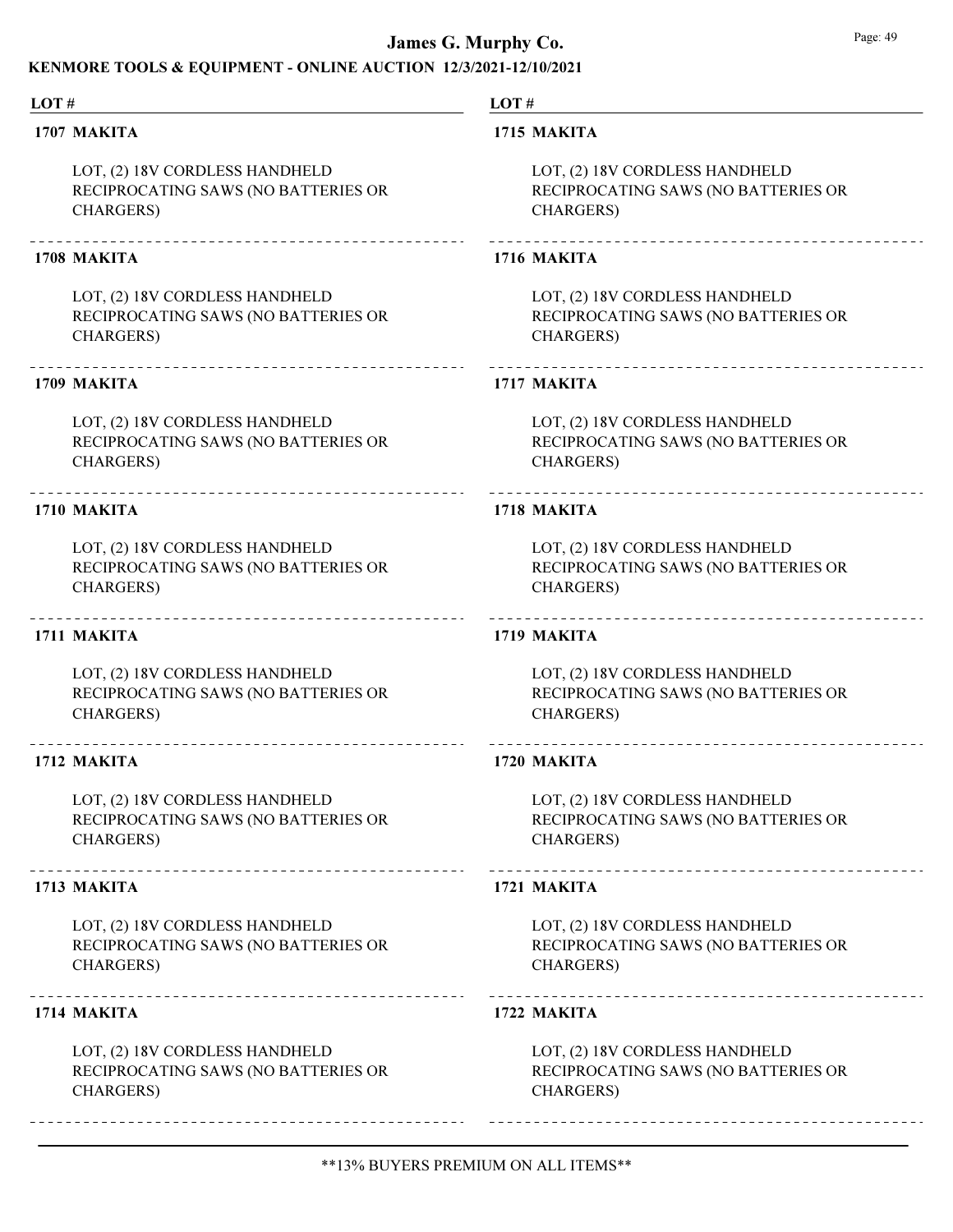### KENMORE TOOLS & EQUIPMENT - ONLINE AUCTION 12/3/2021-12/10/2021

#### LOT #

#### 1723 MAKITA

LOT, (2) 18V CORDLESS HANDHELD RECIPROCATING SAWS (NO BATTERIES OR CHARGERS)

#### 1724 MAKITA

LOT, (2) 18V CORDLESS HANDHELD RECIPROCATING SAWS (NO BATTERIES OR CHARGERS)

#### 1725 MAKITA

LOT, (2) 18V CORDLESS HANDHELD RECIPROCATING SAWS (NO BATTERIES OR CHARGERS)

#### 1726 MAKITA

LOT, (2) 18V CORDLESS HANDHELD RECIPROCATING SAWS (NO BATTERIES OR CHARGERS)

### 1727 MAKITA

LOT, (2) 18V CORDLESS HANDHELD RECIPROCATING SAWS (NO BATTERIES OR CHARGERS)

#### 1728 MAKITA

LOT, (2) 18V CORDLESS HANDHELD RECIPROCATING SAWS (NO BATTERIES OR CHARGERS)

#### 1729 MAKITA

LOT, (2) 18V CORDLESS HANDHELD RECIPROCATING SAWS (NO BATTERIES OR CHARGERS)

#### 1730 MAKITA

LOT, (2) 18V CORDLESS HANDHELD RECIPROCATING SAWS (NO BATTERIES OR CHARGERS)

LOT #

#### 1731 MAKITA

LOT, (2) 18V CORDLESS HANDHELD RECIPROCATING SAWS (NO BATTERIES OR CHARGERS)

#### 1732 MAKITA

LOT, (2) 18V CORDLESS HANDHELD RECIPROCATING SAWS (NO BATTERIES OR CHARGERS)

#### 1733 MAKITA

LOT, (2) 18V CORDLESS HANDHELD RECIPROCATING SAWS (NO BATTERIES OR CHARGERS)

#### 1734 MAKITA

LOT, (3) 18V CORDLESS HANDHELD RECIPROCATING SAWS (NO BATTERIES OR CHARGERS)

#### 1735 MAKITA BCS550

LOT, (2) 18V CORDLESS HANDHELD 5-3/8" METAL CUTTING CIRCULAR SAWS (NO BATTERIES OR CHARGERS)

#### 1736 MAKITA BCS550

LOT, (2) 18V CORDLESS HANDHELD 5-3/8" METAL CUTTING CIRCULAR SAWS (NO BATTERIES OR CHARGERS)

#### 1737 MAKITA BCS550

LOT, (2) 18V CORDLESS HANDHELD 5-3/8" METAL CUTTING CIRCULAR SAWS (NO BATTERIES OR CHARGERS)

#### 1738 MAKITA BCS550

LOT, (2) 18V CORDLESS HANDHELD 5-3/8" METAL CUTTING CIRCULAR SAWS (NO BATTERIES OR CHARGERS)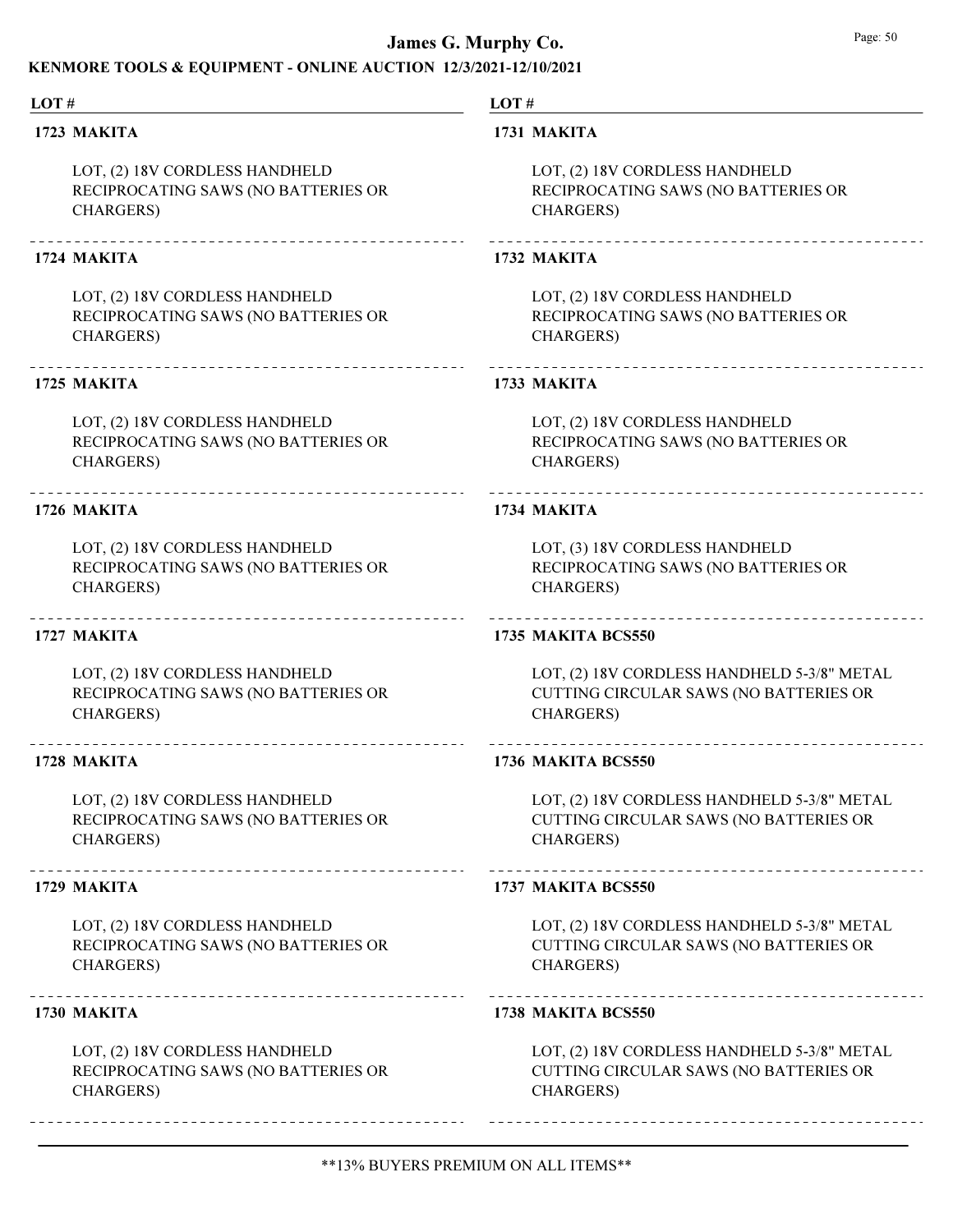#### KENMORE TOOLS & EQUIPMENT - ONLINE AUCTION 12/3/2021-12/10/2021

#### LOT #

#### 1739 MAKITA BCS550

LOT, (2) 18V CORDLESS HANDHELD 5-3/8" METAL CUTTING CIRCULAR SAWS (NO BATTERIES OR CHARGERS)

#### 1740 MAKITA XSC01

LOT, (2) 18V CORDLESS HANDHELD 5-3/8" METAL CUTTING CIRCULAR SAWS (NO BATTERIES OR CHARGERS)

#### 1741 MAKITA XDT15

LOT, (2) 18V CORDLESS IMPACT DRIVERS (NO BATTERIES OR CHARGERS)

### 1742 MAKITA

LOT, (4) 18V CORDLESS IMPACT DRIVERS (NO BATTERIES OR CHARGERS)

1743 MAKITA

LOT, (4) 18V CORDLESS IMPACT DRIVERS (NO BATTERIES OR CHARGERS)

## 1744 MAKITA

LOT, (4) 18V CORDLESS IMPACT DRIVERS (NO BATTERIES OR CHARGERS)

#### 1745 MAKITA

LOT, (4) 18V CORDLESS IMPACT DRIVERS (NO BATTERIES OR CHARGERS)

#### 1746 MAKITA

LOT, (4) 18V CORDLESS IMPACT DRIVERS (NO BATTERIES OR CHARGERS)

#### 1747 MAKITA

LOT, (4) 18V CORDLESS IMPACT DRIVERS (NO BATTERIES OR CHARGERS)

LOT#

#### 1748 MAKITA

LOT, (4) 18V CORDLESS IMPACT DRIVERS (NO BATTERIES OR CHARGERS)

#### 

#### 1749 MAKITA

LOT, (4) 18V CORDLESS IMPACT DRIVERS (NO BATTERIES OR CHARGERS)

#### 1750 MAKITA

LOT, (4) 18V CORDLESS IMPACT DRIVERS (NO BATTERIES OR CHARGERS)

#### 1751 MAKITA

LOT, (4) 18V CORDLESS IMPACT DRIVERS (NO BATTERIES OR CHARGERS)

## 1752 MAKITA

LOT, (4) 18V CORDLESS IMPACT DRIVERS (NO BATTERIES OR CHARGERS)

### 1753 MAKITA

LOT, (4) 18V CORDLESS IMPACT DRIVERS (NO BATTERIES OR CHARGERS)

#### 1754 MAKITA

LOT, (4) 18V CORDLESS IMPACT DRIVERS (NO BATTERIES OR CHARGERS)

### 

#### 1755 MAKITA

LOT, (4) 18V CORDLESS IMPACT DRIVERS (NO BATTERIES OR CHARGERS)

#### 1756 MAKITA

LOT, (10) 18V CORDLESS IMPACT DRIVERS (NO BATTERIES OR CHARGERS)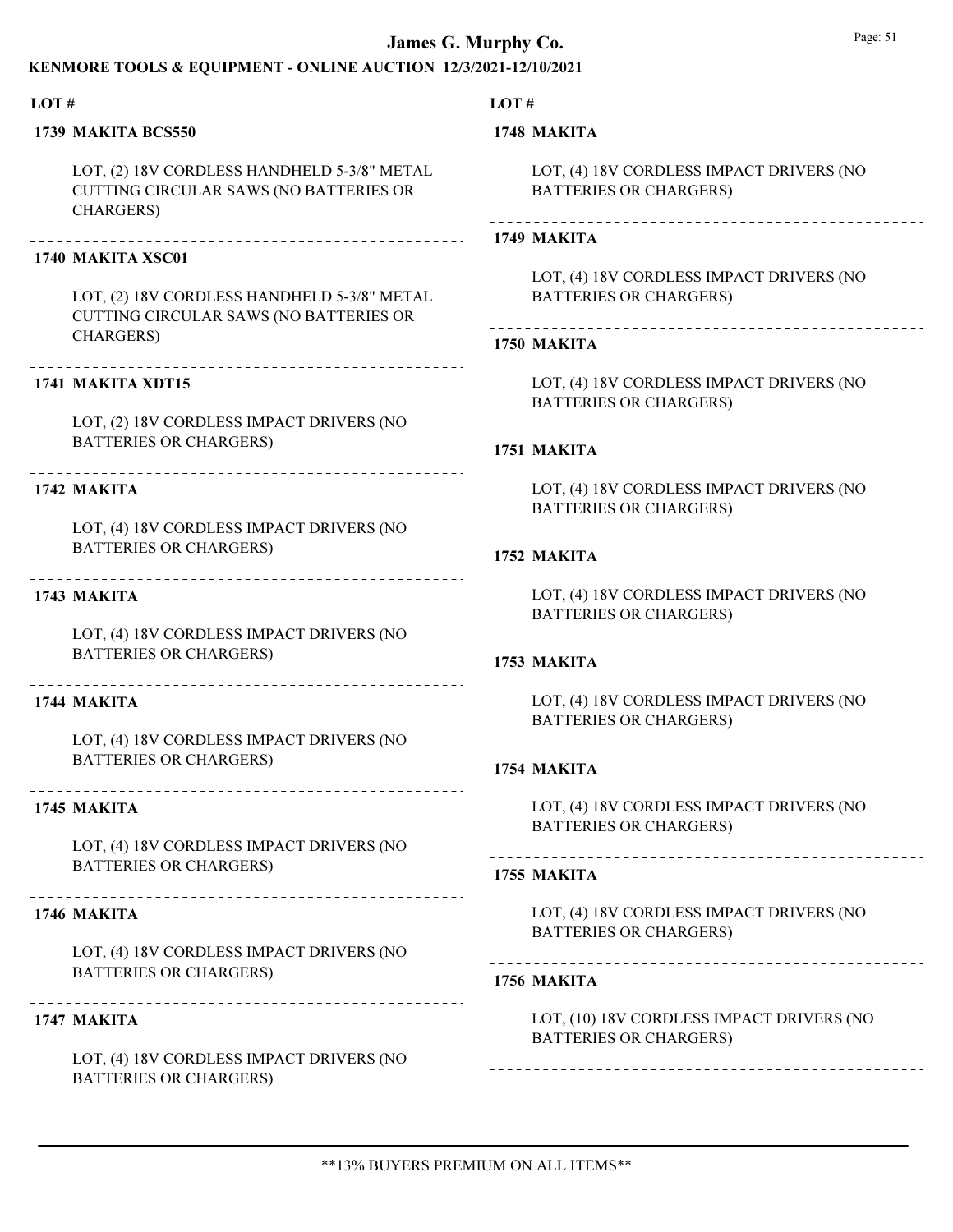### KENMORE TOOLS & EQUIPMENT - ONLINE AUCTION 12/3/2021-12/10/2021

#### LOT # LOT# 1757 MAKITA 1766 MAKITA LOT, (10) 18V CORDLESS IMPACT DRIVERS (NO LOT, (10) 18V CORDLESS IMPACT DRIVERS (NO BATTERIES OR CHARGERS) BATTERIES OR CHARGERS) 1758 MAKITA 1767 MAKITA LOT, (10) 18V CORDLESS IMPACT DRIVERS (NO LOT, (10) 18V CORDLESS IMPACT DRIVERS (NO BATTERIES OR CHARGERS) BATTERIES OR CHARGERS) 1759 MAKITA 1768 MAKITA LOT, (10) 18V CORDLESS IMPACT DRIVERS (NO LOT, (10) 18V CORDLESS IMPACT DRIVERS (NO BATTERIES OR CHARGERS) BATTERIES OR CHARGERS) 1760 MAKITA 1769 MAKITA LOT, (10) 18V CORDLESS IMPACT DRIVERS (NO LOT, (10) 18V CORDLESS IMPACT DRIVERS (NO BATTERIES OR CHARGERS) BATTERIES OR CHARGERS) 1761 MAKITA 1770 MAKITA LOT, (10) 18V CORDLESS IMPACT DRIVERS (NO LOT, (10) 18V CORDLESS IMPACT DRIVERS (NO BATTERIES OR CHARGERS) BATTERIES OR CHARGERS) 1762 MAKITA 1771 MAKITA LOT, (10) 18V CORDLESS IMPACT DRIVERS (NO LOT, (10) 18V CORDLESS IMPACT DRIVERS (NO BATTERIES OR CHARGERS) BATTERIES OR CHARGERS) 1763 MAKITA 1772 MAKITA LOT, (10) 18V CORDLESS IMPACT DRIVERS (NO LOT, (10) 18V CORDLESS IMPACT DRIVERS (NO BATTERIES OR CHARGERS) BATTERIES OR CHARGERS) 1764 MAKITA 1773 MAKITA LOT, (10) 18V CORDLESS IMPACT DRIVERS (NO LOT, (10) 18V CORDLESS IMPACT DRIVERS (NO BATTERIES OR CHARGERS) BATTERIES OR CHARGERS) 1765 MAKITA 1774 MAKITA LOT, (11) 18V CORDLESS IMPACT DRIVERS (NO LOT, (10) 18V CORDLESS IMPACT DRIVERS (NO BATTERIES OR CHARGERS) BATTERIES OR CHARGERS)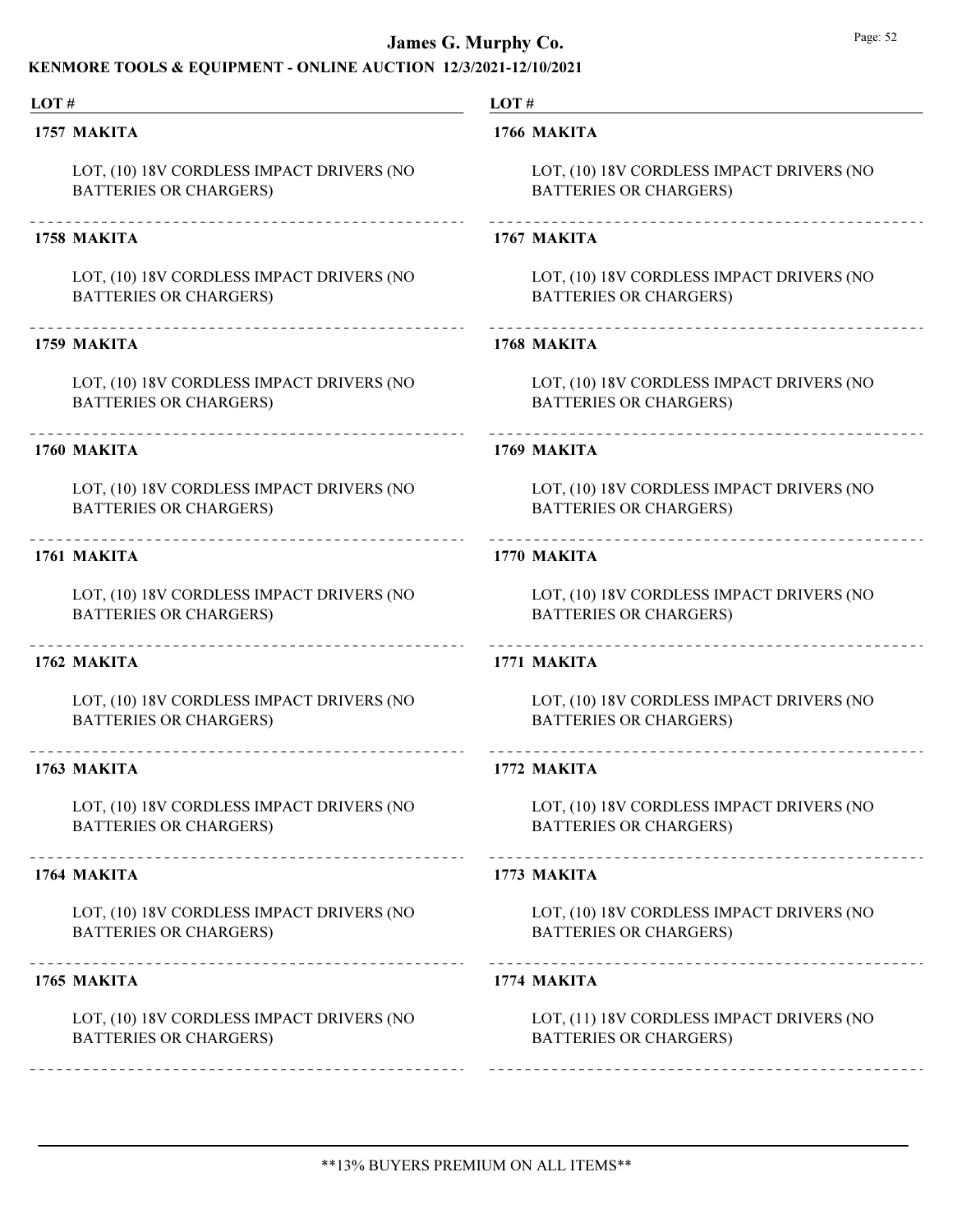## KENMORE TOOLS & EQUIPMENT - ONLINE AUCTION 12/3/2021-12/10/2021

| LOT#                                                                     | LOT#                                                                      |  |
|--------------------------------------------------------------------------|---------------------------------------------------------------------------|--|
| 1775 MAKITA                                                              | 1784 MAKITA                                                               |  |
| LOT, (4) 18V CORDLESS DRIVER/DRILLS (NO<br><b>BATTERIES OR CHARGERS)</b> | LOT, (4) 18V CORDLESS DRIVER/DRILLS (NO<br><b>BATTERIES OR CHARGERS)</b>  |  |
| 1776 MAKITA                                                              | 1785 MAKITA                                                               |  |
| LOT, (4) 18V CORDLESS DRIVER/DRILLS (NO<br><b>BATTERIES OR CHARGERS)</b> | LOT, (4) 18V CORDLESS DRIVER/DRILLS (NO<br><b>BATTERIES OR CHARGERS)</b>  |  |
| 1777 MAKITA                                                              | 1786 MAKITA                                                               |  |
| LOT, (4) 18V CORDLESS DRIVER/DRILLS (NO<br><b>BATTERIES OR CHARGERS)</b> | LOT, (4) 18V CORDLESS DRIVER/DRILLS (NO<br><b>BATTERIES OR CHARGERS)</b>  |  |
| ___________________________________<br>1778 MAKITA                       | 1787 MAKITA                                                               |  |
| LOT, (4) 18V CORDLESS DRIVER/DRILLS (NO<br><b>BATTERIES OR CHARGERS)</b> | LOT, (10) 18V CORDLESS DRIVER/DRILLS (NO<br><b>BATTERIES OR CHARGERS)</b> |  |
| 1779 MAKITA                                                              | 1788 MAKITA                                                               |  |
| LOT, (4) 18V CORDLESS DRIVER/DRILLS (NO<br><b>BATTERIES OR CHARGERS)</b> | LOT, (10) 18V CORDLESS DRIVER/DRILLS (NO<br><b>BATTERIES OR CHARGERS)</b> |  |
| 1780 MAKITA                                                              | 1789 MAKITA                                                               |  |
| LOT, (4) 18V CORDLESS DRIVER/DRILLS (NO<br><b>BATTERIES OR CHARGERS)</b> | LOT, (10) 18V CORDLESS DRIVER/DRILLS (NO<br><b>BATTERIES OR CHARGERS)</b> |  |
| 1781 MAKITA                                                              | 1790 MAKITA                                                               |  |
| LOT, (4) 18V CORDLESS DRIVER/DRILLS (NO<br><b>BATTERIES OR CHARGERS)</b> | LOT, (11) 18V CORDLESS DRIVER/DRILLS (NO<br><b>BATTERIES OR CHARGERS)</b> |  |
| 1782 MAKITA                                                              | 1791 MAKITA                                                               |  |
| LOT, (4) 18V CORDLESS DRIVER/DRILLS (NO<br><b>BATTERIES OR CHARGERS)</b> | LOT, (11) 18V CORDLESS DRIVER/DRILLS (NO<br><b>BATTERIES OR CHARGERS)</b> |  |
| 1783 MAKITA                                                              | 1792 MAKITA                                                               |  |
| LOT, (4) 18V CORDLESS DRIVER/DRILLS (NO<br><b>BATTERIES OR CHARGERS)</b> | LOT, (11) 18V CORDLESS DRIVER/DRILLS (NO<br><b>BATTERIES OR CHARGERS)</b> |  |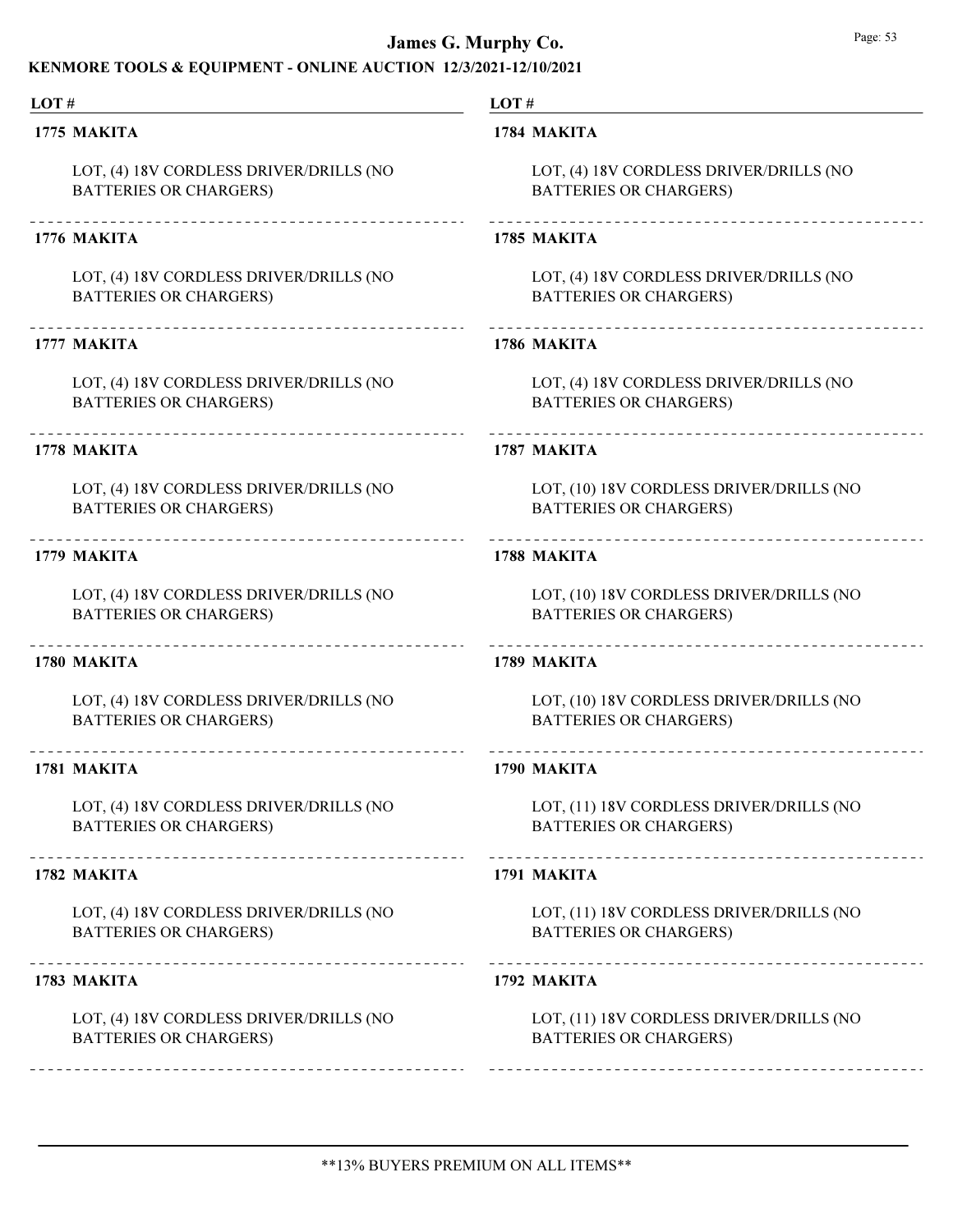### KENMORE TOOLS & EQUIPMENT - ONLINE AUCTION 12/3/2021-12/10/2021

## LOT #

1793 MAKITA XPH07

LOT, (2) 18V CORDLESS 1/2" HAMMER DRIVER/DRILLS (NO BATTERIES OR CHARGERS)

#### 1794 MAKITA XPH07

LOT, (2) 18V CORDLESS 1/2" HAMMER DRIVER/DRILLS (NO BATTERIES OR CHARGERS)

#### 1795 MAKITA XPH07

LOT, (2) 18V CORDLESS 1/2" HAMMER DRIVER/DRILLS (NO BATTERIES OR CHARGERS)

#### 1796 MAKITA XPH07

LOT, (2) 18V CORDLESS 1/2" HAMMER DRIVER/DRILLS (NO BATTERIES OR CHARGERS)

#### 1797 MAKITA XPH07

LOT, (2) 18V CORDLESS 1/2" HAMMER DRIVER/DRILLS (NO BATTERIES OR CHARGERS)

#### 1798 MAKITA XPH07

LOT, (2) 18V CORDLESS 1/2" HAMMER DRIVER/DRILLS (NO BATTERIES OR CHARGERS)

### 1799 MAKITA XPH07

LOT, (2) 18V CORDLESS 1/2" HAMMER DRIVER/DRILLS (NO BATTERIES OR CHARGERS)

#### 1800 MAKITA XPH07

LOT, (2) 18V CORDLESS 1/2" HAMMER DRIVER/DRILLS (NO BATTERIES OR CHARGERS)

#### 1801 MAKITA XPH07

LOT, (2) 18V CORDLESS 1/2" HAMMER DRIVER/DRILLS (NO BATTERIES OR CHARGERS)

#### LOT #

#### 1802 MAKITA XPH07

LOT, (2) 18V CORDLESS 1/2" HAMMER DRIVER/DRILLS (NO BATTERIES OR CHARGERS)

## 

### 1803 MAKITA XPH07

LOT, (2) 18V CORDLESS 1/2" HAMMER DRIVER/DRILLS (NO BATTERIES OR CHARGERS)

#### 1804 MAKITA XPH07

LOT, (2) 18V CORDLESS 1/2" HAMMER DRIVER/DRILLS (NO BATTERIES OR CHARGERS)

#### 1805 MAKITA XPH07

LOT, (2) 18V CORDLESS 1/2" HAMMER DRIVER/DRILLS (NO BATTERIES OR CHARGERS)

## 1806 MAKITA XPH07

LOT, (2) 18V CORDLESS 1/2" HAMMER DRIVER/DRILLS (NO BATTERIES OR CHARGERS)

## 

1807 MAKITA XPH07

LOT, (2) 18V CORDLESS 1/2" HAMMER

DRIVER/DRILLS (NO BATTERIES OR CHARGERS)

#### 1808 MAKITA XPH07

LOT, (2) 18V CORDLESS 1/2" HAMMER DRIVER/DRILLS (NO BATTERIES OR CHARGERS)

#### 1809 MAKITA XPH07

LOT, (2) 18V CORDLESS 1/2" HAMMER DRIVER/DRILLS (NO BATTERIES OR CHARGERS)

1810 MAKITA

LOT, (1) XPH12 & (1) XPH07 18V CORDLESS 1/2" HAMMER DRIVER/DRILL (NO BATTERIES OR CHARGERS)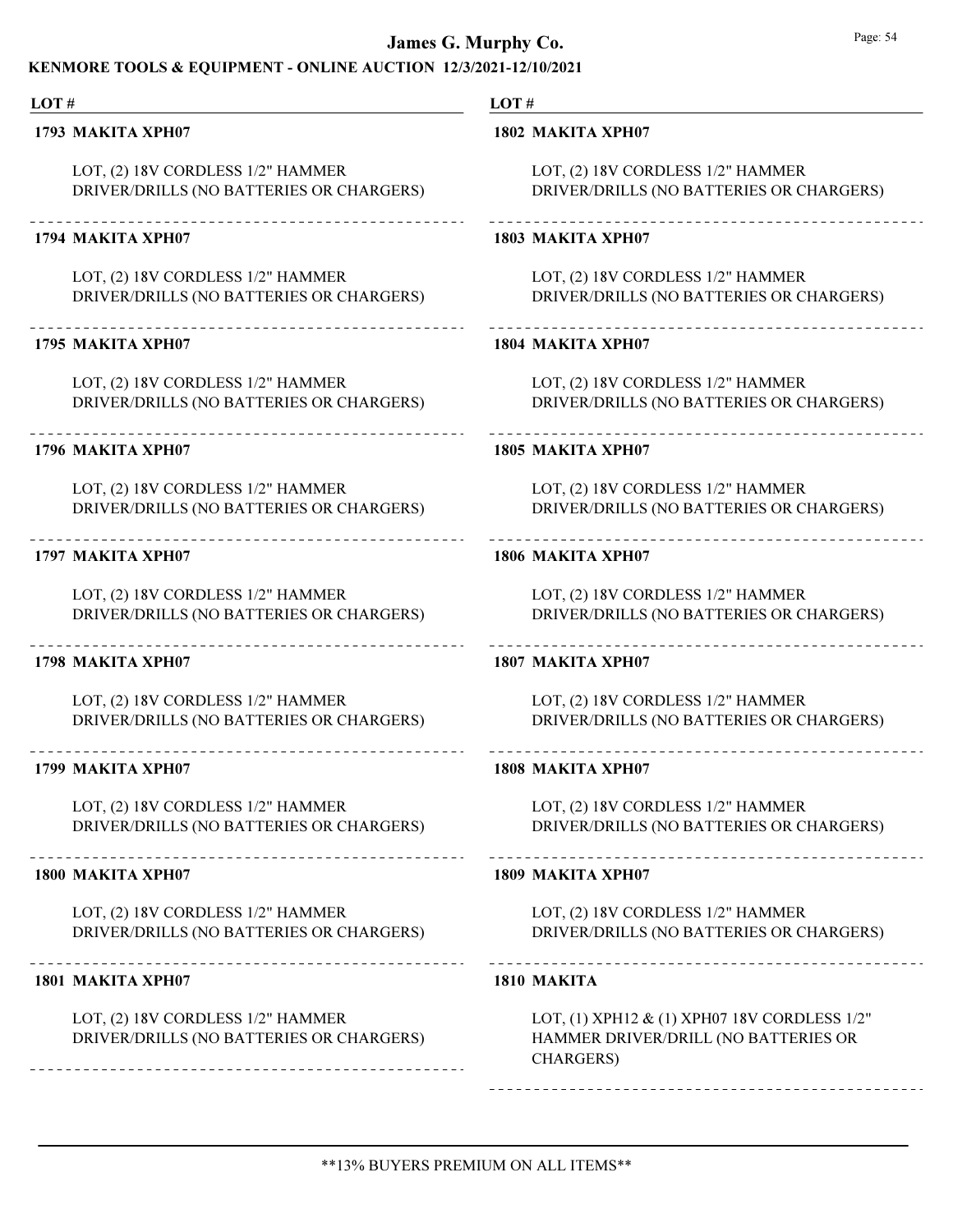### KENMORE TOOLS & EQUIPMENT - ONLINE AUCTION 12/3/2021-12/10/2021

#### LOT #

#### 1811 MAKITA

LOT, (2) 18V CORDLESS ROTARY HAMMERS W/(2) HEPA FILTER ATTACHMENTS ( NO BATTERIES OR CHARGERS)

#### 1812 MAKITA

LOT, (2) 18V CORDLESS ROTARY HAMMERS W/(2) HEPA FILTER ATTACHMENTS ( NO BATTERIES OR CHARGERS)

#### 1813 MAKITA

LOT, (2) 18V CORDLESS ROTARY HAMMERS W/(2) HEPA FILTER ATTACHMENTS ( NO BATTERIES OR CHARGERS)

### 1814 MAKITA

LOT, (2) 18V CORDLESS ROTARY HAMMERS W/(2) HEPA FILTER ATTACHMENTS ( NO BATTERIES OR CHARGERS)

#### 1815 MAKITA

LOT, (2) 18V CORDLESS ROTARY HAMMERS W/(2) HEPA FILTER ATTACHMENTS ( NO BATTERIES OR CHARGERS)

#### 1816 MAKITA

LOT, (2) 18V CORDLESS ROTARY HAMMERS W/(2) HEPA FILTER ATTACHMENTS ( NO BATTERIES OR CHARGERS)

#### 1817 MAKITA

LOT, (2) 18V CORDLESS ROTARY HAMMERS W/(2) HEPA FILTER ATTACHMENTS ( NO BATTERIES OR CHARGERS)

#### 1818 MAKITA

LOT, (2) 18V CORDLESS ROTARY HAMMERS W/(2) HEPA FILTER ATTACHMENTS ( NO BATTERIES OR CHARGERS)

LOT #

#### 1819 MAKITA

LOT, (2) 18V CORDLESS ROTARY HAMMERS W/(2) HEPA FILTER ATTACHMENTS ( NO BATTERIES OR CHARGERS)

#### 1820 MAKITA

LOT, (2) 18V CORDLESS ROTARY HAMMERS W/(2) HEPA FILTER ATTACHMENTS ( NO BATTERIES OR CHARGERS)

#### 1821 MAKITA

LOT, (2) 18V CORDLESS ROTARY HAMMERS W/(2) HEPA FILTER ATTACHMENTS ( NO BATTERIES OR CHARGERS)

#### 1822 MAKITA

LOT, (2) 18V CORDLESS ROTARY HAMMERS W/(2) HEPA FILTER ATTACHMENTS ( NO BATTERIES OR CHARGERS)

#### 1823 MAKITA

LOT, (2) 18V CORDLESS ROTARY HAMMERS W/(2) HEPA FILTER ATTACHMENTS ( NO BATTERIES OR CHARGERS)

#### 1824 MAKITA

LOT, (2) 18V CORDLESS ROTARY HAMMERS W/(2) HEPA FILTER ATTACHMENTS ( NO BATTERIES OR CHARGERS)

#### 1825 MAKITA

LOT, (2) 18V CORDLESS ROTARY HAMMERS W/(2) HEPA FILTER ATTACHMENTS ( NO BATTERIES OR CHARGERS)

#### 1826 MAKITA

LOT, (2) 18V CORDLESS ROTARY HAMMERS W/(2) HEPA FILTER ATTACHMENTS ( NO BATTERIES OR CHARGERS)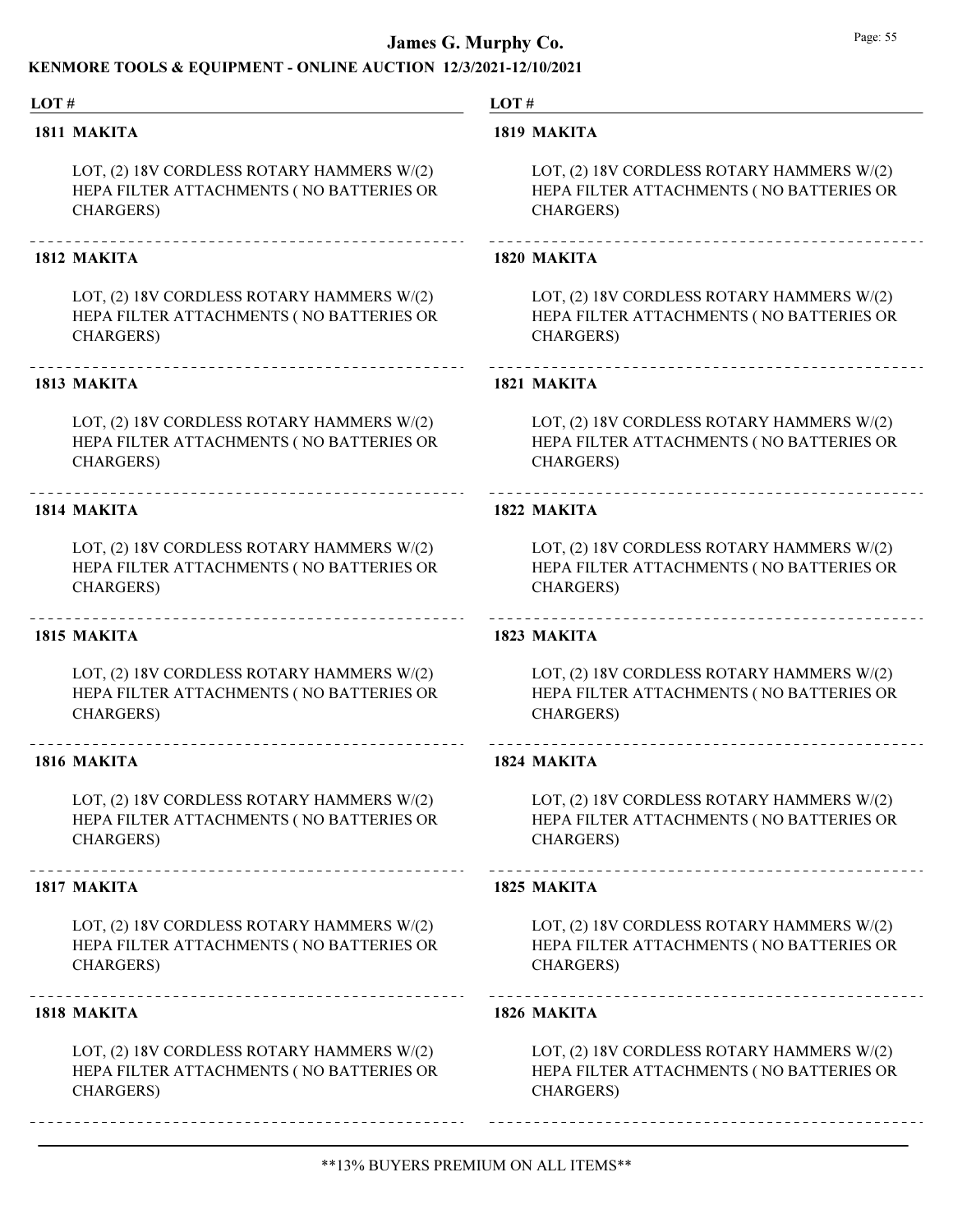### KENMORE TOOLS & EQUIPMENT - ONLINE AUCTION 12/3/2021-12/10/2021

#### LOT #

#### 1827 MAKITA

LOT, (2) 18V CORDLESS ROTARY HAMMERS W/(2) HEPA FILTER ATTACHMENTS ( NO BATTERIES OR CHARGERS)

#### 1828 MAKITA

LOT, (2) 18V CORDLESS ROTARY HAMMERS W/(2) HEPA FILTER ATTACHMENTS ( NO BATTERIES OR CHARGERS)

#### 1829 MAKITA

LOT, (2) 18V CORDLESS ROTARY HAMMERS W/(2) HEPA FILTER ATTACHMENTS ( NO BATTERIES OR CHARGERS)

#### 1830 MAKITA

LOT, (2) 18V CORDLESS ROTARY HAMMERS W/(2) HEPA FILTER ATTACHMENTS ( NO BATTERIES OR CHARGERS)

#### 1831 MAKITA

LOT, (2) 18V CORDLESS ROTARY HAMMERS W/(2) HEPA FILTER ATTACHMENTS ( NO BATTERIES OR CHARGERS)

#### 1832 MAKITA

LOT, (2) 18V CORDLESS ROTARY HAMMERS W/(2) HEPA FILTER ATTACHMENTS ( NO BATTERIES OR CHARGERS)

#### 1833 MAKITA

LOT, (2) 18V CORDLESS ROTARY HAMMERS W/(2) HEPA FILTER ATTACHMENTS ( NO BATTERIES OR CHARGERS)

#### 1834 MAKITA

LOT, (2) 18V CORDLESS ROTARY HAMMERS W/(2) HEPA FILTER ATTACHMENTS ( NO BATTERIES OR CHARGERS)

LOT #

#### 1835 MAKITA

LOT, (2) 18V CORDLESS ROTARY HAMMERS W/(2) HEPA FILTER ATTACHMENTS ( NO BATTERIES OR CHARGERS)

#### 1836 MAKITA

LOT, (2) 18V CORDLESS ROTARY HAMMERS W/(2) HEPA FILTER ATTACHMENTS ( NO BATTERIES OR CHARGERS)

#### 1837 MAKITA

LOT, (2) 18V CORDLESS ROTARY HAMMERS W/(2) HEPA FILTER ATTACHMENTS ( NO BATTERIES OR CHARGERS)

#### 1838 MAKITA

LOT, (2) 18V CORDLESS ROTARY HAMMERS W/(2) HEPA FILTER ATTACHMENTS ( NO BATTERIES OR CHARGERS)

#### 1839 MAKITA

LOT, (2) 18V CORDLESS ROTARY HAMMERS W/(2) HEPA FILTER ATTACHMENTS ( NO BATTERIES OR CHARGERS)

#### 1840 MAKITA

LOT, (2) 18V CORDLESS ROTARY HAMMERS W/(2) HEPA FILTER ATTACHMENTS ( NO BATTERIES OR CHARGERS)

#### 1841 MAKITA

LOT, (2) 18V CORDLESS ROTARY HAMMERS W/(2) HEPA FILTER ATTACHMENTS ( NO BATTERIES OR CHARGERS)

#### 1842 MAKITA

LOT, (2) 18V CORDLESS ROTARY HAMMERS W/(2) HEPA FILTER ATTACHMENTS ( NO BATTERIES OR CHARGERS)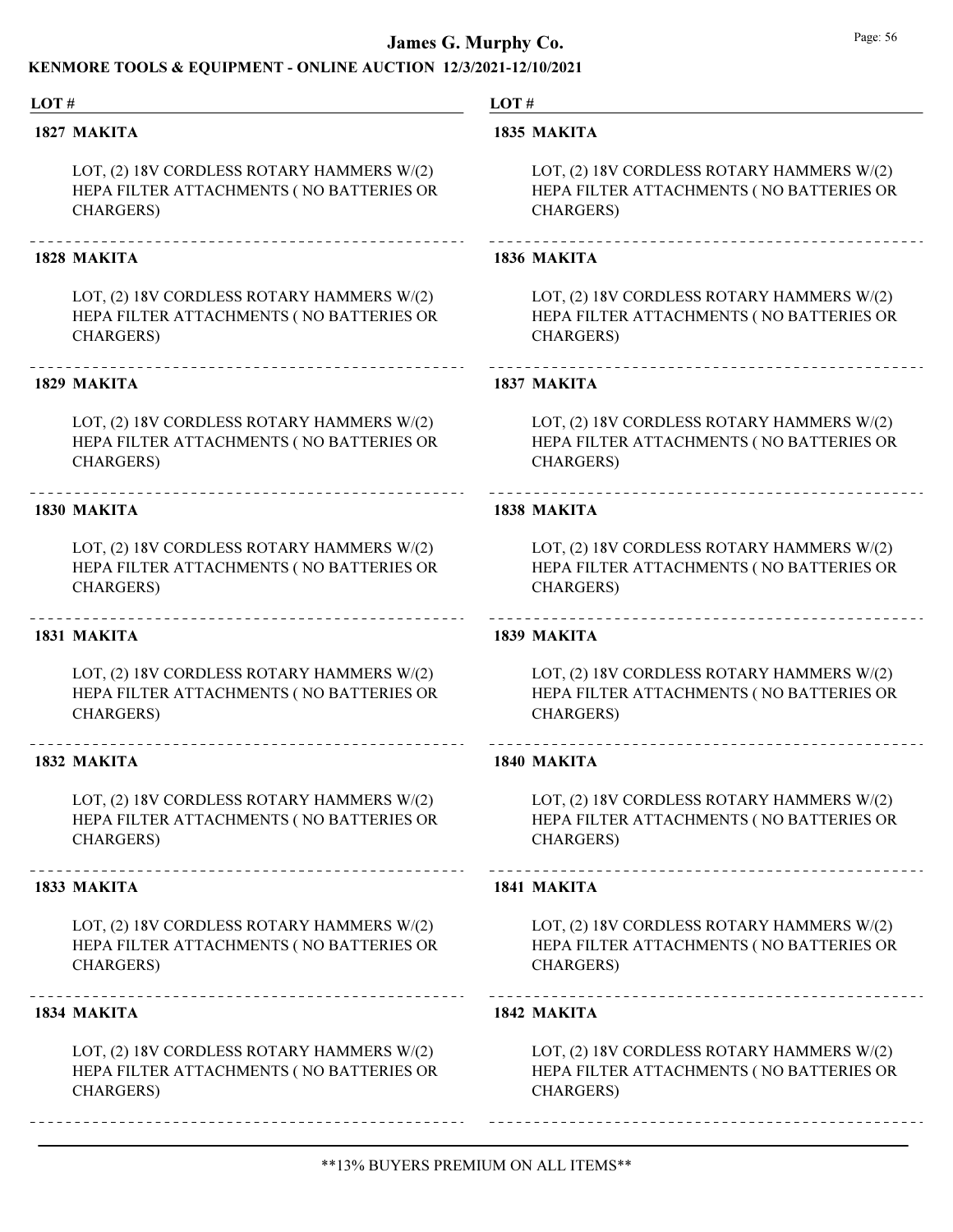### KENMORE TOOLS & EQUIPMENT - ONLINE AUCTION 12/3/2021-12/10/2021

#### LOT # LOT # 1843 MAKITA 1853 MAKITA XCV05 LOT, (2) 18V CORDLESS ROTARY HAMMERS W/(2) 36V CORDLESS BACKPACK VACUUM (REQUIRES (2) HEPA FILTER ATTACHMENTS ( NO BATTERIES OR 18V BATTERIES, NO BATTERIES OR CHARGERS CHARGERS) INCLUDED) 1844 MAKITA HR4010C 1854 MAKITA XCV05 HANDHELD SDS ROTARY HAMMER, 120V 36V CORDLESS BACKPACK VACUUM (REQUIRES (2) 18V BATTERIES, NO BATTERIES OR CHARGERS INCLUDED) 1845 MAKITA DX01 LOT, (6) DUST EXTRACTORS W/HEPA FILTER 1855 MAKITA XCV05 ATTACHMENTS FOR USE W/ROTARY HAMMER 36V CORDLESS BACKPACK VACUUM (REQUIRES (2) 18V BATTERIES, NO BATTERIES OR CHARGERS 1846 MAKITA DX01 INCLUDED) LOT, (6) DUST EXTRACTORS W/HEPA FILTER ATTACHMENTS FOR USE W/ROTARY HAMMER 1856 MAKITA XCV05 36V CORDLESS BACKPACK VACUUM (REQUIRES (2) 1847 MAKITA 18V BATTERIES, NO BATTERIES OR CHARGERS INCLUDED) LOT, (2) 18V CORDLESS 7/8" ROTARY HAMMERS 1857 MAKITA XCV05 1848 MAKITA 36V CORDLESS BACKPACK VACUUM (REQUIRES (2) LOT, (2) 18V CORDLESS 7/8" ROTARY HAMMERS 18V BATTERIES, NO BATTERIES OR CHARGERS INCLUDED) 1849 MAKITA -----------------------------------1858 MAKITA XCV05 LOT, (2) 18V CORDLESS 7/8" ROTARY HAMMERS 36V CORDLESS BACKPACK VACUUM (REQUIRES (2) 1850 MAKITA 18V BATTERIES, NO BATTERIES OR CHARGERS INCLUDED) LOT, (2) 18V CORDLESS 7/8" ROTARY HAMMERS 1859 MAKITA XCV05 1851 MAKITA 36V CORDLESS BACKPACK VACUUM (REQUIRES (2) LOT, (2) 18V CORDLESS 7/8" ROTARY HAMMERS 18V BATTERIES, NO BATTERIES OR CHARGERS INCLUDED) -------------------------------------1852 MAKITA 1860 MAKITA XCV05 LOT, (2) 18V CORDLESS 7/8" ROTARY HAMMERS 36V CORDLESS BACKPACK VACUUM (REQUIRES (2) 18V BATTERIES, NO BATTERIES OR CHARGERS INCLUDED)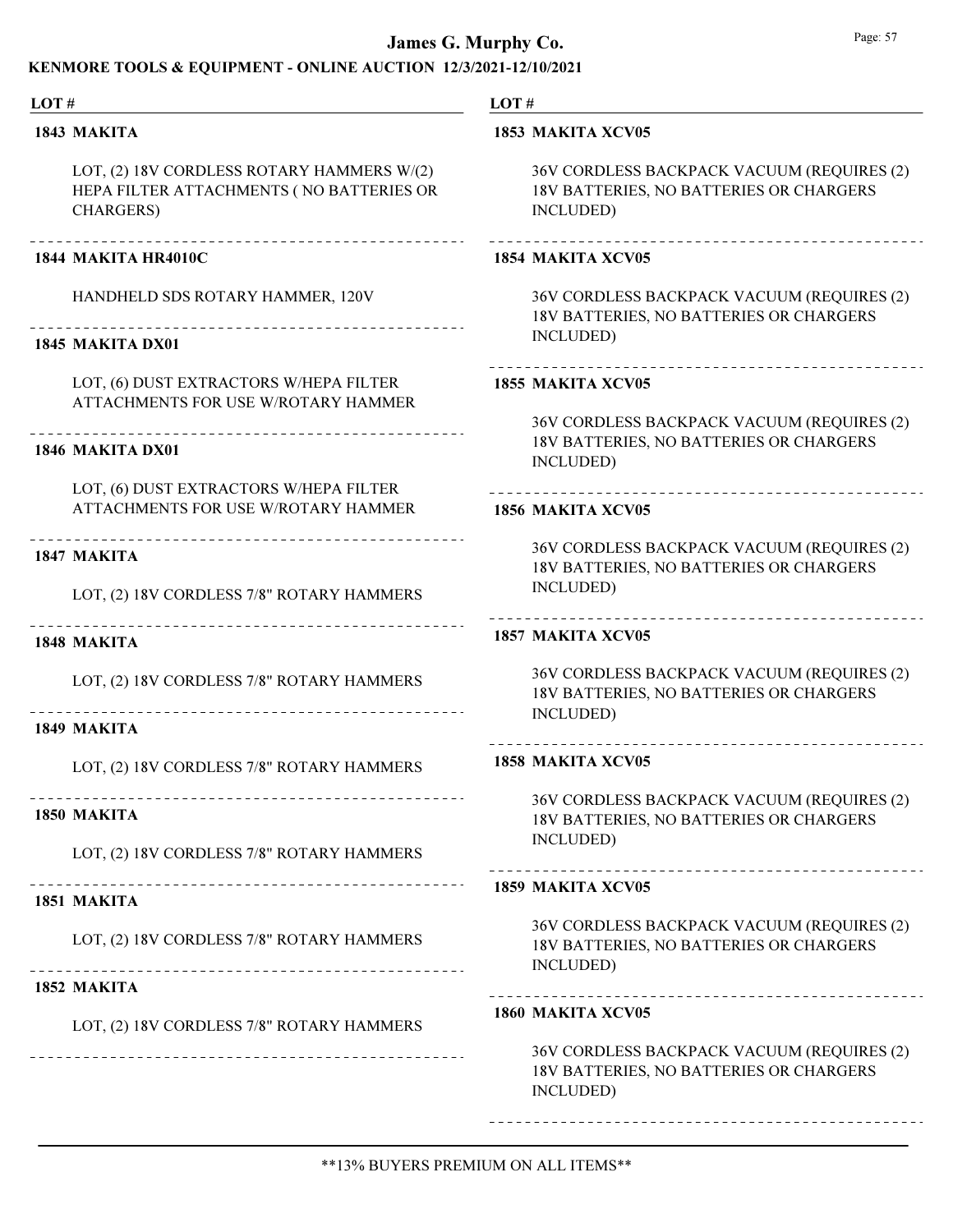### KENMORE TOOLS & EQUIPMENT - ONLINE AUCTION 12/3/2021-12/10/2021

#### LOT # LOT # 1861 MAKITA XCV05 1870 MAKITA XLT01 36V CORDLESS BACKPACK VACUUM (REQUIRES (2) LOT, (3) 18V CORDLESS ANGLE IMPACT DRIVERS 18V BATTERIES, NO BATTERIES OR CHARGERS (NO BATTERIES OR CHARGERS) INCLUDED) 1871 MAKITA 1862 MAKITA XCV05 LOT, (2) 18V CORDLESS 4-1/2" ANGLE GRINDERS & 36V CORDLESS BACKPACK VACUUM (REQUIRES (2) (1) 18V CORDLESS 18 GAUGE STRAIGHT SHEAR (NO 18V BATTERIES, NO BATTERIES OR CHARGERS BATTERIES OR CHARGERS) INCLUDED) 1872 MAKITA XRT01 1863 MAKITA XCV11 18V CORDLESS REBAR TYING TOOL (NO BATTERY 18V CORDLESS HANDHELD VACUUM (NO OR CHARGER) BATTERIES OR CHARGER) 1873 MAKITA XRT01 1864 MAKITA XCV11 18V CORDLESS REBAR TYING TOOL (NO BATTERY 18V CORDLESS HANDHELD VACUUM (NO OR CHARGER) BATTERIES OR CHARGER) 1874 MAKITA DML801 1865 MAKITA DF012D LOT, (4) 14.4/18V CORDLESS LED FLASHLIGHTS (NO 7.2V CORDLESS HEX DRIVER/DRILL KIT W/(2) BATTERIES OR CHARGERS) BATTERIES & CHARGER 1875 MAKITA DML801 1866 MAKITA DF012D LOT, (4) 14.4/18V CORDLESS LED FLASHLIGHTS (NO 7.2V CORDLESS HEX DRIVER/DRILL KIT W/(2) BATTERIES OR CHARGERS) BATTERIES & CHARGER 1876 MAKITA BML185 1867 MAKITA XAD01 LOT, (3) 18V CORDLESS FLASHLIGHTS (NO LOT, (3) 18V CORDLESS 3/8" ANGLE DRILLS (NO BATTERIES OR CHARGERS) BATTERIES OR CHARGERS) 1877 MAKITA 1868 MAKITA BDA350 LOT, ASSORTED 18V POWER TOOLS & LASER LOT, (2) 18V CORDLESS 3/8" ANGLE DRILLS (NO LEVELS (NO BATTERIES OR CHARGERS, NEEDS BATTERIES OR CHARGERS) REPAIR) -----------------------------1869 LOT, (3) MAKITA XMT03 18V CORDLESS 1878 MAKITA DCF201 MULTI-TOOLS LOT, (3) 18V, 9" CORDLESS FANS (NO BATTERIES OR (NO BATTERIES OR CHARGERS) CHARGERS)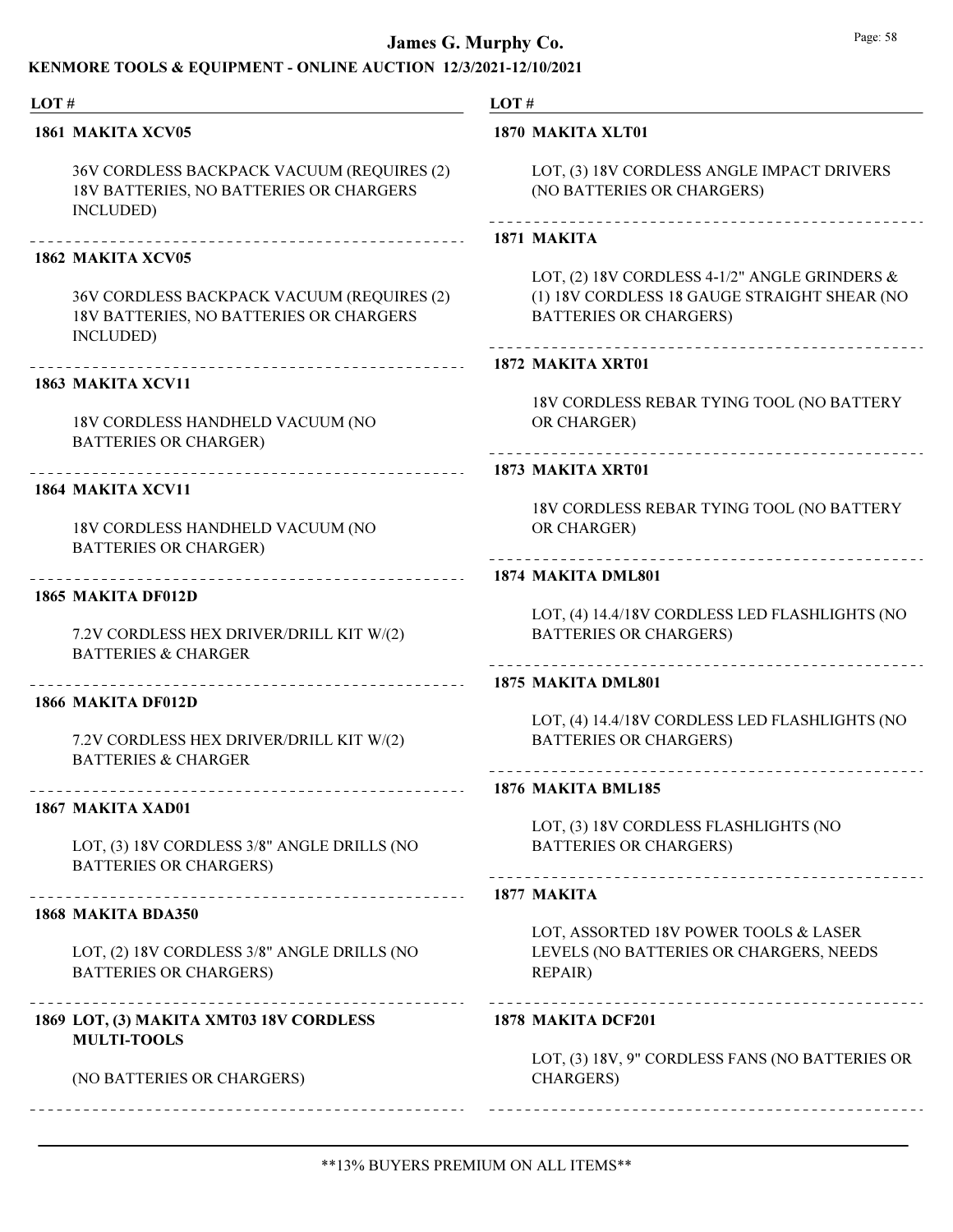## KENMORE TOOLS & EQUIPMENT - ONLINE AUCTION 12/3/2021-12/10/2021

| LOT#<br>1879 MAKITA DCF201 |                                                                      | LOT#<br>1890 MAKITA                                                   |  |
|----------------------------|----------------------------------------------------------------------|-----------------------------------------------------------------------|--|
|                            |                                                                      |                                                                       |  |
| 1880 MAKITA DCF201         |                                                                      | 1891 MAKITA                                                           |  |
|                            | LOT, (3) 18V, 9" CORDLESS FANS (NO BATTERIES OR<br><b>CHARGERS</b> ) | LOT, (5) 18V, 5 AMP HOUR BATTERIES                                    |  |
|                            |                                                                      | 1892 MAKITA                                                           |  |
| 1881 MAKITA                |                                                                      | LOT, (6) 18V, 5 AMP HOUR $\&$ (1) 18V, 2 AMP HOUR<br><b>BATTERIES</b> |  |
|                            | LOT, (5) 18V, 5 AMP HOUR BATTERIES                                   |                                                                       |  |
| 1882 MAKITA                |                                                                      | 1893 MAKITA SK103P                                                    |  |
|                            | LOT, (5) 18V, 5 AMP HOUR BATTERIES                                   | LOT, (2) SELF LEVELING COMBINATION CROSS<br><b>LINE/POINT LASERS</b>  |  |
| 1883 MAKITA                |                                                                      | ---------------------------<br>1894 MAKITA SK103P                     |  |
|                            | LOT, (5) 18V, 5 AMP HOUR BATTERIES                                   | LOT, (2) SELF LEVELING COMBINATION CROSS<br><b>LINE/POINT LASERS</b>  |  |
| 1884 MAKITA                |                                                                      | 1895 MAKITA SK103P                                                    |  |
|                            | LOT, (5) 18V, 5 AMP HOUR BATTERIES                                   |                                                                       |  |
| 1885 MAKITA                |                                                                      | LOT, (2) SELF LEVELING COMBINATION CROSS<br><b>LINE/POINT LASERS</b>  |  |
|                            | LOT, (5) 18V, 5 AMP HOUR BATTERIES                                   | 1896 MAKITA SK103P                                                    |  |
| 1886 MAKITA                |                                                                      | LOT, (2) SELF LEVELING COMBINATION CROSS                              |  |
|                            |                                                                      | <b>LINE/POINT LASERS</b>                                              |  |
|                            | LOT, (5) 18V, 5 AMP HOUR BATTERIES                                   | --------------------------<br>1897 MAKITA SK103P                      |  |
| 1887 MAKITA                |                                                                      | LOT, (2) SELF LEVELING COMBINATION CROSS                              |  |
|                            | LOT, (5) 18V, 5 AMP HOUR BATTERIES                                   | <b>LINE/POINT LASERS</b>                                              |  |
| 1888 MAKITA                |                                                                      | 1898 MAKITA SK103P                                                    |  |
|                            | LOT, (5) 18V, 5 AMP HOUR BATTERIES                                   | LOT, (2) SELF LEVELING COMBINATION CROSS<br><b>LINE/POINT LASERS</b>  |  |
| 1889 MAKITA                |                                                                      | 1899 MAKITA SK103P                                                    |  |
|                            | LOT, (5) 18V, 5 AMP HOUR BATTERIES                                   | LOT, (2) SELF LEVELING COMBINATION CROSS<br><b>LINE/POINT LASERS</b>  |  |

\*\*13% BUYERS PREMIUM ON ALL ITEMS\*\*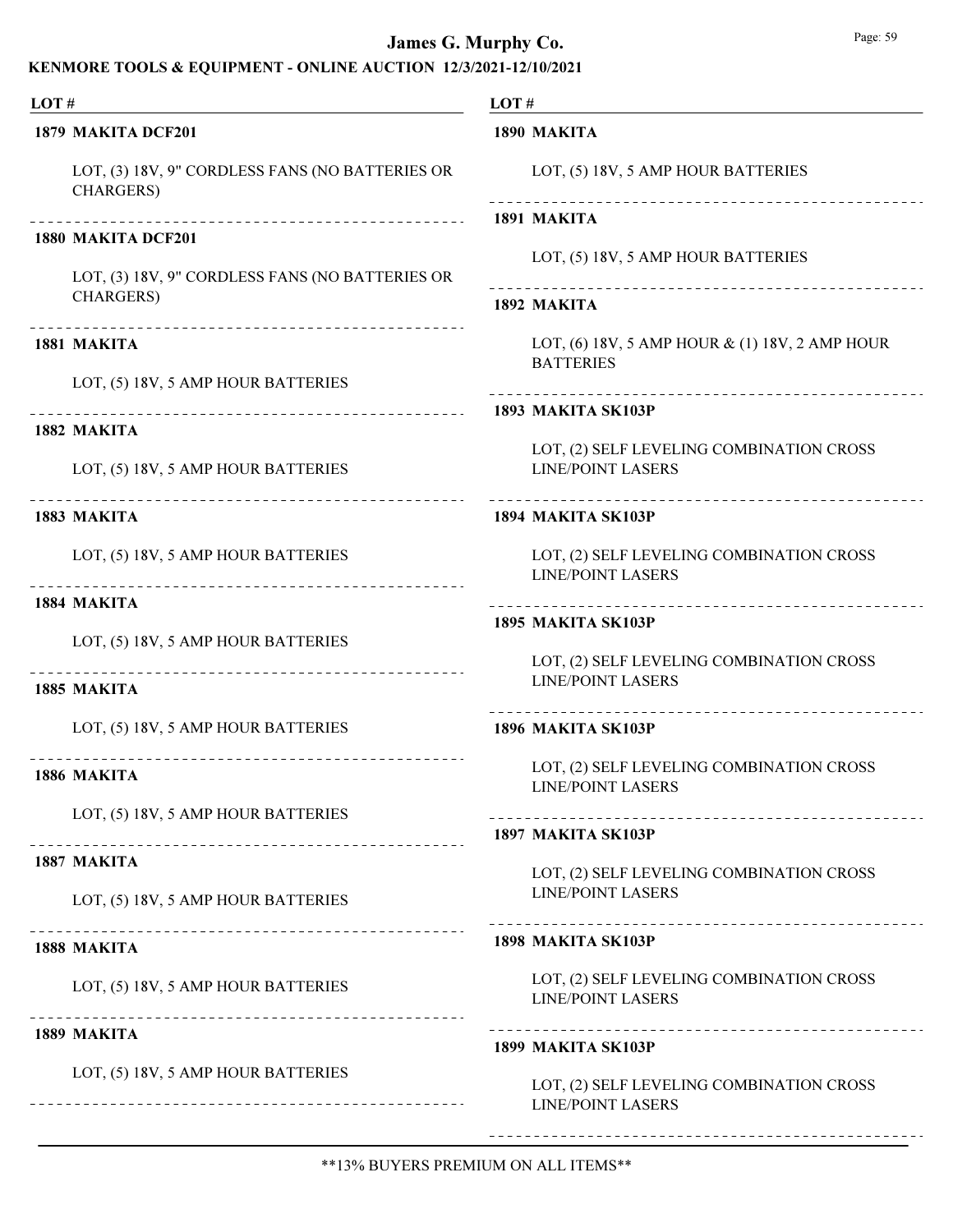### KENMORE TOOLS & EQUIPMENT - ONLINE AUCTION 12/3/2021-12/10/2021

#### **James G. Murphy Co.** Page: 60 LOT # LOT # 1900 MAKITA SK103P 1909 MAKITA DML805 LOT, (2) SELF LEVELING COMBINATION CROSS LOT, (2) 18V CORDLESS/CORDED LED FLOOD LINE/POINT LASERS LIGHT/BATTERY CHARGERS (NO BATTERIES) 1901 MAKITA DML805 1910 MAKITA DML805 LOT, (2) 18V CORDLESS/CORDED LED FLOOD LOT, (2) 18V CORDLESS/CORDED LED FLOOD LIGHT/BATTERY CHARGERS (NO BATTERIES) LIGHT/BATTERY CHARGERS (NO BATTERIES) 1902 MAKITA DML805 1911 MAKITA DML805 LOT, (2) 18V CORDLESS/CORDED LED FLOOD LOT, (2) 18V CORDLESS/CORDED LED FLOOD LIGHT/BATTERY CHARGERS (NO BATTERIES) LIGHT/BATTERY CHARGERS (NO BATTERIES) 1903 MAKITA DML805 1912 MAKITA DML805 LOT, (2) 18V CORDLESS/CORDED LED FLOOD LOT, (2) 18V CORDLESS/CORDED LED FLOOD LIGHT/BATTERY CHARGERS (NO BATTERIES) LIGHT/BATTERY CHARGERS (NO BATTERIES) 1904 MAKITA DML805 1913 MAKITA DML805 LOT, (2) 18V CORDLESS/CORDED LED FLOOD LOT, (2) 18V CORDLESS/CORDED LED FLOOD LIGHT/BATTERY CHARGERS (NO BATTERIES) LIGHT/BATTERY CHARGERS (NO BATTERIES) 1905 MAKITA DML805 1914 MAKITA DML805 LOT, (2) 18V CORDLESS/CORDED LED FLOOD LOT, (2) 18V CORDLESS/CORDED LED FLOOD LIGHT/BATTERY CHARGERS (NO BATTERIES) LIGHT/BATTERY CHARGERS (NO BATTERIES) 1906 MAKITA DML805 1915 MAKITA DML805 LOT, (2) 18V CORDLESS/CORDED LED FLOOD LOT, (2) 18V CORDLESS/CORDED LED FLOOD LIGHT/BATTERY CHARGERS (NO BATTERIES) LIGHT/BATTERY CHARGERS (NO BATTERIES) \_\_\_\_\_\_\_\_\_\_\_\_\_\_\_\_\_\_\_\_\_\_\_\_\_\_\_\_\_\_\_\_\_\_\_\_\_ 1907 MAKITA DML805 1916 MAKITA DML805 LOT, (2) 18V CORDLESS/CORDED LED FLOOD LOT, (2) 18V CORDLESS/CORDED LED FLOOD LIGHT/BATTERY CHARGERS (NO BATTERIES) LIGHT/BATTERY CHARGERS (NO BATTERIES) -------------------------\_\_\_\_\_\_\_\_\_\_\_\_\_\_\_\_\_\_\_\_\_\_\_\_\_\_ 1908 MAKITA DML805 1917 MAKITA DML805 LOT, (2) 18V CORDLESS/CORDED LED FLOOD LOT, (2) 18V CORDLESS/CORDED LED FLOOD LIGHT/BATTERY CHARGERS (NO BATTERIES) LIGHT/BATTERY CHARGERS (NO BATTERIES)

\*\*13% BUYERS PREMIUM ON ALL ITEMS\*\*